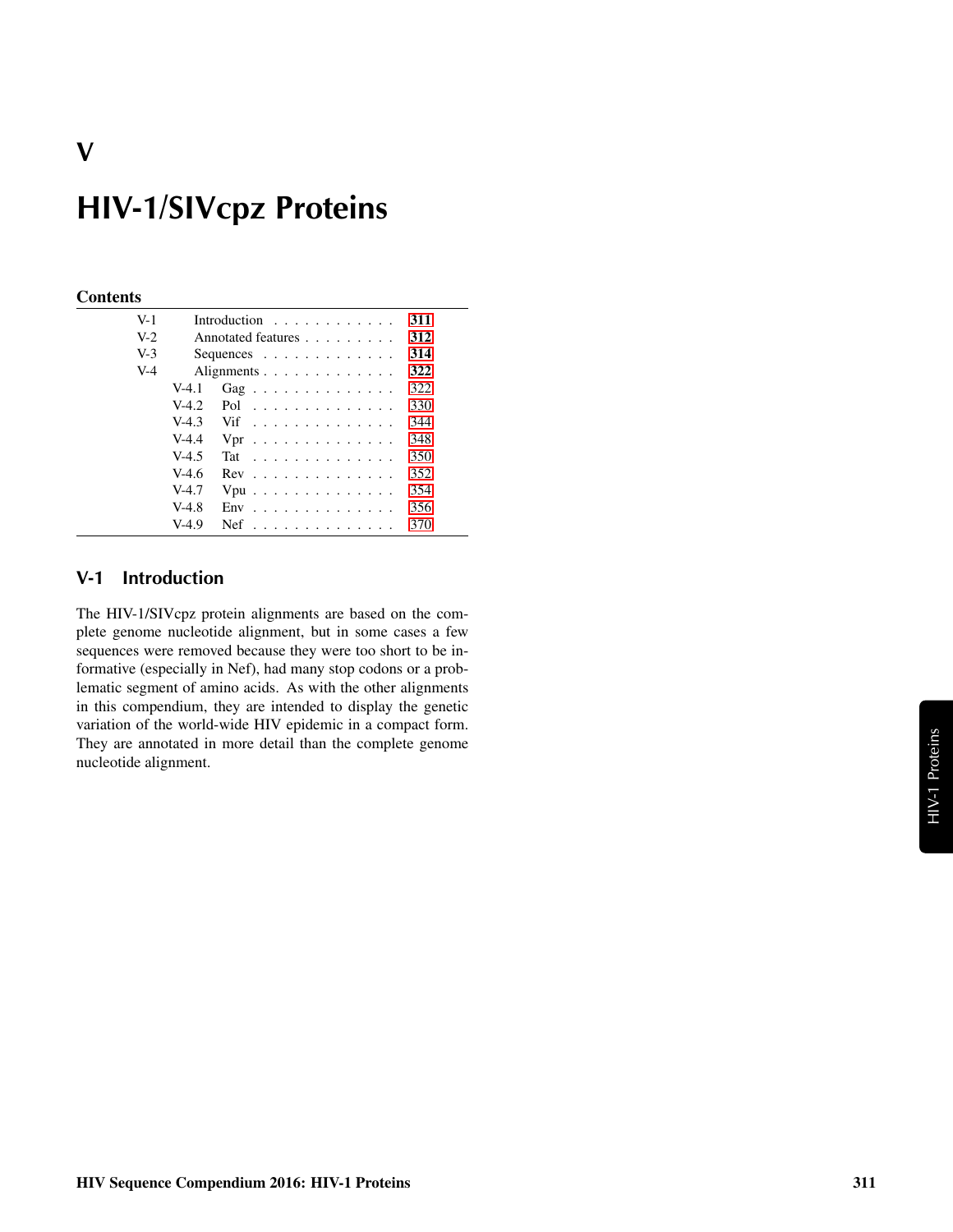# <span id="page-1-0"></span>V-2 Annotated features

Features of HIV-1 annotated in the alignment that follows.

| <b>Feature</b>              | Protein | Location     | Page |
|-----------------------------|---------|--------------|------|
| Gag start, p17 start        | Gag     | $\mathbf{1}$ | 322  |
| membrane binding            | Gag     | $1 - 30$     | 322  |
| phosphorylation site        | Gag     | 112          | 322  |
| p17 end                     | Gag     | 132          | 324  |
| p24 start                   | Gag     | 133          | 324  |
| CyPA binding                | Gag     | 205-241      | 324  |
| major homology region       | Gag     | 285-304      | 326  |
| p24 end                     | Gag     | 364          | 326  |
| p2 start                    | Gag     | 365          | 326  |
| p2 end                      | Gag     | 377          | 326  |
| p7 start                    | Gag     | 378          | 326  |
| Zn motif                    | Gag     | 392-404      | 326  |
| Zn motif                    | Gag     | 413-425      | 326  |
| p7 end                      | Gag     | 432          | 326  |
| p1 start                    | Gag     | 433          | 328  |
| p1 end                      | Gag     | 448          | 328  |
| p6 start                    | Gag     | 449          | 328  |
| Vpr binding                 | Gag     | 455-460      | 328  |
| Vpr binding                 | Gag     | 489-494      | 328  |
| p6 end, Gag end             | Gag     | 501          | 328  |
| Pol start                   | Pol     | 1            | 330  |
| Gag-Pol TF start            | Pol     | 1            | 330  |
| Gag-Pol TF end              | Pol     | 56           | 330  |
| protease start              | Pol     | 57           | 330  |
| protease end                | Pol     | 155          | 332  |
| p66, p51 RT start           | Pol     | 156          | 332  |
| M41L                        | Pol     | 196          | 332  |
| D67N                        | Pol     | 222          | 332  |
| <b>K70R</b>                 | Pol     | 225          | 332  |
| D110 catalytic site         | Pol     | 265          | 332  |
| polymerase motif            | Pol     | 337-342      | 334  |
| T215Y                       | Pol     | 370          | 334  |
| K219Q                       | Pol     | 374          | 334  |
| p51 RT end                  | Pol     | 595          | 336  |
| p15 RNase H start           | Pol     | 596          | 336  |
| p66 RT, p15 Rnase H end     | Pol     | 715          | 338  |
| p31 Integrase start         | Pol     | 716          | 338  |
| p31 Integrase end           | Pol     | 1004         | 342  |
| Pol end                     | Pol     | 1004         | 342  |
| Vif start                   | Vif     | 1            | 344  |
| Vif end                     | Vif     | 193          | 346  |
| Vpr start                   | Vpr     | 1            | 348  |
| oligomerization             | Vpr     | 1-41         | 348  |
| amphipathic $\alpha$ -helix | Vpr     | 17-33        | 348  |
| H(S/N)RIG motifs            | Vpr     | 71-83        | 348  |
| frameshift in HXB2          | Vpr     | 72           | 348  |
| Vpr end in HXB2             | Vpr     | 79           | 348  |
| Vpr end                     | Vpr     | 98           | 348  |
|                             |         |              |      |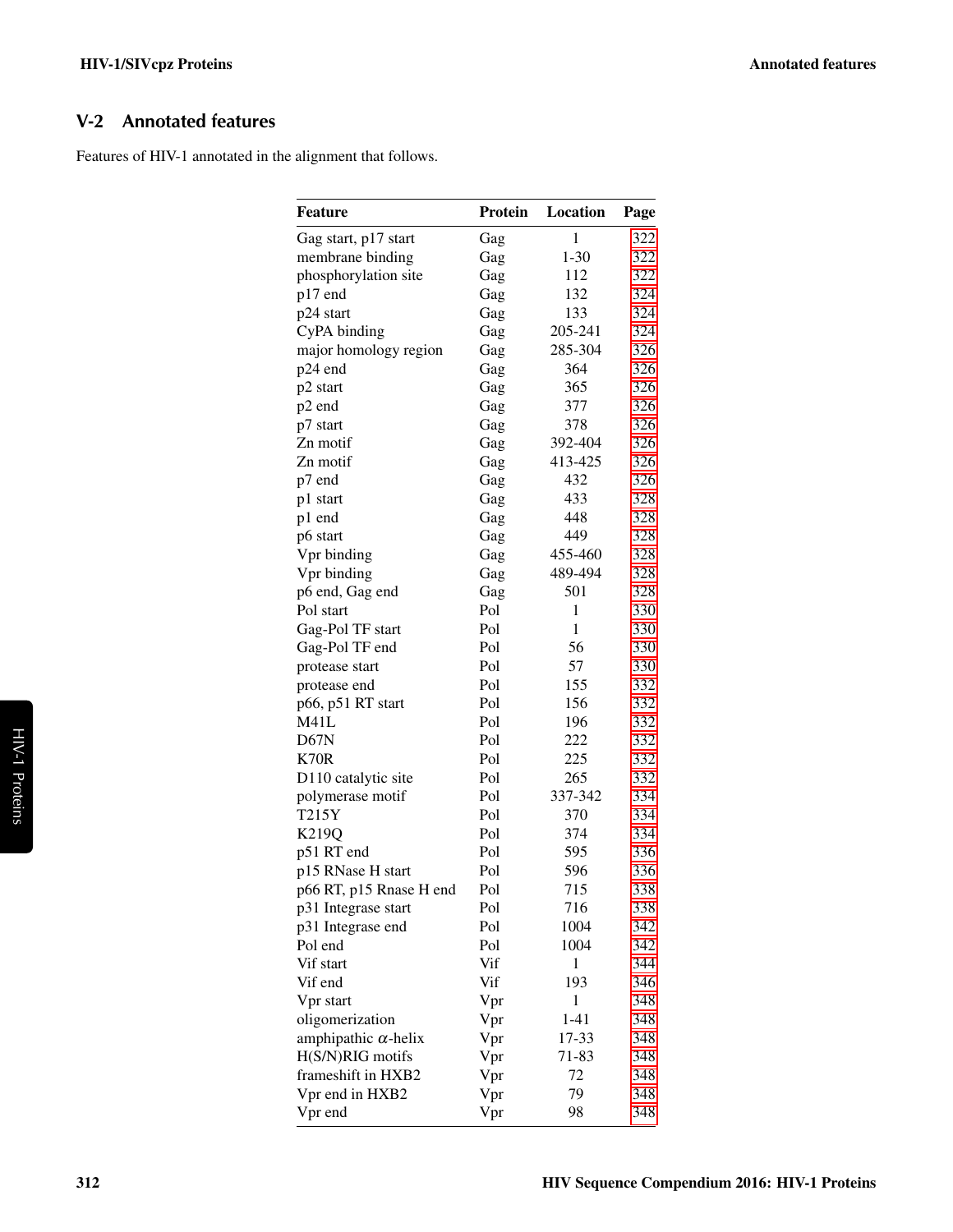| Feature                          | <b>Protein</b> | Location           | Page       |
|----------------------------------|----------------|--------------------|------------|
| Tat start                        | Tat            | $\mathbf{1}$       | 350        |
| C-rich region                    | Tat            | 22-37              | 350        |
| nuclear localization             | Tat            | 49-57              | 350        |
| exon 1 end                       | Tat            | 72                 | 350        |
| exon 2 start                     | Tat            | 73                 | 350        |
| Tat end                          | Tat            | 102                | 350        |
| Rev start                        | Rev            | $\mathbf{1}$       | 352        |
| exon 1 end                       | Rev            | 25                 | 352        |
| exon 2 start                     | Rev            | 26                 | 352        |
| <b>NLS</b>                       | Rev            | 34-49              | 352        |
| Leu-rich effector domain         | Rev            | 75-83              | 352        |
| Rev end                          | Rev            | 117                | 352        |
| Vpu start                        | Vpu            | $\mathbf{1}$       | 354        |
| transmembrane domain             | Vpu            | $1 - 27$           | 354        |
| cytoplasmic domain               | Vpu            | 28-82              | 354        |
| $\alpha$ -helix                  | Vpu            | $43 - 51$          | 354        |
| phos                             | Vpu            | 53                 | 354        |
| phos                             | Vpu            | 57                 | 354        |
| $\alpha$ -helix                  | Vpu            | 58-70              | 354        |
| Vpu end                          | Vpu            | 83                 | 354        |
| Env start                        | Env            | $\mathbf{1}$       | 356        |
| signal peptide end               | Env            | 30                 | 356        |
| gp120 start                      | Env            | 31                 | 356        |
| glycosylation NVT                | Env            | 88-90              | 356        |
| CD4 binding                      | Env            | 124                | 356        |
| V <sub>1</sub>                   | Env            | 131-156            | 356        |
| glycosylation NDT                | Env            | 136-138            | 356        |
| glycosylation NSS                | Env            | 141-143            | 356        |
| glycosylation NCS                | Env            | 156-158            | 358        |
| V2                               | Env            | 158-196            | 358        |
| glycosylation NIS                | Env            | 160-162<br>186-188 | 358        |
| glycosylation NDT                | Env            | 197-199            | 358        |
| glycosylation NTS                | Env<br>Env     | 196                | 358        |
| CD4 binding<br>glycosylation NKT | Env            | 230-232            | 358<br>358 |
| glycosylation NGT                | Env            | 234-236            | 358        |
| glycosylation NVS                | Env            | 241-243            | 358        |
| glycosylation NGS                | Env            | 262-264            | 360        |
| glycosylation NFT                | Env            | 276-278            | 360        |
| CD4 binding                      | Env            | 279                | 360        |
| glycosylation NTS                | Env            | 289-291            | 360        |
| glycosylation NCT                | Env            | 295-297            | 360        |
| V3                               | Env            | 296-331            | 360        |
| glycosylation NNT                | Env            | 301-303            | 360        |
| V3 tip                           | Env            | 312-315            | 360        |
| glycosylation NNT                | Env            | 339-341            | 360        |
| glycosylation NKT                | Env            | 356-358            | 360        |
| CD4 binding                      | Env            | 365                | 360        |
| V4                               | Env            | 385-418            | 362        |
| glycosylation NST                | Env            | 386-388            | 362        |
| glycosylation NST                | Env            | 392-394            | 362        |
| glycosylation NST                | Env            | 397-399            | 362        |
| glycosylation NNT                | Env            | 406-408            | 362        |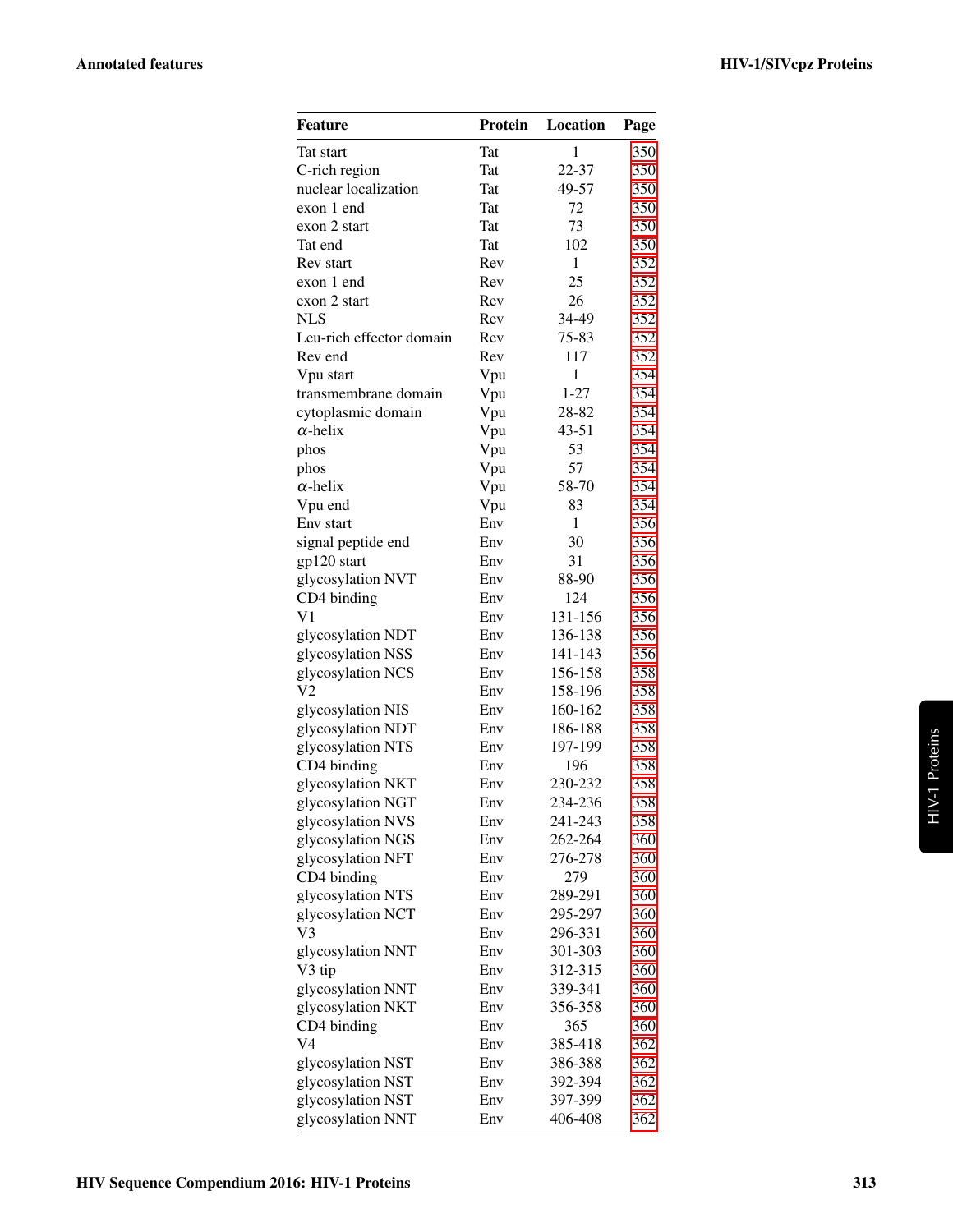| <b>Feature</b>              | <b>Protein</b> | Location  | Page |
|-----------------------------|----------------|-----------|------|
| CD4 binding                 | Env            | 425       | 362  |
| glycosylation NIT           | Env            | 448-450   | 362  |
| CD4 binding                 | Env            | 455       | 362  |
| V <sub>5</sub>              | Env            | 460-471   | 362  |
| glycosylation NES           | Env            | 463-465   | 362  |
| CD4 binding                 | Env            | 469       | 362  |
| fusion peptide              | Env            | 512-527   | 364  |
| gp120 end                   | Env            | 511       | 364  |
| gp41 start                  | Env            | 512       | 364  |
| immunodominant region       | Env            | 588-607   | 364  |
| glycosylation NAS           | Env            | 611-613   | 364  |
| glycosylation NKS           | Env            | 616-618   | 364  |
| glycosylation NHT           | Env            | 624-626   | 364  |
| glycosylation NYT           | Env            | 637-639   | 366  |
| transmembrane domain        | Env            | 685-704   | 366  |
| gp41 cytoplasmic tail start | Env            | 705       | 366  |
| glycosylation NGS           | Env            | 750-752   | 366  |
| glycosylation NAT           | Env            | 816-818   | 368  |
| cytoplasmic tail end        | Env            | 857       | 368  |
| gp41 end                    | Env            | 857       | 368  |
| Env end                     | Env            | 857       | 368  |
| Nef start                   | Nef            | 1         | 370  |
| myristoylation              | Nef            | $2 - 7$   | 370  |
| acidic cluster              | Nef            | $62 - 65$ | 370  |
| poly-P helix                | Nef            | 69-78     | 370  |
| phosphorylation             | Nef            | $77 - 81$ | 370  |
| HXB2 premature Nef end      | Nef            | 124       | 370  |
| normal Nef end              | Nef            | 207       | 372  |

# <span id="page-3-0"></span>V-3 Sequences

Sequences included in the HIV-1 protein alignments.

| <b>Name</b>                                          | Accession | <b>Proteins</b> | <b>Author</b>  | <b>Reference</b>                    |
|------------------------------------------------------|-----------|-----------------|----------------|-------------------------------------|
| <b>B.FR.83.HXB2</b>                                  | K03455    | A11             | Wong-Staal, F. | Nature 313(6000):277-284 (1985)     |
| A1.CD.97.97CD KCC2                                   | AM000053  | All             | Vidal, N.      | ARHR 22(2):182-187 (2006)           |
| A1.CM.08.886 24                                      | KP718928  | All             | Luk, $K.-C$ .  | <i>PLoS One</i> $10(11)$ ; e0141723 |
|                                                      |           |                 |                | (2015)                              |
| A <sub>1.</sub> CY <sub>.08</sub> .CY <sub>236</sub> | JF683783  | All             | Kousiappa, I.  | ARHR 27(11); 1183-99 (2011)         |
| A1.IN.09.NARI_FLS_IVC19_1                            | KT152839  | All             | Pandey, S.S.   | ARHR 32(5); 489-502 (2016)          |
| A1.KE.11.DEMA111KE002                                | KF716474  | A11             | Sanchez, A.M.  | J Immunol Methods 2014              |
|                                                      |           |                 |                | Jul: 409: 117 - 30 doi:             |
|                                                      |           |                 |                | 101016/jjim201401004 Epub 2014      |
|                                                      |           |                 |                | Jan $19$                            |
| A <sub>1</sub> .RU. <sub>11.11</sub> RU6950          | JX500694  | A11             | Baryshev, P.B. | $ARHR$ 30(6); 592-7 (2014)          |
| A1.RW.11.DEMA111RW002                                | KF716472  | All             | Sanchez, A.M.  | J Immunol Methods 2014              |
|                                                      |           |                 |                | Jul;409:117-30 doi:                 |
|                                                      |           |                 |                | 101016/jjim201401004 Epub 2014      |
|                                                      |           |                 |                | Jan $19$                            |
| A <sub>1.</sub> SN <sub>.01</sub> .DDI579            | AY521629  | All             | Meloni, S.T.   | J Virol 78(22):12438-12445 (2004)   |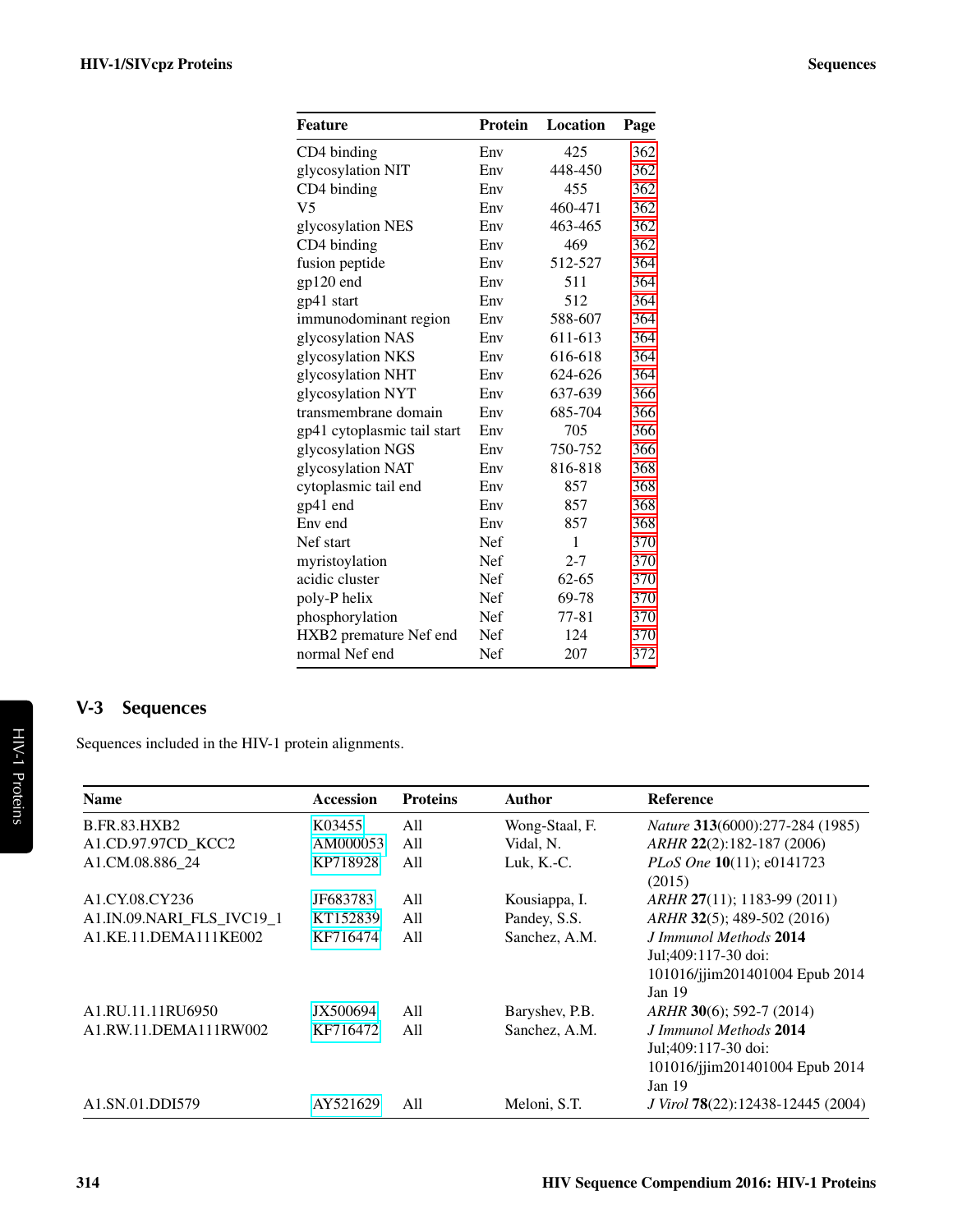| <b>Name</b>                 | <b>Accession</b> | <b>Proteins</b> | <b>Author</b>  | Reference                                                                                 |
|-----------------------------|------------------|-----------------|----------------|-------------------------------------------------------------------------------------------|
| A1.UG.11.DEMA110UG009       | KF716486         | All             | Sanchez, A.M.  | J Immunol Methods 2014<br>Jul;409:117-30 doi:<br>101016/jjim201401004 Epub 2014<br>Jan 19 |
| A1.ZA.04.503_15344_T10_A1   | KT183312         | All             | Hertz, T.      | Unpublished                                                                               |
| A2.CD.97.97CDKTB48          | AF286238         | All             | Gao, F.        | ARHR 17(8):675-688 (2001)                                                                 |
| A2.CM.01.01CM_1445MV        | GU201516         | All             | Carr, J.K.     | Retrovirology 2010 Apr 28;7:39<br>doi: 101186/1742-4690-7-39                              |
| A2.CY.94.94CY017_41         | AF286237         | All             | Gao, F.        | ARHR 17(8):675-688 (2001)                                                                 |
| B.BR.10.10BR RJ032          | KJ849801         | All             | Pessoa, R.     | Transfusion 55(5); 980-90 (2015)                                                          |
| B.CA.07.502_1191_03         | JF320424         | All             | Rolland, M.    | Nat Med 17(3); 366-71 (2011)                                                              |
| B.CH.08.M2_0803101_NFLG8    | KC797225         | All             | Castro, E.     | AIDS 28(12); 1840-4 (2014)                                                                |
| B.CN.12.DEMB12CN006         | KP109511         | All             | Hora, B.       | Unpublished                                                                               |
| B.CU.14.14CU005             | KR914676         | All             | Blanco, M.     | Unpublished                                                                               |
| <b>B.ES.14.ARP1195</b>      | KT276255         | All             | Cuevas, M.T.   | Unpublished                                                                               |
| B.FR.11.DEMB11FR001         | KF716496         | All             | Sanchez, A.M.  | J Immunol Methods 2014<br>Jul;409:117-30 doi:<br>101016/jjim201401004 Epub 2014<br>Jan 19 |
| B.HT.05.05HT_129389         | EU839602         | All             | Nadai, Y.      | PLoS ONE 4(3):E4814 (2009)                                                                |
| B.JP.12.DEMB12JP001         | KF716498         | All             | Sanchez, A.M.  | J Immunol Methods 2014                                                                    |
|                             |                  |                 |                | Jul;409:117-30 doi:<br>101016/jjim201401004 Epub 2014<br>Jan 19                           |
| B.KR.07.HP_18_07JHS10_3909  | KJ140263         | All             | Kim, B.-R.     | Haemophilia 21(1); e1-11 (2015)                                                           |
| B.RU.11.11RU21n             | JX500708         | All             | Baryshev, P.B. | Unpublished                                                                               |
| B.SE.12.SE600057            | KP411828         | All             | Grossmann, S.  | J Int AIDS Soc 2015 Jun<br>25;18:20035 doi:<br>107448/IAS18120035 eCollection<br>2015     |
| B.TH.10.DEMB10TH002         | KP109514         | All             | Hora, B.       | Unpublished                                                                               |
| <b>B.US.13.RV_1</b>         | KT284371         | All             | Rassler, S.    | Unpublished                                                                               |
| B.ZA.09.DEMB09ZA022         | KP109515         | All             | Hora, B.       | Unpublished                                                                               |
| C.BR.07.DEMC07BR003         | JX140663         | All             | Sanchez, A.M.  | J Immunol Methods 2014<br>Jul;409:117-30 doi:<br>101016/jjim201401004 Epub 2014<br>Jan 19 |
| C.BW.00.00BW5031_1          | AF443115         | All             | Novitsky, V.   | J Virol 76(11):5435-5451 (2002)                                                           |
| C.CN.10.YNFL19              | KC870038         | All             | Wei, H.        | Unpublished                                                                               |
| C.CY.09.CY260               | JF683803         | All             | Kousiappa, I.  | ARHR 27(11); 1183-99 (2011)                                                               |
| C.ES.14.ARP1198             | KT276258         | All             | Cuevas, M.T.   | Unpublished                                                                               |
| C.ET.02.02ET_288            | AY713417         | All             | Brown, B.K.    | J Virol 79(10):6089-6101 (2005)                                                           |
| C.IN.09.T125_2139           | KC156210         | All             | Parrish, N.F.  | PNAS USA 110(17); 6626-33<br>(2013)                                                       |
| C.KE.05.05KE369195V4        | KT022371         | All             | Billings, E.   | PLoS ONE 10(8):E0135124 (2015)                                                            |
| C.MW.09.703010256_CH256.w96 | KC156214         | All             | Parrish, N.F.  | PNAS USA 110(17); 6626-33<br>(2013)                                                       |
| C.SE.13.SE600311            | KP411835         | All             | Grossmann, S.  | J Int AIDS Soc 2015 Jun<br>25;18:20035 doi:<br>107448/IAS18120035 eCollection<br>2015     |
| C.TZ.08.707010457_CH457.w8  | KC156220         | All             | Parrish, N.F.  | PNAS USA 110(17); 6626-33<br>(2013)                                                       |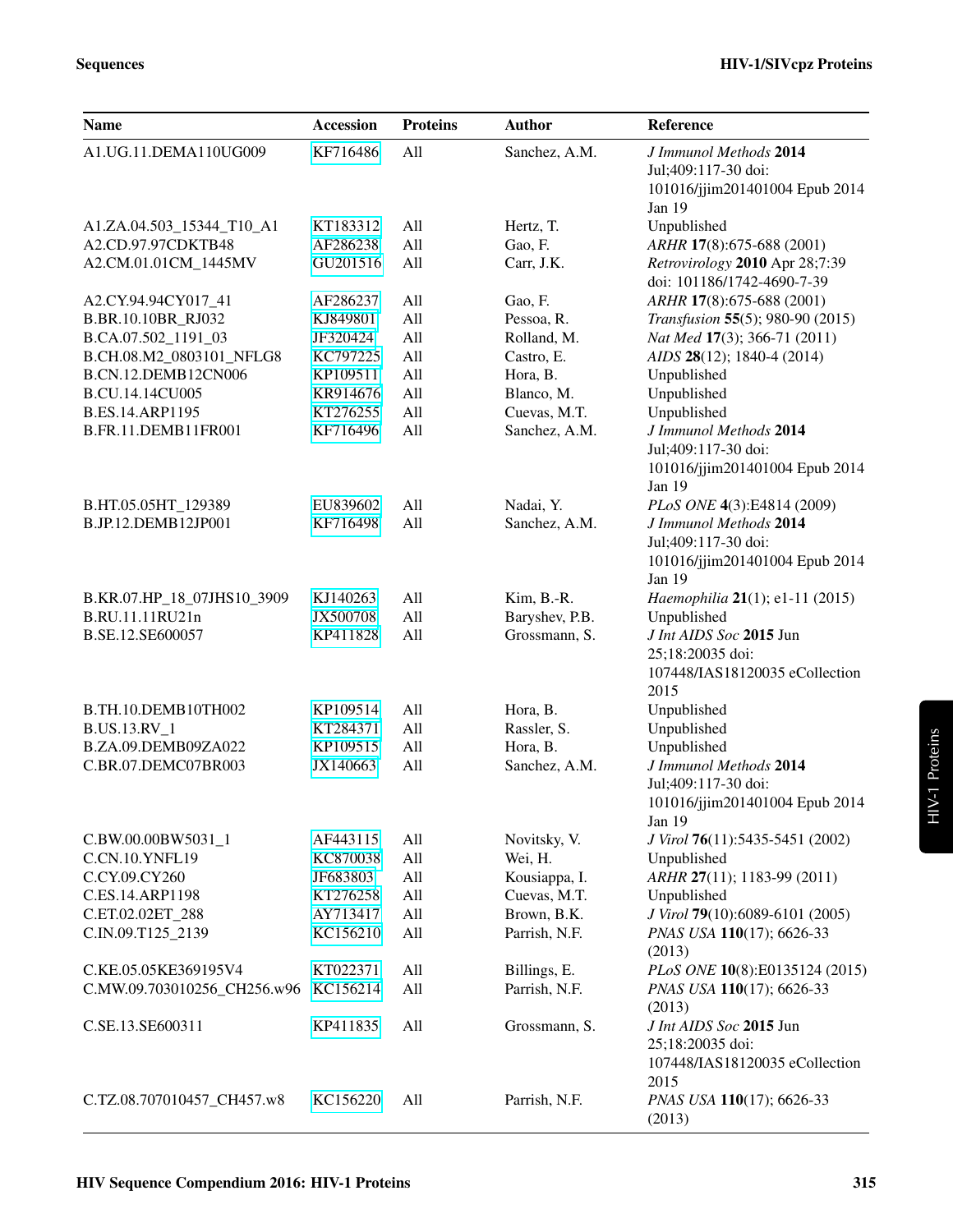# HIV-1/SIVcpz Proteins Sequences

| KF526226<br>All<br>Ho, Y.-C.<br>C.US.11.17TB4_4G8<br>Cell 155(3); 540-51 (2013)<br>C.YE.02.02YE511<br>All<br>AY795906<br>Saad, M.D.<br>ARHR 21(7):644-648 (2005)<br>C.ZA.12.DEMC12ZA096<br>KP109517<br>All<br>Hora, B.<br>Unpublished<br>C.ZM.11.DEMC11ZM006<br>All<br>Sanchez, A.M.<br>J Immunol Methods 2014<br>KF716467<br>Jul;409:117-30 doi:<br>101016/jjim201401004 Epub 2014<br>Jan 19<br>D.CM.10.DEMD10CM009<br>Sanchez, A.M.<br>J Immunol Methods 2014<br>JX140670<br>All<br>Jul;409:117-30 doi:<br>101016/jjim201401004 Epub 2014<br>Jan 19<br>D.CY.06.CY163<br>Kousiappa, I.<br>ARHR 25(8); 727-40 (2009)<br>FJ388945<br>All<br>D.KE.11.DEMD11KE003<br>All<br>Sanchez, A.M.<br>KF716476<br>J Immunol Methods 2014<br>Jul;409:117-30 doi:<br>101016/jjim201401004 Epub 2014<br>Jan 19<br>D.KR.04.04KBH8<br>DQ054367<br>All<br>Cho, Y.-K.<br>ARHR 29(4); 738-43 (2013)<br>Unpublished<br>D.SN.90.SE365<br>AB485648<br>All<br>Takekawa, N.<br>D.TZ.01.A280<br>Arroyo, M.A.<br>AY253311<br>All<br>ARHR 20(8):895-901 (2004)<br>D.UG.10.DEMD10UG004<br>KF716479<br>Sanchez, A.M.<br>All<br>J Immunol Methods 2014<br>Jul;409:117-30 doi:<br>101016/jjim201401004 Epub 2014<br>Jan 19<br>D.UG.11.DEMD11UG003<br>All<br>Sanchez, A.M.<br>KF716480<br>J Immunol Methods 2014<br>Jul;409:117-30 doi:<br>101016/jjim201401004 Epub 2014<br>Jan 19<br>All<br>Saad, M.D.<br>D.YE.02.02YE516<br>AY795907<br>ARHR 21(7):644-648 (2005)<br>All<br>Jacobs, G.B.<br>D.ZA.90.R1<br>EF633445<br>ARHR 23(12):1575-8 (2007)<br>All<br>Guimaraes, M.L.<br>F1.AO.06.AO_06_ANG32<br>FJ900266<br>Retrovirology 6, 39 (2009)<br>F1.AR.02.ARE933<br>All<br>Aulicino, P.C.<br>ARHR 21(2):158-164 (2005)<br>DQ189088<br>F1.BR.07.07BR844<br>FJ771010<br>All<br>Sanabani, S.S.<br>Virol J 2009 Jun 16;6:78<br>All<br>F1.BR.10.10BR_PE107<br>KJ849782<br>Pessoa, R.<br>PLoS One 9(11); e112674 (2014)<br>All<br>Pessoa, R.<br>F1.BR.10.10BR_RJ015<br>KJ849791<br>Transfusion 55(5); 980-90 (2015)<br>F1.CY.08.CY222<br>JF683771<br>All<br>Kousiappa, I.<br>ARHR 27(11); 1183-99 (2011)<br>F1.ES.02.ES_X845_4<br>FJ670516<br>All<br>ARHR 25(11):1187-1191 (2009)<br>Fernandez-Garcia,<br>A.<br>Delgado, E.<br>F1.ES.11.VA0053_nfl<br>KJ883138<br>All<br>PLoS ONE 10(11):E0143325<br>(2015)<br>Unpublished<br>F1.RO.96.BCI_R07<br>AB485658<br>All<br>Takekawa, N.<br>GQ290462<br>ARHR 25(11):1187-1191 (2009)<br>F1.RU.08.D88_845<br>All<br>Fernandez-Garcia,<br>A.<br>Kijak, G.H.<br>F2.CM.02.02CM_0016BBY<br>AY371158<br>All<br>ARHR 20(5):521-530 (2004)<br>F2.CM.10.DEMF210CM001<br>JX140672<br>All<br>Sanchez, A.M.<br>J Immunol Methods 2014<br>Jul;409:117-30 doi:<br>101016/jjim201401004 Epub 2014<br>Jan 19<br>J Immunol Methods 2014<br>F2.CM.10.DEMF210CM007<br>JX140673<br>All<br>Sanchez, A.M.<br>Jul;409:117-30 doi:<br>101016/jjim201401004 Epub 2014<br>Jan 19<br>PLoS One 10(11); e0141723<br>G.CM.07.920_49<br>KP718923<br>All<br>Luk, K.-C.<br>(2015) | <b>Name</b> | <b>Accession</b> | <b>Proteins</b> | <b>Author</b> | Reference |
|-----------------------------------------------------------------------------------------------------------------------------------------------------------------------------------------------------------------------------------------------------------------------------------------------------------------------------------------------------------------------------------------------------------------------------------------------------------------------------------------------------------------------------------------------------------------------------------------------------------------------------------------------------------------------------------------------------------------------------------------------------------------------------------------------------------------------------------------------------------------------------------------------------------------------------------------------------------------------------------------------------------------------------------------------------------------------------------------------------------------------------------------------------------------------------------------------------------------------------------------------------------------------------------------------------------------------------------------------------------------------------------------------------------------------------------------------------------------------------------------------------------------------------------------------------------------------------------------------------------------------------------------------------------------------------------------------------------------------------------------------------------------------------------------------------------------------------------------------------------------------------------------------------------------------------------------------------------------------------------------------------------------------------------------------------------------------------------------------------------------------------------------------------------------------------------------------------------------------------------------------------------------------------------------------------------------------------------------------------------------------------------------------------------------------------------------------------------------------------------------------------------------------------------------------------------------------------------------------------------------------------------------------------------------------------------------------------------------------------------------------------------------------------------------------------------------------------------------------------------------------------------------------------------------------------------------------------|-------------|------------------|-----------------|---------------|-----------|
|                                                                                                                                                                                                                                                                                                                                                                                                                                                                                                                                                                                                                                                                                                                                                                                                                                                                                                                                                                                                                                                                                                                                                                                                                                                                                                                                                                                                                                                                                                                                                                                                                                                                                                                                                                                                                                                                                                                                                                                                                                                                                                                                                                                                                                                                                                                                                                                                                                                                                                                                                                                                                                                                                                                                                                                                                                                                                                                                                     |             |                  |                 |               |           |
|                                                                                                                                                                                                                                                                                                                                                                                                                                                                                                                                                                                                                                                                                                                                                                                                                                                                                                                                                                                                                                                                                                                                                                                                                                                                                                                                                                                                                                                                                                                                                                                                                                                                                                                                                                                                                                                                                                                                                                                                                                                                                                                                                                                                                                                                                                                                                                                                                                                                                                                                                                                                                                                                                                                                                                                                                                                                                                                                                     |             |                  |                 |               |           |
|                                                                                                                                                                                                                                                                                                                                                                                                                                                                                                                                                                                                                                                                                                                                                                                                                                                                                                                                                                                                                                                                                                                                                                                                                                                                                                                                                                                                                                                                                                                                                                                                                                                                                                                                                                                                                                                                                                                                                                                                                                                                                                                                                                                                                                                                                                                                                                                                                                                                                                                                                                                                                                                                                                                                                                                                                                                                                                                                                     |             |                  |                 |               |           |
|                                                                                                                                                                                                                                                                                                                                                                                                                                                                                                                                                                                                                                                                                                                                                                                                                                                                                                                                                                                                                                                                                                                                                                                                                                                                                                                                                                                                                                                                                                                                                                                                                                                                                                                                                                                                                                                                                                                                                                                                                                                                                                                                                                                                                                                                                                                                                                                                                                                                                                                                                                                                                                                                                                                                                                                                                                                                                                                                                     |             |                  |                 |               |           |
|                                                                                                                                                                                                                                                                                                                                                                                                                                                                                                                                                                                                                                                                                                                                                                                                                                                                                                                                                                                                                                                                                                                                                                                                                                                                                                                                                                                                                                                                                                                                                                                                                                                                                                                                                                                                                                                                                                                                                                                                                                                                                                                                                                                                                                                                                                                                                                                                                                                                                                                                                                                                                                                                                                                                                                                                                                                                                                                                                     |             |                  |                 |               |           |
|                                                                                                                                                                                                                                                                                                                                                                                                                                                                                                                                                                                                                                                                                                                                                                                                                                                                                                                                                                                                                                                                                                                                                                                                                                                                                                                                                                                                                                                                                                                                                                                                                                                                                                                                                                                                                                                                                                                                                                                                                                                                                                                                                                                                                                                                                                                                                                                                                                                                                                                                                                                                                                                                                                                                                                                                                                                                                                                                                     |             |                  |                 |               |           |
|                                                                                                                                                                                                                                                                                                                                                                                                                                                                                                                                                                                                                                                                                                                                                                                                                                                                                                                                                                                                                                                                                                                                                                                                                                                                                                                                                                                                                                                                                                                                                                                                                                                                                                                                                                                                                                                                                                                                                                                                                                                                                                                                                                                                                                                                                                                                                                                                                                                                                                                                                                                                                                                                                                                                                                                                                                                                                                                                                     |             |                  |                 |               |           |
|                                                                                                                                                                                                                                                                                                                                                                                                                                                                                                                                                                                                                                                                                                                                                                                                                                                                                                                                                                                                                                                                                                                                                                                                                                                                                                                                                                                                                                                                                                                                                                                                                                                                                                                                                                                                                                                                                                                                                                                                                                                                                                                                                                                                                                                                                                                                                                                                                                                                                                                                                                                                                                                                                                                                                                                                                                                                                                                                                     |             |                  |                 |               |           |
|                                                                                                                                                                                                                                                                                                                                                                                                                                                                                                                                                                                                                                                                                                                                                                                                                                                                                                                                                                                                                                                                                                                                                                                                                                                                                                                                                                                                                                                                                                                                                                                                                                                                                                                                                                                                                                                                                                                                                                                                                                                                                                                                                                                                                                                                                                                                                                                                                                                                                                                                                                                                                                                                                                                                                                                                                                                                                                                                                     |             |                  |                 |               |           |
|                                                                                                                                                                                                                                                                                                                                                                                                                                                                                                                                                                                                                                                                                                                                                                                                                                                                                                                                                                                                                                                                                                                                                                                                                                                                                                                                                                                                                                                                                                                                                                                                                                                                                                                                                                                                                                                                                                                                                                                                                                                                                                                                                                                                                                                                                                                                                                                                                                                                                                                                                                                                                                                                                                                                                                                                                                                                                                                                                     |             |                  |                 |               |           |
|                                                                                                                                                                                                                                                                                                                                                                                                                                                                                                                                                                                                                                                                                                                                                                                                                                                                                                                                                                                                                                                                                                                                                                                                                                                                                                                                                                                                                                                                                                                                                                                                                                                                                                                                                                                                                                                                                                                                                                                                                                                                                                                                                                                                                                                                                                                                                                                                                                                                                                                                                                                                                                                                                                                                                                                                                                                                                                                                                     |             |                  |                 |               |           |
|                                                                                                                                                                                                                                                                                                                                                                                                                                                                                                                                                                                                                                                                                                                                                                                                                                                                                                                                                                                                                                                                                                                                                                                                                                                                                                                                                                                                                                                                                                                                                                                                                                                                                                                                                                                                                                                                                                                                                                                                                                                                                                                                                                                                                                                                                                                                                                                                                                                                                                                                                                                                                                                                                                                                                                                                                                                                                                                                                     |             |                  |                 |               |           |
|                                                                                                                                                                                                                                                                                                                                                                                                                                                                                                                                                                                                                                                                                                                                                                                                                                                                                                                                                                                                                                                                                                                                                                                                                                                                                                                                                                                                                                                                                                                                                                                                                                                                                                                                                                                                                                                                                                                                                                                                                                                                                                                                                                                                                                                                                                                                                                                                                                                                                                                                                                                                                                                                                                                                                                                                                                                                                                                                                     |             |                  |                 |               |           |
|                                                                                                                                                                                                                                                                                                                                                                                                                                                                                                                                                                                                                                                                                                                                                                                                                                                                                                                                                                                                                                                                                                                                                                                                                                                                                                                                                                                                                                                                                                                                                                                                                                                                                                                                                                                                                                                                                                                                                                                                                                                                                                                                                                                                                                                                                                                                                                                                                                                                                                                                                                                                                                                                                                                                                                                                                                                                                                                                                     |             |                  |                 |               |           |
|                                                                                                                                                                                                                                                                                                                                                                                                                                                                                                                                                                                                                                                                                                                                                                                                                                                                                                                                                                                                                                                                                                                                                                                                                                                                                                                                                                                                                                                                                                                                                                                                                                                                                                                                                                                                                                                                                                                                                                                                                                                                                                                                                                                                                                                                                                                                                                                                                                                                                                                                                                                                                                                                                                                                                                                                                                                                                                                                                     |             |                  |                 |               |           |
|                                                                                                                                                                                                                                                                                                                                                                                                                                                                                                                                                                                                                                                                                                                                                                                                                                                                                                                                                                                                                                                                                                                                                                                                                                                                                                                                                                                                                                                                                                                                                                                                                                                                                                                                                                                                                                                                                                                                                                                                                                                                                                                                                                                                                                                                                                                                                                                                                                                                                                                                                                                                                                                                                                                                                                                                                                                                                                                                                     |             |                  |                 |               |           |
|                                                                                                                                                                                                                                                                                                                                                                                                                                                                                                                                                                                                                                                                                                                                                                                                                                                                                                                                                                                                                                                                                                                                                                                                                                                                                                                                                                                                                                                                                                                                                                                                                                                                                                                                                                                                                                                                                                                                                                                                                                                                                                                                                                                                                                                                                                                                                                                                                                                                                                                                                                                                                                                                                                                                                                                                                                                                                                                                                     |             |                  |                 |               |           |
|                                                                                                                                                                                                                                                                                                                                                                                                                                                                                                                                                                                                                                                                                                                                                                                                                                                                                                                                                                                                                                                                                                                                                                                                                                                                                                                                                                                                                                                                                                                                                                                                                                                                                                                                                                                                                                                                                                                                                                                                                                                                                                                                                                                                                                                                                                                                                                                                                                                                                                                                                                                                                                                                                                                                                                                                                                                                                                                                                     |             |                  |                 |               |           |
|                                                                                                                                                                                                                                                                                                                                                                                                                                                                                                                                                                                                                                                                                                                                                                                                                                                                                                                                                                                                                                                                                                                                                                                                                                                                                                                                                                                                                                                                                                                                                                                                                                                                                                                                                                                                                                                                                                                                                                                                                                                                                                                                                                                                                                                                                                                                                                                                                                                                                                                                                                                                                                                                                                                                                                                                                                                                                                                                                     |             |                  |                 |               |           |
|                                                                                                                                                                                                                                                                                                                                                                                                                                                                                                                                                                                                                                                                                                                                                                                                                                                                                                                                                                                                                                                                                                                                                                                                                                                                                                                                                                                                                                                                                                                                                                                                                                                                                                                                                                                                                                                                                                                                                                                                                                                                                                                                                                                                                                                                                                                                                                                                                                                                                                                                                                                                                                                                                                                                                                                                                                                                                                                                                     |             |                  |                 |               |           |
|                                                                                                                                                                                                                                                                                                                                                                                                                                                                                                                                                                                                                                                                                                                                                                                                                                                                                                                                                                                                                                                                                                                                                                                                                                                                                                                                                                                                                                                                                                                                                                                                                                                                                                                                                                                                                                                                                                                                                                                                                                                                                                                                                                                                                                                                                                                                                                                                                                                                                                                                                                                                                                                                                                                                                                                                                                                                                                                                                     |             |                  |                 |               |           |
|                                                                                                                                                                                                                                                                                                                                                                                                                                                                                                                                                                                                                                                                                                                                                                                                                                                                                                                                                                                                                                                                                                                                                                                                                                                                                                                                                                                                                                                                                                                                                                                                                                                                                                                                                                                                                                                                                                                                                                                                                                                                                                                                                                                                                                                                                                                                                                                                                                                                                                                                                                                                                                                                                                                                                                                                                                                                                                                                                     |             |                  |                 |               |           |
|                                                                                                                                                                                                                                                                                                                                                                                                                                                                                                                                                                                                                                                                                                                                                                                                                                                                                                                                                                                                                                                                                                                                                                                                                                                                                                                                                                                                                                                                                                                                                                                                                                                                                                                                                                                                                                                                                                                                                                                                                                                                                                                                                                                                                                                                                                                                                                                                                                                                                                                                                                                                                                                                                                                                                                                                                                                                                                                                                     |             |                  |                 |               |           |
|                                                                                                                                                                                                                                                                                                                                                                                                                                                                                                                                                                                                                                                                                                                                                                                                                                                                                                                                                                                                                                                                                                                                                                                                                                                                                                                                                                                                                                                                                                                                                                                                                                                                                                                                                                                                                                                                                                                                                                                                                                                                                                                                                                                                                                                                                                                                                                                                                                                                                                                                                                                                                                                                                                                                                                                                                                                                                                                                                     |             |                  |                 |               |           |
|                                                                                                                                                                                                                                                                                                                                                                                                                                                                                                                                                                                                                                                                                                                                                                                                                                                                                                                                                                                                                                                                                                                                                                                                                                                                                                                                                                                                                                                                                                                                                                                                                                                                                                                                                                                                                                                                                                                                                                                                                                                                                                                                                                                                                                                                                                                                                                                                                                                                                                                                                                                                                                                                                                                                                                                                                                                                                                                                                     |             |                  |                 |               |           |
|                                                                                                                                                                                                                                                                                                                                                                                                                                                                                                                                                                                                                                                                                                                                                                                                                                                                                                                                                                                                                                                                                                                                                                                                                                                                                                                                                                                                                                                                                                                                                                                                                                                                                                                                                                                                                                                                                                                                                                                                                                                                                                                                                                                                                                                                                                                                                                                                                                                                                                                                                                                                                                                                                                                                                                                                                                                                                                                                                     |             |                  |                 |               |           |
|                                                                                                                                                                                                                                                                                                                                                                                                                                                                                                                                                                                                                                                                                                                                                                                                                                                                                                                                                                                                                                                                                                                                                                                                                                                                                                                                                                                                                                                                                                                                                                                                                                                                                                                                                                                                                                                                                                                                                                                                                                                                                                                                                                                                                                                                                                                                                                                                                                                                                                                                                                                                                                                                                                                                                                                                                                                                                                                                                     |             |                  |                 |               |           |
|                                                                                                                                                                                                                                                                                                                                                                                                                                                                                                                                                                                                                                                                                                                                                                                                                                                                                                                                                                                                                                                                                                                                                                                                                                                                                                                                                                                                                                                                                                                                                                                                                                                                                                                                                                                                                                                                                                                                                                                                                                                                                                                                                                                                                                                                                                                                                                                                                                                                                                                                                                                                                                                                                                                                                                                                                                                                                                                                                     |             |                  |                 |               |           |
|                                                                                                                                                                                                                                                                                                                                                                                                                                                                                                                                                                                                                                                                                                                                                                                                                                                                                                                                                                                                                                                                                                                                                                                                                                                                                                                                                                                                                                                                                                                                                                                                                                                                                                                                                                                                                                                                                                                                                                                                                                                                                                                                                                                                                                                                                                                                                                                                                                                                                                                                                                                                                                                                                                                                                                                                                                                                                                                                                     |             |                  |                 |               |           |
|                                                                                                                                                                                                                                                                                                                                                                                                                                                                                                                                                                                                                                                                                                                                                                                                                                                                                                                                                                                                                                                                                                                                                                                                                                                                                                                                                                                                                                                                                                                                                                                                                                                                                                                                                                                                                                                                                                                                                                                                                                                                                                                                                                                                                                                                                                                                                                                                                                                                                                                                                                                                                                                                                                                                                                                                                                                                                                                                                     |             |                  |                 |               |           |
|                                                                                                                                                                                                                                                                                                                                                                                                                                                                                                                                                                                                                                                                                                                                                                                                                                                                                                                                                                                                                                                                                                                                                                                                                                                                                                                                                                                                                                                                                                                                                                                                                                                                                                                                                                                                                                                                                                                                                                                                                                                                                                                                                                                                                                                                                                                                                                                                                                                                                                                                                                                                                                                                                                                                                                                                                                                                                                                                                     |             |                  |                 |               |           |
|                                                                                                                                                                                                                                                                                                                                                                                                                                                                                                                                                                                                                                                                                                                                                                                                                                                                                                                                                                                                                                                                                                                                                                                                                                                                                                                                                                                                                                                                                                                                                                                                                                                                                                                                                                                                                                                                                                                                                                                                                                                                                                                                                                                                                                                                                                                                                                                                                                                                                                                                                                                                                                                                                                                                                                                                                                                                                                                                                     |             |                  |                 |               |           |
|                                                                                                                                                                                                                                                                                                                                                                                                                                                                                                                                                                                                                                                                                                                                                                                                                                                                                                                                                                                                                                                                                                                                                                                                                                                                                                                                                                                                                                                                                                                                                                                                                                                                                                                                                                                                                                                                                                                                                                                                                                                                                                                                                                                                                                                                                                                                                                                                                                                                                                                                                                                                                                                                                                                                                                                                                                                                                                                                                     |             |                  |                 |               |           |
|                                                                                                                                                                                                                                                                                                                                                                                                                                                                                                                                                                                                                                                                                                                                                                                                                                                                                                                                                                                                                                                                                                                                                                                                                                                                                                                                                                                                                                                                                                                                                                                                                                                                                                                                                                                                                                                                                                                                                                                                                                                                                                                                                                                                                                                                                                                                                                                                                                                                                                                                                                                                                                                                                                                                                                                                                                                                                                                                                     |             |                  |                 |               |           |
|                                                                                                                                                                                                                                                                                                                                                                                                                                                                                                                                                                                                                                                                                                                                                                                                                                                                                                                                                                                                                                                                                                                                                                                                                                                                                                                                                                                                                                                                                                                                                                                                                                                                                                                                                                                                                                                                                                                                                                                                                                                                                                                                                                                                                                                                                                                                                                                                                                                                                                                                                                                                                                                                                                                                                                                                                                                                                                                                                     |             |                  |                 |               |           |
|                                                                                                                                                                                                                                                                                                                                                                                                                                                                                                                                                                                                                                                                                                                                                                                                                                                                                                                                                                                                                                                                                                                                                                                                                                                                                                                                                                                                                                                                                                                                                                                                                                                                                                                                                                                                                                                                                                                                                                                                                                                                                                                                                                                                                                                                                                                                                                                                                                                                                                                                                                                                                                                                                                                                                                                                                                                                                                                                                     |             |                  |                 |               |           |
|                                                                                                                                                                                                                                                                                                                                                                                                                                                                                                                                                                                                                                                                                                                                                                                                                                                                                                                                                                                                                                                                                                                                                                                                                                                                                                                                                                                                                                                                                                                                                                                                                                                                                                                                                                                                                                                                                                                                                                                                                                                                                                                                                                                                                                                                                                                                                                                                                                                                                                                                                                                                                                                                                                                                                                                                                                                                                                                                                     |             |                  |                 |               |           |
|                                                                                                                                                                                                                                                                                                                                                                                                                                                                                                                                                                                                                                                                                                                                                                                                                                                                                                                                                                                                                                                                                                                                                                                                                                                                                                                                                                                                                                                                                                                                                                                                                                                                                                                                                                                                                                                                                                                                                                                                                                                                                                                                                                                                                                                                                                                                                                                                                                                                                                                                                                                                                                                                                                                                                                                                                                                                                                                                                     |             |                  |                 |               |           |
|                                                                                                                                                                                                                                                                                                                                                                                                                                                                                                                                                                                                                                                                                                                                                                                                                                                                                                                                                                                                                                                                                                                                                                                                                                                                                                                                                                                                                                                                                                                                                                                                                                                                                                                                                                                                                                                                                                                                                                                                                                                                                                                                                                                                                                                                                                                                                                                                                                                                                                                                                                                                                                                                                                                                                                                                                                                                                                                                                     |             |                  |                 |               |           |
|                                                                                                                                                                                                                                                                                                                                                                                                                                                                                                                                                                                                                                                                                                                                                                                                                                                                                                                                                                                                                                                                                                                                                                                                                                                                                                                                                                                                                                                                                                                                                                                                                                                                                                                                                                                                                                                                                                                                                                                                                                                                                                                                                                                                                                                                                                                                                                                                                                                                                                                                                                                                                                                                                                                                                                                                                                                                                                                                                     |             |                  |                 |               |           |
|                                                                                                                                                                                                                                                                                                                                                                                                                                                                                                                                                                                                                                                                                                                                                                                                                                                                                                                                                                                                                                                                                                                                                                                                                                                                                                                                                                                                                                                                                                                                                                                                                                                                                                                                                                                                                                                                                                                                                                                                                                                                                                                                                                                                                                                                                                                                                                                                                                                                                                                                                                                                                                                                                                                                                                                                                                                                                                                                                     |             |                  |                 |               |           |
|                                                                                                                                                                                                                                                                                                                                                                                                                                                                                                                                                                                                                                                                                                                                                                                                                                                                                                                                                                                                                                                                                                                                                                                                                                                                                                                                                                                                                                                                                                                                                                                                                                                                                                                                                                                                                                                                                                                                                                                                                                                                                                                                                                                                                                                                                                                                                                                                                                                                                                                                                                                                                                                                                                                                                                                                                                                                                                                                                     |             |                  |                 |               |           |
|                                                                                                                                                                                                                                                                                                                                                                                                                                                                                                                                                                                                                                                                                                                                                                                                                                                                                                                                                                                                                                                                                                                                                                                                                                                                                                                                                                                                                                                                                                                                                                                                                                                                                                                                                                                                                                                                                                                                                                                                                                                                                                                                                                                                                                                                                                                                                                                                                                                                                                                                                                                                                                                                                                                                                                                                                                                                                                                                                     |             |                  |                 |               |           |
|                                                                                                                                                                                                                                                                                                                                                                                                                                                                                                                                                                                                                                                                                                                                                                                                                                                                                                                                                                                                                                                                                                                                                                                                                                                                                                                                                                                                                                                                                                                                                                                                                                                                                                                                                                                                                                                                                                                                                                                                                                                                                                                                                                                                                                                                                                                                                                                                                                                                                                                                                                                                                                                                                                                                                                                                                                                                                                                                                     |             |                  |                 |               |           |
|                                                                                                                                                                                                                                                                                                                                                                                                                                                                                                                                                                                                                                                                                                                                                                                                                                                                                                                                                                                                                                                                                                                                                                                                                                                                                                                                                                                                                                                                                                                                                                                                                                                                                                                                                                                                                                                                                                                                                                                                                                                                                                                                                                                                                                                                                                                                                                                                                                                                                                                                                                                                                                                                                                                                                                                                                                                                                                                                                     |             |                  |                 |               |           |
|                                                                                                                                                                                                                                                                                                                                                                                                                                                                                                                                                                                                                                                                                                                                                                                                                                                                                                                                                                                                                                                                                                                                                                                                                                                                                                                                                                                                                                                                                                                                                                                                                                                                                                                                                                                                                                                                                                                                                                                                                                                                                                                                                                                                                                                                                                                                                                                                                                                                                                                                                                                                                                                                                                                                                                                                                                                                                                                                                     |             |                  |                 |               |           |
|                                                                                                                                                                                                                                                                                                                                                                                                                                                                                                                                                                                                                                                                                                                                                                                                                                                                                                                                                                                                                                                                                                                                                                                                                                                                                                                                                                                                                                                                                                                                                                                                                                                                                                                                                                                                                                                                                                                                                                                                                                                                                                                                                                                                                                                                                                                                                                                                                                                                                                                                                                                                                                                                                                                                                                                                                                                                                                                                                     |             |                  |                 |               |           |
|                                                                                                                                                                                                                                                                                                                                                                                                                                                                                                                                                                                                                                                                                                                                                                                                                                                                                                                                                                                                                                                                                                                                                                                                                                                                                                                                                                                                                                                                                                                                                                                                                                                                                                                                                                                                                                                                                                                                                                                                                                                                                                                                                                                                                                                                                                                                                                                                                                                                                                                                                                                                                                                                                                                                                                                                                                                                                                                                                     |             |                  |                 |               |           |
|                                                                                                                                                                                                                                                                                                                                                                                                                                                                                                                                                                                                                                                                                                                                                                                                                                                                                                                                                                                                                                                                                                                                                                                                                                                                                                                                                                                                                                                                                                                                                                                                                                                                                                                                                                                                                                                                                                                                                                                                                                                                                                                                                                                                                                                                                                                                                                                                                                                                                                                                                                                                                                                                                                                                                                                                                                                                                                                                                     |             |                  |                 |               |           |
|                                                                                                                                                                                                                                                                                                                                                                                                                                                                                                                                                                                                                                                                                                                                                                                                                                                                                                                                                                                                                                                                                                                                                                                                                                                                                                                                                                                                                                                                                                                                                                                                                                                                                                                                                                                                                                                                                                                                                                                                                                                                                                                                                                                                                                                                                                                                                                                                                                                                                                                                                                                                                                                                                                                                                                                                                                                                                                                                                     |             |                  |                 |               |           |
|                                                                                                                                                                                                                                                                                                                                                                                                                                                                                                                                                                                                                                                                                                                                                                                                                                                                                                                                                                                                                                                                                                                                                                                                                                                                                                                                                                                                                                                                                                                                                                                                                                                                                                                                                                                                                                                                                                                                                                                                                                                                                                                                                                                                                                                                                                                                                                                                                                                                                                                                                                                                                                                                                                                                                                                                                                                                                                                                                     |             |                  |                 |               |           |
|                                                                                                                                                                                                                                                                                                                                                                                                                                                                                                                                                                                                                                                                                                                                                                                                                                                                                                                                                                                                                                                                                                                                                                                                                                                                                                                                                                                                                                                                                                                                                                                                                                                                                                                                                                                                                                                                                                                                                                                                                                                                                                                                                                                                                                                                                                                                                                                                                                                                                                                                                                                                                                                                                                                                                                                                                                                                                                                                                     |             |                  |                 |               |           |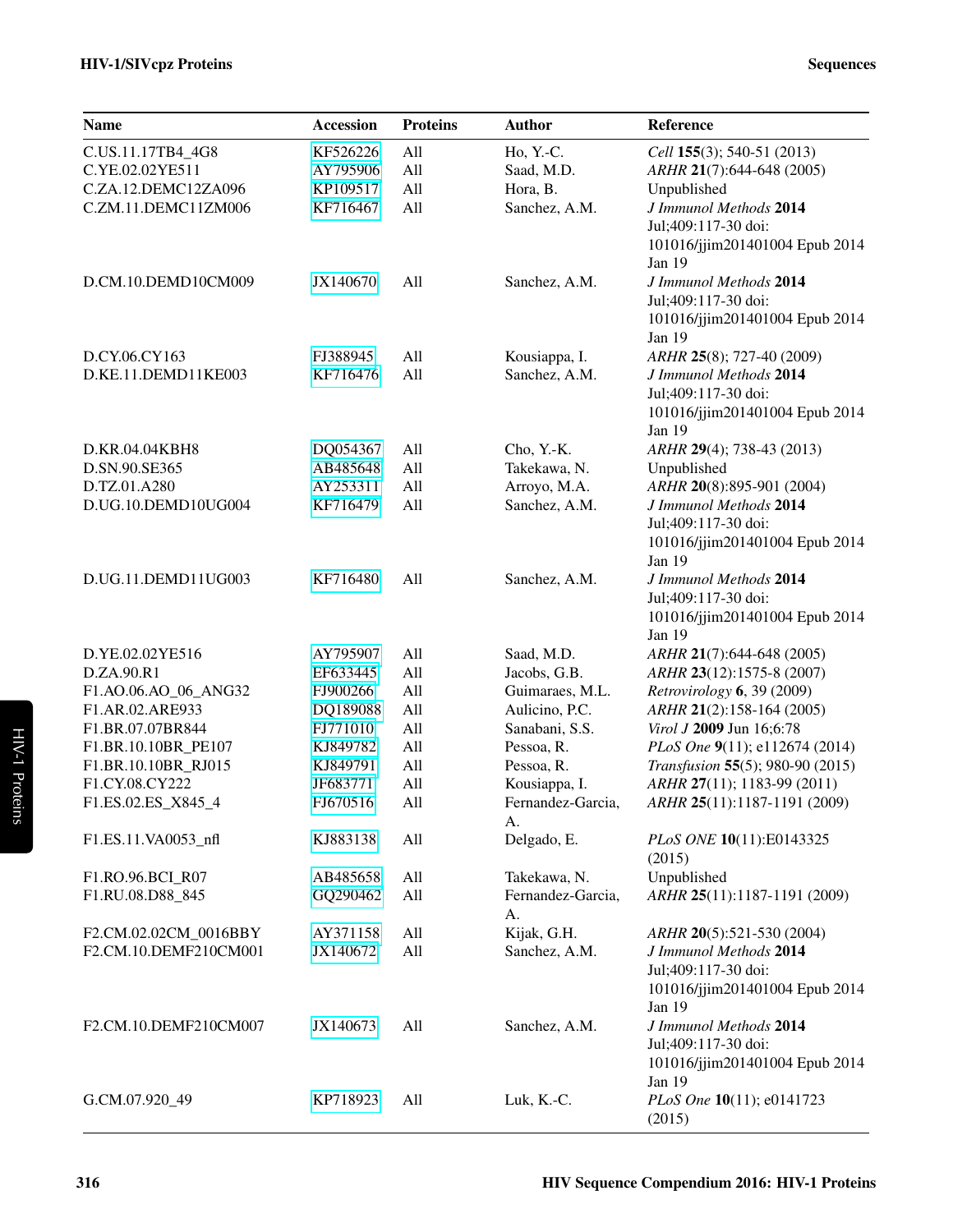| <b>Name</b>              | <b>Accession</b> | <b>Proteins</b> | <b>Author</b>           | Reference                                                                                 |
|--------------------------|------------------|-----------------|-------------------------|-------------------------------------------------------------------------------------------|
| G.CM.10.DEMG10CM008      | JX140676         | All             | Sanchez, A.M.           | J Immunol Methods 2014<br>Jul;409:117-30 doi:<br>101016/jjim201401004 Epub 2014           |
|                          |                  |                 |                         | Jan 19                                                                                    |
| G.CM.10.DEURF10CM020     | KP109502         | All             | Hora, B.                | Unpublished                                                                               |
| G.CN.08.GX_2084_08       | JN106043         | All             | Liu, W.                 | Zhonghua Liu Xing Bing Xue Za<br>Zhi $34(1)$ ; 53-6 (2013)                                |
| G.ES.09.X2634_2          | GU362882         | All             | Cuevas, M.T.            | ARHR 26(9); 1019-25 (2010)                                                                |
| G.ES.14.ARP1201          | KT276261         | All             | Cuevas, M.T.            | Unpublished                                                                               |
| G.GH.03.03GH175G         | AB287004         | All             | Takekawa, N.            | Unpublished                                                                               |
| G.KE.09.DEMG09KE001      | KF716477         | All             | Sanchez, A.M.           | J Immunol Methods 2014                                                                    |
|                          |                  |                 |                         | Jul;409:117-30 doi:<br>101016/jjim201401004 Epub 2014<br>Jan 19                           |
| G.NG.09.09NG_SC62        | JN248593         | All             | Charurat, M.            | J Infect Dis 205(8); 1239-47 (2012)                                                       |
| G.PT.x.PT3306            | FR846409         | All             | Freitas, F.B.           | ARHR 2012 Sep 25                                                                          |
| H.BE.93.VI991            | AF190127         | All             | Janssens, W.            | AIDS 14(11):1533-1543 (2000)                                                              |
| H.BE.93.VI997            | AF190128         | All             | Janssens, W.            | AIDS 14(11):1533-1543 (2000)                                                              |
| H.CF.90.056              | AF005496         | All             | Gao, F.                 | J Virol 72(7):5680-5698 (1998)                                                            |
| H.GB.00.00GBAC4001       | FJ711703         | All             | Holzmayer, V.           | ARHR 25(7):721-726 (2009)                                                                 |
| J.CD.97.J_97DC_KTB147    | EF614151         | All             | Abecasis, A.B.          | J Virol 81(16):8543-8551 (2007)                                                           |
| J.SE.93.SE9280 7887      | AF082394         | All             | Laukkanen, T.           | ARHR 15(3):293-297 (1999)                                                                 |
| J.SE.94.SE9173 7022      | AF082395         | All             | Laukkanen, T.           | ARHR 15(3):293-297 (1999)                                                                 |
| K.CD.97.97ZR_EQTB11      | AJ249235         | All             | Triques, K.             | ARHR 16(2):139-151 (2000)                                                                 |
| K.CM.96.96CM_MP535       | AJ249239         | All             | Triques, K.             | ARHR 16(2):139-151 (2000)                                                                 |
| 01_AE.AF.07.569M         | GQ477441         | All             | Sanders-Buell, E.       | ARHR 26(5):605-608 (2010)                                                                 |
| 01_AE.CM.11.1156_26      | KP718930         | All             | Luk, K.-C.              | PLoS One 10(11); e0141723<br>(2015)                                                       |
| 01_AE.CN.12.DE00112CN011 | KP109508         | All             | Hora, B.                | Unpublished                                                                               |
| 01_AE.HK.04.HK001        | DQ234790         | All             | Tsui, S.K.W.            | Unpublished                                                                               |
| 01_AE.IR.10.10IR.THR48F  | AB703616         | All             | Jahanbakhsh, F.         | ARHR 29(1); 198-203 (2013)                                                                |
| 01_AE.JP.11.DE00111JP003 | KF859741         | All             | Sanchez, A.M.           | J Immunol Methods 2014<br>Jul;409:117-30 doi:<br>101016/jjim201401004 Epub 2014<br>Jan 19 |
| 01_AE.SE.11.SE601018     | KP411841         | All             | Grossmann, S            | <i>J Int AIDS Soc</i> 2015 Jun                                                            |
|                          |                  |                 |                         | 25;18:20035 doi:                                                                          |
|                          |                  |                 |                         | 107448/IAS18120035 eCollection                                                            |
|                          |                  |                 |                         | 2015                                                                                      |
| 01_AE.TH.10.DE00110TH001 | KP109513         | All             | Hora, B.                | Unpublished                                                                               |
| 01_AE.TH.90.CM240        | U54771           | All             | Carr, J.K.              | J Virol 70(9):5935-5943 (1996)                                                            |
| 01_AE.US.05.306163_FL    | JX863920         | All             | Heipertz, R.A. Jr.      | ARHR 29(10):1310-1320 (2013)                                                              |
| 02 AG.CM.10.DE00210CM013 | KF859739         | All             | Sanchez, A.M.           | J Immunol Methods 2014<br>Jul;409:117-30 doi:                                             |
|                          |                  |                 |                         | 101016/jjim201401004 Epub 2014<br>Jan 19                                                  |
| 02_AG.ES.06.P1423        | EU884501         | All             | Fernandez-Garcia,<br>A. | ARHR 25(1); 93-102 (2009)                                                                 |
| 02_AG.GW.05.CC_0048      | FJ694792         | All             | Vinner, L.              | APMIS 119(8); 487-97 (2011)                                                               |
| 02_AG.KR.12.12MHR9       | KF561435         | All             | Cho, Y.-K.              | Unpublished                                                                               |
| 02_AG.LR.x.POC44951      | AB485636         | All             | Baesi, K.               | PLoS One 9(9); e105098 (2014)                                                             |
| 02_AG.NG.09.09NG_SC61    | JN248592         | All             | Charurat, M.            | <i>J Infect Dis</i> 205(8); 1239-47 (2012)                                                |
| 02_AG.NG.x.IBNG          | L39106           | All             | Howard, T.M.            | ARHR 10(12):1755-1757 (1994)                                                              |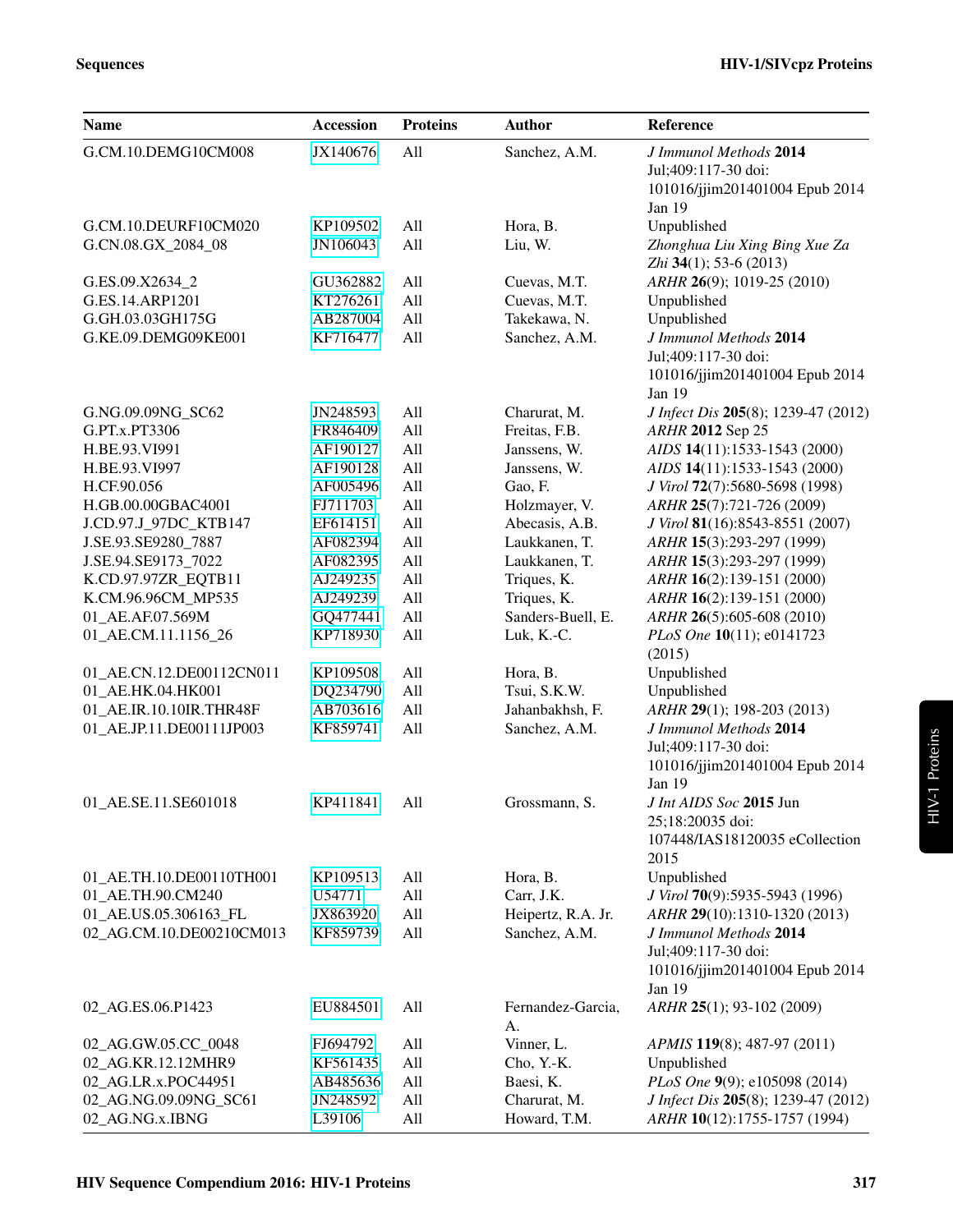| <b>Name</b>                | <b>Accession</b>     | <b>Proteins</b> | <b>Author</b>                        | Reference                                                                             |
|----------------------------|----------------------|-----------------|--------------------------------------|---------------------------------------------------------------------------------------|
| 02_AG.SE.11.SE602024       | KP411845             | All             | Grossmann, S.                        | J Int AIDS Soc 2015 Jun<br>25;18:20035 doi:<br>107448/IAS18120035 eCollection<br>2015 |
| 02_AG.SN.98.98SE_MP1211    | AJ251056             | All             | Toure-Kane, C.                       | ARHR 16(6):603-609 (2000)                                                             |
| 02_AG.US.06.502_2696_FL01  | JF320297             | All             | Rolland, M.                          | Nat Med 17(3); 366-71 (2011)                                                          |
| 03_AB.RU.97.KAL153_2       | AF193276             | All             | Liitsola, K.                         | ARHR 16(11):1047-1053 (2000)                                                          |
| 04_cpx.CY.94.94CY032_3     | AF049337             | All             | Gao, F.                              | J Virol 72(12):10234-10241 (1998)                                                     |
| 05_DF.BE.x.VI1310          | AF193253             | All             | Laukkanen, T.                        | Virology 269(1):95-104 (2000)                                                         |
| 06_cpx.AU.96.BFP90         | AF064699             | All             | Oelrichs, R.B.                       | ARHR 14(16):1495-1500 (1998)                                                          |
| 07_BC.CN.98.98CN009        | AF286230             | All             | Rodenburg, C.M.                      | ARHR 17(2):161-168 (2001)                                                             |
| 08_BC.CN.97.97CNGX_6F      | AY008715             | All             | Piyasirisilp, S.                     | J Virol 74(23):11286-11295 (2000)                                                     |
| 09_cpx.GH.96.96GH2911      | AY093605             | All             | McCutchan, F.E.                      | ARHR 20(8):819-826 (2004)                                                             |
| 10_CD.TZ.96.96TZ_BF061     | AF289548             | All             | Koulinska, I.N.                      | ARHR 17(5):423-431 (2001)                                                             |
| 11_cpx.CM.95.95CM_1816     | AF492624             | All             | Wilbe, K.                            | ARHR 18(12):849-56 (2002)                                                             |
| 12_BF.AR.99.ARMA159        | AF385936             | All             | Carr, J.K.                           | AIDS 15(15):F41-F47 (2001)                                                            |
| 13_cpx.CM.96.96CM_1849     | AF460972             | All             | Wilbe, K.                            | ARHR 18(12):849-56 (2002)                                                             |
| 14_BG.ES.05.X1870          | FJ670522             | All             | Cuevas, M.T.                         | ARHR 26(9); 1019-25 (2010)                                                            |
| 15_01B.TH.99.99TH_MU2079   | AF516184             | All             | Viputtijul, K.                       | ARHR 18(16):1235-1237 (2002)                                                          |
| 16_A2D.KR.97.97KR004       | AF286239             | All             | Gao, F.                              | ARHR 17(8):675-688 (2001)                                                             |
| 17 BF.AR.99.ARMA038        | AY037281             | All             | Carr, J.K.                           | AIDS 15(15):F41-F47 (2001)                                                            |
| 18_cpx.CU.99.CU76          | AY586540             | All             | Thomson, M.M.                        | AIDS 19(11):1155-63 (2005)                                                            |
| 19_cpx.CU.99.CU7           | AY894994             | All             | Casado, G.                           | JAIDS 40(5):532-537 (2005)                                                            |
| 20_BG.CU.99.Cu103          | AY586545             | All             | Sierra, M.                           | JAIDS 45(2):151-160 (2007)                                                            |
| 21_A2D.KE.99.KER2003       | AF457051             | All             | Dowling, W.E.                        | AIDS 16(13):1809-1820 (2002)                                                          |
| 22_01A1.CM.01.01CM_0001BBY | AY371159             | All             | Kijak, G.H.                          | ARHR 20(5):521-530 (2004)                                                             |
| 23_BG.CU.03.CB118          | AY900571             | All             | Sierra, M.                           | JAIDS 45(2):151-160 (2007)                                                            |
| 24_BG.ES.08.X2456_2        | FJ670526             | All             | Cuevas, M.T.                         | ARHR 26(9); 1019-25 (2010)                                                            |
| 25_cpx.CM.02.1918LE        | AY371169             | All             | Kijak, G.H.                          | ARHR 20(5):521-530 (2004)                                                             |
| 26_AU.CD.02.02CD_MBTB047   | FM877782             | All             | Vidal, N.                            | ARHR 25(8):823-832 (2009)                                                             |
| 27_cpx.FR.04.04CD_FR_KZS   | AM851091             | All             | Vidal, N.                            | ARHR 24(2):315-321 (2008)                                                             |
| 28_BF.BR.99.BREPM12609     | DQ085873             | All             | Sa Filho, D.J.                       | ARHR 22(1):1-13 (2006)                                                                |
| 29_BF.BR.01.BREPM16704     | DQ085876             | All             | Sa Filho, D.J.                       | ARHR 22(1):1-13 (2006)                                                                |
| 31_BC.BR.04.04BR142        | AY727527             | All             | Sanabani, S.                         | ARHR 22(2):171-176 (2006)                                                             |
| 32_06A1.EE.01.EE0369       | AY535660             | All             | Adojaan, M.                          | JAIDS 39(5):598-605 (2005)                                                            |
| 33_01B.ID.07.JKT189_C      | AB547463             | All             | SahBandar, I.N.                      |                                                                                       |
| 34_01B.TH.99.OUR2478P      |                      |                 |                                      | ARHR 27(1); 97-102 (2011)<br>ARHR 23(6):829-833 (2007)                                |
| 35 AD.AF.07.169H           | EF165541<br>GQ477446 | All<br>All      | Tovanabutra, S.<br>Sanders-Buell, E. | ARHR 26(5):605-608 (2010)                                                             |
| 36_cpx.CM.00.00CMNYU830    | EF087994             | All             | Powell, R.L.                         | ARHR 23(8):1008-1019 (2007)                                                           |
| 37_cpx.CM.00.00CMNYU926    | EF116594             | All             | Powell, R.L.                         | ARHR 23(7):923-933 (2007)                                                             |
| 38_BF1.UY.03.UY03_3389     | FJ213783             | All             | Ruchansky, D.                        | ARHR 25(3); 351-6 (2009)                                                              |
| 39_BF.BR.04.04BRRJ179      | EU735535             | All             | Guimaraes, M.L.                      | AIDS 22(3):433-435 (2008)                                                             |
| 40_BF.BR.05.05BRRJ055      | EU735537             | All             | Guimaraes, M.L.                      | AIDS 22(3):433-435 (2008)                                                             |
| 42_BF.LU.06.luBF_18_06     | EU170139             | All             | Struck, D.                           | ARHR 31(5); 554-8 (2015)                                                              |
| 43_02G.SA.03.J11223        | EU697904             | All             | Badreddine, S.                       | ARHR 23(5):667-674 (2007)                                                             |
| 44_BF.CL.00.CH80           | FJ358521             | All             | Delgado, E.                          | ARHR 26(7); 821-6 (2010)                                                              |
|                            |                      | All             |                                      | Retrovirology 2008 Aug 1;5:69 doi:                                                    |
| 45_cpx.FR.04.04FR_AUK      | EU448295             |                 | Frange, P.                           | 101186/1742-4690-5-69                                                                 |
| 46_BF.BR.07.07BR_FPS625    | HM026456             | All             | Sanabani, S.S.                       | Virol J 2010 Apr 16;7:74 doi:<br>101186/1743-422X-7-74                                |
| 47_BF.ES.08.P1942          | GQ372987             | All             | Fernandez-Garcia,<br>A.              | ARHR 26(7); 827-32 (2010)                                                             |
| 48_01B.MY.07.07MYKT021     | GQ175883             | All             | Li, Y.                               | JAIDS 54(2):129-136 (2010)                                                            |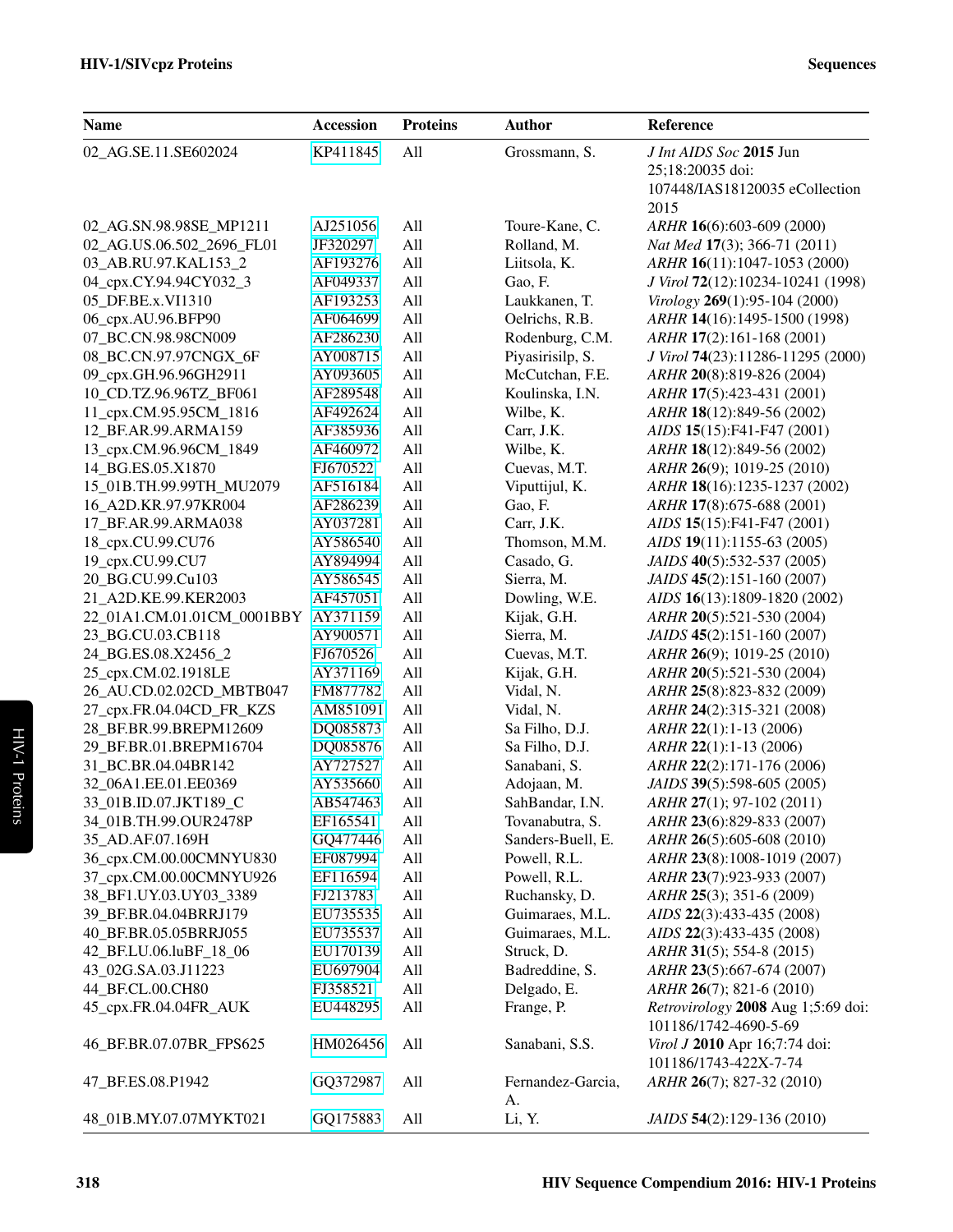| <b>Name</b>                  | <b>Accession</b> | <b>Proteins</b> | <b>Author</b>    | Reference                              |
|------------------------------|------------------|-----------------|------------------|----------------------------------------|
| 49_cpx.GM.03.N26677          | HQ385479         | All             | de Silva, T.I.   | Retrovirology 7(1):82 (2010)           |
| 50_A1D.GB.10.12792           | JN417240         | All             | Foster, G.M.     | <i>PLoS One</i> 9(1); e83337 (2014)    |
| 51_01B.SG.11.11SG_HM021      | JN029801         | All             | Ng, O.T.         | ARHR 28(5); 527-30 (2012)              |
| 52_01B.MY.03.03MYKL018_1     | DQ366664         | All             | Tee, K.K.        | JAIDS 43(5):523-529 (2006)             |
| 53_01B.MY.11.11FIR164        | JX390610         | All             | Chow, W.Z.       | J Virol 86(20):11398-11399 (2012)      |
| 54_01B.MY.09.09MYSB023       | JX390976         | All             | Ng, K.T.         | J Virol 86(20):11405-11406 (2012)      |
| 55_01B.CN.10.HNCS102056      | JX574661         | All             | Han, X.          | Genome Announc 1(1):E00050-12          |
| 56_cpx.FR.10.URF5_patient_A  | JN882655         | All             | Leoz, M.         | (2013)<br>AIDS 25(11):1371-1377 (2011) |
| 57_BC.CN.09.09YNLX19sg       | KC899008         | All             | Han, X.          | PLoS ONE 8(5):E65337 (2013)            |
| 58_01B.MY.09.09MYPR37        | KC522031         | All             | Chow, W.Z.       | PLoS ONE 9(1):E85250 (2014)            |
| 59_01B.CN.09.09LNA423        | JX960635         | All             | An, M.           | J Virol 86(22); 12402-6 (2012)         |
| 60_BC.IT.11.BAV499           | KC899079         | All             | Simonetti, F.R.  | <b>Infect Genet Evol 2014</b>          |
|                              |                  |                 |                  | Apr;23:176-81 doi:                     |
|                              |                  |                 |                  | 101016/jmeegid201402007 Epub           |
|                              |                  |                 |                  | 2014 Mar 3                             |
| 61_BC.CN.10.JL100010         | KC990124         | All             | Li, X.           | Genome Announc 2013 Jun 27;1(3)        |
|                              |                  |                 |                  | pii: e00326-13 doi:                    |
|                              |                  |                 |                  | 101128/genomeA00326-13                 |
| 62_BC.CN.10.YNFL13           | KC870034         | All             | Wei, H.          | ARHR 30(4):380-383 (2014)              |
| 63_02A1.RU.10.10RU6637       | JN230353         | All             | Baryshev, P.B.   | Arch Virol 157(12); 2335-41 (2012)     |
| 64 BC.CN.09.YNFL31           | KC870042         | All             | Hsi, J.          | ARHR 30(4); 389-93 (2014)              |
| 65_cpx.CN.10.YNFL01          | KC870027         | All             | Feng, Y.         | ARHR 30(6); 598-602 (2014)             |
| 67_01B.CN.11.ANHUI_HF115     | KC183779         | All             | Wu, J.           | PLoS ONE 8(1):E54322 (2013)            |
| 68_01B.CN.11.ANHUI_WH73      | KC183782         | All             | Wu, J.           | PLoS ONE 8(1):E54322 (2013)            |
| 69_01B.JP.05.05JPMYC113SP420 | LC027100         | All             | Kusagawa, S.     | Genome Announc 2015 May                |
|                              |                  |                 |                  | 28;3(3) pii: e00196-15 doi:            |
|                              |                  |                 |                  | 101128/genomeA00196-15                 |
| 70_BF1.BR.10.10BR_PE004      | KJ849758         | All             | Pessoa, R.       | PLoS One 9(11); e112674 (2014)         |
| 71_BF1.BR.10.10BR_PE008      | KJ849759         | All             | Pessoa, R.       | PLoS One 9(11); e112674 (2014)         |
| 72_BF1.BR.10.10BR_MG002      | KJ671534         | All             | Pessoa, R.       | Genome Announc 2(3):e00386-14          |
|                              |                  |                 |                  | (2014)                                 |
| 74_01B.MY.10.10MYPR268       | KR019771         | All             | Cheong, H.T.     | PLoS ONE 10(7):E0133883 (2015)         |
| O.BE.87.ANT70                | L20587           | All             | Vanden           | J Virol 68(3):1586-1596 (1994)         |
|                              |                  |                 | Haesevelde, M.   |                                        |
| O.CM.98.98CMA104             | AY169802         | All             | Yamaguchi, J.    | ARHR 19(11):979-988 (2003)             |
| O.CM.98.98CMABB141           | AY169807         | All             | Yamaguchi, J.    | ARHR 19(11):979-988 (2003)             |
| O.CM.98.98CMABB212           | AY169804         | All             | Yamaguchi, J.    | ARHR 19(11):979-988 (2003)             |
| O.CM.98.98CMU5337            | AY169808         | All             | Yamaguchi, J.    | ARHR 19(11):979-988 (2003)             |
| O.CM.99.99CMU4122            | AY169815         | All             | Yamaguchi, J.    | ARHR 19(11):979-988 (2003)             |
| O.FR.92.VAU                  | AF407418         | All             | Vartanian, J.P.  | J Gen Virol 83(Pt 4):801-805<br>(2002) |
| O.GA.11.11Gab6352            | JX245015         | All             | Liegeois, F.     | ARHR 29(7); 1085-90 (2013)             |
| O.SN.99.99SE_MP1299          | AJ302646         | All             | Toure-Kane, C.   | ARHR 17(12):1211-1216 (2001)           |
| O.US.10.LTNP                 | JN571034         | All             | Buckheit, R.W.3. | ARHR 30(6); 511-513 (2014)             |
| N.CM.02.DJO0131              | AY532635         | All             | Bodelle, P.      | ARHR 20(8):902-908 (2004)              |
| N.CM.02.SJGddd               | GQ324959         | All             | Vallari, A.      | ARHR 26(1):109-115 (2010)              |
| N.CM.04.04CM_1015_04         | DQ017382         | All             | Yamaguchi, J.    | ARHR 22(1):83-92 (2006)                |
| N.CM.06.U14296               | GQ324962         | All             | Vallari, A.      | ARHR 26(1):109-115 (2010)              |
| N.FR.11.N1_FR_2011           | JN572926         | All             | Delaugerre, C.   | Lancet 378(9806); 1894 (2011)          |
| P.CM.06.U14788               | HQ179987         | All             | Vallari, A.      | J Virol 85(3); 1403-7 (2011)           |
| P.FR.09.RBF168               | GU111555         | All             | Plantier, J.-C.  | Nat Med 15(8); 871-2 (2009)            |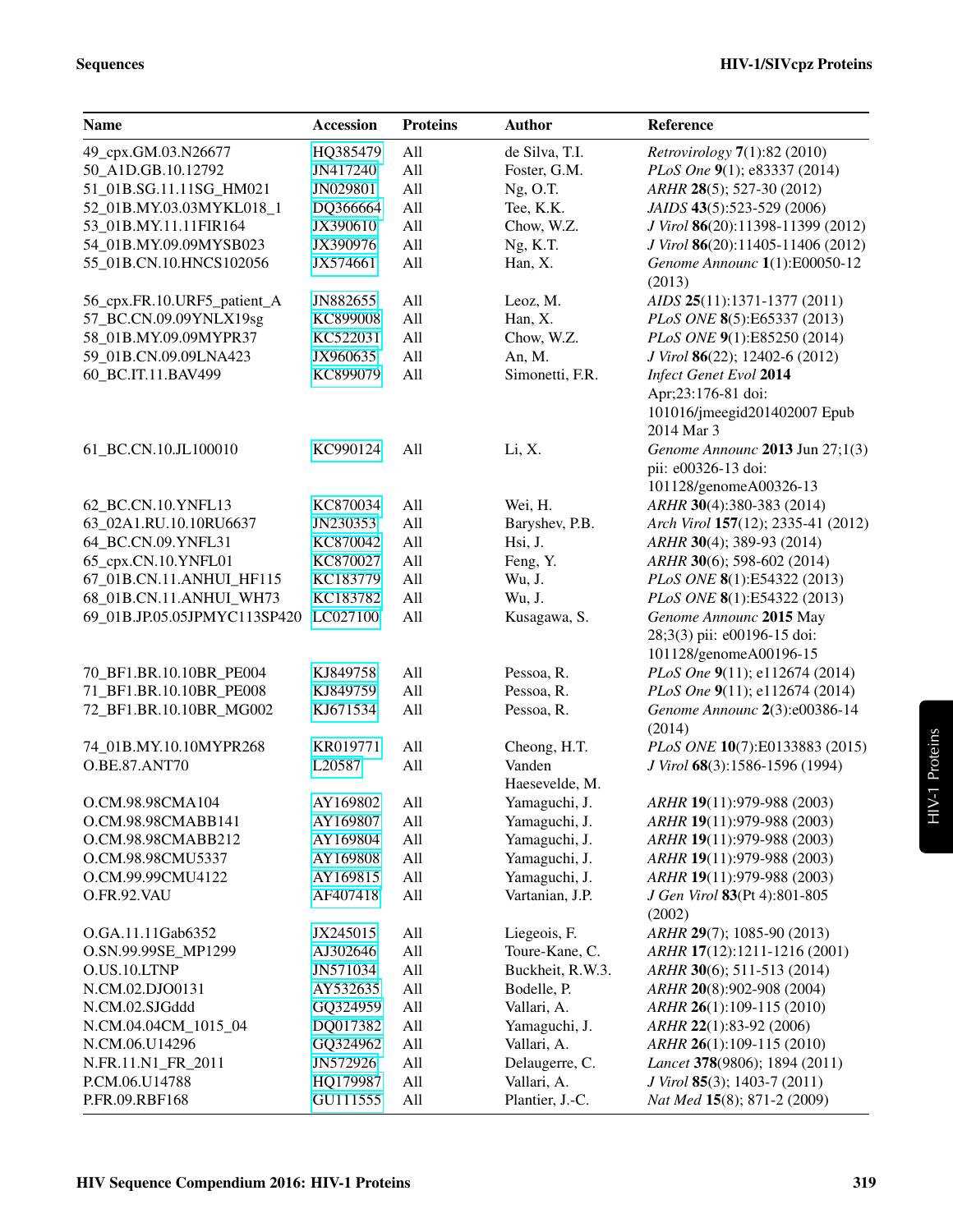# HIV-1/SIVcpz Proteins Sequences

| <b>Name</b>              | <b>Accession</b>   | <b>Proteins</b> | Author                     | <b>Reference</b>                                |
|--------------------------|--------------------|-----------------|----------------------------|-------------------------------------------------|
| CPZ.CD.90.ANT            | U <sub>42720</sub> | A11             | Vanden<br>Haesevelde, M.M. | Virology $221(2):346-350(1996)$                 |
| CPZ.CM.05.SIVcpzLB7      | DO373064           | A11             | Keele, B.F.                | Science 313(5786):523-526 (2006)                |
| CPZ.CM.09.Ptt 09Cam155   | FR686511           | A11             | Etienne, L.                | <i>Retrovirology</i> <b>8</b> $(1)$ :4 $(2011)$ |
| <b>CPZ.TZ.06.TAN5</b>    | JN091691           | A11             | Rudicell, R.S.             | J Virol 85(19); 9918-28 (2011)                  |
| CPZ.US.85.US_Marilyn     | AF103818           | A11             | Gao. F.                    | Nature 397(6718):436-441 (1999)                 |
| GOR.CM.07.SIVgor2139_287 | FJ424866           | A11             | Takehisa, J.               | J Virol 83(4):1635-1648 (2009)                  |
| GOR.CM.12.SIVgor BQID2   | KP004991           | A11             | $D'$ arc. M.               | PNAS USA 112(11); E1343-52<br>(2015)            |
| GOR.CM.13.SIVgor_BPID15  | KP004990           | A11             | $D'$ arc, M.               | PNAS USA 112(11); E1343-52<br>(2015)            |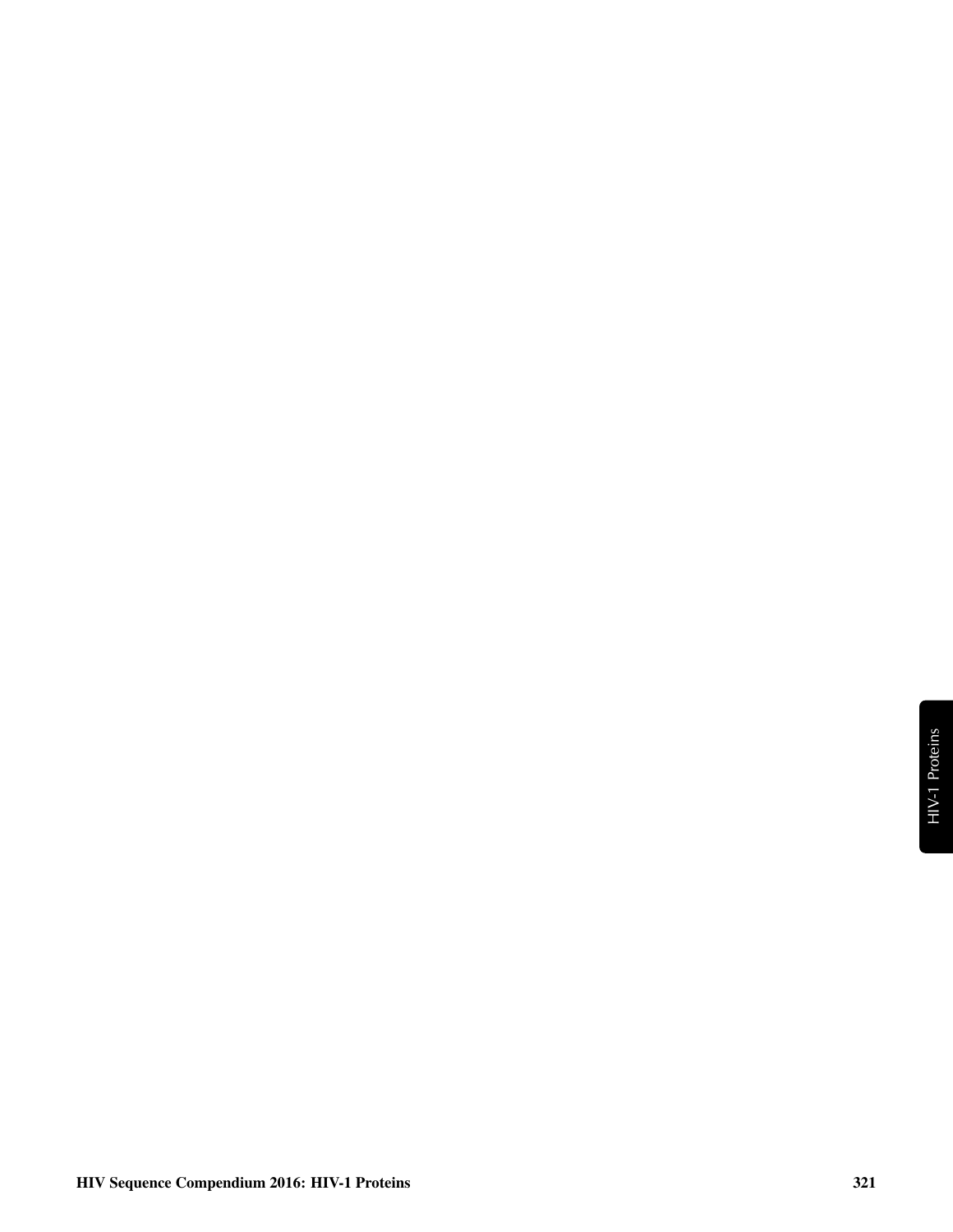<span id="page-11-2"></span><span id="page-11-1"></span><span id="page-11-0"></span>

|                                                              | membrane binding<br>Gag start, p17 start |                                                                                                                                                                                                                                                                                                                                                                                                          | phosphorylation site                         |
|--------------------------------------------------------------|------------------------------------------|----------------------------------------------------------------------------------------------------------------------------------------------------------------------------------------------------------------------------------------------------------------------------------------------------------------------------------------------------------------------------------------------------------|----------------------------------------------|
| B.FR.83.HXB2<br>A1.CD.97.97CD KCC2                           |                                          |                                                                                                                                                                                                                                                                                                                                                                                                          |                                              |
| 886 24<br>08.<br>.CY.08.CY236                                |                                          |                                                                                                                                                                                                                                                                                                                                                                                                          |                                              |
| .IN.09.NARI FLS IVC19 1                                      |                                          |                                                                                                                                                                                                                                                                                                                                                                                                          |                                              |
| A1.KE.11.DEMAI11KE002<br>A1.RU.11.11RU6950                   |                                          |                                                                                                                                                                                                                                                                                                                                                                                                          |                                              |
| .RW.11.DEMA111RW002                                          |                                          |                                                                                                                                                                                                                                                                                                                                                                                                          |                                              |
| DEMA110UG009                                                 |                                          |                                                                                                                                                                                                                                                                                                                                                                                                          |                                              |
| 04.503 15344 T10_A1<br>97.97CDKTB48                          |                                          |                                                                                                                                                                                                                                                                                                                                                                                                          |                                              |
| 01.01CM 1445MV<br>CY.94.94CY017 41                           |                                          |                                                                                                                                                                                                                                                                                                                                                                                                          |                                              |
| $.10.10$ BR RJ032                                            |                                          |                                                                                                                                                                                                                                                                                                                                                                                                          |                                              |
| .07.502 1191 03<br>.08.M2 0803101 NFLG8<br>.12.DEMB12CN006   |                                          |                                                                                                                                                                                                                                                                                                                                                                                                          |                                              |
| 14.14CU005                                                   |                                          |                                                                                                                                                                                                                                                                                                                                                                                                          |                                              |
|                                                              |                                          |                                                                                                                                                                                                                                                                                                                                                                                                          |                                              |
| .05HT 129389<br>DEMB12JP001                                  |                                          |                                                                                                                                                                                                                                                                                                                                                                                                          |                                              |
| .07.HP 18 07JHS10_3909<br>.11.11RV21n_                       |                                          |                                                                                                                                                                                                                                                                                                                                                                                                          |                                              |
|                                                              |                                          |                                                                                                                                                                                                                                                                                                                                                                                                          |                                              |
| TH. 10. DEMB10TH002                                          |                                          |                                                                                                                                                                                                                                                                                                                                                                                                          |                                              |
| 09.DEMB09ZA022                                               |                                          |                                                                                                                                                                                                                                                                                                                                                                                                          |                                              |
| 07.DEMC07BR003<br>00.00BW5031 1                              |                                          |                                                                                                                                                                                                                                                                                                                                                                                                          |                                              |
| CN.10.YNFL19                                                 |                                          |                                                                                                                                                                                                                                                                                                                                                                                                          |                                              |
| ARP1198                                                      |                                          |                                                                                                                                                                                                                                                                                                                                                                                                          |                                              |
|                                                              |                                          |                                                                                                                                                                                                                                                                                                                                                                                                          |                                              |
|                                                              |                                          |                                                                                                                                                                                                                                                                                                                                                                                                          |                                              |
| .707010457 CH457.w8                                          |                                          |                                                                                                                                                                                                                                                                                                                                                                                                          |                                              |
|                                                              |                                          |                                                                                                                                                                                                                                                                                                                                                                                                          |                                              |
|                                                              |                                          |                                                                                                                                                                                                                                                                                                                                                                                                          |                                              |
| ZM.11.DEMC11ZM006.<br>10.0EMD10CM009                         |                                          |                                                                                                                                                                                                                                                                                                                                                                                                          |                                              |
| CY163                                                        |                                          |                                                                                                                                                                                                                                                                                                                                                                                                          |                                              |
| .DEMDI1KE003<br>.04.04KBH8                                   |                                          |                                                                                                                                                                                                                                                                                                                                                                                                          |                                              |
| 90.SE365                                                     |                                          |                                                                                                                                                                                                                                                                                                                                                                                                          |                                              |
| 10.DEMD10UG004<br>.DEMD11UG003                               |                                          |                                                                                                                                                                                                                                                                                                                                                                                                          |                                              |
| .02YE516<br>D.ZA.90.R1                                       |                                          |                                                                                                                                                                                                                                                                                                                                                                                                          |                                              |
| F1.A0.06.A0 06 ANG32                                         |                                          |                                                                                                                                                                                                                                                                                                                                                                                                          |                                              |
| 07.07BR844                                                   |                                          |                                                                                                                                                                                                                                                                                                                                                                                                          |                                              |
| .BR.10.10BR_PE107<br>.BR.10.10BR_RJ015                       |                                          |                                                                                                                                                                                                                                                                                                                                                                                                          |                                              |
| .08.CY22                                                     |                                          |                                                                                                                                                                                                                                                                                                                                                                                                          |                                              |
| 02.ES X845<br>VA0053 nfl                                     |                                          |                                                                                                                                                                                                                                                                                                                                                                                                          |                                              |
| 08.D88 <sup>-845</sup>                                       |                                          |                                                                                                                                                                                                                                                                                                                                                                                                          |                                              |
| 02.02CM 0016BB<br>DEMF210CM001                               |                                          |                                                                                                                                                                                                                                                                                                                                                                                                          |                                              |
| 10.DEMF210CM007                                              |                                          |                                                                                                                                                                                                                                                                                                                                                                                                          |                                              |
| .DEMG10CM008                                                 |                                          |                                                                                                                                                                                                                                                                                                                                                                                                          |                                              |
| CM.10.DEURF10CM020<br>CN.08.GX 2084_08<br>ES.09.X2634_2      |                                          |                                                                                                                                                                                                                                                                                                                                                                                                          |                                              |
|                                                              |                                          |                                                                                                                                                                                                                                                                                                                                                                                                          |                                              |
| ARP120                                                       |                                          |                                                                                                                                                                                                                                                                                                                                                                                                          |                                              |
| .09.DEMGÖ9KE001<br>.09.09NG_SC62                             |                                          |                                                                                                                                                                                                                                                                                                                                                                                                          |                                              |
| G.PT.x.PT3306<br>VT991                                       |                                          |                                                                                                                                                                                                                                                                                                                                                                                                          |                                              |
| 93.VT997                                                     |                                          |                                                                                                                                                                                                                                                                                                                                                                                                          |                                              |
| H.GB.00.00GBAC4001                                           |                                          | $\begin{minipage}[0.00000] {\begin{minipage}[0.00000] {\begin{minipage}[0.00000] {\color{red} \bf 1} } \multicolumn{2}{c {0.0000} {\color{red} \bf 2} } \multicolumn{2}{c {0.0000} {\color{red} \bf 2} } \multicolumn{2}{c {0.0000} {\color{red} \bf 2} } \multicolumn{2}{c {0.0000} {\color{red} \bf 2} } \multicolumn{2}{c {0.0000} {\color{red} \bf 2} } \multicolumn{2}{c {0.0000} {\color{red} \bf$ |                                              |
| .J 97DC KTB147                                               |                                          |                                                                                                                                                                                                                                                                                                                                                                                                          |                                              |
| 7887<br>J.SE.94.SE9173 <sup>-</sup> 7022                     |                                          |                                                                                                                                                                                                                                                                                                                                                                                                          |                                              |
| CD.97.97ZR EQTB11                                            |                                          |                                                                                                                                                                                                                                                                                                                                                                                                          |                                              |
| .CM.96.96CM⊤MP535                                            |                                          |                                                                                                                                                                                                                                                                                                                                                                                                          |                                              |
| .AE.AF.07.569M<br>-AE.CM.11.1156 26<br>AE.CN.12.DE00112CN011 |                                          |                                                                                                                                                                                                                                                                                                                                                                                                          |                                              |
| HK.04.HK001                                                  |                                          |                                                                                                                                                                                                                                                                                                                                                                                                          |                                              |
| IR.10.10IR.THR48F<br>.JP.11.DE00111JP003                     |                                          |                                                                                                                                                                                                                                                                                                                                                                                                          |                                              |
| SE 11<br>SE601018<br>AE.TH.10.DE00110TH001-                  |                                          |                                                                                                                                                                                                                                                                                                                                                                                                          |                                              |
| AE.TH.90.CM240                                               |                                          |                                                                                                                                                                                                                                                                                                                                                                                                          | . 0 - V - - -<br>. R - T - - -<br>. - - - 0. |
| AE.US.05.306163 FL<br>02_AG.CM.10.DE00210CM013               |                                          | - - ME - - - SA                                                                                                                                                                                                                                                                                                                                                                                          |                                              |
| 02 AG.ES.06.P1423<br>02 AG.GW.05.CC 0048                     |                                          | . R [I L SA 0 - . ME ST .                                                                                                                                                                                                                                                                                                                                                                                |                                              |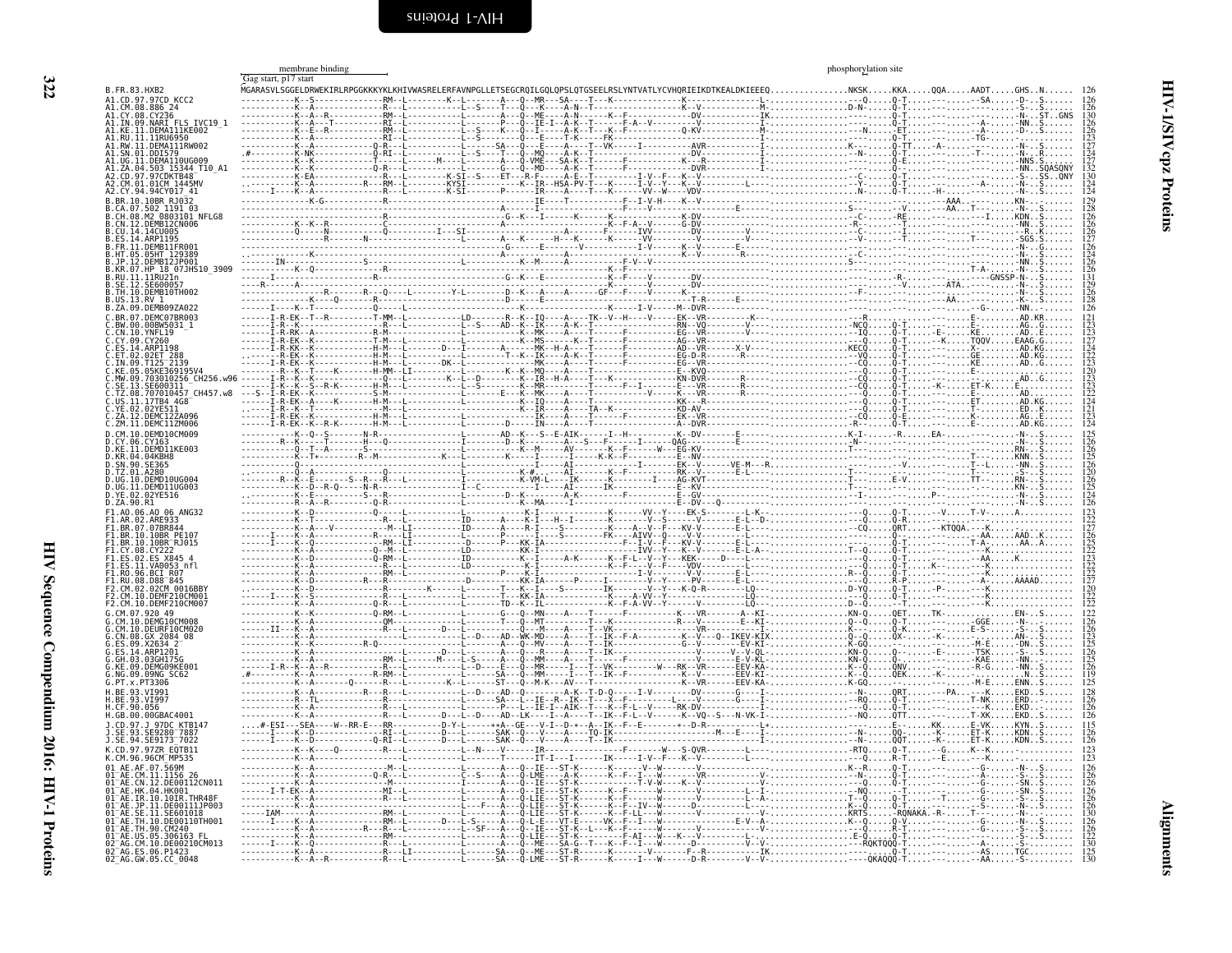|                                                       | membrane binding<br>Gag start, p17 start                    | phosphorylation site                                                                                                                                                                                    |
|-------------------------------------------------------|-------------------------------------------------------------|---------------------------------------------------------------------------------------------------------------------------------------------------------------------------------------------------------|
| FR.83.HXB2                                            |                                                             | NKSKKKAQQAAADT                                                                                                                                                                                          |
|                                                       |                                                             |                                                                                                                                                                                                         |
| 09.09NG SC61<br>.x.IBNG                               |                                                             |                                                                                                                                                                                                         |
| 11.SE602024<br>98.98SE MP1211                         |                                                             |                                                                                                                                                                                                         |
| 06.502 2696 FL01                                      |                                                             |                                                                                                                                                                                                         |
| 94.94CY032 3<br>VT1310                                |                                                             |                                                                                                                                                                                                         |
| 96. RFP90<br>CN.98.98CN009                            |                                                             |                                                                                                                                                                                                         |
|                                                       |                                                             |                                                                                                                                                                                                         |
| .96TZ BF061<br>95.95CM 1816                           |                                                             |                                                                                                                                                                                                         |
| 99 ARMA159<br>96.96CM 1849                            |                                                             |                                                                                                                                                                                                         |
| MU2079                                                |                                                             |                                                                                                                                                                                                         |
| .97KR004<br>99.ARMA038                                |                                                             |                                                                                                                                                                                                         |
| 99 (1176)<br>19. CHZ                                  |                                                             |                                                                                                                                                                                                         |
|                                                       |                                                             |                                                                                                                                                                                                         |
| CM.01.01CM 0001BB\<br>03.CB118                        |                                                             |                                                                                                                                                                                                         |
|                                                       |                                                             |                                                                                                                                                                                                         |
| .02CD MBTB047<br>04.04CD FR KZS                       |                                                             |                                                                                                                                                                                                         |
| <b>BREPM12609</b><br>.BREPM16704                      |                                                             |                                                                                                                                                                                                         |
|                                                       |                                                             |                                                                                                                                                                                                         |
| <b>IKT189</b><br>0UR2478F                             |                                                             |                                                                                                                                                                                                         |
|                                                       |                                                             |                                                                                                                                                                                                         |
| 00CMNYU926                                            |                                                             |                                                                                                                                                                                                         |
| 04.04BRRJ179<br>05BRRJ055                             |                                                             |                                                                                                                                                                                                         |
| 03.J11223                                             |                                                             |                                                                                                                                                                                                         |
| . СН80<br>04 04FR AUK                                 |                                                             |                                                                                                                                                                                                         |
|                                                       |                                                             |                                                                                                                                                                                                         |
|                                                       |                                                             |                                                                                                                                                                                                         |
|                                                       |                                                             |                                                                                                                                                                                                         |
| 03MYKL018 1                                           |                                                             |                                                                                                                                                                                                         |
| 10 HNCS102056                                         |                                                             |                                                                                                                                                                                                         |
| 10.URF5 patient<br>09.09YNLX19sg                      |                                                             |                                                                                                                                                                                                         |
|                                                       |                                                             |                                                                                                                                                                                                         |
|                                                       |                                                             |                                                                                                                                                                                                         |
| 10.YNFL13<br>10RU663                                  |                                                             |                                                                                                                                                                                                         |
|                                                       |                                                             |                                                                                                                                                                                                         |
| 11 ANHIIT <sup>-</sup>                                |                                                             |                                                                                                                                                                                                         |
| 05.051PMYC1139<br>10.10BR PE004<br>BR. 10. 10BR PE008 |                                                             |                                                                                                                                                                                                         |
| BR.10.10BR MG002                                      |                                                             |                                                                                                                                                                                                         |
| MY.10.10MYPR268                                       |                                                             |                                                                                                                                                                                                         |
| 98CM4104<br>.98CMABB141<br>.98CMABB212                |                                                             | - - - - - - - - C - - E - - - - A - - NEKL - O - - E - A - K<br>- K - - - - - - C - - E - - - - A - - NE - L - O - - E - A - K<br>- K - - - - - EC - - - - - - YA - - NE - L - Q - - E - A - A -<br>TSA |
| 98CMU5337                                             |                                                             | . A - - NEKL - Ŏ -<br>- A - - NEKL - Ŏ -<br>. GSR- SAG- - KED<br>ASA.                                                                                                                                   |
| 99CMU4122<br>. VAU                                    |                                                             | $\ldots$ -KED<br>TKEN.                                                                                                                                                                                  |
| .11Gab6352<br>.99SE_MP1299                            |                                                             | . - NEKL -<br>-KED.<br>-KED<br>-KED                                                                                                                                                                     |
| US.10.LTNP<br>M.02.DJ00131                            |                                                             | - A - - NEKL - Q - - E - A - K<br>. . PAG - KED .<br>. PE - G - AA .<br>ASA.<br>. AAD.                                                                                                                  |
| SJGddd<br>CM.04.04CM 1015 04                          | - - - - - - - D - - - Č - - -                               | - - - - MD - AV - - A - LIN - - Е<br>- - - - MD - AH - - N - L - N - - Е<br>- - - - MD - AN - - A - L - N - - Е                                                                                         |
| 1114296<br>FR.11.N1 FR 2011                           |                                                             | $.$ PET $.\dots$<br>AAD.<br>$\ldots$ . PE - $\ldots$ .                                                                                                                                                  |
| CM.06.U14788                                          |                                                             | $-W - LVV - W -$                                                                                                                                                                                        |
| FR.09.RBF168<br>90.ANT                                |                                                             | -QQ - IT - WK - -M.<br>- EQ - VKTVKMKV<br>-K--S----M---------------C--E-M--A---EKL-E--E-A-R---DG-Q--W--LVV-W---R-VD-S<br>--------MI--L---RS--Q---LSSS--------EKAIH--S--IEIR-P-II---F--ICV-W---KGEK---   |
| 05.SIVcpzLB7<br>Ptt_09Cam155.                         | R-R-MM--[------------C----M-<br>----M---LI----------C----M- | - F - - Ī VV - W - - - - - - - A - - - - - -<br>F : - I - V - W - - - SD - QVE - - 00<br>M--R---VKI-0-                                                                                                  |
| 06.TAN5<br>US.85.US_Marilyn                           |                                                             | -M-NV---WK-TL-                                                                                                                                                                                          |
| CM.07.SIVgor2139 287<br>SIVğor BQID2.                 |                                                             | $S-R$ -<br>$R - N(S)$<br>$0 - W - TW - TW - W - L$                                                                                                                                                      |
| 13.SIVãor <sup>-</sup> BPID15                         |                                                             | -W--LVV-W---K--DVA-<br>0-RR                                                                                                                                                                             |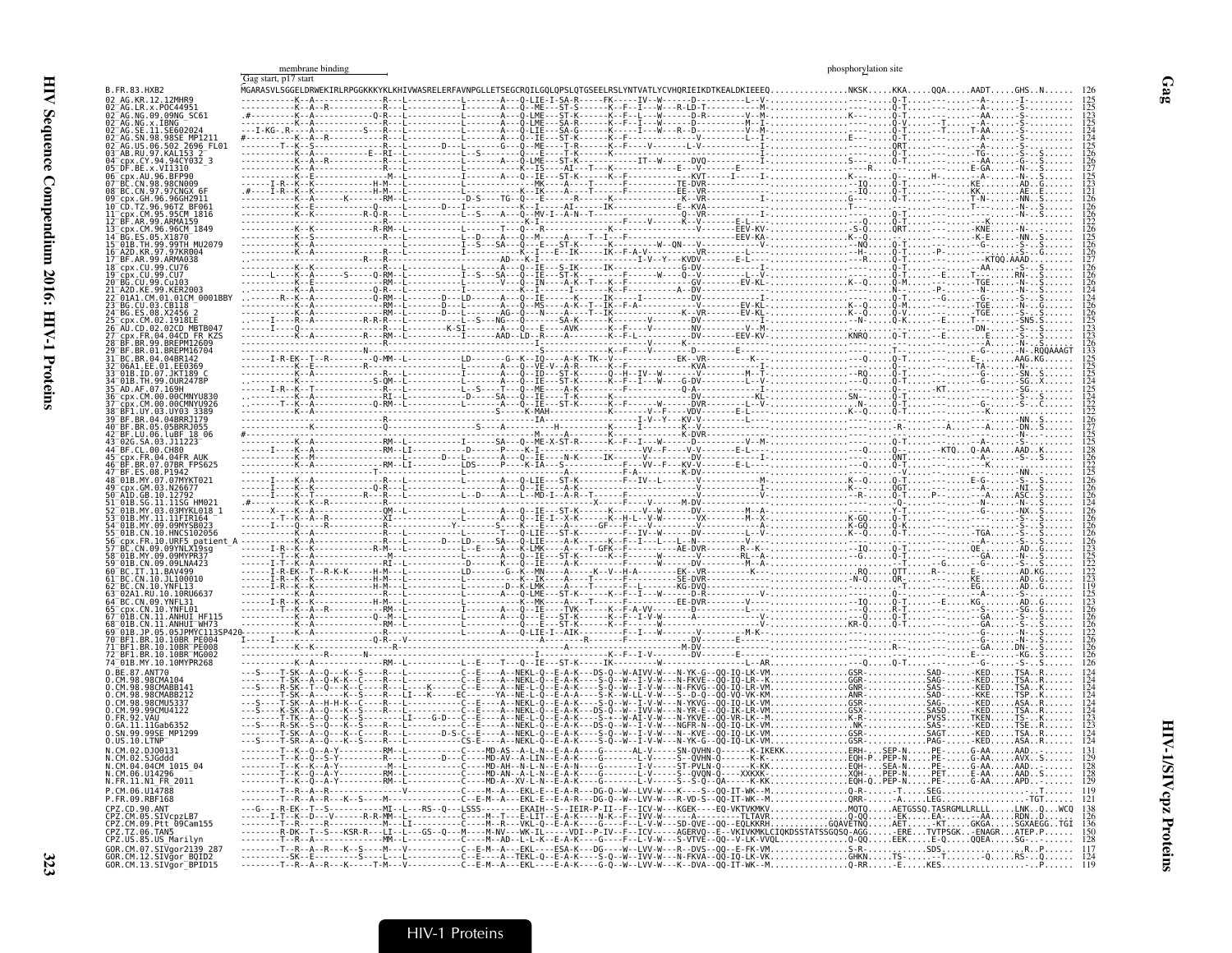<span id="page-13-0"></span> $CvPA$  binding

 $n17$  end  $n24$  start

| B.FR.83.HXB2                                                                                                                                                                                                                                |          | .QVSQNYPIVQNIQGQMVHQAISPF                |                  |                                                                                                                                                                                                                                                                                                  |                            |                  |
|---------------------------------------------------------------------------------------------------------------------------------------------------------------------------------------------------------------------------------------------|----------|------------------------------------------|------------------|--------------------------------------------------------------------------------------------------------------------------------------------------------------------------------------------------------------------------------------------------------------------------------------------------|----------------------------|------------------|
| A1.CD.97.97CD KCC2<br>A1.CM.08.886_24<br>A1.CY.08.CY236_                                                                                                                                                                                    | $\cdots$ |                                          |                  |                                                                                                                                                                                                                                                                                                  |                            |                  |
|                                                                                                                                                                                                                                             |          |                                          |                  |                                                                                                                                                                                                                                                                                                  | P---LQ---                  |                  |
| A1.LN.09.NARI FLS IVC19_1<br>A1.KE.11.DEMAI11KE002                                                                                                                                                                                          |          |                                          |                  |                                                                                                                                                                                                                                                                                                  |                            |                  |
| A1.RU.11.11RU6950                                                                                                                                                                                                                           |          |                                          |                  | . - - - - - - - - - - L - - AQ̀ - - - FP - - - -                                                                                                                                                                                                                                                 |                            |                  |
| A1.RW.11.DEMA111RW999<br>A1.SN.01.DDE79<br>A1.UG.11.DEMA110UG009<br>A1.UG.11.DEMA110UG009<br>A2.CD.97.97CDKTB48<br>A2.CD.97.97CDKTB48<br>A2.CV.01.01CV.a1.945W                                                                              |          |                                          |                  |                                                                                                                                                                                                                                                                                                  |                            |                  |
|                                                                                                                                                                                                                                             |          |                                          |                  | - - - - - - - - L - - A - - - - - P - - - T                                                                                                                                                                                                                                                      | ---------------P---LQ----- |                  |
|                                                                                                                                                                                                                                             | RGS      |                                          |                  |                                                                                                                                                                                                                                                                                                  |                            |                  |
|                                                                                                                                                                                                                                             |          |                                          |                  |                                                                                                                                                                                                                                                                                                  |                            |                  |
| A2.CY.94.94CY017 41<br>B.BR.10.10BR RJ032                                                                                                                                                                                                   |          |                                          |                  |                                                                                                                                                                                                                                                                                                  |                            |                  |
| B. p. 1. 49. 1992<br>B. CA. 07. 502 1191 03<br>B. CN. 12. DEMB12CN006<br>B. CN. 12. DEMB12CN006<br>B. CN. 14. 14CU005<br>B. ES. 14. ARP1195<br>B. ER. 14. ARP1195<br>B. ER. 14. DEMB11FR001                                                 |          |                                          |                  |                                                                                                                                                                                                                                                                                                  |                            |                  |
|                                                                                                                                                                                                                                             |          |                                          |                  |                                                                                                                                                                                                                                                                                                  |                            |                  |
|                                                                                                                                                                                                                                             |          |                                          |                  |                                                                                                                                                                                                                                                                                                  |                            |                  |
|                                                                                                                                                                                                                                             |          |                                          |                  |                                                                                                                                                                                                                                                                                                  |                            |                  |
|                                                                                                                                                                                                                                             |          |                                          |                  |                                                                                                                                                                                                                                                                                                  |                            |                  |
| B.FR.11.UEFBILITR001<br>B.JP.12.DEMBI2JP001<br>B.JP.12.DEMBI2JP001<br>B.KR.07.HP 18 07JHS10_3909<br>B.RU.11.11RU2In                                                                                                                         |          |                                          |                  |                                                                                                                                                                                                                                                                                                  |                            |                  |
|                                                                                                                                                                                                                                             |          |                                          |                  |                                                                                                                                                                                                                                                                                                  |                            |                  |
| SE.12.SE600057                                                                                                                                                                                                                              |          |                                          |                  |                                                                                                                                                                                                                                                                                                  |                            |                  |
| B. TH. 10. DEMB10TH002                                                                                                                                                                                                                      |          |                                          |                  |                                                                                                                                                                                                                                                                                                  |                            |                  |
| B.US.13.RV 1<br>B.ZA.09.DEMB09ZA022                                                                                                                                                                                                         |          |                                          |                  |                                                                                                                                                                                                                                                                                                  |                            |                  |
|                                                                                                                                                                                                                                             |          |                                          |                  | $\mathbb{R}$ and $\mathbb{R}$ and $\mathbb{R}$ and $\mathbb{R}$ and $\mathbb{R}$ and $\mathbb{R}$ and $\mathbb{R}$ and $\mathbb{R}$ and $\mathbb{R}$ and $\mathbb{R}$ and $\mathbb{R}$ and $\mathbb{R}$ and $\mathbb{R}$ and $\mathbb{R}$ and $\mathbb{R}$ and $\mathbb{R}$ and $\mathbb{R}$ and |                            |                  |
|                                                                                                                                                                                                                                             |          |                                          | -IG----N--I--I-T |                                                                                                                                                                                                                                                                                                  |                            |                  |
| C.BR.07.DEMC07BR003<br>C.BR.07.DEMC07BR003<br>C.CN.10.YNFL19<br>C.CY.09.CY260                                                                                                                                                               |          |                                          |                  |                                                                                                                                                                                                                                                                                                  |                            |                  |
| C.ES.14.ARP1198<br>C.ET.02.02ET_288                                                                                                                                                                                                         |          |                                          |                  |                                                                                                                                                                                                                                                                                                  | . 0 V N - I - D - A - .    |                  |
| IN.09.T125 <sup>-</sup> 2139                                                                                                                                                                                                                |          |                                          |                  |                                                                                                                                                                                                                                                                                                  |                            |                  |
| KE.05.05KE369195V4                                                                                                                                                                                                                          |          |                                          |                  |                                                                                                                                                                                                                                                                                                  |                            |                  |
| MW.09.703010256 CH256.w96<br>C.NW.99.79250002010<br>C.SE.13.5E600311<br>C.N.2.08.707010457<br>C.N.2.11.17TB4<br>C.N.2.11.17TB4<br>C.ZA.12.0EWL12ZA096<br>C.ZM.11.0EWC11ZM006                                                                |          |                                          |                  |                                                                                                                                                                                                                                                                                                  |                            |                  |
|                                                                                                                                                                                                                                             |          |                                          |                  |                                                                                                                                                                                                                                                                                                  |                            |                  |
|                                                                                                                                                                                                                                             |          |                                          |                  |                                                                                                                                                                                                                                                                                                  |                            |                  |
|                                                                                                                                                                                                                                             |          |                                          |                  |                                                                                                                                                                                                                                                                                                  | $\cdots$ G-                |                  |
|                                                                                                                                                                                                                                             |          |                                          |                  |                                                                                                                                                                                                                                                                                                  |                            |                  |
| D.CM.10.DEMD10CM009                                                                                                                                                                                                                         |          |                                          |                  |                                                                                                                                                                                                                                                                                                  |                            |                  |
|                                                                                                                                                                                                                                             |          |                                          |                  | . <u>0</u> j                                                                                                                                                                                                                                                                                     |                            |                  |
|                                                                                                                                                                                                                                             |          |                                          |                  |                                                                                                                                                                                                                                                                                                  |                            |                  |
|                                                                                                                                                                                                                                             |          |                                          |                  |                                                                                                                                                                                                                                                                                                  |                            |                  |
| D.CY.06.CY163<br>D.KE.11.DEMD11KE003<br>D.KR.04.04.04.BHB<br>D.SN.90.SE365<br>D.TV.01.A280<br>D.TV.01.DEMD10UG004<br>R.UG.10.DEMD10UG004<br>R.UG.10.DEMD10UG004                                                                             |          |                                          |                  |                                                                                                                                                                                                                                                                                                  |                            |                  |
| D.YE.02.02YE516                                                                                                                                                                                                                             |          |                                          |                  |                                                                                                                                                                                                                                                                                                  |                            |                  |
|                                                                                                                                                                                                                                             |          |                                          |                  |                                                                                                                                                                                                                                                                                                  |                            |                  |
| F1.A0.06.A0 06 ANG32<br>F1.AR.02.ARE933<br>F1.BR.07.07BR844                                                                                                                                                                                 |          |                                          |                  |                                                                                                                                                                                                                                                                                                  |                            |                  |
|                                                                                                                                                                                                                                             |          |                                          |                  |                                                                                                                                                                                                                                                                                                  |                            |                  |
| F1.BR.10.10BR<br>F1.BR.10.10BR PE107<br>F1.BR.10.10BR P.1015<br>F1.CY.08.CY222<br>F1.ES.02.ES.X845.4<br>F1.ES.11.VA0053.nfl                                                                                                                 |          |                                          |                  |                                                                                                                                                                                                                                                                                                  |                            |                  |
|                                                                                                                                                                                                                                             |          |                                          |                  |                                                                                                                                                                                                                                                                                                  |                            |                  |
|                                                                                                                                                                                                                                             |          |                                          |                  | - - - - - - - - L - - 00 - - - FP - - -                                                                                                                                                                                                                                                          | $\cdots$                   |                  |
| F1.RO.96.BCI_R07<br>F1.RU.08.D88 845                                                                                                                                                                                                        |          |                                          |                  |                                                                                                                                                                                                                                                                                                  |                            |                  |
| F2.CM.02.02CM 0016BBY                                                                                                                                                                                                                       |          |                                          |                  |                                                                                                                                                                                                                                                                                                  |                            |                  |
| .CM.10.DEMF210CM001                                                                                                                                                                                                                         |          |                                          |                  |                                                                                                                                                                                                                                                                                                  |                            |                  |
| F2.CM.10.DEMF210CM007                                                                                                                                                                                                                       |          |                                          |                  |                                                                                                                                                                                                                                                                                                  |                            |                  |
| G.CM.07.920 49                                                                                                                                                                                                                              |          |                                          |                  | $.00 -$                                                                                                                                                                                                                                                                                          |                            | $-1.5 - 5 - 1.5$ |
|                                                                                                                                                                                                                                             |          |                                          |                  |                                                                                                                                                                                                                                                                                                  |                            |                  |
| G.CM.10.DEMG10CM008<br>G.CM.10.DEURF10CM020<br>G.CN.08.GX 2084_08<br>G.ES.09.X2634_2                                                                                                                                                        |          |                                          |                  | LPÔFPI<br>A-----------T--PÒ----P--                                                                                                                                                                                                                                                               |                            |                  |
| G.ES.14.ARP1201<br>G.GH.03.03GH175G                                                                                                                                                                                                         |          |                                          |                  |                                                                                                                                                                                                                                                                                                  |                            |                  |
|                                                                                                                                                                                                                                             |          |                                          |                  |                                                                                                                                                                                                                                                                                                  |                            |                  |
| G.KE.09.DEMG09KE001<br>G.NG.09.09NG SC62                                                                                                                                                                                                    |          |                                          |                  |                                                                                                                                                                                                                                                                                                  |                            |                  |
| G.PT.x.PT3306                                                                                                                                                                                                                               |          |                                          |                  |                                                                                                                                                                                                                                                                                                  |                            |                  |
| H.BE.93.VI991                                                                                                                                                                                                                               |          |                                          |                  |                                                                                                                                                                                                                                                                                                  |                            |                  |
| H.BE.93.VI997<br>H.CF.90.056                                                                                                                                                                                                                |          |                                          |                  |                                                                                                                                                                                                                                                                                                  |                            |                  |
| H.GB.00.00GBAC4001                                                                                                                                                                                                                          |          |                                          |                  |                                                                                                                                                                                                                                                                                                  |                            |                  |
| J.CD.97.J 97DC KTB147                                                                                                                                                                                                                       |          |                                          |                  |                                                                                                                                                                                                                                                                                                  |                            |                  |
| SE.93.SE9280 7887<br>J.SE.94.SE9173 7022                                                                                                                                                                                                    |          |                                          |                  |                                                                                                                                                                                                                                                                                                  |                            |                  |
|                                                                                                                                                                                                                                             |          |                                          |                  |                                                                                                                                                                                                                                                                                                  |                            |                  |
| K.CD.97.97ZR EQTB11<br>K.CD.97.97ZR EQTB11                                                                                                                                                                                                  |          |                                          |                  |                                                                                                                                                                                                                                                                                                  |                            |                  |
|                                                                                                                                                                                                                                             |          |                                          |                  |                                                                                                                                                                                                                                                                                                  |                            |                  |
|                                                                                                                                                                                                                                             |          |                                          |                  |                                                                                                                                                                                                                                                                                                  |                            |                  |
|                                                                                                                                                                                                                                             |          |                                          |                  |                                                                                                                                                                                                                                                                                                  |                            |                  |
|                                                                                                                                                                                                                                             |          |                                          |                  |                                                                                                                                                                                                                                                                                                  |                            |                  |
|                                                                                                                                                                                                                                             |          |                                          |                  |                                                                                                                                                                                                                                                                                                  |                            |                  |
| K. UPI - 10. 00 90 UPI - 10. 00 90 PM<br>01 – AE . CM . 11. 21. 21. 00 01 21. 21. 00 01 – AE . CM . 12. DE60112CN011<br>01 – AE . CM . 12. DE60112CN011<br>01 – AE . HR. 10. 101R. THR48F<br>01 – AE . SE. 11. DE601111P003<br>01 – AE . CH |          |                                          |                  |                                                                                                                                                                                                                                                                                                  |                            |                  |
|                                                                                                                                                                                                                                             |          | -----V---A--H----PL-------------         |                  |                                                                                                                                                                                                                                                                                                  |                            | . V              |
| 01-AE.TH.190.CM240<br>01-AE.TH.190.CM240<br>01-AE.US.05.306163 FL<br>02-AG.CM.10.DE00210CM013<br>02-AG.CM.05.CC_0048                                                                                                                        |          |                                          |                  |                                                                                                                                                                                                                                                                                                  |                            |                  |
|                                                                                                                                                                                                                                             |          | . A T NL I G .<br>- A - - - - T - - SM - |                  |                                                                                                                                                                                                                                                                                                  |                            | . V              |
|                                                                                                                                                                                                                                             |          |                                          |                  |                                                                                                                                                                                                                                                                                                  |                            |                  |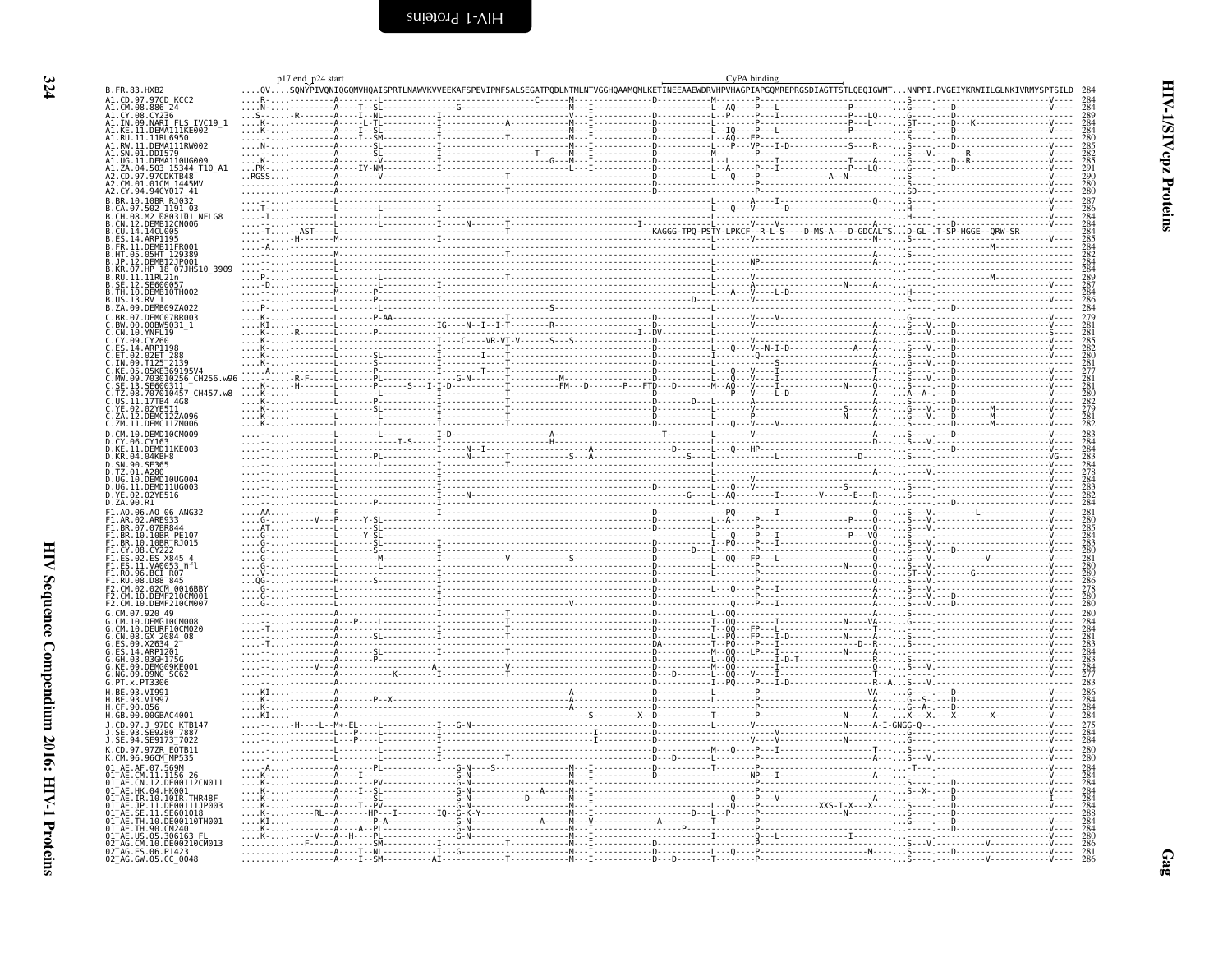|                                                                                                           | p17 end p24 start                                                       |               |                                                                                                                                                                  |                                                          |                                     | CyPA binding |                                                                                                                                                                                                                                   |                  |                                            |                                 |
|-----------------------------------------------------------------------------------------------------------|-------------------------------------------------------------------------|---------------|------------------------------------------------------------------------------------------------------------------------------------------------------------------|----------------------------------------------------------|-------------------------------------|--------------|-----------------------------------------------------------------------------------------------------------------------------------------------------------------------------------------------------------------------------------|------------------|--------------------------------------------|---------------------------------|
| B.FR.83.HXB2<br>02 AG.KR.12.12MHR9                                                                        |                                                                         |               | .QVSQNYPIVQNIQGQMVHQAISPRTLNAWVKVVEEKAFSPEVIPMFSALSEGATPQDLNTMLNTVGGHQAAMQMLKETINEEAAEWDRVHPVHAGPIAPGQMREPRGSDIAGTTSTLQEQIGWMTNNPPI.PVGEIYKRWIILGLNKIVRMYSPTSILD |                                                          |                                     |              |                                                                                                                                                                                                                                   |                  |                                            |                                 |
| AG.LR.x.P0C4495                                                                                           |                                                                         |               |                                                                                                                                                                  |                                                          |                                     |              |                                                                                                                                                                                                                                   |                  |                                            |                                 |
| AG. NG. 09.09NG_SC61                                                                                      |                                                                         |               |                                                                                                                                                                  |                                                          |                                     |              |                                                                                                                                                                                                                                   |                  |                                            |                                 |
| AG.NG.x.IBNG                                                                                              |                                                                         |               |                                                                                                                                                                  |                                                          |                                     |              |                                                                                                                                                                                                                                   |                  |                                            |                                 |
| -AG. SE. 11. SE602024<br>-AG. SN. 98. 98SE MP1211<br>-AG. US. 06. 502 2696 FL01<br>-AB. RU. 97. KAL 153_2 |                                                                         | $ -WT - - NM$ |                                                                                                                                                                  |                                                          |                                     |              |                                                                                                                                                                                                                                   |                  |                                            |                                 |
|                                                                                                           |                                                                         |               |                                                                                                                                                                  |                                                          |                                     |              |                                                                                                                                                                                                                                   |                  |                                            |                                 |
| CY.94.94CY032_3                                                                                           |                                                                         |               |                                                                                                                                                                  |                                                          |                                     |              |                                                                                                                                                                                                                                   |                  |                                            |                                 |
|                                                                                                           |                                                                         |               |                                                                                                                                                                  |                                                          |                                     |              |                                                                                                                                                                                                                                   |                  |                                            |                                 |
| 98CN009<br>97.97CNGX 6F                                                                                   |                                                                         |               |                                                                                                                                                                  |                                                          |                                     |              |                                                                                                                                                                                                                                   |                  |                                            |                                 |
| GH.96.96GH2911                                                                                            |                                                                         |               |                                                                                                                                                                  |                                                          |                                     |              |                                                                                                                                                                                                                                   |                  |                                            |                                 |
| CD.TZ.96.96TZ BF061                                                                                       |                                                                         |               |                                                                                                                                                                  |                                                          |                                     |              |                                                                                                                                                                                                                                   |                  |                                            |                                 |
| .CM.95.95CM 1816<br>AR.99.ARMA159                                                                         |                                                                         |               |                                                                                                                                                                  |                                                          |                                     |              |                                                                                                                                                                                                                                   |                  |                                            |                                 |
| .CM.96.96CM_1849                                                                                          |                                                                         |               |                                                                                                                                                                  |                                                          |                                     |              |                                                                                                                                                                                                                                   |                  |                                            |                                 |
| ES.05.X1870.<br>.99.99TH MU2079<br>.97.97KR004                                                            |                                                                         |               |                                                                                                                                                                  |                                                          |                                     |              |                                                                                                                                                                                                                                   |                  |                                            |                                 |
| BF.AR.99.ARMA038                                                                                          |                                                                         |               |                                                                                                                                                                  |                                                          |                                     |              |                                                                                                                                                                                                                                   |                  |                                            |                                 |
|                                                                                                           |                                                                         |               |                                                                                                                                                                  |                                                          |                                     |              |                                                                                                                                                                                                                                   |                  |                                            |                                 |
| CU.99.CU7                                                                                                 |                                                                         |               |                                                                                                                                                                  |                                                          |                                     |              |                                                                                                                                                                                                                                   |                  |                                            |                                 |
| KE.99.KER2003                                                                                             |                                                                         |               |                                                                                                                                                                  |                                                          |                                     |              |                                                                                                                                                                                                                                   |                  |                                            |                                 |
| CM.01.01CM_0001BB<br>.03.CB118                                                                            |                                                                         |               |                                                                                                                                                                  |                                                          |                                     |              |                                                                                                                                                                                                                                   |                  |                                            |                                 |
|                                                                                                           |                                                                         |               |                                                                                                                                                                  |                                                          |                                     |              |                                                                                                                                                                                                                                   |                  |                                            |                                 |
| 02CD MBTB047                                                                                              |                                                                         |               |                                                                                                                                                                  |                                                          |                                     |              |                                                                                                                                                                                                                                   |                  |                                            |                                 |
|                                                                                                           |                                                                         |               |                                                                                                                                                                  |                                                          |                                     |              |                                                                                                                                                                                                                                   |                  |                                            |                                 |
| . FR.04.04CD FR KZS<br>.BR.99.BREPM12609<br>BR.01.BREPM16704                                              |                                                                         |               |                                                                                                                                                                  |                                                          |                                     |              |                                                                                                                                                                                                                                   |                  |                                            |                                 |
| BR.04.04BR142                                                                                             |                                                                         |               |                                                                                                                                                                  |                                                          |                                     |              |                                                                                                                                                                                                                                   |                  |                                            |                                 |
| 1.EE.01.EE0369                                                                                            |                                                                         |               |                                                                                                                                                                  |                                                          |                                     |              |                                                                                                                                                                                                                                   |                  |                                            |                                 |
| 01B.ID.07.JKT189 (<br>1B.TH.99.0UR2478P                                                                   |                                                                         |               |                                                                                                                                                                  |                                                          |                                     |              |                                                                                                                                                                                                                                   |                  |                                            |                                 |
| CM.00.00CMNYU830                                                                                          |                                                                         |               |                                                                                                                                                                  |                                                          |                                     |              |                                                                                                                                                                                                                                   |                  |                                            |                                 |
| .00CMNYU926                                                                                               |                                                                         |               |                                                                                                                                                                  |                                                          |                                     |              |                                                                                                                                                                                                                                   |                  |                                            |                                 |
| 1.UY.03.UY03 3389<br>.BR.04.04BRRJ179                                                                     |                                                                         |               |                                                                                                                                                                  |                                                          |                                     |              |                                                                                                                                                                                                                                   |                  |                                            |                                 |
| BR.05.05BRRJ055                                                                                           |                                                                         |               |                                                                                                                                                                  |                                                          |                                     |              |                                                                                                                                                                                                                                   |                  |                                            |                                 |
| LU.06. LuBF 18 06                                                                                         |                                                                         |               |                                                                                                                                                                  |                                                          |                                     |              |                                                                                                                                                                                                                                   |                  |                                            |                                 |
| A.03.J11223 <sup>-</sup><br>.CL.00.CH80                                                                   |                                                                         |               |                                                                                                                                                                  |                                                          |                                     |              |                                                                                                                                                                                                                                   |                  |                                            |                                 |
| .04.04FR                                                                                                  |                                                                         |               |                                                                                                                                                                  |                                                          |                                     |              |                                                                                                                                                                                                                                   |                  |                                            |                                 |
| .BR.07.07BR FPS625<br>.ES.08.P1942                                                                        |                                                                         |               |                                                                                                                                                                  |                                                          |                                     |              |                                                                                                                                                                                                                                   |                  |                                            |                                 |
| 01B.MY.07.07MYKT021                                                                                       |                                                                         |               |                                                                                                                                                                  |                                                          |                                     |              |                                                                                                                                                                                                                                   |                  |                                            |                                 |
| GM.03.N26677                                                                                              |                                                                         |               |                                                                                                                                                                  |                                                          |                                     |              |                                                                                                                                                                                                                                   |                  |                                            |                                 |
| ŠĞ.11.11SĞ HM021<br>MY.03.03MYKL018_1                                                                     |                                                                         |               |                                                                                                                                                                  |                                                          |                                     |              |                                                                                                                                                                                                                                   |                  |                                            |                                 |
| MY.11.11FIR164<br>MY.09.09MYSB023                                                                         |                                                                         |               |                                                                                                                                                                  |                                                          |                                     |              |                                                                                                                                                                                                                                   |                  |                                            |                                 |
| CN.10.HNCS102056                                                                                          |                                                                         |               |                                                                                                                                                                  |                                                          |                                     |              |                                                                                                                                                                                                                                   |                  |                                            |                                 |
| .10.URF5_patient                                                                                          |                                                                         |               |                                                                                                                                                                  |                                                          |                                     |              |                                                                                                                                                                                                                                   |                  |                                            |                                 |
| N.09.09YNL)                                                                                               |                                                                         |               |                                                                                                                                                                  |                                                          |                                     |              |                                                                                                                                                                                                                                   |                  |                                            |                                 |
| MY.09.09MYPR37<br>CN.09.09LNA423                                                                          |                                                                         |               |                                                                                                                                                                  |                                                          |                                     |              |                                                                                                                                                                                                                                   |                  |                                            |                                 |
| CN.10.JL100010                                                                                            |                                                                         |               |                                                                                                                                                                  |                                                          |                                     |              |                                                                                                                                                                                                                                   |                  |                                            |                                 |
|                                                                                                           |                                                                         |               |                                                                                                                                                                  |                                                          |                                     |              |                                                                                                                                                                                                                                   |                  |                                            |                                 |
| 1.RU.10.10RU663                                                                                           |                                                                         |               |                                                                                                                                                                  |                                                          |                                     |              |                                                                                                                                                                                                                                   |                  |                                            |                                 |
| N.10.YNFL01:                                                                                              |                                                                         |               |                                                                                                                                                                  |                                                          |                                     |              |                                                                                                                                                                                                                                   |                  |                                            |                                 |
| CN.11.ANHUI WHZ                                                                                           |                                                                         |               |                                                                                                                                                                  |                                                          |                                     |              |                                                                                                                                                                                                                                   |                  |                                            |                                 |
|                                                                                                           |                                                                         |               |                                                                                                                                                                  |                                                          |                                     |              |                                                                                                                                                                                                                                   |                  |                                            |                                 |
| .BR.10.10BR <sup>-</sup> PE008                                                                            |                                                                         |               |                                                                                                                                                                  |                                                          |                                     |              |                                                                                                                                                                                                                                   |                  |                                            |                                 |
| BR.10.10BR MG002                                                                                          |                                                                         |               |                                                                                                                                                                  |                                                          |                                     |              |                                                                                                                                                                                                                                   |                  |                                            |                                 |
| 4_01B.MY.10.10MYPR268<br>BE.87.ANT70                                                                      |                                                                         |               |                                                                                                                                                                  |                                                          |                                     |              |                                                                                                                                                                                                                                   |                  |                                            |                                 |
|                                                                                                           |                                                                         |               |                                                                                                                                                                  |                                                          |                                     |              | . vн. <del>.</del> .                                                                                                                                                                                                              |                  |                                            |                                 |
| CM.98.98CMABB141<br>98.98CMABB212                                                                         |                                                                         |               |                                                                                                                                                                  |                                                          |                                     |              | -0---VH-İ-<br>-0----А-Т-                                                                                                                                                                                                          | $RA - N - L - -$ |                                            |                                 |
| .98CMU533                                                                                                 |                                                                         |               |                                                                                                                                                                  |                                                          |                                     |              |                                                                                                                                                                                                                                   |                  |                                            |                                 |
| CM.99.99CMU4122                                                                                           |                                                                         |               |                                                                                                                                                                  |                                                          |                                     | --PAM--LP-   | $Q - - VH - T$                                                                                                                                                                                                                    |                  |                                            |                                 |
| FR.92.VAU                                                                                                 |                                                                         |               |                                                                                                                                                                  | . A T - - - - G -                                        | - D - - - D - - KT - - PVV - - LP - |              |                                                                                                                                                                                                                                   |                  |                                            |                                 |
| GA.11.11Gab6352<br>SN.99.99SE_MP1299                                                                      |                                                                         |               |                                                                                                                                                                  |                                                          |                                     |              |                                                                                                                                                                                                                                   |                  |                                            |                                 |
| US.10.LTNP                                                                                                |                                                                         |               |                                                                                                                                                                  |                                                          |                                     |              | - - VH - T ·                                                                                                                                                                                                                      |                  |                                            |                                 |
| CM.02.DJ00131<br>CM.02.SJGddd                                                                             |                                                                         |               |                                                                                                                                                                  |                                                          |                                     |              |                                                                                                                                                                                                                                   |                  |                                            | 289<br>287<br>286<br>286<br>287 |
| CM.04.04CM 1015_04                                                                                        |                                                                         |               |                                                                                                                                                                  |                                                          |                                     |              |                                                                                                                                                                                                                                   |                  |                                            |                                 |
| .ČM.06.Ū14296<br>.FR.11.N1_FR_2011                                                                        |                                                                         |               |                                                                                                                                                                  |                                                          |                                     |              |                                                                                                                                                                                                                                   |                  |                                            |                                 |
| .CM.06.U14788                                                                                             |                                                                         |               |                                                                                                                                                                  |                                                          |                                     |              |                                                                                                                                                                                                                                   |                  |                                            | 277<br>280                      |
| P.FR.09.RBF168                                                                                            |                                                                         |               |                                                                                                                                                                  |                                                          |                                     |              | -LP---L-D-T-G-------NK----T-T-R--N--.--<br>-VOA--L---T----------V---MQ--STPQQ-GGV.--                                                                                                                                              |                  |                                            |                                 |
| PZ.CD.90.ANT<br>2Z.CM.05.SIVcpzLB7                                                                        |                                                                         |               |                                                                                                                                                                  |                                                          |                                     |              |                                                                                                                                                                                                                                   |                  |                                            | 303                             |
|                                                                                                           | .<br>- M- - - VI - -                                                    |               |                                                                                                                                                                  |                                                          |                                     |              |                                                                                                                                                                                                                                   |                  |                                            | $\frac{284}{296}$               |
| CPZ.CM.09.Ptt 09Cam155<br>CPZ.CM.09.Ptt 09Cam155<br>CPZ.US.85.US_Marilyn                                  | - RL - - VĪTDA - - IAR - SP - -<br>- S - - - VI - - A - - - - - - - - M |               |                                                                                                                                                                  |                                                          |                                     |              |                                                                                                                                                                                                                                   |                  |                                            | $\frac{311}{285}$               |
|                                                                                                           |                                                                         |               |                                                                                                                                                                  | --------V-----AI----G---V-<br>---SI-Y-I-----AI----G-L-V- |                                     |              |                                                                                                                                                                                                                                   |                  | -Q---VA-I-R--N-V.---D--RK--V-----V-K--C-V- |                                 |
| GOR.CM.07.SIVgor2139 287<br>GOR.CM.12.SIVgor_BQID2<br>GOR.CM.13.SIVgor_BPID15                             |                                                                         |               |                                                                                                                                                                  |                                                          |                                     |              | ---M------I-Y-I-----AI----G-L-V----V------D---T--PVV--LP---I---À-------------Q---VH-T- RA-N-- .---D--RK--VM-----M-K----V----<br>-N--I----M-----SI-Y-I-----AI----G-L-V--DV-----------L--APV--LP---I---T-G---------Q----A-I-<br>.K- |                  | ---.---D--RK--V-----V-K----I----           | $\frac{276}{283}$               |
|                                                                                                           |                                                                         |               |                                                                                                                                                                  |                                                          |                                     |              |                                                                                                                                                                                                                                   |                  |                                            |                                 |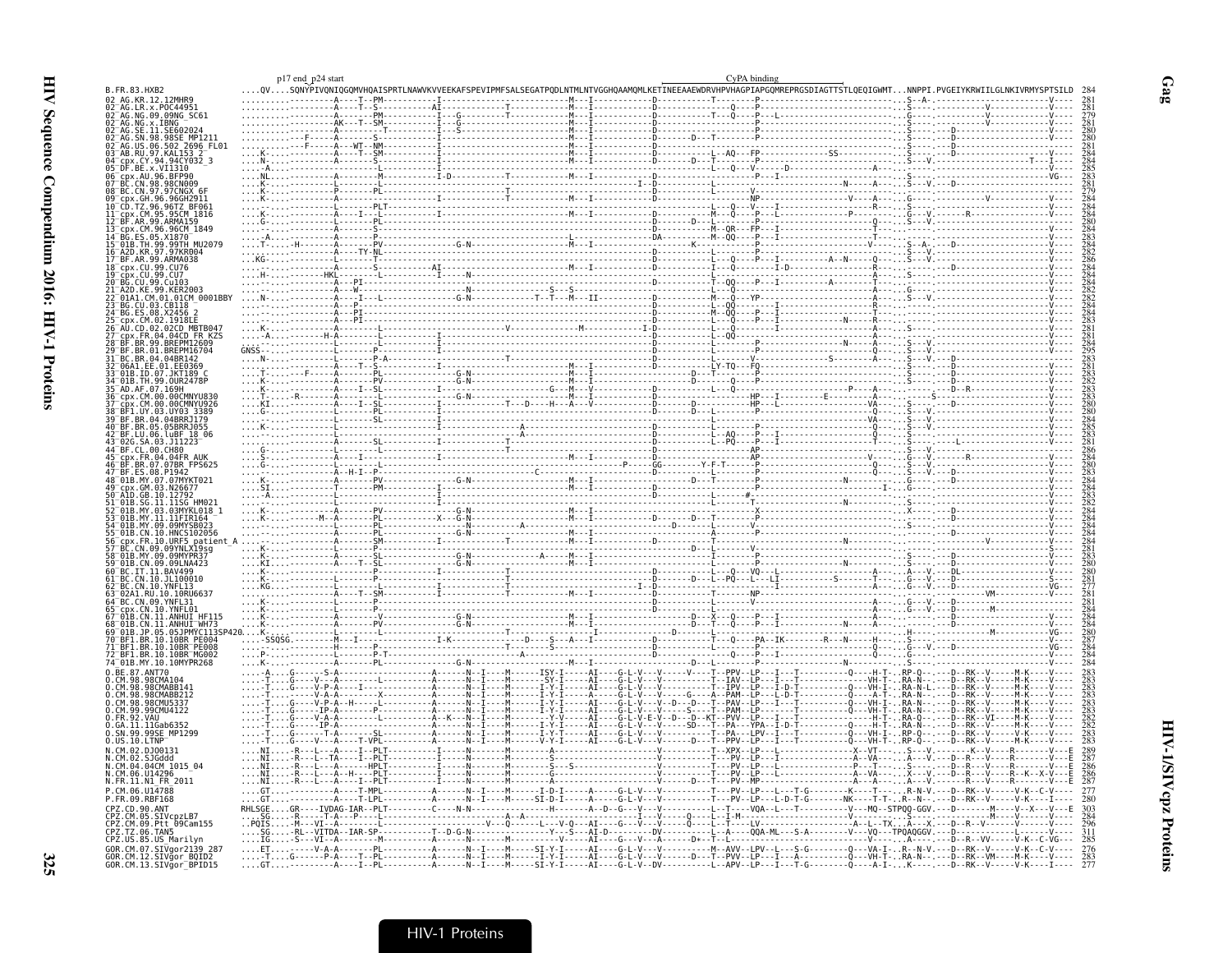| $\frac{1}{2}$      |  |
|--------------------|--|
| ؙؚ                 |  |
| ì                  |  |
| i<br>I             |  |
| OIA: III A-II SOIA |  |
|                    |  |

<span id="page-15-0"></span>

|                                                                                                                                                                                       |  |  |                                                   |                | p7 end  |
|---------------------------------------------------------------------------------------------------------------------------------------------------------------------------------------|--|--|---------------------------------------------------|----------------|---------|
| B.FR.83.HXB2<br>A1.CD.97.97CD KCC2                                                                                                                                                    |  |  |                                                   |                | .E.RQAN |
|                                                                                                                                                                                       |  |  |                                                   |                |         |
| A1.CM.08.886 24<br>A1.CM.08.886 24<br>A1.CY.08.CY236<br>A1.IN.09.NARI FLS IVC19_1<br>A1.KE.11.DEMAI11KE002                                                                            |  |  |                                                   |                |         |
| A1.RU.11.11RU6950                                                                                                                                                                     |  |  |                                                   |                |         |
| .RW.11.DEMA111RW002                                                                                                                                                                   |  |  |                                                   |                |         |
| SN.01.DDI579<br>.11.DEMA110UG009                                                                                                                                                      |  |  |                                                   |                |         |
| A1.ZA.04.503 15344 TIO_A1<br>A2.CD.97.97CDKTB48                                                                                                                                       |  |  |                                                   |                |         |
| 2.CM.01.01CM 1445MV<br>A2.CY.94.94CY017_41                                                                                                                                            |  |  |                                                   |                |         |
| .BR.10.10BR RJ032                                                                                                                                                                     |  |  |                                                   |                |         |
| .07.502 1191 03<br>.08.M2_0803101_NFLG8<br>CH.08                                                                                                                                      |  |  |                                                   |                |         |
| ČN.12.DEMB12ČN006<br>CU.14.14CU005                                                                                                                                                    |  |  |                                                   |                |         |
| ES. 14. ARP1195                                                                                                                                                                       |  |  |                                                   |                |         |
| .11.DEMB11FR001<br>05HT 129389                                                                                                                                                        |  |  |                                                   |                |         |
| JP.12.DEMBI2JP001                                                                                                                                                                     |  |  |                                                   |                |         |
| .KR.07.HP 18 07JHS10_3909<br>.RU.11.11RU21n<br>. <u>SE</u> .12.SE600057                                                                                                               |  |  |                                                   |                |         |
| B.TH.10.DEMB10TH002                                                                                                                                                                   |  |  |                                                   |                |         |
| B.US.13.RV 1<br>B.ZA.09.DEMB09ZA022                                                                                                                                                   |  |  |                                                   |                |         |
| .BR.07.DEMC07BR003                                                                                                                                                                    |  |  |                                                   |                |         |
|                                                                                                                                                                                       |  |  |                                                   |                |         |
| C.BW.00.00BW5031_1<br>C.CN.10.YNFL19<br>C.CY.09.CY260<br>C.CY.09.CY260<br>C.ES.14.ARP1198                                                                                             |  |  |                                                   |                |         |
| Č.ET.02.02ET_288<br>C.IN.09.T125_2139                                                                                                                                                 |  |  |                                                   |                |         |
| 05.05KE369195V4                                                                                                                                                                       |  |  |                                                   |                |         |
| MW.09.703010256 CH256.w96<br>SE600311.                                                                                                                                                |  |  |                                                   |                |         |
| $.08.707010457$ CH457.w8<br>US. 11.17TB4 4G8                                                                                                                                          |  |  |                                                   |                |         |
| .YE.02.02YE5I1<br>12.DEMC12ZA096                                                                                                                                                      |  |  |                                                   |                |         |
| .ZM.11.DEMC11ZM006                                                                                                                                                                    |  |  |                                                   |                |         |
| .CM.10.DEMD10CM009                                                                                                                                                                    |  |  |                                                   |                |         |
| D.CY.06.CY163<br>D.KE.11.DEMD11KE003                                                                                                                                                  |  |  |                                                   |                |         |
| D.KR.04.04KBH8<br>D.KR.04.04KBH8<br>D.SN.90.SE365                                                                                                                                     |  |  |                                                   |                |         |
| TZ.01.A280<br>D.UG.10.DEMD10UG004                                                                                                                                                     |  |  |                                                   |                |         |
| D.UG.11.DEMD11UG003                                                                                                                                                                   |  |  |                                                   |                |         |
| D.YE.02.02YE516<br>D.ZA.90.R1                                                                                                                                                         |  |  |                                                   |                |         |
| F1.A0.06.A0 06 ANG32<br>F1.AR.02.ARE933<br>F1.BR.07.07BR844                                                                                                                           |  |  |                                                   |                |         |
|                                                                                                                                                                                       |  |  |                                                   |                |         |
|                                                                                                                                                                                       |  |  |                                                   |                |         |
| F1.BR.10.10BR844<br>F1.BR.10.10BR FE107<br>F1.CY.08.CY222<br>F1.CY.08.CY222<br>F1.ES.02.ES X845<br>F1.ES.11.VA0053 mfl<br>F1.ES.11.VA0053 mfl<br>F1.R0.96.BCT R07<br>F1.R0.96.BCT R07 |  |  |                                                   |                |         |
|                                                                                                                                                                                       |  |  |                                                   |                |         |
| CM.02.02CM 0016BBY                                                                                                                                                                    |  |  |                                                   |                |         |
| CM.10.DEMF210CM001                                                                                                                                                                    |  |  |                                                   |                |         |
| CM.10.DEMF210CM007<br>G.CM.07.920 49                                                                                                                                                  |  |  |                                                   |                |         |
| G.CM.10.DEMG10CM008<br>G.CM.10.DEMG10CM008                                                                                                                                            |  |  |                                                   |                |         |
| G.CN.08.GX 2084_08<br>G.ES.09.X2634 2                                                                                                                                                 |  |  |                                                   |                |         |
| ES.14.ARP1201                                                                                                                                                                         |  |  |                                                   |                |         |
| .GH.03.03GH175G<br>.KE.09.DEMG09KE001                                                                                                                                                 |  |  |                                                   |                |         |
| G.NG.09.09NG_SC62<br>G.PT.x.PT3306                                                                                                                                                    |  |  |                                                   |                |         |
| H.BE.93.VI991                                                                                                                                                                         |  |  |                                                   |                |         |
| 93.VT997<br>H.CF.90.056                                                                                                                                                               |  |  |                                                   | . <del>7</del> |         |
| H.GB.00.00GBAC4001                                                                                                                                                                    |  |  |                                                   |                |         |
| J.CD.97.J 97DC KTB147                                                                                                                                                                 |  |  |                                                   |                |         |
| . SE. 93. SE9280-7887<br>. SE. 93. SE9280-7887                                                                                                                                        |  |  |                                                   |                |         |
| K.CD.97.97ZR EQTB11<br>K.CM.96.96CM <sup>-</sup> MP535                                                                                                                                |  |  |                                                   |                |         |
| AE.AF.07.569M                                                                                                                                                                         |  |  |                                                   |                |         |
| 01 <sup>-</sup> AE.CM.11.1156 26<br>01 <sup>-</sup> AE.CN.12.DE00112CN011                                                                                                             |  |  |                                                   |                |         |
| AE.HK.04.HK001<br>.IR.10.10IR.THR48F                                                                                                                                                  |  |  |                                                   |                |         |
| JP.11.DE00111JP003                                                                                                                                                                    |  |  | .QTN--- ------ .KGP.-R.<br>.HAN--- ----- .KGP.-N. |                |         |
| 01-AE: 5E : 11.5E601018<br>01-AE: 5E : 11.5E601018<br>01-AE: TH.10.DE00110TH001<br>01-AE: US.05.306163_FL                                                                             |  |  |                                                   |                |         |
|                                                                                                                                                                                       |  |  |                                                   |                |         |
| 02 AG.CM.10.DE00210CM013<br>02 AG. ES. 06. P1423                                                                                                                                      |  |  |                                                   |                |         |
|                                                                                                                                                                                       |  |  |                                                   |                |         |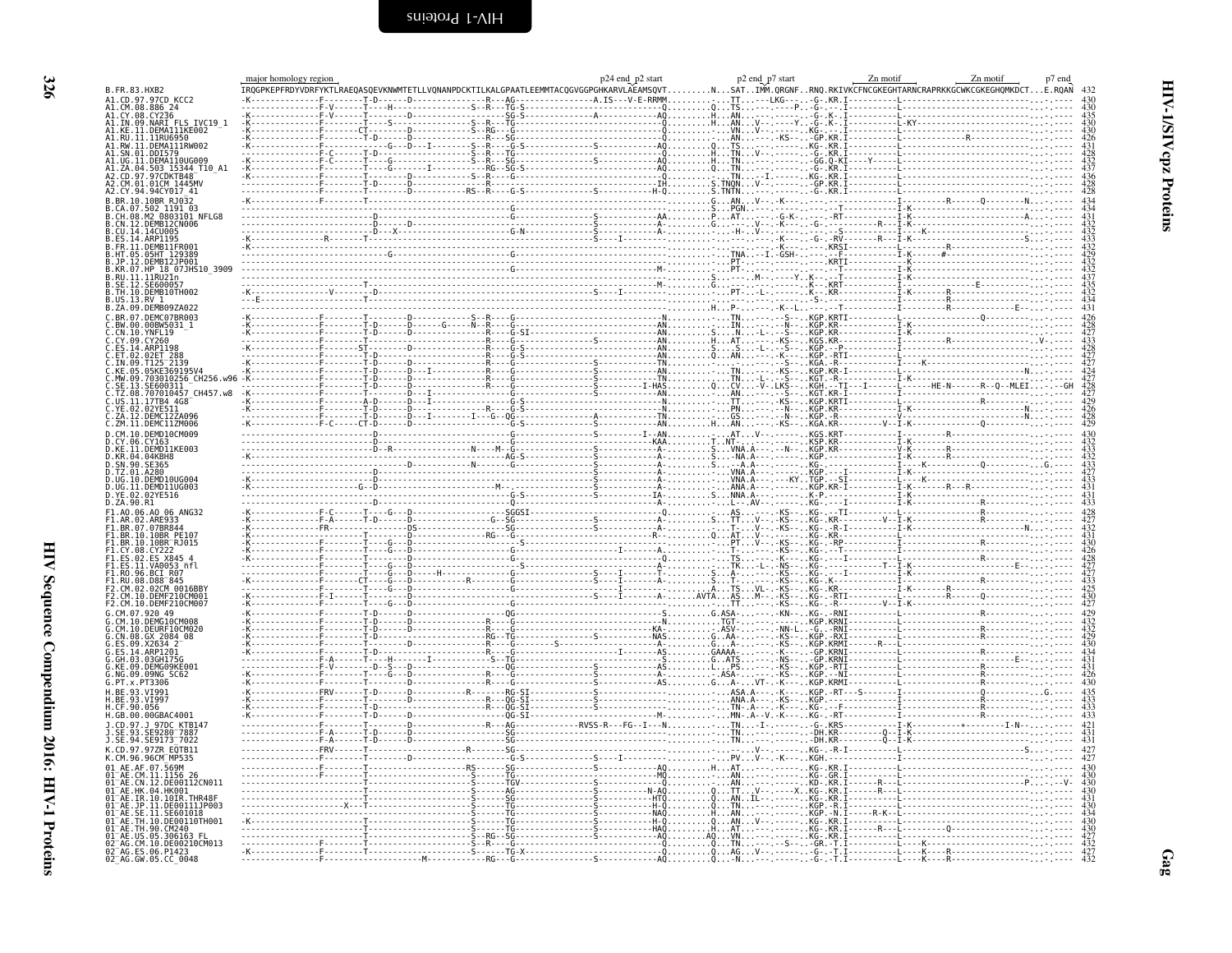|                                                                                                                                    |  |      |                                                                                                                                                         |                                                                                                                                                                                                                                                       |                                                                                                                                                                               |                           | p7 end                 |
|------------------------------------------------------------------------------------------------------------------------------------|--|------|---------------------------------------------------------------------------------------------------------------------------------------------------------|-------------------------------------------------------------------------------------------------------------------------------------------------------------------------------------------------------------------------------------------------------|-------------------------------------------------------------------------------------------------------------------------------------------------------------------------------|---------------------------|------------------------|
| B.FR.83.HXB2<br>AG.KR.12.12MHR9                                                                                                    |  |      |                                                                                                                                                         |                                                                                                                                                                                                                                                       |                                                                                                                                                                               |                           | E.RQAN                 |
| -AG.LR.x.POC44951<br>-AG.NG.09.09NG_SC61                                                                                           |  |      |                                                                                                                                                         |                                                                                                                                                                                                                                                       |                                                                                                                                                                               |                           |                        |
|                                                                                                                                    |  |      |                                                                                                                                                         |                                                                                                                                                                                                                                                       |                                                                                                                                                                               |                           |                        |
| AG.NG.X.IBNG<br>AG.SE.11.SE602024                                                                                                  |  |      |                                                                                                                                                         |                                                                                                                                                                                                                                                       | . [.                                                                                                                                                                          |                           |                        |
| AG.SN.98.98SE MP1211                                                                                                               |  |      |                                                                                                                                                         |                                                                                                                                                                                                                                                       |                                                                                                                                                                               |                           |                        |
|                                                                                                                                    |  |      |                                                                                                                                                         |                                                                                                                                                                                                                                                       |                                                                                                                                                                               |                           |                        |
| -AG.JS.06.502-2696-FL01<br>-AG.JS.06.502-2696-FL01<br>-AB.RU.97.KAL153-2<br>-Cpx.CY.94.94CY032_3<br>-DF.BE.x.VI1310                |  |      |                                                                                                                                                         |                                                                                                                                                                                                                                                       |                                                                                                                                                                               |                           |                        |
|                                                                                                                                    |  |      |                                                                                                                                                         |                                                                                                                                                                                                                                                       |                                                                                                                                                                               |                           |                        |
| cpx.AU.96.BFP90<br>CN.98.98CN009                                                                                                   |  |      |                                                                                                                                                         |                                                                                                                                                                                                                                                       |                                                                                                                                                                               |                           |                        |
| BC.CN.97.97CNGX 6F                                                                                                                 |  |      |                                                                                                                                                         |                                                                                                                                                                                                                                                       |                                                                                                                                                                               |                           |                        |
| cpx.GH.96.96GH2911<br>CD.TZ.96.96TZ BF06                                                                                           |  |      |                                                                                                                                                         |                                                                                                                                                                                                                                                       | .KR.I<br>$KG-$                                                                                                                                                                |                           |                        |
| .CM.95.95CM 1816<br>RR.99.ARMA159                                                                                                  |  |      |                                                                                                                                                         |                                                                                                                                                                                                                                                       |                                                                                                                                                                               |                           |                        |
| CM.96.96CM_1849                                                                                                                    |  |      |                                                                                                                                                         |                                                                                                                                                                                                                                                       |                                                                                                                                                                               |                           |                        |
| ES.05.X1870                                                                                                                        |  |      |                                                                                                                                                         |                                                                                                                                                                                                                                                       |                                                                                                                                                                               |                           |                        |
| 99.99TH MU2079                                                                                                                     |  |      |                                                                                                                                                         | . 0. TN V - - . - - - - KG - . KR<br>. <u>TN</u> SNIM - K <sub>I</sub> - <u>. .</u> K#                                                                                                                                                                |                                                                                                                                                                               |                           |                        |
| - A1D. HT. 97.97KR004<br>- BF. AR. 99. ARMA038<br>- Cpx. CU. 99. CU76<br>- Cpx. CU. 99. CU7                                        |  |      |                                                                                                                                                         |                                                                                                                                                                                                                                                       |                                                                                                                                                                               |                           |                        |
|                                                                                                                                    |  |      |                                                                                                                                                         |                                                                                                                                                                                                                                                       | ----- KG- .KR.I<br>-K--- KGL.--V-                                                                                                                                             |                           |                        |
| 3G.CU.99.Cu103                                                                                                                     |  |      |                                                                                                                                                         |                                                                                                                                                                                                                                                       |                                                                                                                                                                               |                           |                        |
| 99.KER2003                                                                                                                         |  |      | $\dots$ $\vdots$ $\vdots$ $\vdots$ $\vdots$ $\vdots$ $\vdots$ $\vdots$ $\vdots$ $\vdots$ $\vdots$ $\vdots$ $\vdots$ $\vdots$ $\vdots$ $\vdots$ $\vdots$ | L- - KS-- - KGP<br>TV-- - - - - - - KGP                                                                                                                                                                                                               |                                                                                                                                                                               |                           |                        |
| CM.01.01CM 0001BBY<br>CU.03.CB118                                                                                                  |  |      | G.AGAS                                                                                                                                                  |                                                                                                                                                                                                                                                       | <br>.KG- .KR .T-----------L<br>.KGP .KRNI--------D--L<br>.-GP .-RNI-----------L                                                                                               |                           |                        |
| 08.X2456 2                                                                                                                         |  |      |                                                                                                                                                         |                                                                                                                                                                                                                                                       |                                                                                                                                                                               |                           |                        |
| CM 02.1918EF<br>02CD MBTB047                                                                                                       |  |      |                                                                                                                                                         |                                                                                                                                                                                                                                                       |                                                                                                                                                                               |                           |                        |
| .co.co.co.co.co.co.co<br>x.FR.04.04CD FR KZS<br>.BR.99.BREPM12609                                                                  |  |      |                                                                                                                                                         |                                                                                                                                                                                                                                                       |                                                                                                                                                                               |                           |                        |
|                                                                                                                                    |  |      |                                                                                                                                                         |                                                                                                                                                                                                                                                       |                                                                                                                                                                               |                           |                        |
| 01.BREPM16704<br>04.04BR14                                                                                                         |  |      |                                                                                                                                                         | $6.4048$<br>$6.4048$<br>$6.4048$<br>$6.404$<br>$6.404$<br>$7.40$<br>$8.401$<br>$1.40$<br>$1.40$<br>$1.40$<br>$1.40$<br>$1.40$<br>$1.40$<br>$1.40$<br>$1.40$<br>$1.40$<br>$1.40$<br>$1.40$<br>$1.40$<br>$1.40$<br>$1.40$<br>$1.40$<br>$1.40$<br>$1.40$ |                                                                                                                                                                               |                           |                        |
| EE.01.EE0369                                                                                                                       |  |      |                                                                                                                                                         |                                                                                                                                                                                                                                                       |                                                                                                                                                                               |                           |                        |
| 01B.ID.07.JKT189 C<br>01B.TH.99.OUR2478P                                                                                           |  |      |                                                                                                                                                         | . TG. <u>.</u>                                                                                                                                                                                                                                        | $KG - KR.T$                                                                                                                                                                   |                           |                        |
| AD. AF. 07. 169H                                                                                                                   |  |      |                                                                                                                                                         |                                                                                                                                                                                                                                                       | $KG - KR.T$                                                                                                                                                                   |                           |                        |
| CM.00.00CMNYU830<br>00.00CMNYU926.                                                                                                 |  |      |                                                                                                                                                         |                                                                                                                                                                                                                                                       |                                                                                                                                                                               |                           |                        |
| UY.03.UY03 3389                                                                                                                    |  |      |                                                                                                                                                         |                                                                                                                                                                                                                                                       |                                                                                                                                                                               |                           |                        |
| BR.04.04BRRJ179                                                                                                                    |  |      |                                                                                                                                                         |                                                                                                                                                                                                                                                       |                                                                                                                                                                               |                           |                        |
| BF.BR.05.05BRR1055<br>BF.LU.06.luBF 18_06<br>02G.SA.03.J11223<br>BF.CL.00.CH80                                                     |  |      |                                                                                                                                                         |                                                                                                                                                                                                                                                       |                                                                                                                                                                               |                           |                        |
|                                                                                                                                    |  |      |                                                                                                                                                         |                                                                                                                                                                                                                                                       |                                                                                                                                                                               |                           |                        |
| px.FR.04.04FR AUK                                                                                                                  |  |      |                                                                                                                                                         |                                                                                                                                                                                                                                                       |                                                                                                                                                                               |                           |                        |
| BR.07.07BR FPS625                                                                                                                  |  |      |                                                                                                                                                         |                                                                                                                                                                                                                                                       |                                                                                                                                                                               |                           |                        |
| ES.08.P1942                                                                                                                        |  |      |                                                                                                                                                         |                                                                                                                                                                                                                                                       |                                                                                                                                                                               |                           |                        |
| -01B.MY.07.07MYKT021<br> cpx.GM.03.N26677<br> A1D.GB.10.12792                                                                      |  |      |                                                                                                                                                         |                                                                                                                                                                                                                                                       | --- KG- . KR . I<br>--- KG- . -- . I<br>--- KG- . KR . I .                                                                                                                    |                           |                        |
| .11SG HM021                                                                                                                        |  |      |                                                                                                                                                         |                                                                                                                                                                                                                                                       |                                                                                                                                                                               |                           |                        |
|                                                                                                                                    |  |      |                                                                                                                                                         |                                                                                                                                                                                                                                                       |                                                                                                                                                                               |                           |                        |
|                                                                                                                                    |  |      |                                                                                                                                                         |                                                                                                                                                                                                                                                       |                                                                                                                                                                               |                           |                        |
| CN.10.HNCS102056                                                                                                                   |  |      |                                                                                                                                                         |                                                                                                                                                                                                                                                       |                                                                                                                                                                               |                           |                        |
| R.10.URF5_patient                                                                                                                  |  |      |                                                                                                                                                         |                                                                                                                                                                                                                                                       |                                                                                                                                                                               |                           |                        |
| N.09.09YNLX19sg<br>MY.09.09MYPR37                                                                                                  |  |      |                                                                                                                                                         |                                                                                                                                                                                                                                                       | KGN.XX<br>KG-KR<br>KGP.KR                                                                                                                                                     |                           |                        |
| 01B.CN.09.09LNA423<br>.11.BAV499                                                                                                   |  |      |                                                                                                                                                         |                                                                                                                                                                                                                                                       |                                                                                                                                                                               |                           |                        |
| CN.10.JL100010                                                                                                                     |  |      |                                                                                                                                                         |                                                                                                                                                                                                                                                       | .KGP                                                                                                                                                                          |                           |                        |
| BC.CN.10.YNFL13<br>RU. 10. 10RU6637                                                                                                |  |      |                                                                                                                                                         |                                                                                                                                                                                                                                                       | .KGP.KR-<br>-G-.KT                                                                                                                                                            |                           |                        |
| `N 09 YNFI 31                                                                                                                      |  |      |                                                                                                                                                         |                                                                                                                                                                                                                                                       |                                                                                                                                                                               |                           |                        |
| 10.YNFL01                                                                                                                          |  |      |                                                                                                                                                         |                                                                                                                                                                                                                                                       |                                                                                                                                                                               |                           |                        |
|                                                                                                                                    |  |      |                                                                                                                                                         |                                                                                                                                                                                                                                                       |                                                                                                                                                                               |                           |                        |
| 05.05JPMYC113SF<br>BF1.BR.10.10BR_PE004                                                                                            |  |      |                                                                                                                                                         |                                                                                                                                                                                                                                                       |                                                                                                                                                                               |                           |                        |
| BF1.BR.10.10BR <sup>-</sup> PE008<br>BF1.BR.10.10BR <sup>-</sup> PE008<br>BF1.BR.10.10BR <sup>-</sup> MG002<br>01B.MY.10.10MYPR268 |  |      |                                                                                                                                                         |                                                                                                                                                                                                                                                       |                                                                                                                                                                               |                           |                        |
|                                                                                                                                    |  |      |                                                                                                                                                         |                                                                                                                                                                                                                                                       |                                                                                                                                                                               |                           |                        |
|                                                                                                                                    |  |      |                                                                                                                                                         |                                                                                                                                                                                                                                                       | ---AQQAG--------KGP.KR.I-----------[----<br>-ATAQQDLKGGYT-VF-.---QNPIR.KGTI----------I----                                                                                    |                           |                        |
| 98CMA104                                                                                                                           |  |      |                                                                                                                                                         |                                                                                                                                                                                                                                                       |                                                                                                                                                                               |                           |                        |
| 98CMABB141                                                                                                                         |  |      | -A1-A0 QDLKGGYT-VF- --<br>-ASAQ QDLKGGYT-VF- --<br>-ASAQ QDLKGGYT-VF- --<br>-VSAQ QDLKGGYTS-F- --                                                       |                                                                                                                                                                                                                                                       |                                                                                                                                                                               |                           |                        |
|                                                                                                                                    |  |      |                                                                                                                                                         |                                                                                                                                                                                                                                                       |                                                                                                                                                                               |                           |                        |
|                                                                                                                                    |  |      |                                                                                                                                                         |                                                                                                                                                                                                                                                       |                                                                                                                                                                               |                           |                        |
| . CM. 98. 98CMABB141<br>. CM. 98. 98CMABB212<br>. CM. 99. 99CMU5337<br>. CM. 99. 99CMU4122<br>. FR. 92. VAU<br>. GA. 11. 11Gab6352 |  |      |                                                                                                                                                         |                                                                                                                                                                                                                                                       |                                                                                                                                                                               |                           |                        |
| .ŠN.99.99SE MP1299<br>.US.10.LTNP                                                                                                  |  | -AAA | .0DLKGGYT-VF-.--<br>.0DLKGGYT-VF-.--                                                                                                                    |                                                                                                                                                                                                                                                       |                                                                                                                                                                               |                           |                        |
|                                                                                                                                    |  |      |                                                                                                                                                         |                                                                                                                                                                                                                                                       |                                                                                                                                                                               |                           |                        |
|                                                                                                                                    |  |      |                                                                                                                                                         |                                                                                                                                                                                                                                                       | .KGI.--TI----------L<br>.KGT.-RTI----------L                                                                                                                                  |                           |                        |
| .09.10.2.1111<br>.CM.02.5J00131<br>.CM.02.5JGddd<br>.CM.04.04CM_1015_04<br>.CM.06.U14296                                           |  |      |                                                                                                                                                         | $\ldots$ VFV $\ldots$ .                                                                                                                                                                                                                               | .KGI.-RPI                                                                                                                                                                     |                           |                        |
| N.FR.11.N1 FR 2011                                                                                                                 |  |      |                                                                                                                                                         | PTTN-FA.-----KGI.--PI                                                                                                                                                                                                                                 |                                                                                                                                                                               |                           |                        |
| P.CM.06.U14788                                                                                                                     |  |      |                                                                                                                                                         |                                                                                                                                                                                                                                                       | ---AAANQASQELKGGYTTYFM.-----Nu1.--P1----------L----K---R--<br>---AAANQASQELKGGYTTVF-.-S----D--------V--I-K--K---RR-<br>---AAANQANODLKGGY                                      |                           |                        |
| P.FR.09.RBF168                                                                                                                     |  |      | AAANQANQDLKGGYTTVF-.                                                                                                                                    |                                                                                                                                                                                                                                                       |                                                                                                                                                                               |                           |                        |
|                                                                                                                                    |  |      |                                                                                                                                                         |                                                                                                                                                                                                                                                       |                                                                                                                                                                               |                           | $-R-Q - N$ . $M.GKV -$ |
|                                                                                                                                    |  |      |                                                                                                                                                         |                                                                                                                                                                                                                                                       |                                                                                                                                                                               |                           |                        |
|                                                                                                                                    |  |      |                                                                                                                                                         |                                                                                                                                                                                                                                                       | -AAANQANQULKGGY!!vr-.->-----<br>-ASANAQGT-VFL.----GN.-GG.KRPL----------------K---R-<br>---ANA.ATV--- ------KGP.KRVI----------I----K---R-<br>--M-QGGK-EVFL.-K-QS-AX.GRK------- |                           | $AGN. - -$             |
| CP2.12.00.1AND<br>CP2.US.85.US_Marilyn<br>GOR.CM.07.SIVgor2139 287<br>GOR.CM.12.SIVgor_BQID2<br>GOR.CM.13.SIVgor_BPID15            |  |      |                                                                                                                                                         |                                                                                                                                                                                                                                                       |                                                                                                                                                                               |                           |                        |
|                                                                                                                                    |  |      |                                                                                                                                                         |                                                                                                                                                                                                                                                       |                                                                                                                                                                               | - - - - - - - - K. . IG.K |                        |
|                                                                                                                                    |  |      |                                                                                                                                                         |                                                                                                                                                                                                                                                       |                                                                                                                                                                               |                           |                        |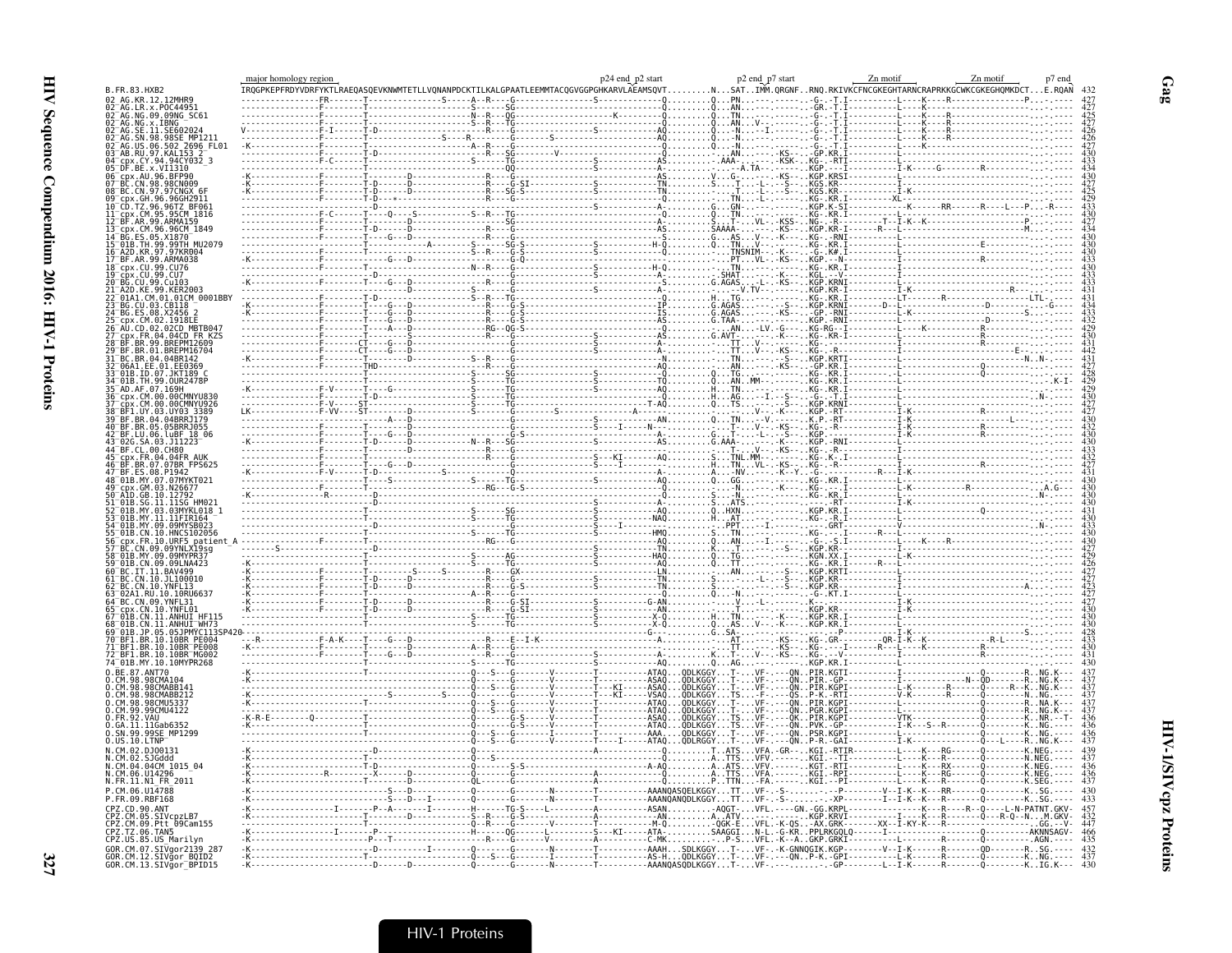|                                                                                                           |  | Vpr binding |  | Vpr binding |
|-----------------------------------------------------------------------------------------------------------|--|-------------|--|-------------|
| B. FR. 83. HXB2                                                                                           |  |             |  |             |
| A1.CD.97.97CD KCC2                                                                                        |  |             |  |             |
| A1.CM.08.886 24<br>A1.CY.08.CY236<br>A1.IN.09.NARI_FLS_IVC19_1                                            |  |             |  |             |
| 41.KE.11.DEMA111KE002<br>41.RU.11.11RU6950                                                                |  |             |  |             |
| .RW.11.DEMA111RW002                                                                                       |  |             |  |             |
| A1.SN.01.DDI579<br>A1.UG.11.DEMA110UG009                                                                  |  |             |  |             |
| AI.ZA.04.503 15344 TIO_A1<br>A2.CD.97.97CDKTB48<br>.01.01CM 1445MV                                        |  |             |  |             |
| A2.CY.94.94CY017 41                                                                                       |  |             |  |             |
| B.BR.10.10BR RJ032<br>07.502 1191 03                                                                      |  |             |  |             |
| B.CH.08.M2 0803101 NFLG8<br>B.CN.12.DEMB12CN006                                                           |  |             |  |             |
| CU.14.14CU005<br>ES.14.ARP1195<br>FR.11.DEMB11FR001                                                       |  |             |  |             |
|                                                                                                           |  |             |  |             |
| HT.05.05HT 129389<br>JP.12.DEMB12JP001                                                                    |  |             |  |             |
| B.KR.07.HP 18-07JHS10_3909<br>B.RU.11.11RU21n<br>B.SE.12.SE600057                                         |  |             |  |             |
| B.TH.10.DEMB10TH002<br>R. IIS. 13. RV 1                                                                   |  |             |  |             |
| B.ZA.09.DEMB09ZA022                                                                                       |  |             |  |             |
| C.BR.07.DEMC07BR003<br>.BW.00.00BW5031_1<br>.CN.10.YNFL19                                                 |  |             |  |             |
| CY.09.CY260                                                                                               |  |             |  |             |
| 14.ARP1198<br>ET.02.02ET_288.<br>IN.09.T125_2139.                                                         |  |             |  |             |
|                                                                                                           |  |             |  |             |
|                                                                                                           |  |             |  |             |
| 08.707010457<br>CH457.w8<br>11.17TB4 4G8                                                                  |  |             |  |             |
| Č.ÝĔ.02.02YE511<br>C.ZA.12.DEMC12ZA096                                                                    |  |             |  |             |
| ZM.11.DEMC11ZM006                                                                                         |  |             |  |             |
| .10.DEMD10CM009<br>06.CY163                                                                               |  |             |  |             |
| D.KE.11.DEMD11KE003<br>D.KR.04.04KBH8                                                                     |  |             |  |             |
| D.SN.90.SE365<br>.TZ.01.A280                                                                              |  |             |  |             |
| D.UG.10.DEMD10UG004<br>D.UG.11.DEMD11UG003                                                                |  |             |  |             |
| D.YE.02.02YE516<br>D.ZA.90.R1                                                                             |  |             |  |             |
| F1.A0.06.A0 06 ANG32<br>1.AR.02.ARE933                                                                    |  |             |  |             |
| F1.BR.07.07BR844                                                                                          |  |             |  |             |
| F1.BR.10.10BR PE107<br>F1.BR.10.10BR RJ015<br>F1.CY.08.CY222<br>F1.ES.02.ES_X845_4                        |  |             |  |             |
| .ES.11.VA0053 nfl                                                                                         |  |             |  |             |
| F1.E9.11.WA0035<br>F1.RU.96.BCI R07<br>F1.RU.08.D88 845<br>F2.CM.02.02CM 0016BBY<br>F2.CM.10.DEMF210CM001 |  |             |  |             |
|                                                                                                           |  |             |  |             |
| F2.CM.10.DEMF210CM007                                                                                     |  |             |  |             |
| G.CM.07.920 49                                                                                            |  |             |  |             |
| G.CM.10.DEMG10CM008<br>G.CM.10.DEURF10CM020<br>G.CN.08.GX 2084 08<br>G.ES.09.X2634 2                      |  |             |  |             |
| 14.ARP1201                                                                                                |  |             |  |             |
| G.GH.03.03GH175G                                                                                          |  |             |  |             |
| G.KE.09.DEMGO9KE001<br>G.NG.09.09NG SC62<br>G.PT.x.PT3306                                                 |  |             |  |             |
| 93.VT991                                                                                                  |  |             |  |             |
| H.CF.90.056                                                                                               |  |             |  |             |
| H.GB.00.00GBAC4001<br>J.CD.97.J 97DC KTB147                                                               |  |             |  |             |
| .SE9280 <sup>-</sup> 7887<br>94.SE9173 7022                                                               |  |             |  |             |
| <b>CD</b><br>.97.97ZR EQTB11<br>.96.96CM_MP535                                                            |  |             |  |             |
| .AF.07.569M                                                                                               |  |             |  |             |
| CM.11.1156<br>01 <sup>-</sup> AE.CN.12.DE00112CN011                                                       |  |             |  |             |
| .HK.04.HK001<br>.HK.04.HK001<br>.IR.10.10IR.THR48F<br>.JP.11.DE00111JP003                                 |  |             |  |             |
| . še. 11. še601018<br>. <u>тн. 10. рео</u> 0110ТН001                                                      |  |             |  |             |
|                                                                                                           |  |             |  |             |
| 01 AE.TH.90.CM240<br>01 AE.US.05.306163 FL<br>02 AG.CM.10.DE00210CM013                                    |  |             |  |             |
| 02 AG. ES. 06. P1423                                                                                      |  |             |  |             |
|                                                                                                           |  |             |  |             |

<span id="page-17-0"></span>HIV-1/SIV cpz Proteins

 $\mathbf{Gag}$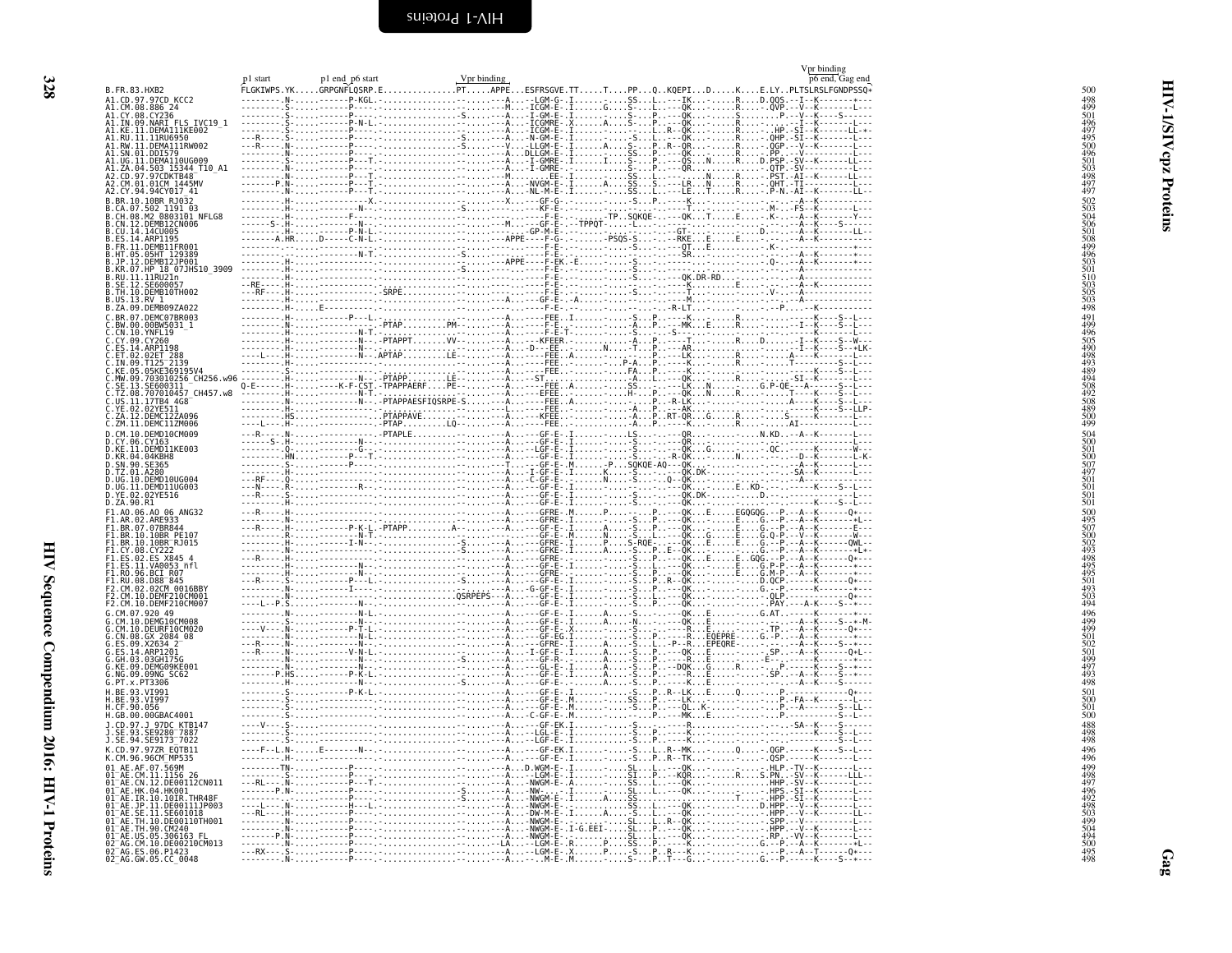|                                                                                                                                             |  |  | Vpr binding |
|---------------------------------------------------------------------------------------------------------------------------------------------|--|--|-------------|
| B.FR.83.HXB2<br>02 AG.KR.12.12MHR9                                                                                                          |  |  |             |
| LR.x.POC44951<br>AG                                                                                                                         |  |  |             |
| NG.09.09NG_5C61<br>-AG<br>AG.NG.x.IBNG                                                                                                      |  |  |             |
| SE 11 SE602024                                                                                                                              |  |  |             |
| -AG.SN.98.98SE_MP1211<br>-AG.US.06.502_2696_FL01<br>-AB.RU.97.KAL153_2                                                                      |  |  |             |
| CY.94.94CY032 3<br>- CD. NO. 29:184.94CY03<br>- DF. BE. x . VI1310<br>- DF. BE. x . VI1310<br>- CDX. AU. 96. BFP90<br>- BC. CN. 97. 97CNGX. |  |  |             |
|                                                                                                                                             |  |  |             |
| cpx.GH.96.96GH2911                                                                                                                          |  |  |             |
| - CD. 191. 30. 30012.31<br>- CD. TZ. 96. 96TZ_BF061<br>- CD. . CM. 95. 95CM_1816<br>- BF. AR. 99. ARMA159<br>- CDX. CM. 96. 96CM_1849       |  |  |             |
|                                                                                                                                             |  |  |             |
| ES.05.X1870                                                                                                                                 |  |  |             |
| 4 вы. сэ. 09. л18/0<br>5—01B.TH.99.99TH MU2079<br>6—A2D.KR.97.97KR004<br>7—BF.AR.99.ARMA038<br>8—cpx.CU.99.CU76                             |  |  |             |
| cpx.CU.99.CU7                                                                                                                               |  |  |             |
| CU.99.Cu103                                                                                                                                 |  |  |             |
| -A2D.KE.99.KĒŘŽ003<br>-01A1.CM.01.01CM 0001BBY<br>CU.03.CB118                                                                               |  |  |             |
| BG.ES.08.X2456                                                                                                                              |  |  |             |
| .CM.02.1918EE<br>-AU.CD.02.02CD MBTB047<br>-cpx.FR.04.04CD FR KZS<br>-BF.BR.99.BREPM12609                                                   |  |  |             |
|                                                                                                                                             |  |  |             |
| BR.01.BREPM16704<br>BR.04.04BR142                                                                                                           |  |  |             |
|                                                                                                                                             |  |  |             |
| -06.1.:EE.01.EE0369<br>-01B.ID.07.JKT189 C<br>-01B.ID.07.JKT189 C<br>-01B.TH.99.OUR2478P<br>-AD.AF.07.169H                                  |  |  |             |
| cpx.CM.00.00CMNYU830<br>CM.00.00CMNYU926                                                                                                    |  |  |             |
| -BF1.UY.03.UY03.3389<br>-BF.BR.04.04BRRJ179<br>-BF.BR.04.04BRRJ179<br>-BF.LU.06.luBF.18.06                                                  |  |  |             |
|                                                                                                                                             |  |  |             |
| SA.03.J11223<br>.CL.00.CH80<br>x.FR.04.04FR AUK                                                                                             |  |  |             |
| BR.07.07BR FPS625                                                                                                                           |  |  |             |
| 08.P1942<br>01B.MY.07.07MYKT021                                                                                                             |  |  |             |
| -cpx.GM.03.N26677<br>-A1D.GB.10.12792                                                                                                       |  |  |             |
| .SG.11.11SG HM021<br>MY.03.03MYKL018 1                                                                                                      |  |  |             |
| MY.11.11FIR164                                                                                                                              |  |  |             |
| -01B.MY.09.09MYSB023<br>-01B.CN.10.HNCS102056<br>-cpx.FR.10.URF5 patient<br>-BC.CN.09.09YNLX1939<br>-BC.CN.09.09YNLX1939                    |  |  |             |
| 01B.MY.09.09MYPR37                                                                                                                          |  |  |             |
| 9-01B.CN.09.09LNA423<br>0-BC.IT.11.BAV499<br>1-BC.CN.10.JL100010                                                                            |  |  |             |
| CN.10.YNFL13                                                                                                                                |  |  |             |
| 02A1.RU.10.10RU6637                                                                                                                         |  |  |             |
| BC.CN.09.YNFL31<br>cpx.CN.10.YNFL01<br>CN.11.ANHUI HF115                                                                                    |  |  |             |
| CN.11.ANHUI-WH73                                                                                                                            |  |  |             |
| JP.05.05JPMYC113SI                                                                                                                          |  |  |             |
| -BF1.BR.10.10BR PE004<br>-BF1.BR.10.10BR PE004<br>-BF1.BR.10.10BR PE008<br>-BF1.BR.10.10BR MG002<br>-01B.MY.10.10MYPR268                    |  |  |             |
| .ANT70                                                                                                                                      |  |  |             |
| CM.98.98CMA104<br>CM.98.98CMABB141                                                                                                          |  |  |             |
| CM.98.98CMABB212<br>CM.98.98CMU5337                                                                                                         |  |  |             |
| CM.99.99CMU4122<br>. FR.92.VAU                                                                                                              |  |  |             |
| 0.GA.11.11Gab6352<br>0.SN.99.99SE_MP1299<br>0.US.10.LTNP                                                                                    |  |  |             |
|                                                                                                                                             |  |  |             |
| .CM.02.DJ00131<br>.CM.02.SJGddd<br>.CM.04.04CM_1015_04                                                                                      |  |  |             |
| CM.06.U14296                                                                                                                                |  |  |             |
| N.FR.11.N1 FR 2011<br>P.CM.06.U14788                                                                                                        |  |  |             |
| P.FR.09.RBF168<br>PZ.CD.90.ANT                                                                                                              |  |  |             |
| :PZ.CM.05.SIVcpzLB7<br>:PZ.CM.09.Ptt_09Cam155                                                                                               |  |  |             |
| ČPŽ.TZ.06.TAN5<br>CPZ.TZ.06.TAN5<br>CPZ.US.85.US_Marilyn                                                                                    |  |  |             |
| $\overline{\mathsf{GOR}}$ .CM.07.SI $\overline{\mathsf{V}}$ gor $21\overline{3}9$ 287                                                       |  |  |             |
| GOR.CM.12.SIVgor BOID2<br>GÓR.CM.13.SIVğor <sup>-</sup> BPID15                                                                              |  |  |             |

 $\mathbf{Gag}$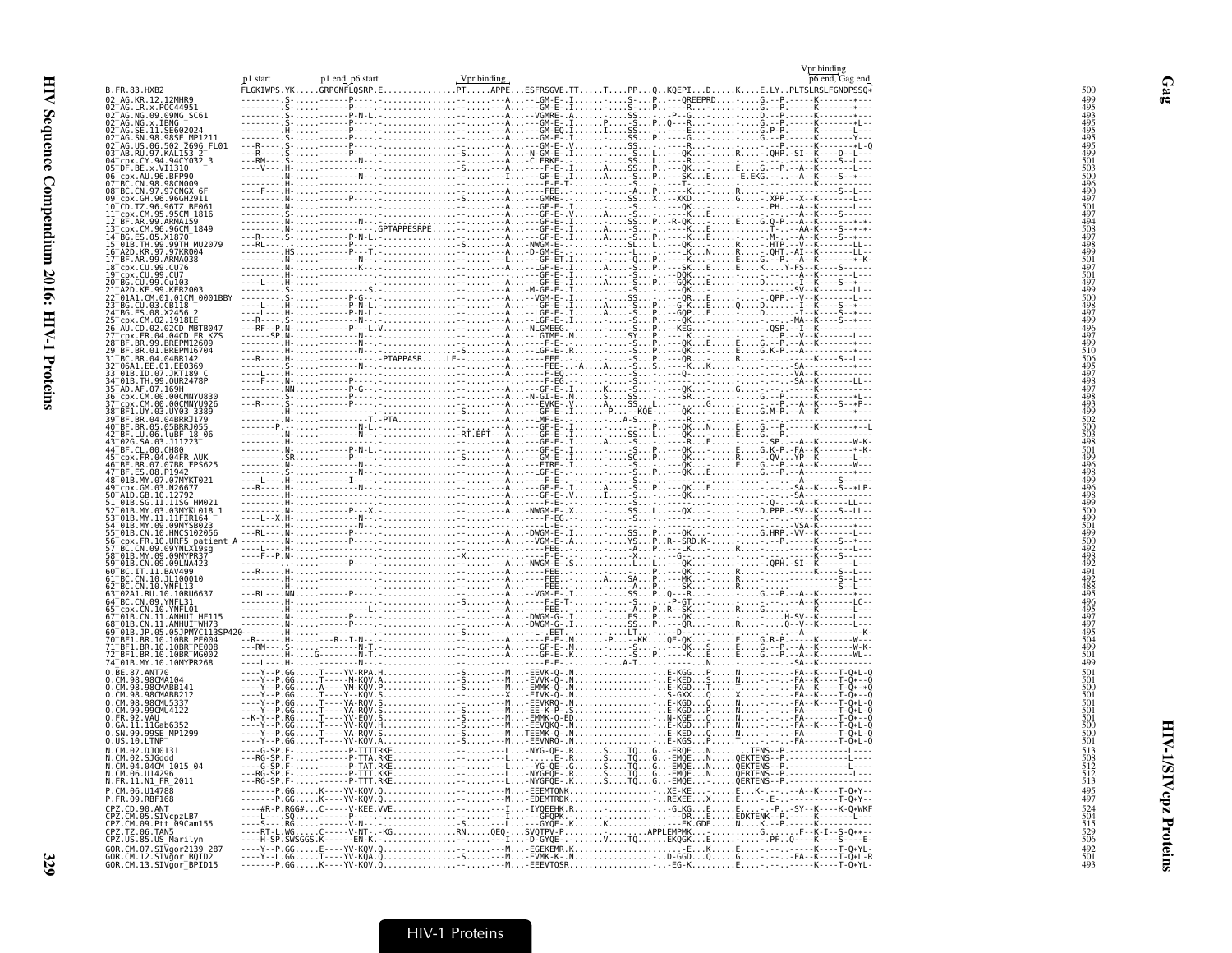<span id="page-19-1"></span><span id="page-19-0"></span>

|                                                                                               | Pol start<br>Gag-Pol TF start |                                                                                                                       |                                                                              |                                                                                                                                                                                                                                                                                                                                                                                                                                                                                                      | Gag-Pol TF end protease start                                                                           |                                                                                                                                   |                                                                         |
|-----------------------------------------------------------------------------------------------|-------------------------------|-----------------------------------------------------------------------------------------------------------------------|------------------------------------------------------------------------------|------------------------------------------------------------------------------------------------------------------------------------------------------------------------------------------------------------------------------------------------------------------------------------------------------------------------------------------------------------------------------------------------------------------------------------------------------------------------------------------------------|---------------------------------------------------------------------------------------------------------|-----------------------------------------------------------------------------------------------------------------------------------|-------------------------------------------------------------------------|
| B.FR.83.HXB2<br>A1.CD.97.97CD KCC2                                                            |                               | .<br>FFREDLAF.LQGKAREFSSEQT.RANSPTRRELQVWGR.DNNSPSEAGADRQG.TVSFNFPQVTLWQRPLVTIKIGGQLKEALLDTGADDTVLEEMSLPGRWKPKMIGGIGG | -S - - PGDG - - . - - LL. P. . - - - DK. G. PAI. - LDL - - I-------V--VRVE-- |                                                                                                                                                                                                                                                                                                                                                                                                                                                                                                      |                                                                                                         |                                                                                                                                   | $-DTN$                                                                  |
| A1.CM.08.886 24<br>A1.CY.08.CY236                                                             |                               |                                                                                                                       |                                                                              |                                                                                                                                                                                                                                                                                                                                                                                                                                                                                                      |                                                                                                         |                                                                                                                                   | $\frac{107}{107}$<br>$\frac{109}{109}$<br>. - R DID - K                 |
| ^1.IN.09.NARI FLS IVC19_1<br>A1.KE.11.DEMAI11KE002<br>A1.RU.11.11RU6950<br>RW.11.DEMA111RW002 |                               |                                                                                                                       |                                                                              |                                                                                                                                                                                                                                                                                                                                                                                                                                                                                                      |                                                                                                         |                                                                                                                                   | 110                                                                     |
| .DEMA110UG009                                                                                 |                               |                                                                                                                       |                                                                              |                                                                                                                                                                                                                                                                                                                                                                                                                                                                                                      |                                                                                                         | .<br>VR---------------------DIN                                                                                                   | 109<br>-------------------DIN<br>110                                    |
| ZA.04.503 15344 T10 A1<br>CD.97.97CDKTB48<br>42.CM.01.01CM 1445MV                             |                               |                                                                                                                       |                                                                              |                                                                                                                                                                                                                                                                                                                                                                                                                                                                                                      |                                                                                                         |                                                                                                                                   | $\frac{107}{103}$<br>110                                                |
| 42.CY.94.94CY017 41<br>B.BR.10.10BR R1032                                                     |                               |                                                                                                                       |                                                                              |                                                                                                                                                                                                                                                                                                                                                                                                                                                                                                      |                                                                                                         |                                                                                                                                   | 110<br>109                                                              |
| 502 1191 03<br>.CH.08.M2 0803101 NFLG8<br>.CN.12.DEMB12CN006                                  |                               |                                                                                                                       |                                                                              |                                                                                                                                                                                                                                                                                                                                                                                                                                                                                                      |                                                                                                         |                                                                                                                                   | 110<br>$\frac{114}{115}$                                                |
|                                                                                               |                               |                                                                                                                       |                                                                              |                                                                                                                                                                                                                                                                                                                                                                                                                                                                                                      |                                                                                                         |                                                                                                                                   | 110                                                                     |
| DEMB11FR001<br>HT.05.05HT_129389<br>DEMRT21P001                                               |                               | ---LP---D.-                                                                                                           |                                                                              |                                                                                                                                                                                                                                                                                                                                                                                                                                                                                                      | $6.$                                                                                                    |                                                                                                                                   | $\frac{116}{109}$<br>$\frac{109}{113}$<br>$\frac{113}{110}$             |
| KR.07.HP 18 07JHS10 3909<br>RU.11.11RU21n                                                     |                               |                                                                                                                       |                                                                              |                                                                                                                                                                                                                                                                                                                                                                                                                                                                                                      |                                                                                                         |                                                                                                                                   | 114                                                                     |
| .TH.10.DEMB10TH002<br>RV <sub>1</sub>                                                         |                               |                                                                                                                       |                                                                              |                                                                                                                                                                                                                                                                                                                                                                                                                                                                                                      |                                                                                                         |                                                                                                                                   | $\frac{109}{114}$                                                       |
| B.ZA.09.DEMB09ZA022<br>C.BR.07.DEMCO7BR003                                                    |                               |                                                                                                                       |                                                                              |                                                                                                                                                                                                                                                                                                                                                                                                                                                                                                      |                                                                                                         |                                                                                                                                   | 110<br>108<br>106                                                       |
| .BW.00.00BW5031 1<br>CN.10.YNFL19                                                             |                               |                                                                                                                       |                                                                              | $\begin{minipage}{0.99\textwidth} \begin{minipage}{0.99\textwidth} \begin{minipage}{0.99\textwidth} \begin{minipage}{0.99\textwidth} \begin{minipage}{0.99\textwidth} \begin{minipage}{0.99\textwidth} \begin{minipage}{0.99\textwidth} \begin{minipage}{0.99\textwidth} \begin{minipage}{0.99\textwidth} \begin{minipage}{0.99\textwidth} \begin{minipage}{0.99\textwidth} \begin{minipage}{0.99\textwidth} \begin{minipage}{0.99\textwidth} \begin{minipage}{0.99\textwidth} \begin{minipage}{0.9$ |                                                                                                         |                                                                                                                                   | 110                                                                     |
| C.CY.09.CY260<br><b>ARP1198</b><br>ES.14                                                      |                               |                                                                                                                       |                                                                              |                                                                                                                                                                                                                                                                                                                                                                                                                                                                                                      |                                                                                                         |                                                                                                                                   | $\begin{array}{c} 113 \\ 104 \\ 112 \\ 107 \end{array}$                 |
| C.ET.02.02ET_288<br>C.IN.09.T125 <sup>-</sup> 2139<br>KE.05.05KE369195V4                      |                               |                                                                                                                       |                                                                              |                                                                                                                                                                                                                                                                                                                                                                                                                                                                                                      |                                                                                                         |                                                                                                                                   |                                                                         |
| 703010256_CH256.w96                                                                           | ST.                           | E---IL-V-H.-DTŠPSCREIPR-----S<br>E-GK-P---N.-<br>E----P----.-ANSPTSRELHSEQAR-I---S                                    |                                                                              |                                                                                                                                                                                                                                                                                                                                                                                                                                                                                                      | K. NL - - - T - - - - - -                                                                               |                                                                                                                                   | $\frac{106}{108}$                                                       |
| TZ.08.707010457_CH457.w8<br>US.11.17TB4_4G8<br>.YE.02.02YE511                                 |                               |                                                                                                                       | . . N PR. K-                                                                 |                                                                                                                                                                                                                                                                                                                                                                                                                                                                                                      | .GE - TL - - - - I -                                                                                    |                                                                                                                                   | $\frac{106}{120}$<br>$\frac{100}{104}$                                  |
| DEMC12ZA096<br>ZM.11.DEMC11ZM006<br>D.CM.10.DEMD10CM009                                       |                               |                                                                                                                       |                                                                              |                                                                                                                                                                                                                                                                                                                                                                                                                                                                                                      |                                                                                                         | $K.06$ LS $\cdots$ I $\cdots$ $\cdots$ F $\cdots$ V $\cdots$ $\cdots$ $\cdots$ $\cdots$ $\cdots$ $\cdots$ DID $\cdots$ K $\cdots$ | 111                                                                     |
| N CY 06 CY163<br>D.KE.11.DEMD11KE003                                                          |                               |                                                                                                                       |                                                                              |                                                                                                                                                                                                                                                                                                                                                                                                                                                                                                      |                                                                                                         |                                                                                                                                   | $\frac{115}{109}$<br>- - - - - - - - - - - - - - - - - DĪN - -<br>109   |
| .KR.04.04KBH8<br>SN.90.SE365<br>D.TZ.01.<br>A280                                              |                               |                                                                                                                       |                                                                              |                                                                                                                                                                                                                                                                                                                                                                                                                                                                                                      |                                                                                                         |                                                                                                                                   | $\frac{109}{115}$                                                       |
| D.UG.10.DEMD10UG004<br>D.UG.11.DEMD11UG003                                                    |                               |                                                                                                                       |                                                                              |                                                                                                                                                                                                                                                                                                                                                                                                                                                                                                      |                                                                                                         |                                                                                                                                   | $\frac{109}{111}$                                                       |
| D. YE. 02.02YE516<br>D.ZA.90.R1                                                               |                               |                                                                                                                       |                                                                              |                                                                                                                                                                                                                                                                                                                                                                                                                                                                                                      |                                                                                                         |                                                                                                                                   | $\frac{111}{109}$                                                       |
| F1.A0.06.A0 06 ANG32<br>02.ARE933<br>F1.BR.07.07BR844                                         |                               | .p.<br>.p. . кv . - т́nspт sт                                                                                         |                                                                              |                                                                                                                                                                                                                                                                                                                                                                                                                                                                                                      |                                                                                                         |                                                                                                                                   | 110<br>--------DIN-----                                                 |
| F1.BR.10.10BR PE107<br>FI.BR.10.10BR RJ015                                                    |                               |                                                                                                                       | ---G--R-RRG.-EPL----<br>-AS---R-Q-G.-PISEAGA-                                |                                                                                                                                                                                                                                                                                                                                                                                                                                                                                                      | ·TE. - R - . - - P . - LS                                                                               |                                                                                                                                   | $\frac{116}{110}$<br>--DTN-<br>. - DIN - -<br>113                       |
| 1.CY.08.CY222<br>X845 4<br>F1.ES.11.VA0053_nfl                                                |                               |                                                                                                                       |                                                                              |                                                                                                                                                                                                                                                                                                                                                                                                                                                                                                      | ----EGGGT-.--S.-LSL--1---<br>-T--EGR--P.-LS---I---<br>----EGR-N-S.-LSL--I----<br>----EGRN-S.-LSL--I---- |                                                                                                                                   | 110<br>--------------DIN-T-K                                            |
| F1 RN 96 RCT R07<br>F1.RU.08.D88 <sup>-</sup> 845<br>F2.CM.02.02CM 0016BBY                    |                               |                                                                                                                       | I. - - AG.G - - R - R - G.<br>$G-AS$ $-G-R-RR-$                              |                                                                                                                                                                                                                                                                                                                                                                                                                                                                                                      |                                                                                                         |                                                                                                                                   | 110<br>-------DIN---K<br>-------DIN---K<br>110<br>110                   |
| .DEMF210CM001<br>F2.CM.10.DEMF210CM007                                                        |                               |                                                                                                                       | -AS---W                                                                      |                                                                                                                                                                                                                                                                                                                                                                                                                                                                                                      |                                                                                                         |                                                                                                                                   | $\frac{115}{109}$<br>----------DIN-                                     |
| G.CM.07.920.49<br>G.CM.10.DEMG10CM008                                                         |                               |                                                                                                                       |                                                                              |                                                                                                                                                                                                                                                                                                                                                                                                                                                                                                      | . A - -                                                                                                 | $SN. - - - 1 - T - - - - T - V - V - - -1$<br>$SL - I - - - - - - NVRV - - -$                                                     | $\frac{109}{109}$                                                       |
| G.CM.10.DEURF10CM020<br>CN.08.GX 2084 08<br>ES.09.X2634 2                                     |                               |                                                                                                                       |                                                                              |                                                                                                                                                                                                                                                                                                                                                                                                                                                                                                      |                                                                                                         |                                                                                                                                   | 109<br>$\frac{114}{114}$                                                |
| ES.14.ARP1201.<br>GH 03 03GH175G<br>$G.KE.09.$ DEM $GO9KE001$                                 |                               |                                                                                                                       |                                                                              |                                                                                                                                                                                                                                                                                                                                                                                                                                                                                                      |                                                                                                         | $T - AVRV - - R - T$                                                                                                              | $\frac{109}{110}$<br>-------------0ID---K                               |
| NG.09.09NG SC62<br>G.PT.x.PT3306                                                              |                               |                                                                                                                       |                                                                              |                                                                                                                                                                                                                                                                                                                                                                                                                                                                                                      |                                                                                                         |                                                                                                                                   | $\frac{108}{109}$<br>109                                                |
| BE.93.VT991<br>.BE.93.VI997                                                                   |                               |                                                                                                                       |                                                                              |                                                                                                                                                                                                                                                                                                                                                                                                                                                                                                      |                                                                                                         |                                                                                                                                   | 108<br>$\frac{108}{109}$                                                |
| H.CE.90.056<br>H.GB.00.00GBAC4001<br>J.CD.97.J 97DC KTB147                                    |                               |                                                                                                                       |                                                                              |                                                                                                                                                                                                                                                                                                                                                                                                                                                                                                      |                                                                                                         |                                                                                                                                   | 108<br>. IN - - - K-<br>108                                             |
| SE9280 <sup>-</sup> 7887<br>J.SE.94.SE9173 <sup>-</sup> 7022                                  |                               |                                                                                                                       |                                                                              |                                                                                                                                                                                                                                                                                                                                                                                                                                                                                                      |                                                                                                         |                                                                                                                                   | - - - - - - - - - - - - - DID - -RK<br>$\frac{108}{108}$                |
| K.CD.97.97ZR EQTB11<br>K.CM.96.96CM_MP535                                                     |                               | .                                                                                                                     |                                                                              |                                                                                                                                                                                                                                                                                                                                                                                                                                                                                                      |                                                                                                         |                                                                                                                                   | 110<br>110                                                              |
| AE.AF.07.569M<br>CM.11.1156<br>CN.12.DE00112CN011<br>$01^-$ AE                                |                               |                                                                                                                       |                                                                              |                                                                                                                                                                                                                                                                                                                                                                                                                                                                                                      | TE $\cdot$ $\cdot$ $\cdot$ $\cdot$ SS. - YS $\cdot$ - T $\cdot$ - - -                                   |                                                                                                                                   | 110<br>F. DIN                                                           |
| HK 04 HK001<br>10.10IR.THR48F                                                                 |                               |                                                                                                                       | . G . - - LL                                                                 |                                                                                                                                                                                                                                                                                                                                                                                                                                                                                                      |                                                                                                         |                                                                                                                                   | $\begin{array}{c} 109 \\ 108 \\ 107 \\ 107 \\ 102 \end{array}$<br>- DTN |
| 11.DE00111JP003<br>SE.11.SE601018<br>.10.DE00110TH001                                         |                               |                                                                                                                       |                                                                              |                                                                                                                                                                                                                                                                                                                                                                                                                                                                                                      |                                                                                                         |                                                                                                                                   | 109<br>110<br>110                                                       |
| TH 90. CM240<br>US.05.306163 FL                                                               |                               |                                                                                                                       | $G$ $GRD -$                                                                  |                                                                                                                                                                                                                                                                                                                                                                                                                                                                                                      |                                                                                                         |                                                                                                                                   | $-DTN - \cdots$<br>$\frac{115}{108}$                                    |
| 02 AG.CM.10.DE00210CM013<br>02 AG. ES. 06. P1423                                              |                               |                                                                                                                       | $PWDG - . E$<br>$-GDG - X$                                                   |                                                                                                                                                                                                                                                                                                                                                                                                                                                                                                      |                                                                                                         |                                                                                                                                   | 110                                                                     |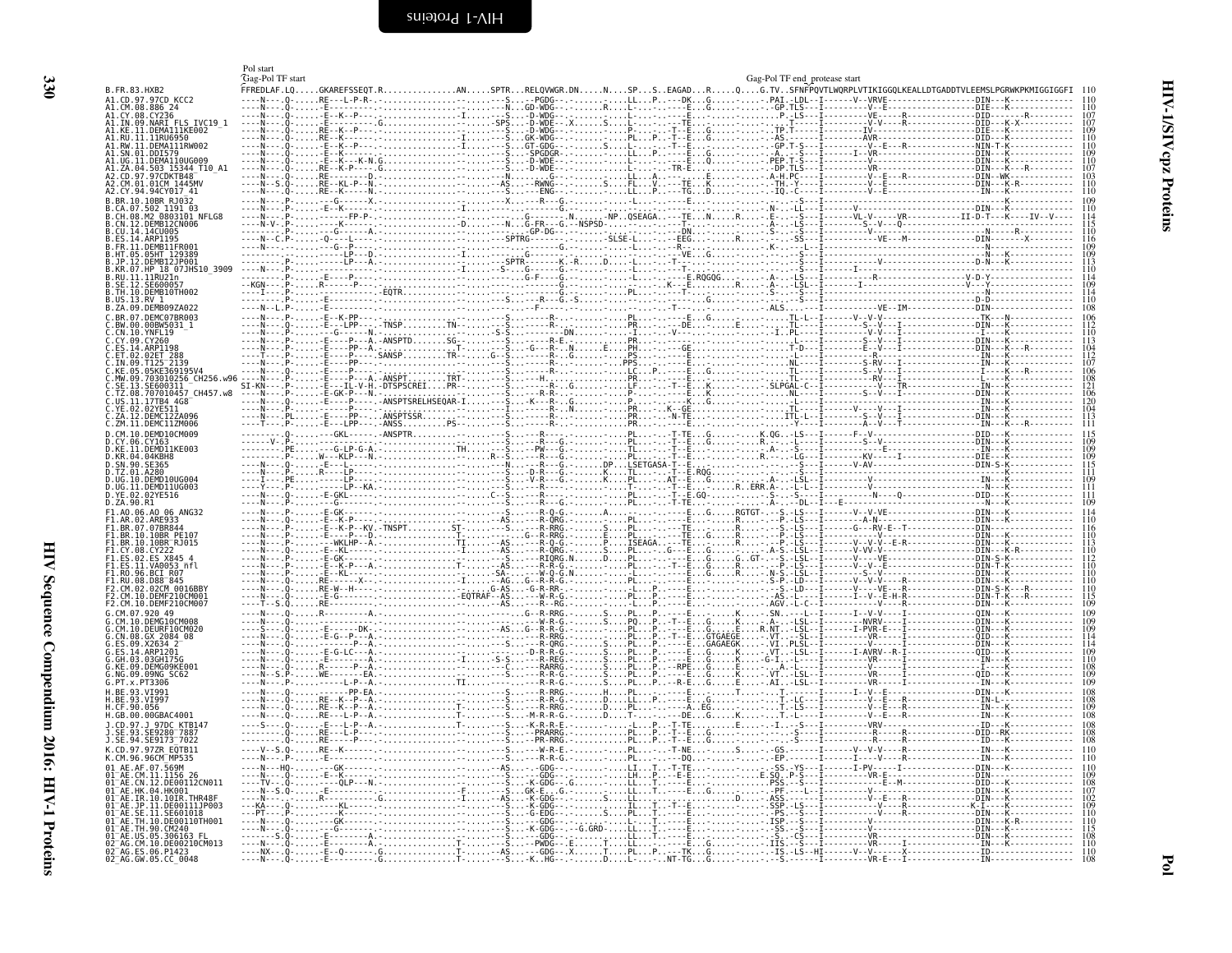|                                                                                                                          | Pol start<br>Gag-Pol TF start |  |  | Gag-Pol TF end_protease start |                                                                                                                                                    |  |
|--------------------------------------------------------------------------------------------------------------------------|-------------------------------|--|--|-------------------------------|----------------------------------------------------------------------------------------------------------------------------------------------------|--|
| B.FR.83.HXB2<br>02 AG.KR.12.12MHR9                                                                                       |                               |  |  |                               | FFREDLAF.LQGKAREFSSEQT.RANSPTRRELQVWGR.DNNSPSEAGADRQG.TVSFNFPQVTLWQRPLVTIKIGGQLKEALLDTGADDTVLEEMSLPGRWKPKMIGGIGGFI                                 |  |
| 02 AG.LR.x.P0C44951<br>02 AG.NG.09.09NG SC61<br>$02^-AG.NG.x.JBNG$                                                       |                               |  |  |                               |                                                                                                                                                    |  |
| 02 AG.SE.11.SE602024<br>02 AG.SN.98.98SE MP1211                                                                          |                               |  |  |                               |                                                                                                                                                    |  |
| 03 <sup>-</sup> AB.RU.97.KAL153 2<br>04 cpx.CY.94.94CY032 3                                                              |                               |  |  |                               |                                                                                                                                                    |  |
| 05 DF.BE.x.VI1310<br>06 cpx.AU.96.BFP90                                                                                  |                               |  |  |                               |                                                                                                                                                    |  |
| 07 BC.CN.98.98CN009<br>08 <sup>-</sup> BC.CN.97.97CNGX 6F                                                                |                               |  |  |                               |                                                                                                                                                    |  |
| 09 <sup>-</sup> cpx.GH.96.96GH2911<br>10 <sup>-</sup> CD.TZ.96.96TZ BF061<br>cpx.CM.95.95CM 1816"                        |                               |  |  |                               |                                                                                                                                                    |  |
| 12 <sup>-</sup> BF.AR.99.ARMA159<br>13 <sup>—</sup> срх.СМ.96.96СМ 1849                                                  |                               |  |  |                               |                                                                                                                                                    |  |
| 15_01B.TH.99.99TH MU2079                                                                                                 |                               |  |  |                               |                                                                                                                                                    |  |
| L6 <sup>-</sup> A2D.KR.97.97KR004<br>17 BF.AR.99.ARMA038<br>18 <sup>-</sup> cpx.CU.99.CU76                               |                               |  |  |                               |                                                                                                                                                    |  |
| 19 <sup>–</sup> cpx.CU.99.CU7<br>20 <sup>-</sup> BG.CU.99.Cu103                                                          |                               |  |  |                               |                                                                                                                                                    |  |
| 21 <sup>-</sup> A2D.KE.99.KER2003<br>CM.01.01CM 0001BB\                                                                  |                               |  |  |                               |                                                                                                                                                    |  |
| '4 BG.ES.08.X2456 2<br>25 <sup>-</sup> cnx.CM.02.1918EE                                                                  |                               |  |  |                               |                                                                                                                                                    |  |
| $\mathbin{\char`\^{\text{-}}\mathsf{A}\mathsf{U}.\mathsf{CD}.\mathsf{02}.\mathsf{02CD}$ MBTB047<br>cpx.FR.04.04CD FR KZS |                               |  |  |                               |                                                                                                                                                    |  |
| 28 <sup>-</sup> BF.BR.99.BREPM12609<br>29 BF.BR.01.BREPM16704<br>04.04BR142                                              |                               |  |  |                               |                                                                                                                                                    |  |
| -06A1 FF 01 FF0369<br>33 <sup>-</sup> 01B.ID.07.JKT189 C                                                                 |                               |  |  |                               |                                                                                                                                                    |  |
| 34 <sup>–</sup> 01B.TH.99.OUR2478P<br>35 <sup>-</sup> AD.AF.07.169H                                                      |                               |  |  |                               |                                                                                                                                                    |  |
| CM.00.00CMNYU926<br>F1.UY.03.UY03 3389                                                                                   |                               |  |  |                               |                                                                                                                                                    |  |
| 39 <sup>-</sup> BF.BR.04.04BRRJ179<br>.05.05BRRJ055                                                                      |                               |  |  |                               |                                                                                                                                                    |  |
| 12 <sup>-</sup> BF.LU.06.luBF 18 06                                                                                      |                               |  |  |                               |                                                                                                                                                    |  |
| 44 BF CL 00 CH80<br>16 BF.BR.07.07BR FPS625                                                                              |                               |  |  |                               |                                                                                                                                                    |  |
| 47 BF.ES.08.P1942<br>48 <sup>-</sup> 01B.MY.07.07MYKT021                                                                 |                               |  |  |                               |                                                                                                                                                    |  |
| 49 <sup>-</sup> cpx.GM.03.N26677<br>60 AID.GB.10.12792                                                                   |                               |  |  |                               |                                                                                                                                                    |  |
| 11SG HM021<br>01B.MY.11.11FIR164"                                                                                        |                               |  |  |                               |                                                                                                                                                    |  |
| 55 01B.CN.10.HNCS102056                                                                                                  |                               |  |  |                               |                                                                                                                                                    |  |
| cpx.FR.10.URF5 patient<br>BC.CN.09.09YNLX19sq<br>$58^-$ 01B.MY.09.09MYPR37                                               | $A - - - - M$                 |  |  |                               |                                                                                                                                                    |  |
| 59 <sup>-</sup> 01B.CN.09.09LNA423                                                                                       |                               |  |  |                               |                                                                                                                                                    |  |
| BC.CN.10.YNFL13                                                                                                          |                               |  |  |                               |                                                                                                                                                    |  |
| 702A1.RU.10.10RU6637<br>cnx.CN.10.YNFL01_                                                                                |                               |  |  |                               |                                                                                                                                                    |  |
| 01B.CN.11.ANHUI HF115"                                                                                                   |                               |  |  |                               |                                                                                                                                                    |  |
| 05.JPMYC113SP<br>⊺BF1.BR.10.10BR PE004<br>71 BF1.BR.10.10BR PE008                                                        |                               |  |  |                               |                                                                                                                                                    |  |
| 72 BF1.BR.10.10BR MG002<br>74 <sup>-</sup> 01B.MY.10.10MYPR268                                                           |                               |  |  |                               |                                                                                                                                                    |  |
| 0.CM.98.98CMA104                                                                                                         |                               |  |  |                               | .GGHE--OLCA-TS.TPI--DGGGSEGTG.EGTERGPER.AL-VCL--IP--D--I--ARV--H-C-V------------NNIO-E-K                                                           |  |
| 0.CM.98.98CMABB141<br>.CM.98.98CMABB212<br>0.CM.98.98CMU5337                                                             |                               |  |  |                               |                                                                                                                                                    |  |
| 0.CM.99.99CMU4122<br>0.FR.92.VAU                                                                                         |                               |  |  |                               | .R. -L. . -VCL - - IP - -D - -V - -ARV - -H - C - V - - - - - - - - - - - - NNIO - E - K - '<br>.AL-VCL--IP--D--V--ARV----C-V------------NNIÔ      |  |
| 0.GA.11.11Gab6352<br>0.5M.99.995E MP1299                                                                                 |                               |  |  |                               |                                                                                                                                                    |  |
| $0.05.10.$ LTNP<br>N.CM.02.DJ00131<br>N.CM.02.SJGddd                                                                     |                               |  |  |                               |                                                                                                                                                    |  |
| N.CM.04.04CM 1015_04<br>N.CM.06.U14296                                                                                   |                               |  |  |                               |                                                                                                                                                    |  |
| N.FR.11.N1 FR 2011<br>P.CM.06.U14788                                                                                     |                               |  |  |                               |                                                                                                                                                    |  |
| P.FR.09.RBF168                                                                                                           |                               |  |  |                               | -------S.GGQE--QLCT-TS.TTD--YGGGGDDSEQA-G-KGGRER.V-P-SL--I----D--VIPV----HIC--------------VDNLP-E--------------- 107<br>---K---S.WGQE--QLCT-TS.TT- |  |
| CPZ.CD.90.ANT<br>CPZ.CM.05.SIVcpzLB7<br>CPZ.CM.09.Ptt 09Cam155                                                           |                               |  |  |                               |                                                                                                                                                    |  |
| CPZ.TZ.06.TAN5<br>CPZ.US.85.US Marilyn                                                                                   |                               |  |  |                               |                                                                                                                                                    |  |
| GOR.CM.07.SIVgor2139 287<br>GOR.CM.12.SIVgor_BOID2<br>GOR.CM.13.SIVgor_BPID15                                            |                               |  |  |                               |                                                                                                                                                    |  |
|                                                                                                                          |                               |  |  |                               |                                                                                                                                                    |  |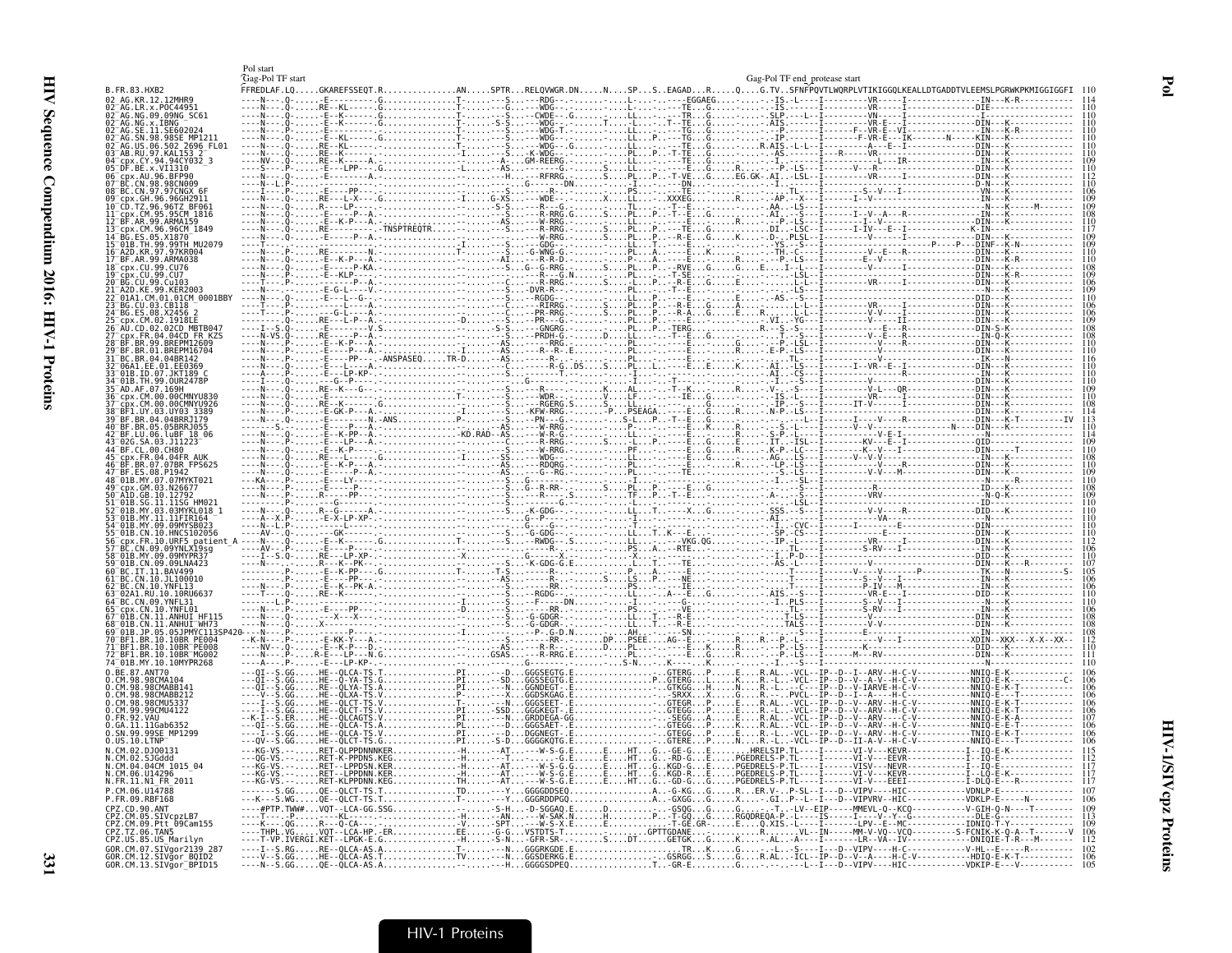<span id="page-21-0"></span>

|                                                                          |  | protease end_p66, p51 RT start                                                                                                                                                 | M41L | D67N | D110 catalytic site |
|--------------------------------------------------------------------------|--|--------------------------------------------------------------------------------------------------------------------------------------------------------------------------------|------|------|---------------------|
| 3.FR.83.HXB2<br>41.CD.97.97CD KCC2                                       |  | KVRQYDQILIEICGHKAIGTVLVGPTPVNIIGRNLLTQIGCTLNFPISPIETVPVKLKPGMDGPKVKQWPLTEEKIKALVEICTEMEKEGKISKIGPENPYNTPVFAIKKKDSTKWRKLVDFRELNKRTQDFWEVQLGIPHPAGL.KKKKSVTVLDVGDAYFSVPLDEDF 279 |      |      |                     |
| .CM.08.886 24<br>.CY.08.CY236                                            |  |                                                                                                                                                                                |      |      |                     |
| .C1.09.NARI FLS IVC19_1<br>.KE.11.DEMAI1IKE002<br>.RU.11.11RU6950        |  |                                                                                                                                                                                |      |      |                     |
| .RW.11.DEMA111RW002<br>SN.01.DDI579                                      |  |                                                                                                                                                                                |      |      |                     |
| UG.11.DEMA110UG009                                                       |  |                                                                                                                                                                                |      |      |                     |
| .ZĀ.04.503 15344 TĪ0_A1<br>.CD.97.97CDKTB48<br>.CM.01.01CM_1445MV        |  |                                                                                                                                                                                |      |      |                     |
| .CY.94.94CY017_41<br>10BR RJ032                                          |  |                                                                                                                                                                                |      |      |                     |
| 1191 03<br>CH.08.M2_0803101_NFLG8                                        |  |                                                                                                                                                                                |      |      |                     |
| .DEMB12CN006<br>CU.14.14CU005                                            |  |                                                                                                                                                                                |      |      |                     |
| ES.14.ARP1195<br>FR.11.DEMB11FR001                                       |  |                                                                                                                                                                                |      |      |                     |
| HT.05.05HT 129389<br>JP.12.DEMBI2JP001                                   |  |                                                                                                                                                                                |      |      |                     |
| .KR.07.HP 18 07JHS10_3909<br>RU.11.11RU21n                               |  |                                                                                                                                                                                |      |      |                     |
| .SE.12.SE600057<br>.TH.10.DEMB10TH002<br>US.13.RV 1                      |  |                                                                                                                                                                                |      |      |                     |
| ZA.09.DEMB09ZA022<br>BR.07.DEMC07BR003                                   |  |                                                                                                                                                                                |      |      |                     |
| .BW.00.00BW5031_1<br>.CN.10.YNFL19<br>.CY.09.CY260                       |  |                                                                                                                                                                                |      |      |                     |
| ES.14.ARP1198<br>ET.02.02ET 288                                          |  |                                                                                                                                                                                |      |      |                     |
| IN.09<br>T125 <sup>-</sup> 2139                                          |  |                                                                                                                                                                                |      |      |                     |
| KE.05.05KE369195V4<br>.703010256_CH256.w96                               |  |                                                                                                                                                                                |      |      |                     |
| SE.13.SE600311<br>707010457                                              |  |                                                                                                                                                                                |      |      |                     |
| 17TB4 4G8<br>YE.02.02YE5I1<br>DEMC127A096                                |  |                                                                                                                                                                                |      |      |                     |
| ZM.11.DEMC11ZM006<br>CM.10.DEMD10CM009                                   |  |                                                                                                                                                                                |      |      |                     |
| CY.06.CY163<br>DEMD11KE003                                               |  |                                                                                                                                                                                |      |      |                     |
| KE.11.<br>KR.04.04KBH8<br>SN.90.SE365<br>TZ.01.A280                      |  |                                                                                                                                                                                |      |      |                     |
| UG.10.DEMD10UG004                                                        |  |                                                                                                                                                                                |      |      |                     |
| .UG.11.DEMD11UG003<br>.VG.11.DEMD11UG003<br>.YE.02.02YE516               |  |                                                                                                                                                                                |      |      |                     |
| .ZA.90.R1<br>.AO.06.AO_06_ANG32                                          |  |                                                                                                                                                                                |      |      |                     |
|                                                                          |  |                                                                                                                                                                                |      |      |                     |
| BR.10.10BR PE107<br>BR.10.10BR RJ015                                     |  |                                                                                                                                                                                |      |      |                     |
| .CY.08.CY222<br>.ES.02.ES X845 4<br>.ES.11.VA0053_nfl                    |  |                                                                                                                                                                                |      |      |                     |
| .RO.96.BCI R07<br>.RU.08.D88 845                                         |  |                                                                                                                                                                                |      |      |                     |
| CM.02.02CM 0016BBY<br>CM.10.DEMF210CM00                                  |  |                                                                                                                                                                                |      |      |                     |
| CM.10.DEMF210CM007                                                       |  |                                                                                                                                                                                |      |      |                     |
| .CM.07.920 49<br>.CM.10.DEMG10CM008<br>.CM.10.DEURF10CM020               |  |                                                                                                                                                                                |      |      |                     |
| CN.08.6X 2084_08<br>ES.09.X2634_2                                        |  |                                                                                                                                                                                |      |      |                     |
| ES.14.ARP1201                                                            |  |                                                                                                                                                                                |      |      |                     |
| .GH.03.03GH175G<br>.KE.09.DEMG09KE001<br>.NG.09.09NG_SC62                |  |                                                                                                                                                                                |      |      |                     |
| PT.x.PT3306<br>BE.93.VI993                                               |  |                                                                                                                                                                                |      |      |                     |
| .BE.93.VĪ99.<br>.CF.90.056                                               |  |                                                                                                                                                                                |      |      |                     |
| GB.00.00GBAC4001.<br>CD.97.J 97DC KTB147                                 |  |                                                                                                                                                                                |      |      |                     |
| . ŠE. 93. ŠE9280 <sup>–</sup> 7887<br>. SE. 94. SE9173 <sup>–</sup> 7022 |  |                                                                                                                                                                                |      |      |                     |
| CD.97.97ZR EQTB11<br>CM.96.96CM MP535                                    |  |                                                                                                                                                                                |      |      |                     |
| AE.AF.07.569M                                                            |  |                                                                                                                                                                                |      |      |                     |
| AE.CN.12.DE00112CN011<br>AE.HK.04.HK001                                  |  |                                                                                                                                                                                |      |      |                     |
| IR.10.10IR.THR48F<br>.JP.11.DE00111JP003                                 |  |                                                                                                                                                                                |      |      |                     |
| AE.SE.11.SE601018<br>AE.TH.10.DE00110TH001                               |  |                                                                                                                                                                                |      |      |                     |
| AE.TH.90.CM240<br>AE.US.05.<br>306163 FL                                 |  |                                                                                                                                                                                |      |      |                     |
| AG.CM.10.DE00210CM013<br>)2 AG.ES.06.P1423<br>)2 AG.GW.05.CC_0048        |  |                                                                                                                                                                                |      |      |                     |
|                                                                          |  |                                                                                                                                                                                |      |      |                     |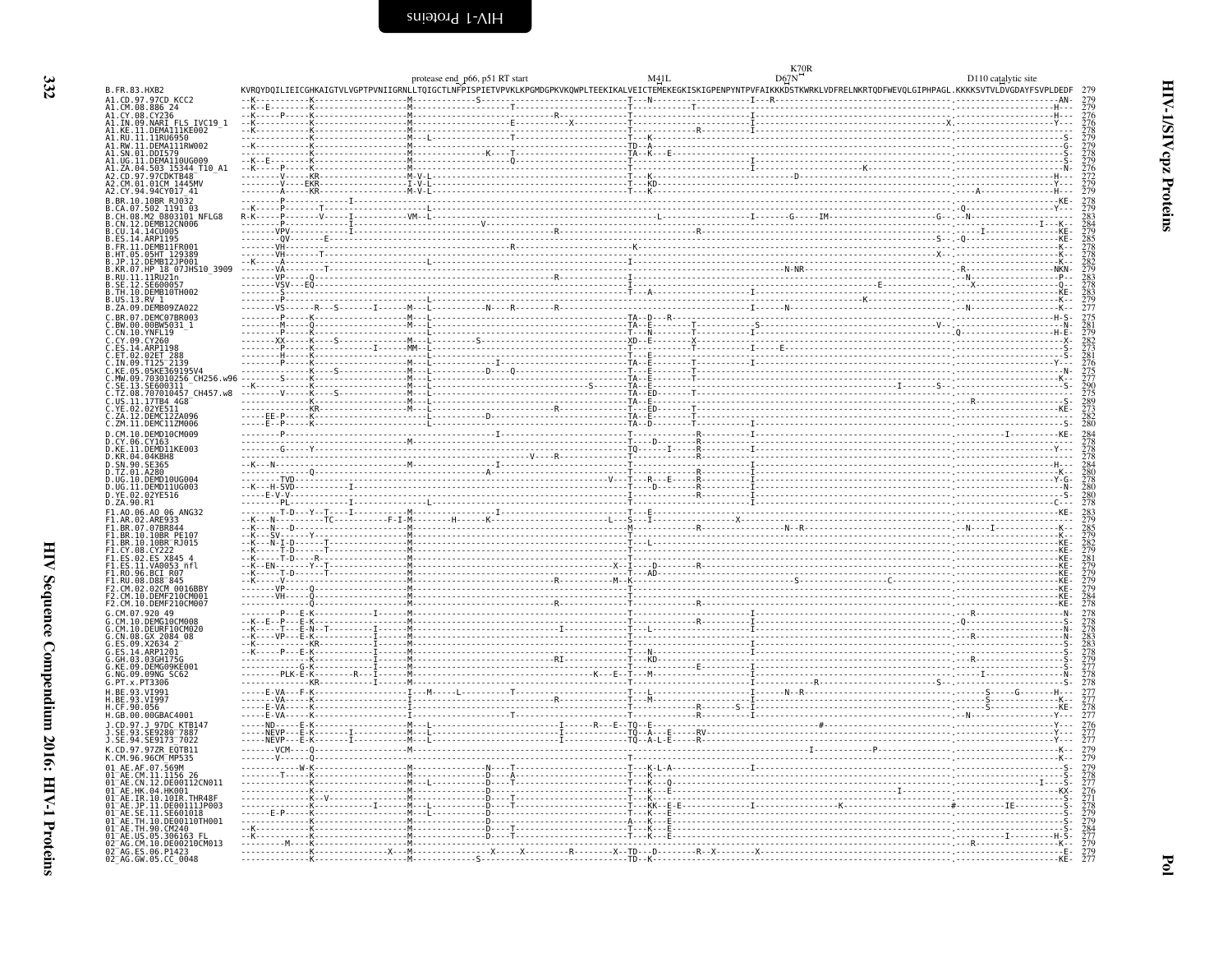|                                                                                                                        |                        | protease end p66, p51 RT start                                                                                                                                                                                                                                                                                                                                                                                                                       | D67N | D110 catalytic site |
|------------------------------------------------------------------------------------------------------------------------|------------------------|------------------------------------------------------------------------------------------------------------------------------------------------------------------------------------------------------------------------------------------------------------------------------------------------------------------------------------------------------------------------------------------------------------------------------------------------------|------|---------------------|
| B. FR. 83. HXB2                                                                                                        |                        | LIEICGHKAIGTVLVGPTPVNIIGRNLLTQIGCTLNFPISPIETVPVKLKPGMDGPKVKQWPLTEEKIKALVEICTEMEKEGKISKIGPENPYNTPVFAIKKKDSTKWRKLVDFRELNKRTQDFWEVQLGIPHPAGL.KKKKSVTVLDVGDAYFSVPLDEDF 279                                                                                                                                                                                                                                                                               |      |                     |
| 02 AG.KR.12.12MHR9                                                                                                     |                        |                                                                                                                                                                                                                                                                                                                                                                                                                                                      |      |                     |
|                                                                                                                        |                        |                                                                                                                                                                                                                                                                                                                                                                                                                                                      |      |                     |
| 02-AG.LR.x.P0C44951<br>02-AG.LR.x.P0C44951<br>02-AG.NG.09.09NG_SC61<br>02-AG.SE.11.SE602024<br>02-AG.SR.98.98SE_MP1211 |                        |                                                                                                                                                                                                                                                                                                                                                                                                                                                      |      |                     |
|                                                                                                                        |                        |                                                                                                                                                                                                                                                                                                                                                                                                                                                      |      |                     |
| 2696 FL01<br>.US.06                                                                                                    |                        |                                                                                                                                                                                                                                                                                                                                                                                                                                                      |      |                     |
| AB.RU.97.KAL153                                                                                                        |                        |                                                                                                                                                                                                                                                                                                                                                                                                                                                      |      |                     |
| cpx.CY.94.94CY032 3                                                                                                    |                        |                                                                                                                                                                                                                                                                                                                                                                                                                                                      |      |                     |
| 05 DF.BE.x.VII310<br>06 cpx.AU.96.BFP90                                                                                |                        |                                                                                                                                                                                                                                                                                                                                                                                                                                                      |      |                     |
|                                                                                                                        |                        |                                                                                                                                                                                                                                                                                                                                                                                                                                                      |      |                     |
| 08 BC.CN.97.97CNGX                                                                                                     |                        |                                                                                                                                                                                                                                                                                                                                                                                                                                                      |      |                     |
| .96.96GH291                                                                                                            |                        |                                                                                                                                                                                                                                                                                                                                                                                                                                                      |      |                     |
| CD.TZ.96.96TZ BF06<br>cpx.CM.95.95CM 1816                                                                              |                        |                                                                                                                                                                                                                                                                                                                                                                                                                                                      |      |                     |
| BF.AR.99.ARMA159                                                                                                       |                        |                                                                                                                                                                                                                                                                                                                                                                                                                                                      |      |                     |
| cpx.CM.96.96CM_1849                                                                                                    |                        |                                                                                                                                                                                                                                                                                                                                                                                                                                                      |      |                     |
|                                                                                                                        |                        |                                                                                                                                                                                                                                                                                                                                                                                                                                                      |      |                     |
| -01B.TH.99.99TH MU2079<br>-A2D.KR.97.97KR004                                                                           |                        |                                                                                                                                                                                                                                                                                                                                                                                                                                                      |      |                     |
| 17 BF.AR.99.ARMA038                                                                                                    |                        |                                                                                                                                                                                                                                                                                                                                                                                                                                                      |      |                     |
| cpx.CU.99.CU76                                                                                                         |                        |                                                                                                                                                                                                                                                                                                                                                                                                                                                      |      |                     |
| .CU.99.CU7                                                                                                             |                        |                                                                                                                                                                                                                                                                                                                                                                                                                                                      |      |                     |
| 20 BG.CU.99.Cu103<br>21 A2D.KE.99.KER2<br>22 01A1.CM.01.01C<br>.99 KFR2003                                             |                        |                                                                                                                                                                                                                                                                                                                                                                                                                                                      |      |                     |
| 01A1.CM.01.01CM 0001BBY"                                                                                               |                        |                                                                                                                                                                                                                                                                                                                                                                                                                                                      |      |                     |
|                                                                                                                        |                        |                                                                                                                                                                                                                                                                                                                                                                                                                                                      |      |                     |
|                                                                                                                        |                        |                                                                                                                                                                                                                                                                                                                                                                                                                                                      |      |                     |
|                                                                                                                        |                        |                                                                                                                                                                                                                                                                                                                                                                                                                                                      |      |                     |
| AU.CD.02.02CD MBTB047<br>cpx.FR.04.04CD FR KZS                                                                         |                        |                                                                                                                                                                                                                                                                                                                                                                                                                                                      |      |                     |
| BR.99.BREPM12609                                                                                                       |                        |                                                                                                                                                                                                                                                                                                                                                                                                                                                      |      |                     |
| RRFPM16704                                                                                                             |                        |                                                                                                                                                                                                                                                                                                                                                                                                                                                      |      |                     |
| EE.01.EE0369.                                                                                                          |                        |                                                                                                                                                                                                                                                                                                                                                                                                                                                      |      |                     |
| 33–01B.ID.07.JKT189<br>34–01B.TH.99.OUR2478                                                                            |                        |                                                                                                                                                                                                                                                                                                                                                                                                                                                      |      |                     |
| 01B.TH.99.0UR2478Iظ"                                                                                                   |                        |                                                                                                                                                                                                                                                                                                                                                                                                                                                      |      |                     |
| AD AF 07 1691                                                                                                          |                        |                                                                                                                                                                                                                                                                                                                                                                                                                                                      |      |                     |
|                                                                                                                        |                        |                                                                                                                                                                                                                                                                                                                                                                                                                                                      |      |                     |
| BF1.UY.03.UY03_3389                                                                                                    |                        |                                                                                                                                                                                                                                                                                                                                                                                                                                                      |      |                     |
| .BR.04.04BRRJ179<br>.BR.05.05BRRJ055                                                                                   |                        |                                                                                                                                                                                                                                                                                                                                                                                                                                                      |      |                     |
| .LU.06.luBF 18 06                                                                                                      |                        |                                                                                                                                                                                                                                                                                                                                                                                                                                                      |      |                     |
| .03.J11223                                                                                                             |                        |                                                                                                                                                                                                                                                                                                                                                                                                                                                      |      |                     |
| .00.CH80                                                                                                               |                        |                                                                                                                                                                                                                                                                                                                                                                                                                                                      |      |                     |
| 04.04 FR                                                                                                               |                        |                                                                                                                                                                                                                                                                                                                                                                                                                                                      |      |                     |
| .BR.07.07BR FPS625                                                                                                     |                        |                                                                                                                                                                                                                                                                                                                                                                                                                                                      |      |                     |
|                                                                                                                        |                        |                                                                                                                                                                                                                                                                                                                                                                                                                                                      |      |                     |
| cpx.GM.03.N26677                                                                                                       |                        |                                                                                                                                                                                                                                                                                                                                                                                                                                                      |      |                     |
| AlD.GB.10.12792<br>01B.SG.11.11SG HM021                                                                                |                        |                                                                                                                                                                                                                                                                                                                                                                                                                                                      |      |                     |
| MY.03.03MYKL018 3                                                                                                      |                        |                                                                                                                                                                                                                                                                                                                                                                                                                                                      |      |                     |
|                                                                                                                        |                        |                                                                                                                                                                                                                                                                                                                                                                                                                                                      |      |                     |
| 01B.MY.09.09MYSB023                                                                                                    |                        |                                                                                                                                                                                                                                                                                                                                                                                                                                                      |      |                     |
| CN.10.HNCS102056<br><b>FR. 10. URF5</b><br>patient                                                                     |                        |                                                                                                                                                                                                                                                                                                                                                                                                                                                      |      |                     |
| .CN.09.09YNLX19sa                                                                                                      |                        |                                                                                                                                                                                                                                                                                                                                                                                                                                                      |      |                     |
|                                                                                                                        |                        |                                                                                                                                                                                                                                                                                                                                                                                                                                                      |      |                     |
|                                                                                                                        |                        |                                                                                                                                                                                                                                                                                                                                                                                                                                                      |      |                     |
| CN.10.JL100010                                                                                                         |                        |                                                                                                                                                                                                                                                                                                                                                                                                                                                      |      |                     |
|                                                                                                                        |                        |                                                                                                                                                                                                                                                                                                                                                                                                                                                      |      |                     |
|                                                                                                                        |                        |                                                                                                                                                                                                                                                                                                                                                                                                                                                      |      |                     |
|                                                                                                                        |                        |                                                                                                                                                                                                                                                                                                                                                                                                                                                      |      |                     |
| .11.ANHUI                                                                                                              |                        |                                                                                                                                                                                                                                                                                                                                                                                                                                                      |      |                     |
|                                                                                                                        |                        |                                                                                                                                                                                                                                                                                                                                                                                                                                                      |      |                     |
| JP.05.05JPMYC113S                                                                                                      |                        |                                                                                                                                                                                                                                                                                                                                                                                                                                                      |      |                     |
| BF1.BR.10.10BR <sup>-</sup> PE008                                                                                      |                        |                                                                                                                                                                                                                                                                                                                                                                                                                                                      |      |                     |
| BF1.BR.10.10BR <sup>-</sup> MG002                                                                                      |                        |                                                                                                                                                                                                                                                                                                                                                                                                                                                      |      |                     |
| 74 <sup>-</sup> 01B.MY.10.10MYPR268                                                                                    |                        |                                                                                                                                                                                                                                                                                                                                                                                                                                                      |      |                     |
| 0.BE.87.ANT70                                                                                                          |                        | $\begin{minipage}[t]{.15\textwidth} \begin{tabular}{ c c c c c c } \hline \textbf{1.0.000}\footnotesize & \textbf{2.0.000}\footnotesize & \textbf{3.0.000}\footnotesize & \textbf{4.0.000}\footnotesize & \textbf{5.0.000}\footnotesize & \textbf{6.0.000}\footnotesize & \textbf{6.0.000}\footnotesize & \textbf{7.0.000}\footnotesize & \textbf{8.0.000}\footnotesize & \textbf{9.0.000}\footnotesize & \textbf{1.0.000}\footnotesize & \textbf{1$ |      |                     |
| 98.98CMA104                                                                                                            |                        |                                                                                                                                                                                                                                                                                                                                                                                                                                                      |      |                     |
| 98.98CMABB14<br>0.CM.98.98CMABB212                                                                                     |                        |                                                                                                                                                                                                                                                                                                                                                                                                                                                      |      |                     |
|                                                                                                                        | -NKVAV - - E - REVL    |                                                                                                                                                                                                                                                                                                                                                                                                                                                      |      |                     |
| 0.CM.98.98CMU5337<br>0.CM.99.99CMU4122                                                                                 |                        |                                                                                                                                                                                                                                                                                                                                                                                                                                                      |      |                     |
| 0.FR.92.VAU                                                                                                            |                        |                                                                                                                                                                                                                                                                                                                                                                                                                                                      |      | - PE -<br>- PN -    |
| 0.GA.11.11Gab635<br>99.99SE MP1299                                                                                     |                        |                                                                                                                                                                                                                                                                                                                                                                                                                                                      |      |                     |
| $0.0S.10.LTNP^-$                                                                                                       |                        |                                                                                                                                                                                                                                                                                                                                                                                                                                                      |      |                     |
| N.CM.02.DJ00131                                                                                                        |                        |                                                                                                                                                                                                                                                                                                                                                                                                                                                      |      |                     |
| N.CM.02.SJGddd                                                                                                         |                        |                                                                                                                                                                                                                                                                                                                                                                                                                                                      |      |                     |
| 04.04CM 1015 04                                                                                                        |                        |                                                                                                                                                                                                                                                                                                                                                                                                                                                      |      |                     |
| CM.06.U14296                                                                                                           |                        |                                                                                                                                                                                                                                                                                                                                                                                                                                                      |      |                     |
| N.FR.11.N1 FR 2011<br>P.CM.06.U14788                                                                                   |                        |                                                                                                                                                                                                                                                                                                                                                                                                                                                      |      |                     |
| P.FR.09.RBF168                                                                                                         |                        |                                                                                                                                                                                                                                                                                                                                                                                                                                                      |      |                     |
| PZ.CD.90.ANT                                                                                                           |                        |                                                                                                                                                                                                                                                                                                                                                                                                                                                      |      |                     |
| CPZ.CM.05.SIVcpzLB7                                                                                                    |                        |                                                                                                                                                                                                                                                                                                                                                                                                                                                      |      |                     |
| CPZ.CM.09.Ptt 09Cam1!<br>CPZ.TZ.06.TAN5<br>CPZ.US.85.US_Marilyn<br>.Ptt 09Cam155                                       |                        |                                                                                                                                                                                                                                                                                                                                                                                                                                                      |      |                     |
|                                                                                                                        |                        |                                                                                                                                                                                                                                                                                                                                                                                                                                                      |      |                     |
|                                                                                                                        |                        |                                                                                                                                                                                                                                                                                                                                                                                                                                                      |      |                     |
|                                                                                                                        |                        |                                                                                                                                                                                                                                                                                                                                                                                                                                                      |      |                     |
| GOR.CM.07.SIVgor2139 287<br>GOR.CM.12.SIVgor_BOID2<br>GOR.CM.13.SIVgor_BPID15                                          | KEFNNVTVQ - E - REVQ - |                                                                                                                                                                                                                                                                                                                                                                                                                                                      |      |                     |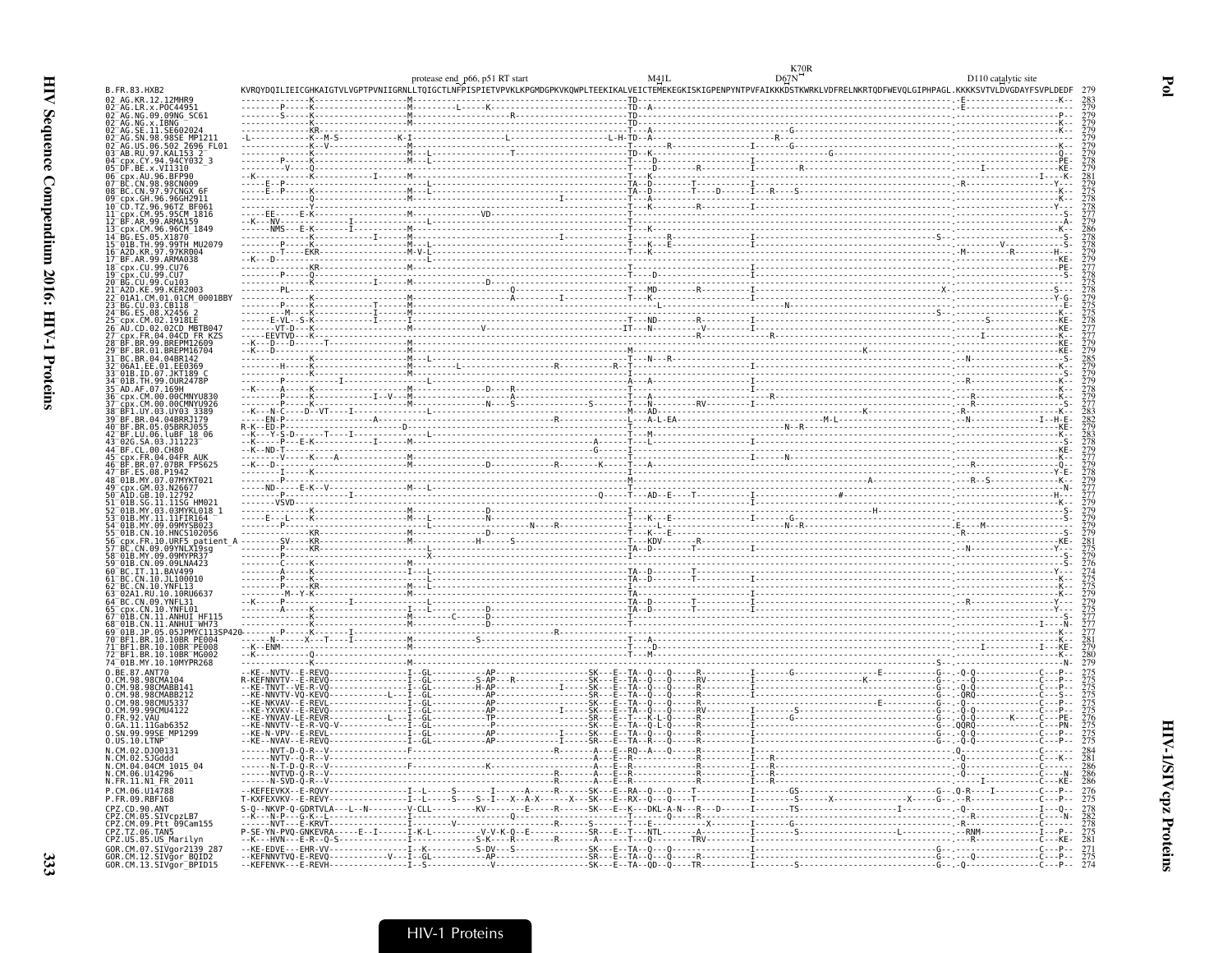<span id="page-23-0"></span>

|                                                                                                                                                                             | polymerase motif | $\begin{array}{c}\n  K219Q \\  T215Y\n\end{array}$ |                                                                                                                                                                                                                                                                                                                                                                                                                                                     |  |
|-----------------------------------------------------------------------------------------------------------------------------------------------------------------------------|------------------|----------------------------------------------------|-----------------------------------------------------------------------------------------------------------------------------------------------------------------------------------------------------------------------------------------------------------------------------------------------------------------------------------------------------------------------------------------------------------------------------------------------------|--|
| B. FR. 83. HXB2<br>A1.CD.97.97CD KCC2                                                                                                                                       |                  |                                                    | RKYTAFTIPSINNETPGIRYQYNVLPQGWKGSPAIFQSSMTKILEPFRKQNPDIVIYQYMDDLYVGSDLEIGQHRTKIEELRQHLLRWGLTTPDKKHQKEPPFLWMGYELHPDKWTVQPIVLPEKDSWTVNDIQKLVGKLNWASQIYPGIKVRQLCKLLRGTKALTEVIP                                                                                                                                                                                                                                                                          |  |
| A1.CM.08.886_24<br>A1.CY.08.CY236<br>A1.IN.09.NARI_FLS_IVC19_                                                                                                               |                  |                                                    |                                                                                                                                                                                                                                                                                                                                                                                                                                                     |  |
|                                                                                                                                                                             |                  |                                                    |                                                                                                                                                                                                                                                                                                                                                                                                                                                     |  |
| A1.KE.11.DEMAI1IKE002<br>A1.KE.11.DEMAI1IKE002<br>A1.RU.11.11RU6950                                                                                                         |                  |                                                    |                                                                                                                                                                                                                                                                                                                                                                                                                                                     |  |
| RW.11.DEMA111RW002<br>A1.SN.01.DDI579                                                                                                                                       |                  |                                                    |                                                                                                                                                                                                                                                                                                                                                                                                                                                     |  |
| AI.UG.1I.DEMA110UG009<br>A1.ZA.04.503 15344 T10_A1<br>A2.CD.97.97CDKTB48                                                                                                    |                  |                                                    |                                                                                                                                                                                                                                                                                                                                                                                                                                                     |  |
|                                                                                                                                                                             |                  |                                                    |                                                                                                                                                                                                                                                                                                                                                                                                                                                     |  |
| A2.CM.01.01CM 1445MV<br>A2.CY.94.94CY017 41                                                                                                                                 |                  |                                                    |                                                                                                                                                                                                                                                                                                                                                                                                                                                     |  |
| B.BR.10.10BR RJ032<br>B.CA.07.502 1191 03                                                                                                                                   |                  |                                                    |                                                                                                                                                                                                                                                                                                                                                                                                                                                     |  |
| B.CH.08.M2 0803101 NFLG8                                                                                                                                                    |                  |                                                    |                                                                                                                                                                                                                                                                                                                                                                                                                                                     |  |
| .CN.12.DEMB12CN006<br>.CU.14.14CU005                                                                                                                                        |                  |                                                    |                                                                                                                                                                                                                                                                                                                                                                                                                                                     |  |
| B.ES.14.ARP1195<br>B.FR.11.DEMB11FR001<br>B.HT.05.05HT_129389                                                                                                               |                  |                                                    |                                                                                                                                                                                                                                                                                                                                                                                                                                                     |  |
|                                                                                                                                                                             |                  |                                                    |                                                                                                                                                                                                                                                                                                                                                                                                                                                     |  |
| B.JP.12.DEMB12JP001<br>B.KR.07.HP 18 07JHS10 3909                                                                                                                           |                  |                                                    |                                                                                                                                                                                                                                                                                                                                                                                                                                                     |  |
| B.RU.11.11RU2In<br>SE600057                                                                                                                                                 |                  |                                                    |                                                                                                                                                                                                                                                                                                                                                                                                                                                     |  |
| B. TH. 10. DEMB10TH002<br>RV 1                                                                                                                                              |                  |                                                    |                                                                                                                                                                                                                                                                                                                                                                                                                                                     |  |
| B.ZA.09.DEMB09ZA022                                                                                                                                                         |                  |                                                    |                                                                                                                                                                                                                                                                                                                                                                                                                                                     |  |
| C.BR.07.DEMC07BR003<br>00BW5031 1                                                                                                                                           |                  |                                                    |                                                                                                                                                                                                                                                                                                                                                                                                                                                     |  |
| C.CN.10.YNFL19                                                                                                                                                              |                  |                                                    |                                                                                                                                                                                                                                                                                                                                                                                                                                                     |  |
| Č.ČY.09.CY260<br>C.ES.14.ARP1198<br>C.ET.02.02ET_28                                                                                                                         |                  |                                                    |                                                                                                                                                                                                                                                                                                                                                                                                                                                     |  |
| C.ET.02.02ET_288<br>C.IN.09.T125_2139                                                                                                                                       |                  |                                                    |                                                                                                                                                                                                                                                                                                                                                                                                                                                     |  |
|                                                                                                                                                                             |                  |                                                    |                                                                                                                                                                                                                                                                                                                                                                                                                                                     |  |
| 703010256_CH256.w96<br>SE600311                                                                                                                                             |                  |                                                    |                                                                                                                                                                                                                                                                                                                                                                                                                                                     |  |
| C.TZ.08.707010457 CH457.w8<br>17TB4 4G8                                                                                                                                     |                  |                                                    |                                                                                                                                                                                                                                                                                                                                                                                                                                                     |  |
| 02YE511<br>DEMC12ZA096                                                                                                                                                      |                  |                                                    |                                                                                                                                                                                                                                                                                                                                                                                                                                                     |  |
| C.ZM.11.DEMC11ZM006                                                                                                                                                         |                  |                                                    |                                                                                                                                                                                                                                                                                                                                                                                                                                                     |  |
| D.CM.10.DEMD10CM009<br>D.CY.06.CY163                                                                                                                                        |                  |                                                    |                                                                                                                                                                                                                                                                                                                                                                                                                                                     |  |
| DEMD11KE003                                                                                                                                                                 |                  |                                                    |                                                                                                                                                                                                                                                                                                                                                                                                                                                     |  |
| D.KR.04.04KBH8<br>D.SN.90.SE365<br>D.TZ.01.A280<br>D.UG.10.DEMD10UG004<br>D.UG.11.DEMD11UG003                                                                               |                  |                                                    |                                                                                                                                                                                                                                                                                                                                                                                                                                                     |  |
|                                                                                                                                                                             |                  |                                                    |                                                                                                                                                                                                                                                                                                                                                                                                                                                     |  |
|                                                                                                                                                                             |                  |                                                    |                                                                                                                                                                                                                                                                                                                                                                                                                                                     |  |
| D.YE.02.02YE516                                                                                                                                                             |                  |                                                    |                                                                                                                                                                                                                                                                                                                                                                                                                                                     |  |
| F1.A0.06.A0_06_ANG32                                                                                                                                                        |                  |                                                    |                                                                                                                                                                                                                                                                                                                                                                                                                                                     |  |
| F1.AR.02.ARE933<br>F1.BR.07.07BR844<br>F1.BR.10.10BR_PE107                                                                                                                  |                  |                                                    |                                                                                                                                                                                                                                                                                                                                                                                                                                                     |  |
| F1.BR.10.10BR FE197<br>F1.CY.08.CY222<br>F1.ES.02.ES.25845<br>F1.ES.01.1.VA0053 nfl<br>F1.R0.96.BCT R07<br>F2.R0.08.B86 845<br>F2.CM 02.0267 040168<br>F2.CM 02.0267 040168 |                  |                                                    |                                                                                                                                                                                                                                                                                                                                                                                                                                                     |  |
|                                                                                                                                                                             |                  |                                                    |                                                                                                                                                                                                                                                                                                                                                                                                                                                     |  |
|                                                                                                                                                                             |                  |                                                    |                                                                                                                                                                                                                                                                                                                                                                                                                                                     |  |
|                                                                                                                                                                             |                  |                                                    |                                                                                                                                                                                                                                                                                                                                                                                                                                                     |  |
| .02CM 0016BB<br>CM. 10. DEMF210CM001                                                                                                                                        |                  |                                                    |                                                                                                                                                                                                                                                                                                                                                                                                                                                     |  |
| F2.CM.10.DEMF210CM007<br>G.CM.07.920 49                                                                                                                                     |                  |                                                    |                                                                                                                                                                                                                                                                                                                                                                                                                                                     |  |
| G.CM.10.DEMG10CM008                                                                                                                                                         |                  |                                                    |                                                                                                                                                                                                                                                                                                                                                                                                                                                     |  |
| G.CM.10.DEURF10CM020<br>GX 2084 08                                                                                                                                          |                  |                                                    |                                                                                                                                                                                                                                                                                                                                                                                                                                                     |  |
| G.ES.09.X2634_2<br>G.ES.14.ARP1201<br>G.GH.03.03GH175G                                                                                                                      |                  |                                                    |                                                                                                                                                                                                                                                                                                                                                                                                                                                     |  |
|                                                                                                                                                                             |                  |                                                    |                                                                                                                                                                                                                                                                                                                                                                                                                                                     |  |
| G.KE.09.DEMG09KE001<br>G.NG.09.09NG SC62                                                                                                                                    |                  |                                                    |                                                                                                                                                                                                                                                                                                                                                                                                                                                     |  |
| G.PT.x.PT3306                                                                                                                                                               |                  |                                                    |                                                                                                                                                                                                                                                                                                                                                                                                                                                     |  |
| H.BE.93.VI991<br>H.BE.93.VI997<br>H.CF.90.056                                                                                                                               |                  |                                                    |                                                                                                                                                                                                                                                                                                                                                                                                                                                     |  |
| H.GB.00.00GBAC4001                                                                                                                                                          |                  |                                                    |                                                                                                                                                                                                                                                                                                                                                                                                                                                     |  |
| J.CD.97.J 97DC KTB147                                                                                                                                                       |                  |                                                    |                                                                                                                                                                                                                                                                                                                                                                                                                                                     |  |
| SE9280 <sup>-</sup> 7887<br>J.SE.94.SE9173 <sup>-</sup> 7022                                                                                                                |                  |                                                    |                                                                                                                                                                                                                                                                                                                                                                                                                                                     |  |
| K.CD.97.97ZR E0TB11                                                                                                                                                         |                  |                                                    |                                                                                                                                                                                                                                                                                                                                                                                                                                                     |  |
| K.CM.96.96CM MP535<br>01 AE.AF.07.569M                                                                                                                                      |                  |                                                    |                                                                                                                                                                                                                                                                                                                                                                                                                                                     |  |
| CM.11.1156                                                                                                                                                                  |                  |                                                    | $\begin{minipage}{0.5\textwidth} \begin{tabular}{ c c c } \hline & \multicolumn{3}{ c }{\textbf{5}} & \multicolumn{3}{ c }{\textbf{5}} & \multicolumn{3}{ c }{\textbf{5}} & \multicolumn{3}{ c }{\textbf{5}} & \multicolumn{3}{ c }{\textbf{5}} & \multicolumn{3}{ c }{\textbf{5}} & \multicolumn{3}{ c }{\textbf{5}} & \multicolumn{3}{ c }{\textbf{5}} & \multicolumn{3}{ c }{\textbf{5}} & \multicolumn{3}{ c }{\textbf{5}} & \multicolumn{3}{ $ |  |
| .ČN.12.DE001I2CN011<br>.HK.04.HK001                                                                                                                                         |                  |                                                    |                                                                                                                                                                                                                                                                                                                                                                                                                                                     |  |
| IR.10.10IR.THR48F<br>JP.11.DE00111JP003                                                                                                                                     |                  |                                                    |                                                                                                                                                                                                                                                                                                                                                                                                                                                     |  |
| SE.11.SE601018                                                                                                                                                              |                  |                                                    |                                                                                                                                                                                                                                                                                                                                                                                                                                                     |  |
| 01 AE.TH.10.DE00110TH001<br>01 AE.TH.90.CM240<br>01 AE.US.05.306163 FL                                                                                                      |                  |                                                    |                                                                                                                                                                                                                                                                                                                                                                                                                                                     |  |
|                                                                                                                                                                             |                  |                                                    |                                                                                                                                                                                                                                                                                                                                                                                                                                                     |  |
| 02 AG.CM.10.DE00210CM013<br>02 AG.CM.10.DE00210CM013<br>02 AG.GW.05.CC_0048                                                                                                 |                  |                                                    |                                                                                                                                                                                                                                                                                                                                                                                                                                                     |  |
|                                                                                                                                                                             |                  |                                                    |                                                                                                                                                                                                                                                                                                                                                                                                                                                     |  |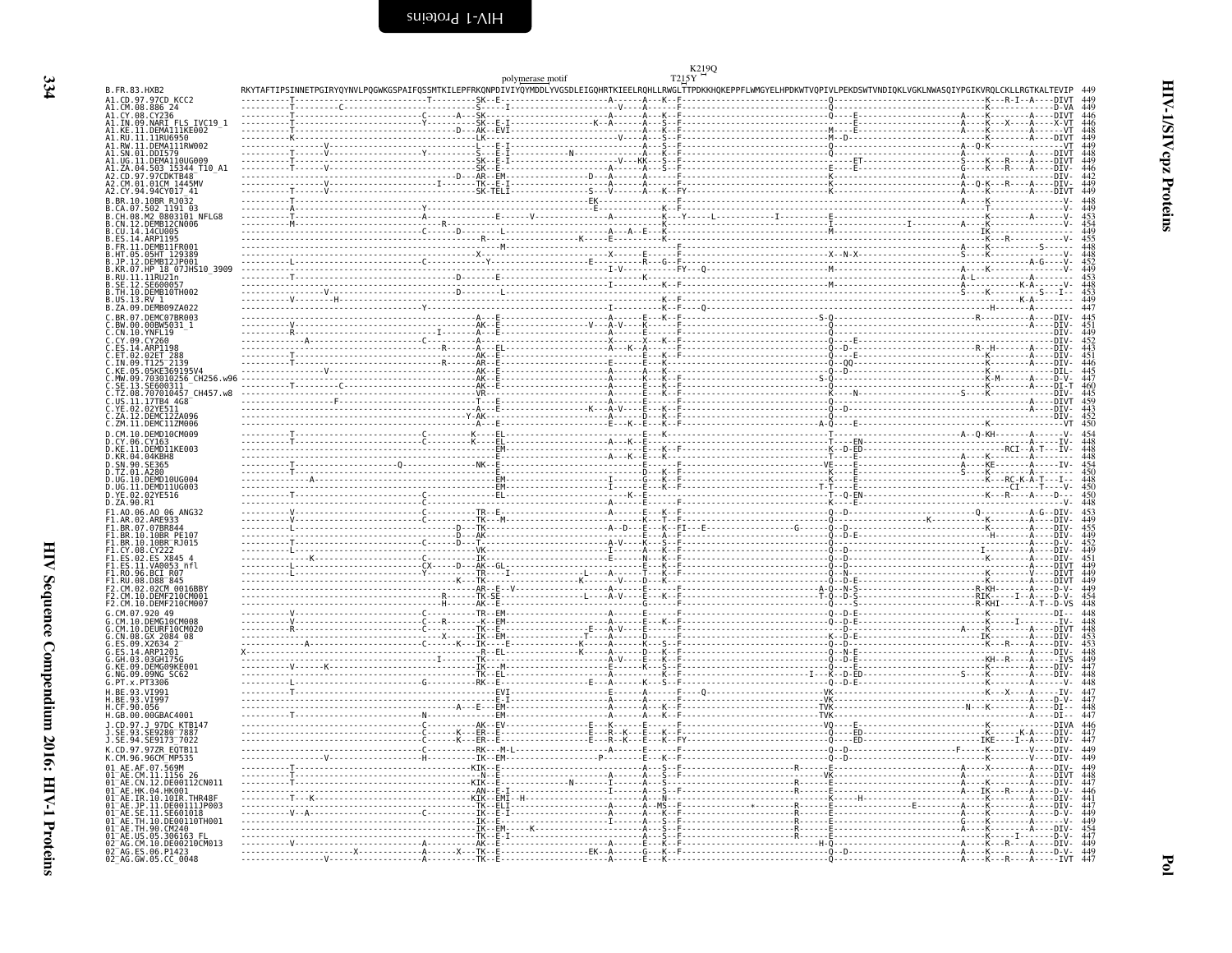| T215Y<br>polymerase motif<br>GIRYQYNVLPQGWKGSPAIFQSSMTKILEPFRKQNPDIVIYQYMDDLYVGSDLEIGQHRTKIEELRQHLLRWGLTTPDKKHQKEPPFLWMGYELHPDKW<br>FR.83.HXB2<br>AG.KR.12.12MHR9<br>-AG.LR.x.POC44951<br>-AG.NG.09.09NG_SC61<br>$\begin{minipage}[t]{0.05\textwidth} \begin{tabular}{ c c c c c } \hline & \multicolumn{1}{ c }{0.05\textwidth} \begin{tabular}{ c c c } \hline & \multicolumn{1}{ c }{0.05\textwidth} \begin{tabular}{ c c c } \hline & \multicolumn{1}{ c }{0.05\textwidth} \begin{tabular}{ c c c } \hline & \multicolumn{1}{ c }{0.05\textwidth} \begin{tabular}{ c c c } \hline \multicolumn{1}{ c }{0.05\textwidth} \begin{tabular}{ c c c } \$<br>- AG. NG. 99. 99105<br>- AG. NG. x. IBNG -<br>- AG. SE. 11. SE602024<br>- AG. US. 06. 502-2090- FL01<br>- AG. US. 97. KAL153-2-<br>- AB. RU. 97. KAL153-2-<br>- AB. RU. 97. KAL153-2-3<br>- AB. RU. 97. KAL153-2-3-<br>DF.BE.x.VI1310 | .nTV                                                    |
|-------------------------------------------------------------------------------------------------------------------------------------------------------------------------------------------------------------------------------------------------------------------------------------------------------------------------------------------------------------------------------------------------------------------------------------------------------------------------------------------------------------------------------------------------------------------------------------------------------------------------------------------------------------------------------------------------------------------------------------------------------------------------------------------------------------------------------------------------------------------------------------------------|---------------------------------------------------------|
|                                                                                                                                                                                                                                                                                                                                                                                                                                                                                                                                                                                                                                                                                                                                                                                                                                                                                                 |                                                         |
|                                                                                                                                                                                                                                                                                                                                                                                                                                                                                                                                                                                                                                                                                                                                                                                                                                                                                                 |                                                         |
|                                                                                                                                                                                                                                                                                                                                                                                                                                                                                                                                                                                                                                                                                                                                                                                                                                                                                                 |                                                         |
|                                                                                                                                                                                                                                                                                                                                                                                                                                                                                                                                                                                                                                                                                                                                                                                                                                                                                                 |                                                         |
|                                                                                                                                                                                                                                                                                                                                                                                                                                                                                                                                                                                                                                                                                                                                                                                                                                                                                                 |                                                         |
|                                                                                                                                                                                                                                                                                                                                                                                                                                                                                                                                                                                                                                                                                                                                                                                                                                                                                                 |                                                         |
|                                                                                                                                                                                                                                                                                                                                                                                                                                                                                                                                                                                                                                                                                                                                                                                                                                                                                                 |                                                         |
|                                                                                                                                                                                                                                                                                                                                                                                                                                                                                                                                                                                                                                                                                                                                                                                                                                                                                                 |                                                         |
|                                                                                                                                                                                                                                                                                                                                                                                                                                                                                                                                                                                                                                                                                                                                                                                                                                                                                                 |                                                         |
|                                                                                                                                                                                                                                                                                                                                                                                                                                                                                                                                                                                                                                                                                                                                                                                                                                                                                                 |                                                         |
|                                                                                                                                                                                                                                                                                                                                                                                                                                                                                                                                                                                                                                                                                                                                                                                                                                                                                                 |                                                         |
| CD.TZ.96.96TZ BF061<br>px.CM.95.95CM 1816                                                                                                                                                                                                                                                                                                                                                                                                                                                                                                                                                                                                                                                                                                                                                                                                                                                       |                                                         |
|                                                                                                                                                                                                                                                                                                                                                                                                                                                                                                                                                                                                                                                                                                                                                                                                                                                                                                 |                                                         |
| BF.AR.99.ARMA159<br>cpx.CM.96.96CM_1849<br>BG.ES.05.X1870                                                                                                                                                                                                                                                                                                                                                                                                                                                                                                                                                                                                                                                                                                                                                                                                                                       |                                                         |
| 01B.TH.99.99TH MU2079<br>A2D.KR.97.97KR004                                                                                                                                                                                                                                                                                                                                                                                                                                                                                                                                                                                                                                                                                                                                                                                                                                                      |                                                         |
|                                                                                                                                                                                                                                                                                                                                                                                                                                                                                                                                                                                                                                                                                                                                                                                                                                                                                                 |                                                         |
| BF.AR.99.ARMA038<br>cpx.CU.99.CU76<br>cpx.CU.99.CU7                                                                                                                                                                                                                                                                                                                                                                                                                                                                                                                                                                                                                                                                                                                                                                                                                                             |                                                         |
|                                                                                                                                                                                                                                                                                                                                                                                                                                                                                                                                                                                                                                                                                                                                                                                                                                                                                                 |                                                         |
| BG.CU.99.Cu103<br>99.                                                                                                                                                                                                                                                                                                                                                                                                                                                                                                                                                                                                                                                                                                                                                                                                                                                                           |                                                         |
| 01CM 0001BBY                                                                                                                                                                                                                                                                                                                                                                                                                                                                                                                                                                                                                                                                                                                                                                                                                                                                                    |                                                         |
| BG.CU.03.CB118                                                                                                                                                                                                                                                                                                                                                                                                                                                                                                                                                                                                                                                                                                                                                                                                                                                                                  |                                                         |
| BG.ES.08.X2456 2<br>nx.CM.02.1918EE                                                                                                                                                                                                                                                                                                                                                                                                                                                                                                                                                                                                                                                                                                                                                                                                                                                             |                                                         |
| 02CD MBTB047                                                                                                                                                                                                                                                                                                                                                                                                                                                                                                                                                                                                                                                                                                                                                                                                                                                                                    |                                                         |
| .04CD FR KZS<br>Cpx.FR.04.04CD FR K.<br>BF.BR.99.BREPM12609                                                                                                                                                                                                                                                                                                                                                                                                                                                                                                                                                                                                                                                                                                                                                                                                                                     |                                                         |
| .01.BREPM16704                                                                                                                                                                                                                                                                                                                                                                                                                                                                                                                                                                                                                                                                                                                                                                                                                                                                                  |                                                         |
| .04.04BR142<br>06A1.EE.01.EE0369                                                                                                                                                                                                                                                                                                                                                                                                                                                                                                                                                                                                                                                                                                                                                                                                                                                                |                                                         |
| 01B.ID.07.JKT189                                                                                                                                                                                                                                                                                                                                                                                                                                                                                                                                                                                                                                                                                                                                                                                                                                                                                |                                                         |
| 01B. TH. 99. OUR2478P                                                                                                                                                                                                                                                                                                                                                                                                                                                                                                                                                                                                                                                                                                                                                                                                                                                                           |                                                         |
| AD.AF.07.169H<br>.CM.00.00CMNYU830                                                                                                                                                                                                                                                                                                                                                                                                                                                                                                                                                                                                                                                                                                                                                                                                                                                              |                                                         |
| CM.00.00CMNYU926<br>UY.03.UY03 3389                                                                                                                                                                                                                                                                                                                                                                                                                                                                                                                                                                                                                                                                                                                                                                                                                                                             |                                                         |
| 04.04BRRJ179                                                                                                                                                                                                                                                                                                                                                                                                                                                                                                                                                                                                                                                                                                                                                                                                                                                                                    |                                                         |
| BR.05.05BRRJ055                                                                                                                                                                                                                                                                                                                                                                                                                                                                                                                                                                                                                                                                                                                                                                                                                                                                                 |                                                         |
| BF.LU.06.luBF 18 06<br>02G.SA.03.J11223                                                                                                                                                                                                                                                                                                                                                                                                                                                                                                                                                                                                                                                                                                                                                                                                                                                         |                                                         |
| BF.CL.00.CH80                                                                                                                                                                                                                                                                                                                                                                                                                                                                                                                                                                                                                                                                                                                                                                                                                                                                                   |                                                         |
|                                                                                                                                                                                                                                                                                                                                                                                                                                                                                                                                                                                                                                                                                                                                                                                                                                                                                                 |                                                         |
| BR.07.07BR FPS625                                                                                                                                                                                                                                                                                                                                                                                                                                                                                                                                                                                                                                                                                                                                                                                                                                                                               |                                                         |
| BF.ES.08.P1942<br>01B.MY.07.07MYKT021                                                                                                                                                                                                                                                                                                                                                                                                                                                                                                                                                                                                                                                                                                                                                                                                                                                           |                                                         |
| 03.N26677<br>cpx.GM.                                                                                                                                                                                                                                                                                                                                                                                                                                                                                                                                                                                                                                                                                                                                                                                                                                                                            |                                                         |
| GB.10.12792<br>HM021                                                                                                                                                                                                                                                                                                                                                                                                                                                                                                                                                                                                                                                                                                                                                                                                                                                                            |                                                         |
| 01B.MY.03.03MYKL018 1                                                                                                                                                                                                                                                                                                                                                                                                                                                                                                                                                                                                                                                                                                                                                                                                                                                                           |                                                         |
| 01B.MY.11.11FIR164<br>01B.MY.09.09MYSB023                                                                                                                                                                                                                                                                                                                                                                                                                                                                                                                                                                                                                                                                                                                                                                                                                                                       |                                                         |
| 01B.CN.10.HNCS102056                                                                                                                                                                                                                                                                                                                                                                                                                                                                                                                                                                                                                                                                                                                                                                                                                                                                            |                                                         |
|                                                                                                                                                                                                                                                                                                                                                                                                                                                                                                                                                                                                                                                                                                                                                                                                                                                                                                 |                                                         |
| cpx.FR.10.URF5_patient<br>BC.CN.09.09YNLX19sg<br>01B.MY.09.09MYPR37                                                                                                                                                                                                                                                                                                                                                                                                                                                                                                                                                                                                                                                                                                                                                                                                                             |                                                         |
| 01B.M.09.09MMMOZ<br>01B.CN.09.09LNA423                                                                                                                                                                                                                                                                                                                                                                                                                                                                                                                                                                                                                                                                                                                                                                                                                                                          |                                                         |
|                                                                                                                                                                                                                                                                                                                                                                                                                                                                                                                                                                                                                                                                                                                                                                                                                                                                                                 |                                                         |
| $\begin{minipage}{0.99\textwidth} \begin{tabular}{ c c c } \hline & \multicolumn{3}{ c }{0.99\textwidth} \begin{tabular}{ c c } \hline \multicolumn{3}{ c }{0.99\textwidth} \begin{tabular}{ c c } \hline \multicolumn{3}{ c }{0.99\textwidth} \begin{tabular}{ c c } \hline \multicolumn{3}{ c }{0.99\textwidth} \begin{tabular}{ c c } \hline \multicolumn{3}{ c }{0.99\textwidth} \begin{tabular}{ c c } \hline \multicolumn{3}{ c }{0.99\text$<br>BC.CN.10.JL100010<br>.10.YNFL13                                                                                                                                                                                                                                                                                                                                                                                                           |                                                         |
| 02A1.RU.10.10RU663.<br>BC.CN.09.YNFL31                                                                                                                                                                                                                                                                                                                                                                                                                                                                                                                                                                                                                                                                                                                                                                                                                                                          |                                                         |
| $\overline{CN}$ . $\overline{CN}$ . $\overline{10}$ . $\overline{YN}$ $\overline{F}$ $\overline{10}$ $\overline{1}$                                                                                                                                                                                                                                                                                                                                                                                                                                                                                                                                                                                                                                                                                                                                                                             |                                                         |
|                                                                                                                                                                                                                                                                                                                                                                                                                                                                                                                                                                                                                                                                                                                                                                                                                                                                                                 |                                                         |
| .11.ANHUI <sup>-</sup> WH73<br>.JP.05.05JPMYC113SP                                                                                                                                                                                                                                                                                                                                                                                                                                                                                                                                                                                                                                                                                                                                                                                                                                              |                                                         |
|                                                                                                                                                                                                                                                                                                                                                                                                                                                                                                                                                                                                                                                                                                                                                                                                                                                                                                 |                                                         |
|                                                                                                                                                                                                                                                                                                                                                                                                                                                                                                                                                                                                                                                                                                                                                                                                                                                                                                 |                                                         |
|                                                                                                                                                                                                                                                                                                                                                                                                                                                                                                                                                                                                                                                                                                                                                                                                                                                                                                 |                                                         |
| .BR.10.10BR MG002                                                                                                                                                                                                                                                                                                                                                                                                                                                                                                                                                                                                                                                                                                                                                                                                                                                                               |                                                         |
| $\begin{minipage}{0.03\textwidth} \begin{tabular}{@{}c@{}} \multicolumn{3}{c}{\textbf{0.03\textwidth}} \end{tabular} \begin{tabular}{@{}c@{}} \multicolumn{3}{c}{\textbf{0.03\textwidth}} \end{tabular} \begin{tabular}{@{}c@{}} \multicolumn{3}{c}{\textbf{0.03\textwidth}} \end{tabular} \begin{tabular}{@{}c@{}} \multicolumn{3}{c}{\textbf{0.03\textwidth}} \end{tabular} \begin{tabular}{@{}c@{}} \multicolumn{3}{c}{\textbf{0.03\textwidth}} \end{tabular} \begin{tabular}{@{}c@$                                                                                                                                                                                                                                                                                                                                                                                                         | $-S - - - V -$                                          |
|                                                                                                                                                                                                                                                                                                                                                                                                                                                                                                                                                                                                                                                                                                                                                                                                                                                                                                 | - 0 - - R - KE - - - - I - - -                          |
| $0 - S$                                                                                                                                                                                                                                                                                                                                                                                                                                                                                                                                                                                                                                                                                                                                                                                                                                                                                         |                                                         |
| ----------PLTE--KRV-L--E--YK<br>----------PLTE--KRV-L--E--YO-<br>----------PLAE--KRV-L--E--YQ-<br>98CMU5337                                                                                                                                                                                                                                                                                                                                                                                                                                                                                                                                                                                                                                                                                                                                                                                     |                                                         |
| PLTE - - KRV                                                                                                                                                                                                                                                                                                                                                                                                                                                                                                                                                                                                                                                                                                                                                                                                                                                                                    |                                                         |
| KRV<br>- PLTE - - KRV -                                                                                                                                                                                                                                                                                                                                                                                                                                                                                                                                                                                                                                                                                                                                                                                                                                                                         |                                                         |
|                                                                                                                                                                                                                                                                                                                                                                                                                                                                                                                                                                                                                                                                                                                                                                                                                                                                                                 |                                                         |
|                                                                                                                                                                                                                                                                                                                                                                                                                                                                                                                                                                                                                                                                                                                                                                                                                                                                                                 | - I - - - - - - - - - - Q̀ - - R - KE - - - - I - - - - |
| -------PLTE--KRV-5--E--YQ<br>------S-LA---ETV----S---K                                                                                                                                                                                                                                                                                                                                                                                                                                                                                                                                                                                                                                                                                                                                                                                                                                          |                                                         |
| . A ETV - R<br>. DLA - ETV - G - .                                                                                                                                                                                                                                                                                                                                                                                                                                                                                                                                                                                                                                                                                                                                                                                                                                                              |                                                         |
|                                                                                                                                                                                                                                                                                                                                                                                                                                                                                                                                                                                                                                                                                                                                                                                                                                                                                                 |                                                         |
|                                                                                                                                                                                                                                                                                                                                                                                                                                                                                                                                                                                                                                                                                                                                                                                                                                                                                                 |                                                         |
| --------PLSE--0RV-K--E--YV-                                                                                                                                                                                                                                                                                                                                                                                                                                                                                                                                                                                                                                                                                                                                                                                                                                                                     |                                                         |
| -----------PLSE--Q̀RV-K--E-<br>-----------M--TA--EM--K----<br>- QRV - K - - E - - YV<br>- DKY - AVE -<br>$-0V -$                                                                                                                                                                                                                                                                                                                                                                                                                                                                                                                                                                                                                                                                                                                                                                                |                                                         |
|                                                                                                                                                                                                                                                                                                                                                                                                                                                                                                                                                                                                                                                                                                                                                                                                                                                                                                 | ۰VA<br>$-IV-$<br>$- - - - - VM$<br>- VN<br>- VT<br>- VA |
|                                                                                                                                                                                                                                                                                                                                                                                                                                                                                                                                                                                                                                                                                                                                                                                                                                                                                                 |                                                         |
| - - - - - - - - - - - - - <u>SEEF</u> - - KL - KK -                                                                                                                                                                                                                                                                                                                                                                                                                                                                                                                                                                                                                                                                                                                                                                                                                                             |                                                         |
| -BF1.BR.10.10BR PE004<br>-BF1.BR.10.10BR PE008<br>01B.MY.10.10MYPR268<br>.<br>BE.87.ANT70<br>CM.98.98CMA104<br>CM.98.98CMABB141<br>CM.98.98CMABB212<br>.98.<br>CM.99.99CMU4122<br>FR.92.VAU<br>.11.11Gab6352<br>GA.11.11Gab6352<br>SN.99.9 <u>9SE</u> _MP1299<br>US.10.LTNP<br>CM.02.0100131<br>.CM.02.SJGddd<br>.CM.04.04CM_1015_04<br>CM.06.U14296<br>FR.11.N1 FR 2011<br>CM.06.014788<br>FR.09.RBF168.<br>2. CD. 90. ANT<br>.CM.05.SIVcpzLB7<br>.CM.09.Ptt_09Cam155<br>.<br>PZ.TZ.06.TAN5<br>PZ.US.85.US_Marilyn<br>iOR.CM.07.SIVaor2139 287<br>$- - - - - - - P - TE - - 0 - V - K - - E - - YA -$<br>CM.12.SIVgor BOID2                                                                                                                                                                                                                                                                    | $- - VT$<br>. 0 - -R .                                  |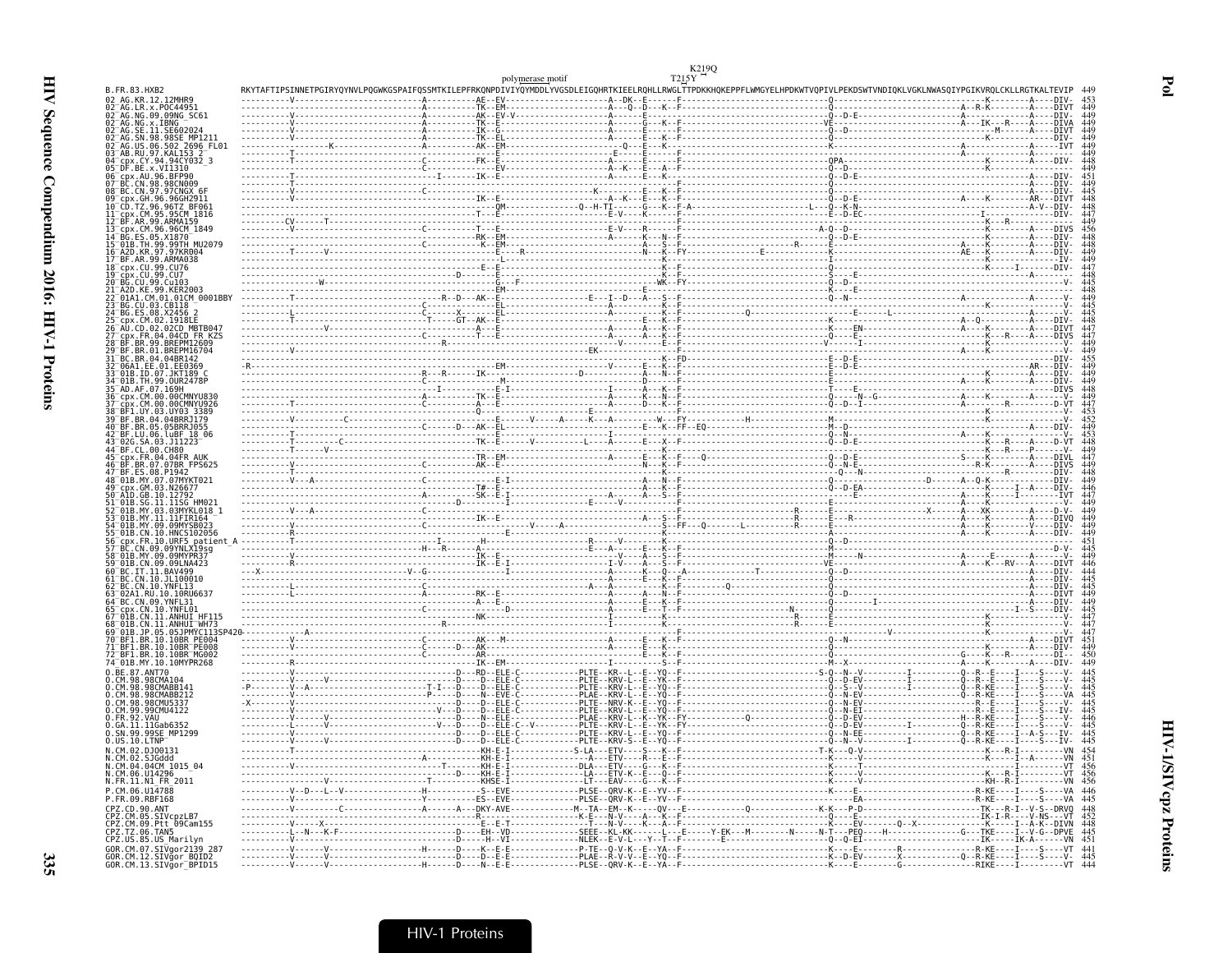<span id="page-25-0"></span>

| B.FR.83.HXB2                                                    |  |  | NDVKQLTEAVQKITTESIVIWGKTPKFKLPIQKETWETWWTEYWQATWIPEWEFVNTPPLVKLWYQLEKEPIVGAETFYVDGAANRETKLGKAGYVTNRGR` | p51 RT end_p15 RNase H start |  |
|-----------------------------------------------------------------|--|--|--------------------------------------------------------------------------------------------------------|------------------------------|--|
| A1.CD.97.97CD KCC2                                              |  |  |                                                                                                        |                              |  |
| A1.CM.08.886 24<br>A1.CY.08.CY236                               |  |  |                                                                                                        |                              |  |
| A1.IN.09.NARI FLS_IVC19 1                                       |  |  |                                                                                                        |                              |  |
| A1.KE.11.DEMAI11KE002<br>\1.RU.11.11RU6950                      |  |  |                                                                                                        |                              |  |
| A1.RW.11.DEMAĬĬĪŘW002                                           |  |  |                                                                                                        |                              |  |
| 41.SN.01.DDI579<br>.DEMA110UG009<br>A1.UG.11                    |  |  |                                                                                                        |                              |  |
| 41.ZA.04.503 15344 T10 A1                                       |  |  |                                                                                                        |                              |  |
| A2.CD.97.97CDKTB48<br>42.CM.01.01CM 1445MV                      |  |  |                                                                                                        |                              |  |
| 42.CY.94.94CY017 41                                             |  |  |                                                                                                        |                              |  |
| B.BR.10.10BR RJ032                                              |  |  |                                                                                                        |                              |  |
| B.CA.07.502 1191 03<br>B.CH.08.M2 0803101 NFLG8                 |  |  |                                                                                                        |                              |  |
| CN.12.DEMB12CN006                                               |  |  |                                                                                                        |                              |  |
|                                                                 |  |  |                                                                                                        |                              |  |
| .FR.11.DEMB11FR001                                              |  |  |                                                                                                        |                              |  |
| B.HT.05.05HT 129389<br>B.JP.12.DEMB12JP001                      |  |  |                                                                                                        |                              |  |
| KR.07.HP 18 07JHS10 3909                                        |  |  |                                                                                                        |                              |  |
| B.RU.11.11RU2In                                                 |  |  |                                                                                                        |                              |  |
| .SE.12.SE600057                                                 |  |  |                                                                                                        |                              |  |
| B.TH.10.DEMB10TH002<br>B.US.13.RV 1                             |  |  |                                                                                                        |                              |  |
| B.ZA.09.DEMB09ZA022                                             |  |  |                                                                                                        |                              |  |
| C.BR.07.DEMC07BR003                                             |  |  |                                                                                                        |                              |  |
| C.BW.00.00BW5031_1<br>C.CN.10.YNFL19                            |  |  |                                                                                                        |                              |  |
| C.CY.09.CY260<br>C.CY.09.CY260<br>C.ES.14.ARP1198               |  |  |                                                                                                        |                              |  |
|                                                                 |  |  |                                                                                                        |                              |  |
| IN.09.T125-2139                                                 |  |  |                                                                                                        |                              |  |
| KE.05.05KE369195V4<br>MW.09.703010256 CH256.w96                 |  |  |                                                                                                        |                              |  |
|                                                                 |  |  |                                                                                                        |                              |  |
| .TZ.08.707010457_CH457.w8<br>US.11.17TB4 4G8                    |  |  |                                                                                                        |                              |  |
| .YE.02.02YE5I1                                                  |  |  |                                                                                                        |                              |  |
| ZA.12.DEMC12ZA09                                                |  |  |                                                                                                        |                              |  |
| C.ZM.11.DEMC11ZM006<br>D.CM.10.DEMD10CM009                      |  |  |                                                                                                        |                              |  |
| D.CY.06.CY163                                                   |  |  |                                                                                                        |                              |  |
| D.KE.11.DEMD11KE003                                             |  |  |                                                                                                        |                              |  |
| D.KR.04.04KBH8<br>SN.90.SE365                                   |  |  |                                                                                                        |                              |  |
| A280                                                            |  |  |                                                                                                        |                              |  |
| D.UG.10.DEMD10UG004<br>D.UG.11.DEMD11UG003                      |  |  |                                                                                                        |                              |  |
| 02YE516                                                         |  |  |                                                                                                        |                              |  |
| D.ZA.90.R1                                                      |  |  |                                                                                                        |                              |  |
| F1.A0.06.A0 06 ANG32<br>F1.AR.02.ARE933                         |  |  |                                                                                                        |                              |  |
| F1.BR.07.07BR844                                                |  |  |                                                                                                        |                              |  |
| F1.BR.10.10BR PE107<br>F1.BR.10.10BR RJ015<br>F1.CY.08.CY222    |  |  |                                                                                                        |                              |  |
|                                                                 |  |  |                                                                                                        |                              |  |
| F1.ES.02.ES_X845_4<br>F1.ES.02.ES_X845_4<br>F1.ES.11.VA0053_nfl |  |  |                                                                                                        |                              |  |
| 1.RO.96.BCI R07                                                 |  |  |                                                                                                        |                              |  |
| $-1.80.08.088-845$                                              |  |  |                                                                                                        |                              |  |
| F2.CM.02.02CM 0016BBY<br>F2.CM.10.DEMF210CM001                  |  |  |                                                                                                        |                              |  |
| F2.CM.10.DEMF210CM007                                           |  |  |                                                                                                        |                              |  |
| G.CM.07.920.49                                                  |  |  |                                                                                                        |                              |  |
| G.CM.10.DEMG10CM008<br>G.CM.10.DEURF10CM020                     |  |  |                                                                                                        |                              |  |
| GX 2084 08                                                      |  |  |                                                                                                        |                              |  |
| ES.09.X2634 2<br>ES.14.ARP1201.                                 |  |  |                                                                                                        |                              |  |
| G.GH.03.03GH175G<br>G.KE.09.DEMG09KE001                         |  |  |                                                                                                        |                              |  |
| G.NG.09.09NG SC62                                               |  |  |                                                                                                        |                              |  |
| G.PT.x.PT3306                                                   |  |  |                                                                                                        |                              |  |
|                                                                 |  |  |                                                                                                        |                              |  |
|                                                                 |  |  |                                                                                                        |                              |  |
| H.CF.90.056<br>H.GB.00.00GBAC4001                               |  |  |                                                                                                        |                              |  |
| J.CD.97.J 97DC KTB147                                           |  |  |                                                                                                        |                              |  |
| J.SE.93.SE9280 <sup>-</sup> 7887                                |  |  |                                                                                                        |                              |  |
| J.SE.94.SE9173 7022<br>K.CD.97.97ZR EQTB11                      |  |  |                                                                                                        |                              |  |
| K.CM.96.96CM_MP535                                              |  |  |                                                                                                        |                              |  |
| 01 AE.AF.07.569M                                                |  |  |                                                                                                        |                              |  |
| .CM 11 1156                                                     |  |  |                                                                                                        |                              |  |
| .CN.12.DE00112CN011<br>HK.04.HK001                              |  |  |                                                                                                        |                              |  |
| IR.10.10IR.THR48F                                               |  |  |                                                                                                        |                              |  |
| .11.DE00111JP003<br>SE.11.SE601018                              |  |  |                                                                                                        |                              |  |
| 1 <sup>–</sup> АЕ.ТН.10.DE00110ТН001<br>I–AE.TH.90.CM240        |  |  |                                                                                                        |                              |  |
| 01 AE.US.05.306163 FL                                           |  |  |                                                                                                        |                              |  |
| 02 AG.CM.10.DE00210CM013                                        |  |  |                                                                                                        |                              |  |
| 02 AG. ES. 06. P1423<br>02 AG. GW. 05. CC 0048                  |  |  |                                                                                                        |                              |  |
|                                                                 |  |  |                                                                                                        |                              |  |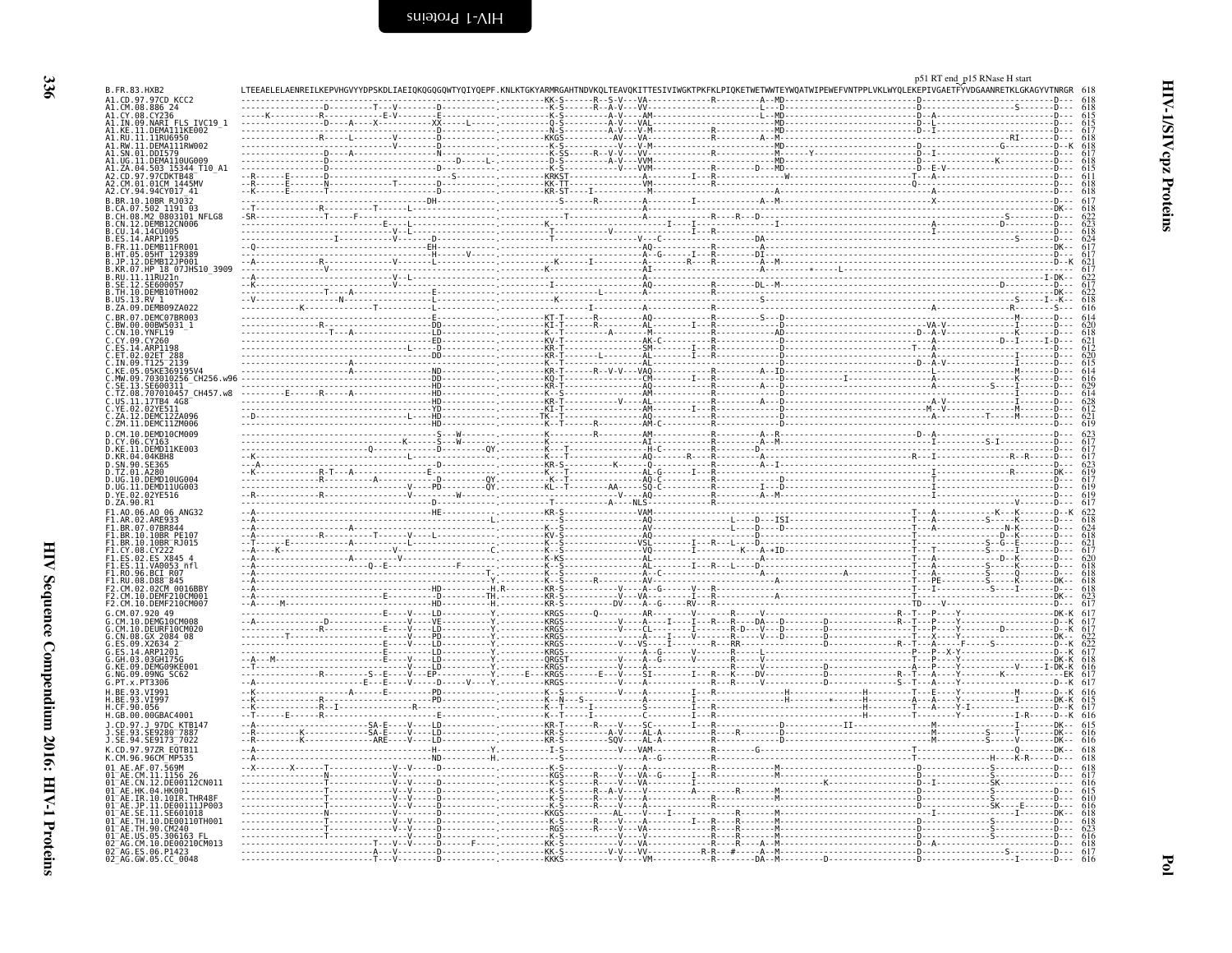| B.FR.83.HXB2                                                                                              |                                                               |                                   |                               |                            | p51 RT end_p15 RNase H start<br>ATWIPEWEFVNTPPLVKLWYQLEKEPIVGAETFYVDGAANRETKLGKAGYVTNRGR |           |
|-----------------------------------------------------------------------------------------------------------|---------------------------------------------------------------|-----------------------------------|-------------------------------|----------------------------|------------------------------------------------------------------------------------------|-----------|
| x.P0C4495<br>ΆG                                                                                           |                                                               |                                   |                               |                            |                                                                                          |           |
| AG.NG.09.09NG_SC61<br>AG.NG.x.IBNG<br>AG.SE.11.SE602                                                      |                                                               |                                   |                               |                            |                                                                                          |           |
| SN.98.98SE MP121                                                                                          |                                                               |                                   |                               |                            |                                                                                          |           |
| 06.502 2696 FL01<br>97.KAL153<br>CY.94.94CY032 3                                                          |                                                               |                                   |                               |                            |                                                                                          |           |
| DF.BE.x.VI1310<br>AU.96.BFP90                                                                             |                                                               |                                   |                               |                            |                                                                                          |           |
|                                                                                                           |                                                               |                                   |                               |                            |                                                                                          |           |
| 96.96GH2911<br>16 96TZ RF06                                                                               |                                                               |                                   |                               |                            |                                                                                          |           |
| CM.95.95CM 1816<br>CDX.CM.95.95CM_18<br>BF.AR.99.ARMA159                                                  |                                                               |                                   |                               |                            |                                                                                          |           |
| .05.X1870<br>.99.99TH MU2079                                                                              |                                                               |                                   |                               |                            |                                                                                          |           |
| KR 97 97KR004<br>99.ARMA038                                                                               |                                                               |                                   |                               |                            |                                                                                          |           |
|                                                                                                           |                                                               |                                   |                               |                            |                                                                                          |           |
|                                                                                                           |                                                               |                                   |                               |                            |                                                                                          |           |
| 01CM 0001BB<br>.CB118                                                                                     |                                                               |                                   |                               |                            |                                                                                          |           |
| AU.CD.02.02CD MBTB047                                                                                     |                                                               | - - - - - KRKS                    |                               |                            |                                                                                          |           |
| FR KZS<br><b>RREPM12609</b>                                                                               |                                                               |                                   |                               |                            |                                                                                          |           |
| RRFPM16704<br>.04.04BR142                                                                                 |                                                               |                                   |                               |                            |                                                                                          |           |
| EE.01.EE0369<br>01B.TH.99.0UR2478P                                                                        |                                                               |                                   |                               |                            |                                                                                          |           |
| 07.169H                                                                                                   |                                                               |                                   |                               |                            |                                                                                          |           |
| .00.00CMNYU926                                                                                            |                                                               |                                   |                               |                            |                                                                                          |           |
| 04.04BRR7179<br>.05BRRJ055                                                                                |                                                               |                                   |                               |                            |                                                                                          |           |
| LU.06.luBF 18 06.<br>.03.011223<br>.00.CH80                                                               |                                                               |                                   |                               |                            |                                                                                          |           |
| FR.04.04FR AUK<br>.07.07BR FPS625                                                                         |                                                               |                                   |                               |                            |                                                                                          |           |
| 08.P1942<br>01B.MY.07.07MYKT021                                                                           |                                                               |                                   |                               |                            |                                                                                          |           |
| GM.03.N26677                                                                                              |                                                               |                                   |                               |                            |                                                                                          |           |
|                                                                                                           |                                                               |                                   |                               |                            |                                                                                          |           |
| MY.09.09MYSB023<br>CN 10 HNCS102056                                                                       |                                                               |                                   |                               |                            |                                                                                          |           |
| , patient<br>X19sg                                                                                        |                                                               |                                   |                               |                            |                                                                                          |           |
| 01B.CN.09.09LNA423                                                                                        |                                                               |                                   |                               |                            |                                                                                          |           |
| 11.BAV499<br>CN 10 11 100016                                                                              |                                                               |                                   |                               |                            |                                                                                          |           |
| CN 10 YNFI13                                                                                              |                                                               |                                   |                               |                            |                                                                                          |           |
| CN.11.ANHUI HF115                                                                                         |                                                               |                                   |                               |                            |                                                                                          |           |
| WH73<br>11 ANHIIT<br>IP.05.05JPMYC113SP                                                                   |                                                               |                                   |                               |                            |                                                                                          |           |
| BR.10.10BR PE004<br>BR.10.10BR PE008                                                                      |                                                               |                                   |                               |                            |                                                                                          |           |
| BF1.BR.10.10BR <sup>-</sup> MG002<br>01B.MY.10.10MYPR268                                                  |                                                               |                                   |                               |                            |                                                                                          |           |
| ANT70<br>98CMA104<br>98CMABB141                                                                           |                                                               |                                   |                               |                            |                                                                                          |           |
| 98CMABB212<br>CM.98.98CMU5337                                                                             | E - - - WVN -                                                 |                                   |                               |                            |                                                                                          |           |
| 99CMU4122.<br>FR.92<br>VAII                                                                               | D - - - WVN<br>- D - - - WVN -                                |                                   | - - - TR - - ANVT - - VSO - A |                            |                                                                                          |           |
| 11Gab6352<br>GA.11<br>.SN.99.99SE_MP1299<br>.US.10.LTNP                                                   | .D - - - WVN - - - - - - - -                                  |                                   |                               |                            |                                                                                          |           |
| CM.02.DJ00131                                                                                             |                                                               |                                   |                               |                            |                                                                                          |           |
| CM.02.SJGddd<br>CM.04.04CM 1015 04                                                                        |                                                               |                                   |                               |                            |                                                                                          |           |
| CM 06 1114296<br>N.FR.11.N1 FR 2011                                                                       |                                                               |                                   |                               |                            |                                                                                          |           |
| .CM.06.U14788<br>.FR.09.RBF168                                                                            | E-E--VD-----A------VF--EH<br>- E - - VD - - - - - E - - - - - |                                   |                               |                            |                                                                                          |           |
| .CD.90.ANT<br><br>SIVcpzLB7<br>CM.05                                                                      | - - - N - - - - - - - -<br>- V - T - - - - E - - -            |                                   |                               |                            |                                                                                          |           |
| CM.09.Ptt_09Cam155<br>TZ.06.TAN5                                                                          |                                                               |                                   |                               |                            | E - - - - - - - - - - - - DS - K -                                                       |           |
| PZ.US.85.US Marilyn                                                                                       |                                                               |                                   |                               | $-R - - CRS - -DAF - -D -$ |                                                                                          | $-DK - -$ |
| GOR.CM.07.SIVgor2139 287<br>GOR.CM.12.SIVgor2139 287<br>GOR.CM.12.SIVgor_BOID2<br>GOR.CM.13.SIVgor_BPID15 |                                                               | --------- ŏkvs<br>--------- okat- | - - - IR - - A - VI -         | - VTR - -                  |                                                                                          |           |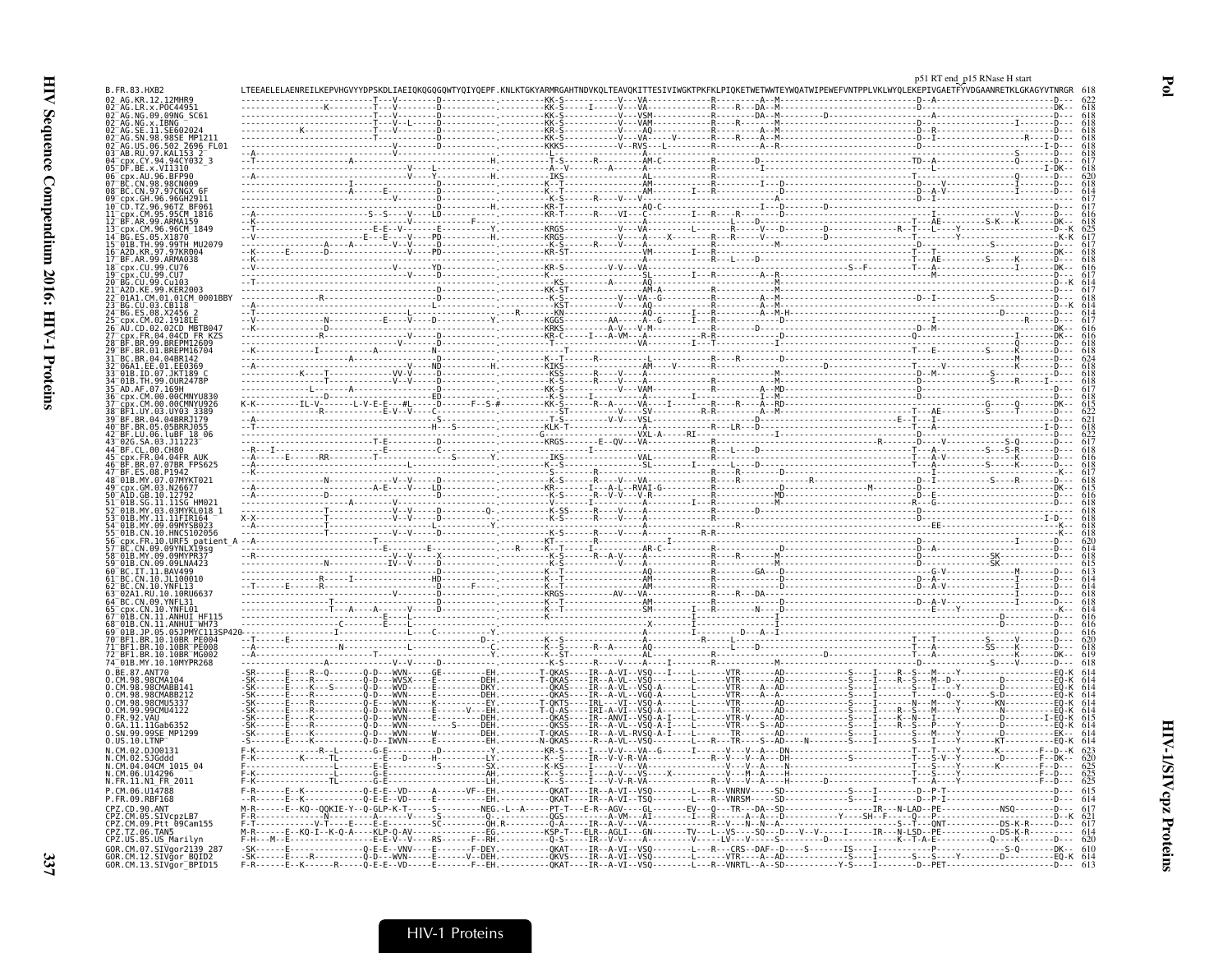<span id="page-27-0"></span>

|                                                                                                               |                       |                                                                                                                                                                    |                                   |        | p66 RT, p15 Rnase H end_p31 Integrase start |  |                                           |  |
|---------------------------------------------------------------------------------------------------------------|-----------------------|--------------------------------------------------------------------------------------------------------------------------------------------------------------------|-----------------------------------|--------|---------------------------------------------|--|-------------------------------------------|--|
| B.FR.83.HXB2<br>A1.CD.97.97CD_KCC2                                                                            |                       | QKVVTLTDTTNQKTELQAIYLALQDSGLEVNIVTDSQYALGIIQAQPDQSESELVNQIIEQLIKKEKVYLAWVPAHKGIGGNEQVDKLVSAGIRKVLFLDGIDKAQD.EHEKYHSNWRAMASDFNLPPVVAKEIVASCDKC.QLKGEAMHGQVDCSPGIWQI |                                   |        |                                             |  |                                           |  |
| A1.CM.08.886 24<br>A1.CY.08.CY236                                                                             |                       |                                                                                                                                                                    |                                   | .<br>. |                                             |  |                                           |  |
| A1.IN.09.NARI FLS IVC19_1<br>A1.KE.11.DEMAI11KE002                                                            |                       |                                                                                                                                                                    |                                   |        |                                             |  |                                           |  |
| 41.RU.11.11RU6950<br>A1.RW.11.DEMAI11RW002<br>A1.SN.01.DD1579                                                 |                       |                                                                                                                                                                    | $- - 1 - K - - K - - E - - R - -$ |        |                                             |  |                                           |  |
| A1.UG.11.DEMA110UG009<br>A1.ZA.04.503 15344 T10 A1                                                            |                       |                                                                                                                                                                    |                                   |        |                                             |  |                                           |  |
| A2.CD.97.97CDKTB48<br>42.CM.01.01CM 1445MV                                                                    |                       |                                                                                                                                                                    | . <del>.</del> K - - E - - R - -  | .<br>. |                                             |  |                                           |  |
| 42.CY.94.94CY017 41                                                                                           |                       |                                                                                                                                                                    |                                   |        |                                             |  |                                           |  |
| B.BR.10.10BR RJ032<br>B.CA.07.502 1191 03<br>B.CA.07.502 1191 03<br>B.CH.08.M2 0803101 NFLG8                  |                       |                                                                                                                                                                    |                                   |        |                                             |  |                                           |  |
| CN.12.DEMB12CN006                                                                                             |                       |                                                                                                                                                                    |                                   |        |                                             |  |                                           |  |
| CU.14.14CU005<br>ES.14.ARP1195                                                                                |                       |                                                                                                                                                                    |                                   |        |                                             |  |                                           |  |
| : FR.11.DEMB11FR001<br>.HT.05.05HT 129389<br>.JP.12.DEMB12JP001<br>.KR.07.HP_18_07JHS10_3909                  |                       |                                                                                                                                                                    |                                   |        |                                             |  |                                           |  |
| B.RU.11.11RŪŽIn                                                                                               |                       |                                                                                                                                                                    |                                   |        |                                             |  |                                           |  |
| .SE.12.SE600057<br>B.TH.10.DEMB10TH002                                                                        |                       |                                                                                                                                                                    |                                   |        |                                             |  |                                           |  |
| B.US.13.RV 1<br>B.ZA.09.DEMB09ZA022                                                                           |                       |                                                                                                                                                                    |                                   |        |                                             |  |                                           |  |
| C.BR.07.DEMC07BR003                                                                                           |                       |                                                                                                                                                                    |                                   |        |                                             |  |                                           |  |
| C.BW.00.00BW5031_1<br>C.CN.10.YNFL19<br>C.CY.09.CY260<br>C.ES.14.ARP1198                                      |                       |                                                                                                                                                                    |                                   |        |                                             |  |                                           |  |
|                                                                                                               |                       |                                                                                                                                                                    |                                   |        |                                             |  |                                           |  |
| Č.ET.02.02ET 288<br>C.IN.09.T125 2139                                                                         |                       |                                                                                                                                                                    |                                   |        |                                             |  |                                           |  |
| C.KE.05.05KE369195V4<br>C.KE.05.05KE369195V4<br>C.MW.09.703010256_CH256.w96<br>C.TZ.08.707010457_CH457.w8     |                       |                                                                                                                                                                    |                                   |        |                                             |  |                                           |  |
| : 05.11.17TB4 4G8                                                                                             |                       |                                                                                                                                                                    |                                   | .      |                                             |  | ------------- -0---<br>------------ -0--- |  |
| YE.02.02YE511<br>ZA.12.DEMC12ZA096                                                                            |                       |                                                                                                                                                                    |                                   |        |                                             |  |                                           |  |
| C.ZM.11.DEMC11ZM006<br>D.CM.10.DEMD10CM009                                                                    | - - I<br>$- - A - SF$ |                                                                                                                                                                    |                                   |        |                                             |  |                                           |  |
| D.CY.06.CY163<br>D.KE.11.DEMD11KE003                                                                          |                       |                                                                                                                                                                    |                                   |        |                                             |  |                                           |  |
| D.KR.04.04KBH8<br>SN.90.SE365                                                                                 |                       |                                                                                                                                                                    |                                   |        |                                             |  |                                           |  |
| .TZ.01.A280                                                                                                   |                       |                                                                                                                                                                    |                                   |        |                                             |  |                                           |  |
| D.UG.10.DEMD10UG004<br>D.UG.11.DEMD11UG003<br>D.YE.02.02YE516                                                 |                       |                                                                                                                                                                    |                                   |        |                                             |  |                                           |  |
| D.ZA.90.R1<br>F1.A0.06.A0 06 ANG32                                                                            |                       |                                                                                                                                                                    |                                   |        |                                             |  |                                           |  |
| F1.AR.02.ARE933<br>F1.BR.07.07BR844                                                                           |                       |                                                                                                                                                                    |                                   |        |                                             |  |                                           |  |
|                                                                                                               |                       | . - - - - A - - E -                                                                                                                                                |                                   |        |                                             |  |                                           |  |
| F1.BR.10.10BR_PE107<br>F1.BR.10.10BR_RJ015<br>F1.CY.08.CY222<br>F1.ES.02.ES_X845_4                            |                       |                                                                                                                                                                    |                                   |        |                                             |  |                                           |  |
| FI.ES.11.VA0053 nfl<br>F1.RO.96.BCI R07<br>F1.RU.08.D88_845                                                   |                       |                                                                                                                                                                    |                                   |        |                                             |  |                                           |  |
| F2.CM.02.02CM 0016BBY                                                                                         |                       |                                                                                                                                                                    |                                   |        |                                             |  |                                           |  |
| F2.CM.10.DEMF210CM001<br>F2.CM.10.DEMF210CM007                                                                |                       |                                                                                                                                                                    |                                   |        |                                             |  |                                           |  |
| G.CM.07.920 49<br>G.CM.10.DEMG10CM008                                                                         | $-TT-T0$              |                                                                                                                                                                    |                                   |        |                                             |  |                                           |  |
| G.CM.10.DEURF10CM020<br>G.CN.08.GX 2084_08<br>G.ES.09.X2634_2                                                 |                       |                                                                                                                                                                    |                                   |        |                                             |  |                                           |  |
| G.ES.14.ARP1201                                                                                               |                       |                                                                                                                                                                    |                                   |        |                                             |  |                                           |  |
| Ğ.GH.03.03GH175G<br>G.KE.09.DEMG09KE001<br>G.NG.09.09NG SC62                                                  |                       | $E - - - - S - - H -$                                                                                                                                              |                                   |        |                                             |  |                                           |  |
| G.PT.x.PT3306                                                                                                 |                       |                                                                                                                                                                    |                                   |        |                                             |  |                                           |  |
| H. BE. 93. VT991<br>H.BE.93.VI997                                                                             |                       |                                                                                                                                                                    |                                   |        |                                             |  |                                           |  |
| H.CF.90.056<br>H.GB.00.00GBAC4001                                                                             |                       |                                                                                                                                                                    |                                   |        |                                             |  |                                           |  |
| J.CD.97.J_97DC_KTB147<br>SE.93.SE9280 7887                                                                    |                       |                                                                                                                                                                    |                                   |        |                                             |  |                                           |  |
| J.SE.94.SE9173 7022<br>K.CD.97.97ZR EQTB11                                                                    |                       |                                                                                                                                                                    |                                   |        |                                             |  |                                           |  |
| K.CM.96.96CM_MP535<br>01 AE.AF.07.569M                                                                        |                       |                                                                                                                                                                    |                                   |        |                                             |  |                                           |  |
| 01 <sup>-</sup> AE.CM.11.1156 26<br>01 AE.CN.12.DE00112CN011                                                  |                       |                                                                                                                                                                    |                                   |        | ŠE---------------                           |  |                                           |  |
| AE.HK.04.HK001<br>AE.IR.10.10IR.THR48F                                                                        | KR-                   |                                                                                                                                                                    |                                   |        |                                             |  |                                           |  |
| .JP.11.DE00111JP003                                                                                           |                       |                                                                                                                                                                    |                                   |        |                                             |  |                                           |  |
| 01 AE: SE: 11. SE601018<br>01 AE: SE: 11. SE601018<br>01 AE: TH. 10. DE00110TH001<br>01 AE: US. 05. 306163_FL |                       |                                                                                                                                                                    |                                   |        |                                             |  |                                           |  |
| 02 AG.CM.10.DE00210CM013                                                                                      |                       |                                                                                                                                                                    |                                   |        |                                             |  |                                           |  |
| 02 AG. ES. 06. P1423<br>02 AG. GW. 05. CC_0048                                                                | - - - XS -            |                                                                                                                                                                    | -E--R-D-I-                        |        |                                             |  |                                           |  |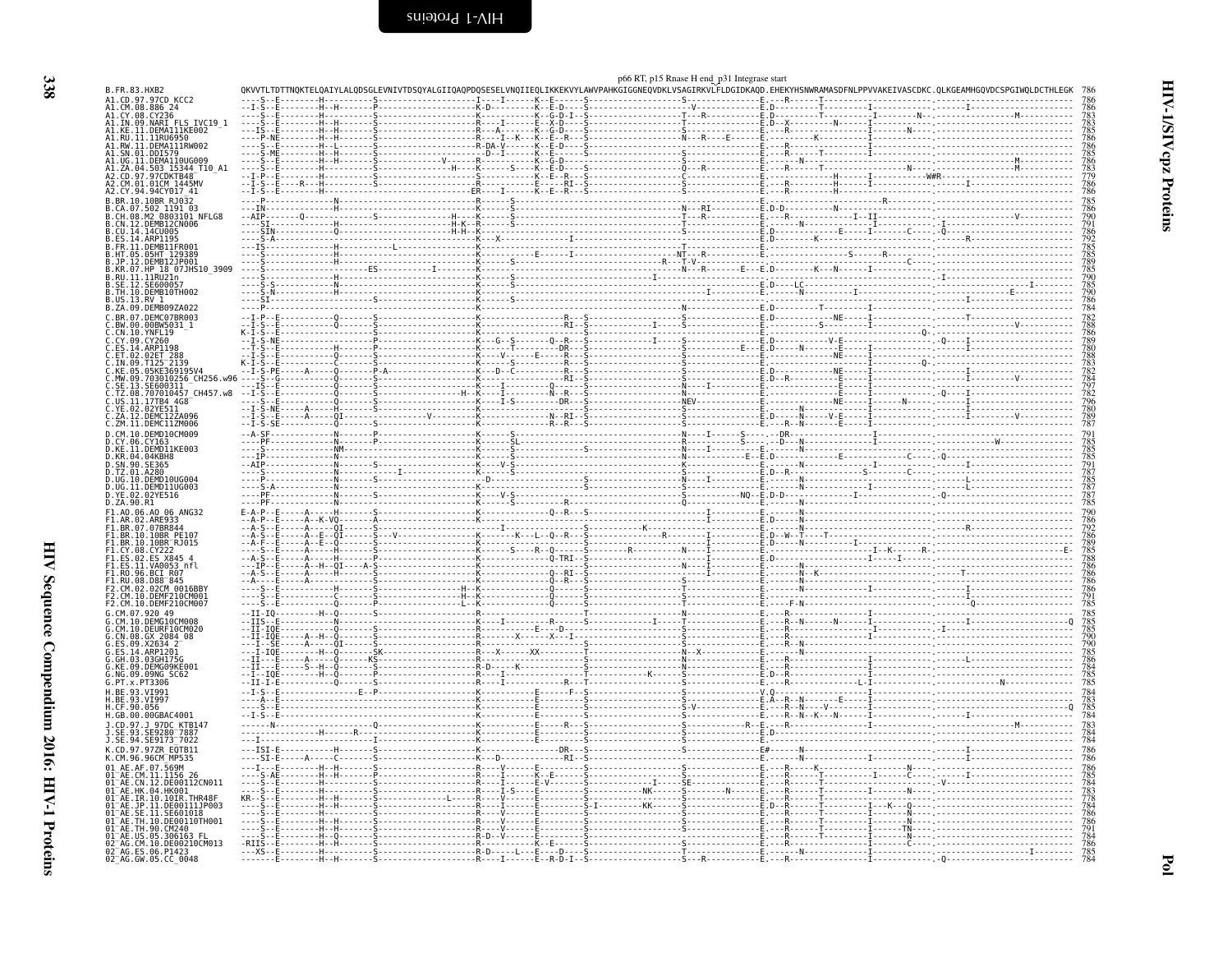| B.FR.83.HXB2<br>02 AG.KR.12.12MHR9<br>02 <sup>-</sup> AG.LR.x.P0C44951                                                                         |  |  |  |  |  |  |
|------------------------------------------------------------------------------------------------------------------------------------------------|--|--|--|--|--|--|
| 02 AG.NG.09.09NG SC61<br>02 AG. NG. x. IBNG<br>02 <sup>-</sup> AG.SE.11.SE602024                                                               |  |  |  |  |  |  |
| 02 AG.SN.98.98SE MP1211<br>03 AB.RU.97.KALI53 2<br>04 cpx.CY.94.94CY032_3                                                                      |  |  |  |  |  |  |
| 05 DF.BE.x.VI1310<br>06 cpx.AU.96.BFP90                                                                                                        |  |  |  |  |  |  |
| 07 BC.CN.98.98CN009<br>08 BC.CN.97.97CNGX_6F<br>09 <sup>-</sup> cpx.GH.96.96GH2911                                                             |  |  |  |  |  |  |
| CD.TZ.96.96TZ BF061<br>11 cpx.CM.95.95CM 1816<br>12 BF.AR.99.ARMA159                                                                           |  |  |  |  |  |  |
| 13 <sup>-</sup> cpx.CM.96.96CM 1849<br>BG.ES.05.X1870<br>15 <sup>-</sup> 01B.TH.99.99TH MU2079                                                 |  |  |  |  |  |  |
| 16 A2D.KR.97.97KR004<br>17 BF.AR.99.ARMA038<br>18 <sup>-</sup> cpx.CU.99.CU76<br>19 <sup>-</sup> cpx.CU.99.CU7                                 |  |  |  |  |  |  |
| 20 BG.CU.99.Cu103<br>21 A2D.KE.99.KER2003<br>01A1.CM.01.01CM 0001BBY                                                                           |  |  |  |  |  |  |
| 23 BG.CU.03.CB118<br>24-BG.ES.08.X2456 2<br>25-cpx.CM.02.1918EE                                                                                |  |  |  |  |  |  |
| 26 <sup>-</sup> AU.CD.02.02CD MBTB047<br>27 cpx.FR.04.04CD FR KZS<br>28 BF.BR.99.BREPM12609<br>.BR.99.BREPM12609                               |  |  |  |  |  |  |
| 29 BF.BR.01.BREPM16704<br>31 BC.BR.04.04BR142<br>32 06A1.EE.01.EE0369                                                                          |  |  |  |  |  |  |
| 33 <sup>-</sup> 01B.ID.07.JKT189 C<br>34 <sup>-</sup> 01B.TH.99.0UR2478P<br>35 AD.AF.07.169H                                                   |  |  |  |  |  |  |
| 36 cpx.CM.00.00CMNYU830<br>37 cpx.CM.00.00CMNYU926<br>38 BF1.UY.03.UY03 3389                                                                   |  |  |  |  |  |  |
| 39 BF.BR.04.04BRRJ179<br>40 BF. BR. 05.05BRRJ055<br>42 <sup>-</sup> BF.LU.06.luBF 18 06                                                        |  |  |  |  |  |  |
| 43 <sup>-</sup> 02G.SA.03.J11223<br>44 BF.CL.00.CH80<br>45 cpx. FR. 04.04FR AUK<br>BR.07.07BR FPS625                                           |  |  |  |  |  |  |
| 47 BF.ES.08.P1942<br>48-01B.MY.07.07MYKT021<br>49-cpx.GM.03.N26677                                                                             |  |  |  |  |  |  |
| 50 <sup>-</sup> AlD.GB.10.12792<br>51 <sup>-</sup> 01B.SG.11.11SG HM021<br>52 <sup>-</sup> 01B.MY.03.03MYKL018 1                               |  |  |  |  |  |  |
| 53 <sup>-</sup> 01B.MY.11.11FIR164<br>54 <sup>-</sup> 01B.MY.09.09MYSB023<br>55 01B.CN.10.HNCS102056                                           |  |  |  |  |  |  |
| cpx.FR.10.URF5_patient_A ----<br>BC.CN.09.09YNLX19sg R-I-<br>58 <sup>-</sup> 01B.MY.09.09MYPR37                                                |  |  |  |  |  |  |
| 59 <sup>-</sup> 01B.CN.09.09LNA423<br>60 BC.IT.11.BAV499<br>61 BC.CN.10.JL100010                                                               |  |  |  |  |  |  |
| CN.10.YNFL13<br>63 <sup>-</sup> 02A1.RU.10.10RU6637<br>64 <sup>-</sup> BC.CN.09.YNFL31<br>65 <sup>-</sup> cpx.CN.10.YNFL01                     |  |  |  |  |  |  |
| 01B.CN.11.ANHUI HF115<br>68 <sup>-</sup> 01B.CN.11.ANHUI <sup>-</sup> WH73<br>69 <sup>-</sup> 01B.JP.05.05JPMYC113SP420--A                     |  |  |  |  |  |  |
| 70 <sup>-</sup> BF1.BR.10.10BR PE004<br>71 <sup>-</sup> BF1.BR.10.10BR <sup>-</sup> PE008<br>72 <sup>-</sup> BF1.BR.10.10BR <sup>-</sup> MG002 |  |  |  |  |  |  |
| 74 01B.MY.10.10MYPR268<br>0.BE.87.ANT70<br>0.CM.98.98CMA104                                                                                    |  |  |  |  |  |  |
| 0.CM.98.98CMABB141<br>0.CM.98.98CMABB212<br>0.CM.98.98CMU5337                                                                                  |  |  |  |  |  |  |
| 0.CM.99.99CMU4122<br>0.FR.92.VAU                                                                                                               |  |  |  |  |  |  |
| D.SN.99.99SE MP1299<br>$0.05.10.$ LTNP<br>N.CM.02.DJ00131                                                                                      |  |  |  |  |  |  |
| N.CM.02.SJGddd<br>N.CM.04.04CM 1015 04<br>N.CM.06.U14296                                                                                       |  |  |  |  |  |  |
| N.FR.11.N1 FR 2011<br>P.CM.06.U14788<br>P.FR.09.RBF168                                                                                         |  |  |  |  |  |  |
| CPZ.CD.90.ANT<br>CPZ.CM.05.SIVcpzLB7<br>CPZ.CM.09.Ptt_09Cam155                                                                                 |  |  |  |  |  |  |
| CPZ.TZ.06.TAN5<br>CPZ.US.85.US_Marilyn                                                                                                         |  |  |  |  |  |  |
| GOR.CM.07.SIVgor2139 287<br>GOR.CM.12.SIVgor_BOID2<br>GOR.CM.13.SIVgor_BPID15                                                                  |  |  |  |  |  |  |

 $\mathbf{F}$ ol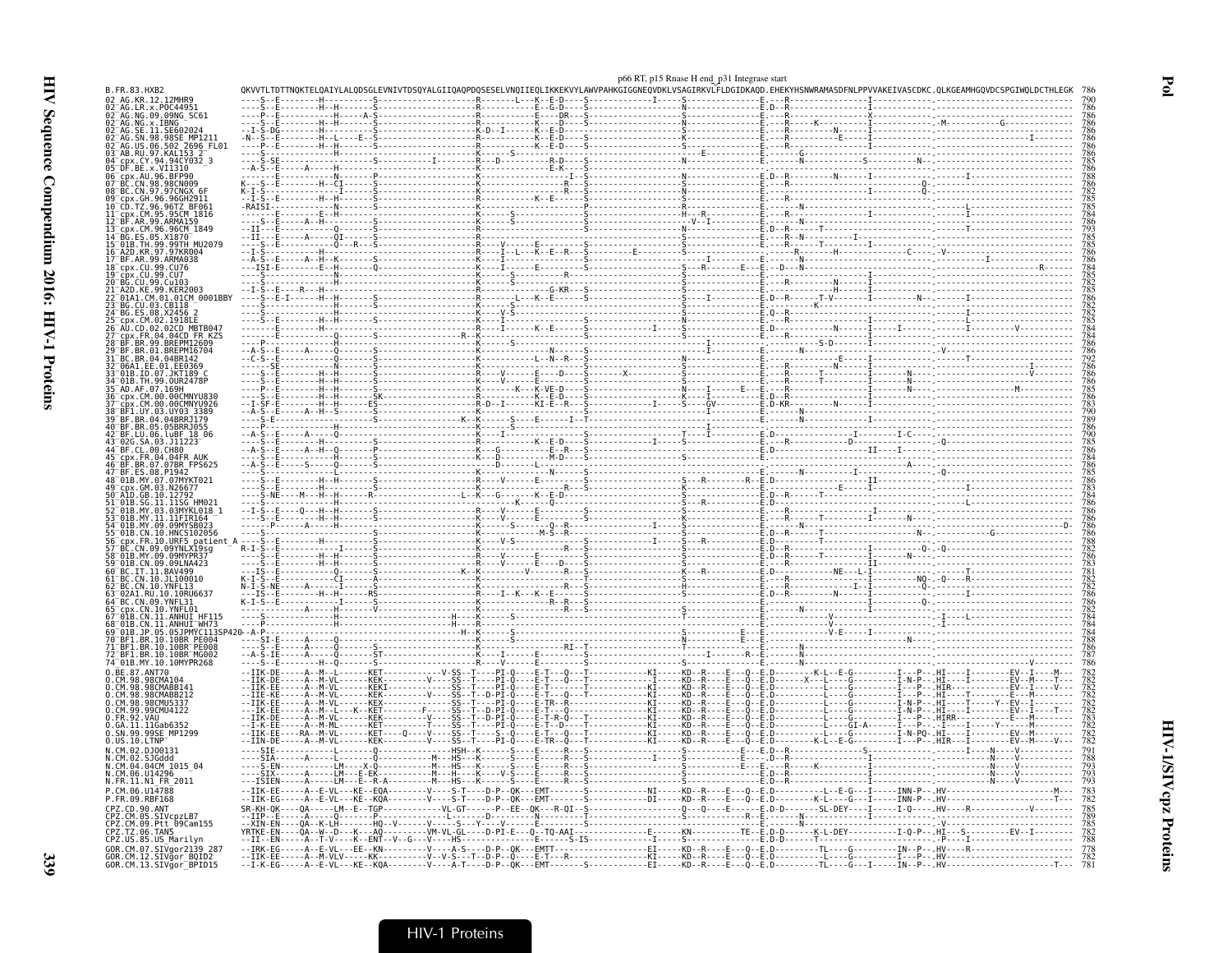| B.FR.83.HXB2                                                                                            |                                               |             |                                                                                                                                       |                                                  |
|---------------------------------------------------------------------------------------------------------|-----------------------------------------------|-------------|---------------------------------------------------------------------------------------------------------------------------------------|--------------------------------------------------|
| 41.CD.97.97CD KCC2                                                                                      |                                               |             |                                                                                                                                       |                                                  |
| .CM.08.886 24<br>.CY.08.CY236                                                                           |                                               |             |                                                                                                                                       | 956<br>953<br>953<br>955<br>956                  |
|                                                                                                         |                                               |             |                                                                                                                                       |                                                  |
| RU.11.11RU6950                                                                                          |                                               |             |                                                                                                                                       |                                                  |
|                                                                                                         |                                               |             |                                                                                                                                       |                                                  |
| .RW.11.DEMA111RW002<br>.SN.01.DDI579<br>.JSN.01.DDI579<br>.ZA.04.503 15344 T10_A1<br>.CD.97.97CDKTB48_, |                                               |             |                                                                                                                                       |                                                  |
|                                                                                                         |                                               |             |                                                                                                                                       |                                                  |
| .CM.01.01CM 1445MV<br>42.CY.94.94CY017 41                                                               |                                               |             |                                                                                                                                       | 949<br>956<br>956                                |
| BR.10.10BR RJ032                                                                                        |                                               |             |                                                                                                                                       |                                                  |
|                                                                                                         |                                               |             |                                                                                                                                       | 956<br>960                                       |
| CA.07.502 1191 03<br>CH.08.M2 0803101 NFLG8<br>CN.12.DEMB12CN006<br>CN.12.DEMB12CN006                   |                                               |             |                                                                                                                                       |                                                  |
| CII.14<br>14CH005<br>ES.14.ARP1195                                                                      |                                               |             |                                                                                                                                       | 961<br>9562<br>9555<br>9559<br>955<br>960<br>955 |
| FR.11.<br>.DEMB11FR001                                                                                  |                                               |             |                                                                                                                                       |                                                  |
| .05HT 129389<br>DEMB12JP001.<br>.HT . 05<br>. JP . 12                                                   |                                               |             |                                                                                                                                       |                                                  |
| KR.07.HP 18 07JHS10 3909<br>RU.11.11RU2In                                                               |                                               |             |                                                                                                                                       |                                                  |
| SE.12<br>SE600057                                                                                       |                                               |             |                                                                                                                                       |                                                  |
| TH.10.DEMB10TH002<br>US.13<br>RV 1                                                                      |                                               |             |                                                                                                                                       | 960<br>956<br>954                                |
| ZA.09.DEMB09ZA022                                                                                       |                                               |             |                                                                                                                                       |                                                  |
| BR.07<br>DEMC07BR003<br>BW.00<br>00BW5031 1                                                             |                                               |             |                                                                                                                                       |                                                  |
| CN.10.YNFL19                                                                                            |                                               |             |                                                                                                                                       |                                                  |
| CY.09<br>CY260<br>ARP1198                                                                               |                                               |             |                                                                                                                                       |                                                  |
| ET.02.02ET 288                                                                                          |                                               |             |                                                                                                                                       |                                                  |
| IN.09<br>.T125 <sup>-</sup> 2139<br>05KE369195V4<br>KE.05                                               |                                               |             |                                                                                                                                       |                                                  |
| MW 09<br>703010256_CH256.w96<br>SE600311                                                                |                                               |             |                                                                                                                                       |                                                  |
| TZ.08.707010457_CH457.w8                                                                                |                                               |             |                                                                                                                                       | $\frac{967}{952}$                                |
| .17TB4 4G8<br>.02YE511<br>.US.11<br>.YE.02                                                              |                                               |             | $\frac{1}{1}$ - - - - S - - - - - - - - N - - 1<br>T - - - - - - - - - - - - - - - - - -<br>. <del>.</del> D<br>. <u>p</u> . <b>i</b> |                                                  |
| ZM.11.DEMC11ZM006                                                                                       |                                               |             |                                                                                                                                       | 966<br>950<br>959<br>957                         |
| CM.10.DEMD10CM009                                                                                       |                                               |             |                                                                                                                                       |                                                  |
| .CY.06.CY163<br>.KE.11.DEMD11KE003                                                                      |                                               |             |                                                                                                                                       |                                                  |
| KR.04.04KBH8                                                                                            |                                               |             |                                                                                                                                       |                                                  |
| . SN. 90. SE365<br>. TZ. 01. A280                                                                       |                                               |             |                                                                                                                                       | 961<br>961<br>957<br>957<br>957                  |
| UG.10.<br>DEMD10UG004                                                                                   |                                               |             |                                                                                                                                       |                                                  |
| UG.11.DEMD11UG003<br>. YE . 02<br>02YE516                                                               |                                               |             |                                                                                                                                       |                                                  |
| .ZA.90.R1                                                                                               |                                               |             |                                                                                                                                       | 955                                              |
| .AO.06.AO 06 ANG32                                                                                      |                                               |             |                                                                                                                                       |                                                  |
| .AR.02.ARE933<br>.BR.07.07BR844<br>.BR.10.10BR PE107                                                    |                                               |             |                                                                                                                                       |                                                  |
| .BR.10.10BR-RJ015<br>.CY.08.CY222                                                                       |                                               |             |                                                                                                                                       |                                                  |
|                                                                                                         |                                               |             |                                                                                                                                       |                                                  |
| .ĒS.02.ĒS X845 4<br>.ES.11.VA0053 nfl                                                                   |                                               |             |                                                                                                                                       | $\frac{956}{956}$                                |
| .RO.96.BCI R07<br>RU.08.D88-845.<br>CM.02.02CM.00.                                                      |                                               |             |                                                                                                                                       |                                                  |
| .02CM 0016BB<br>DEMF210CM001<br>CM 10                                                                   |                                               |             |                                                                                                                                       |                                                  |
| .CM.10.DEMF210CM007                                                                                     |                                               |             |                                                                                                                                       | 956<br>956<br>961<br>955                         |
| 920 49                                                                                                  |                                               |             |                                                                                                                                       |                                                  |
| CM.10.DEURF10CM020                                                                                      |                                               |             |                                                                                                                                       | $\frac{955}{960}$                                |
| CN.08.GX 2084-08<br>ES.09.X2634 2<br>ES.14.ARP1201                                                      |                                               |             |                                                                                                                                       |                                                  |
|                                                                                                         |                                               |             |                                                                                                                                       | $\frac{960}{955}$                                |
| GH 03<br>03GH175G<br>KE.09.DEMG09KE001                                                                  |                                               |             |                                                                                                                                       |                                                  |
| G.NG.09.09NG SC62<br>G.PT.x.PT3306                                                                      |                                               |             |                                                                                                                                       | $\frac{955}{955}$                                |
| BE.93.VI991                                                                                             |                                               |             |                                                                                                                                       |                                                  |
| 93.VI997<br>CF.90.056                                                                                   |                                               |             |                                                                                                                                       | 954<br>953<br>955<br>954                         |
| H.GB.00.00GBAC4001                                                                                      |                                               |             |                                                                                                                                       |                                                  |
| CD.97.J 97DC KTB147<br>SE9280<br>7887                                                                   | $-RV - - - - - - - - - S - A - K -$           |             |                                                                                                                                       | 953<br>954<br>954                                |
| SE.94.SE9173 <sup>-</sup> 7022.                                                                         |                                               |             |                                                                                                                                       |                                                  |
| .CD.97.97ZR EQTB11                                                                                      |                                               |             |                                                                                                                                       | 956                                              |
| .CM.96.96CM⊤MP535<br>01 AE.AF.07.569M                                                                   |                                               |             |                                                                                                                                       | 956                                              |
| -AE.CM.11.1156                                                                                          |                                               |             |                                                                                                                                       |                                                  |
| .DE00112CN011<br>AE.<br>. CN . 12<br>AE.HK.04.HK00                                                      |                                               |             |                                                                                                                                       |                                                  |
| . TR<br>10.10IR.THR48F<br>.11.DE00111JP003                                                              |                                               |             |                                                                                                                                       |                                                  |
| AE<br>SE601018<br>AE.SE.11.                                                                             |                                               |             |                                                                                                                                       |                                                  |
| AE.TH.10.DE00110TH001<br>AE.TH.90.CM240                                                                 |                                               |             |                                                                                                                                       |                                                  |
| AE.US.05.306163                                                                                         | $- - - - V - - - - - - - - - - - - - - - - K$ |             |                                                                                                                                       | 961<br>954                                       |
| 02_AG.CM.10.DE00210CM013                                                                                |                                               | $- NVT - -$ |                                                                                                                                       | 956<br>$\frac{955}{954}$                         |
| 02 AG.ES.06.P1423<br>02 AG.GW.05.CC 0048                                                                |                                               |             |                                                                                                                                       |                                                  |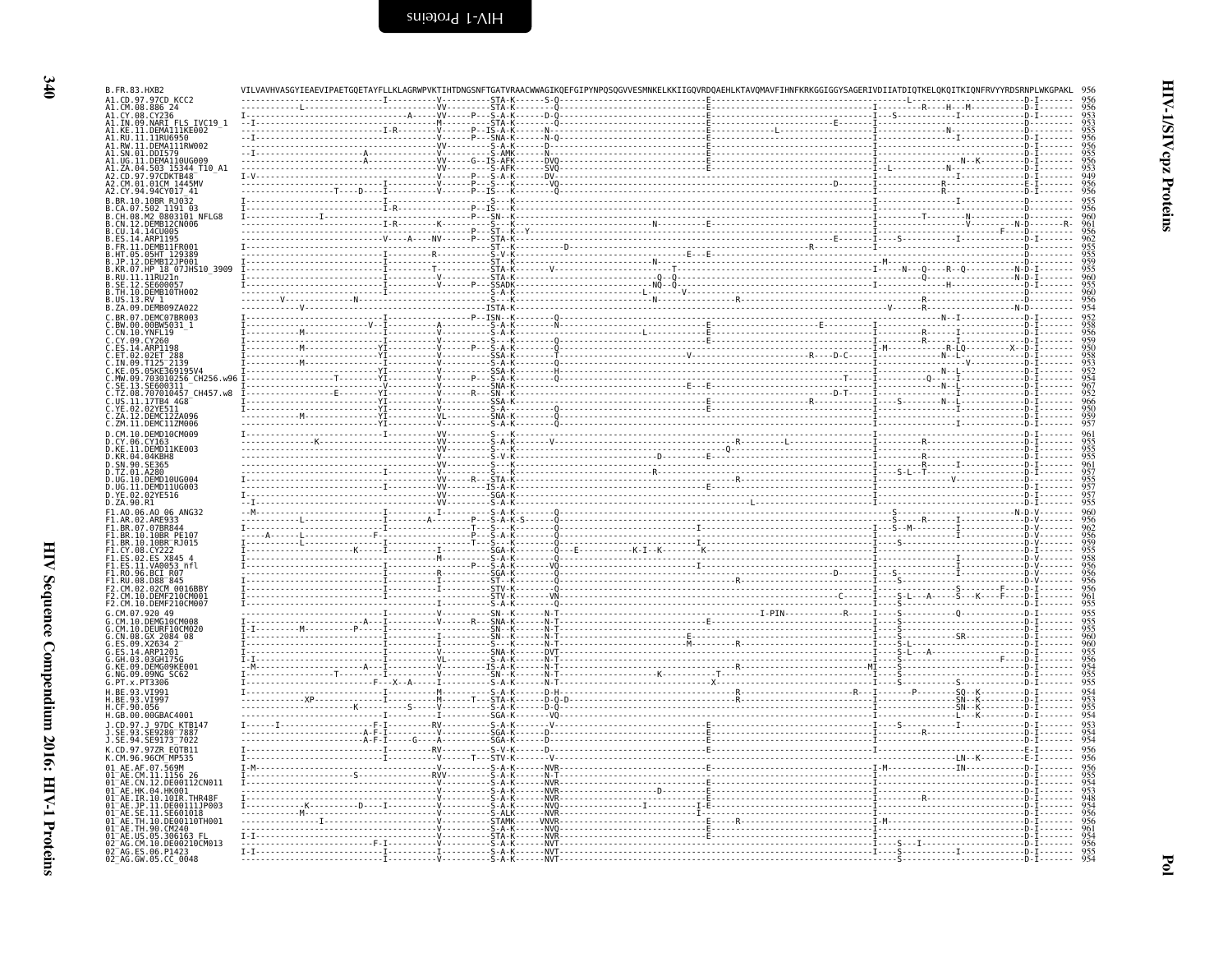| B.FR.83.HXB2                                                                                              |                   |                          |                                                        |            |
|-----------------------------------------------------------------------------------------------------------|-------------------|--------------------------|--------------------------------------------------------|------------|
| AG.KR.12.12MHR9                                                                                           |                   |                          |                                                        |            |
| 02 AG.NG.09.09NG SC61                                                                                     |                   |                          | ----DVT--                                              |            |
| AG.NG.x.IBNG                                                                                              |                   | - - - - NVT -            |                                                        |            |
| . SE602<br>98SE MP1211<br>98.                                                                             | - - - KMAS - VV - |                          |                                                        |            |
| .06.502 2696 FL01<br>.97.KAL153 2                                                                         |                   |                          |                                                        |            |
| CY.94.94CY032 3                                                                                           |                   |                          |                                                        |            |
|                                                                                                           |                   |                          |                                                        |            |
| CN.98.98CN009                                                                                             |                   |                          |                                                        |            |
| 98 BC.CN.97.97CNGX 6F                                                                                     |                   |                          |                                                        |            |
| -RE06                                                                                                     |                   |                          |                                                        |            |
| ČM.95.95ČM 1816<br>R.99.ARMA159                                                                           |                   |                          |                                                        |            |
| 96.96CM 1849.                                                                                             |                   |                          |                                                        |            |
|                                                                                                           |                   |                          |                                                        |            |
| 99TH MU2079<br>A2D.KR.97.97KR004                                                                          |                   |                          |                                                        |            |
| 99.ARMA038                                                                                                |                   |                          |                                                        |            |
| cpx.CU.99.CU76<br>CII 99 CII7                                                                             |                   |                          |                                                        |            |
| BG.CU.99.Cu103                                                                                            |                   |                          |                                                        |            |
| 99.KER2003<br>01A1.CM.01.01CM 0001BBY                                                                     |                   |                          |                                                        |            |
|                                                                                                           |                   |                          |                                                        |            |
| cpx.CM.02.1918EE                                                                                          |                   | .p. S.                   |                                                        |            |
| AU.CD.02.02CD MBTB047                                                                                     |                   |                          |                                                        |            |
| FR.04.04CD FR KZS<br>R.99.BREPM12609                                                                      |                   |                          |                                                        |            |
| . 01<br>.BREPM16704                                                                                       |                   |                          |                                                        |            |
| 04 04RR147<br>06A1.EE.01.EE0369                                                                           |                   |                          |                                                        |            |
| ID.07.JKT189 0                                                                                            |                   |                          |                                                        |            |
| 01B. TH. 99. OUR2478P<br>07.169H                                                                          |                   |                          |                                                        |            |
| 00.00CMNYU830<br>00.00CMNYU926.                                                                           |                   |                          |                                                        |            |
| UY.03.UY03_3389                                                                                           |                   |                          | - - -R - F - - - - I - - - - - - - FS - - -            |            |
| .BR.04.04BRRJ179<br>05.05BRR1055                                                                          |                   |                          |                                                        |            |
| BF.LU.06.luBF 18_06<br>102G.SA.03.J11223                                                                  |                   |                          |                                                        |            |
| BF.CL.00.CH80                                                                                             |                   |                          |                                                        |            |
| CDX.FR.04.04FR AUM                                                                                        |                   |                          |                                                        |            |
| 07.07BR FPS625<br>08.P1942                                                                                |                   |                          |                                                        |            |
| .07.07MYKT021<br>01B.MY                                                                                   |                   |                          |                                                        |            |
| GM.03.N26677<br>10.12792                                                                                  |                   |                          |                                                        |            |
| ŠĞ.ÎI.ÎISĞ HM021<br>MY.03.03MYKL018 1                                                                     |                   | - P - - - STAAK-         |                                                        |            |
| .11.11FIR164                                                                                              |                   |                          |                                                        |            |
| 102056                                                                                                    |                   |                          |                                                        |            |
| FR.10.URF5 patient<br>CN.09.09YNLX19sg                                                                    |                   |                          |                                                        |            |
|                                                                                                           |                   |                          |                                                        |            |
| MY.09.09MYPR37<br>CN.09.09LNA423                                                                          |                   |                          |                                                        |            |
| .11.BAV499<br>BC.CN.10.JL100010                                                                           |                   |                          |                                                        |            |
| BC.CN.10.YNFL13<br>02A1.RU.10.10RU6637                                                                    |                   |                          |                                                        |            |
|                                                                                                           |                   |                          |                                                        |            |
|                                                                                                           |                   |                          |                                                        |            |
| 11.ANHUI WH73                                                                                             |                   |                          |                                                        |            |
| JP.05.05JPMYC113S<br>.RR 10.10RR PE004                                                                    |                   |                          |                                                        |            |
| BF1.BR.10.10BR PE008                                                                                      |                   |                          |                                                        |            |
| 72 BFI.BR.10.10BR MG002<br>74 <sup>-</sup> 01B.MY.10.10MYPR268                                            |                   |                          |                                                        |            |
|                                                                                                           |                   | ·Š-A-K-<br>-ST-MK·       |                                                        |            |
| 98CMABB141<br>CM.98                                                                                       |                   | $-MK$                    |                                                        |            |
| CM.98.98CMABB212<br>CM.98.98CMU5337                                                                       |                   |                          |                                                        |            |
| 0.CM.99.99CMU4122                                                                                         |                   | - AMK<br>- IMK<br>- - MK |                                                        |            |
| 0.FR.92.<br>0.GA.11.<br>.VAU<br>.11Gab6352                                                                |                   | <b>AMK</b>               |                                                        |            |
|                                                                                                           |                   | ·ŠT-MK                   |                                                        |            |
| 0.SN.99.99SE_MP1299<br>0.US.10.LTNP                                                                       |                   |                          |                                                        |            |
| N.CM.02.DJ00131<br>CM.02<br>.SJGddd                                                                       |                   |                          |                                                        |            |
| N.CM.04.04CM 1015_04                                                                                      |                   |                          |                                                        |            |
| N.CM.06.U14296<br>N.FR.11.N1_FR_2011                                                                      |                   |                          |                                                        | 963<br>963 |
| P.CM.06.U14788                                                                                            |                   |                          | L0D-I-----T-<br>$-$ - $D$ - $ I$ - $ L$ - $ O$ - $  T$ |            |
| P.FR.09.RBF168                                                                                            |                   |                          | - D - - I - - M - - Q -                                | 953<br>952 |
| . ANT                                                                                                     |                   |                          |                                                        |            |
| .<br>.SIVcpzLB7<br>. <u>Ptt</u> _09Cam155<br>Z.CM.09.                                                     |                   |                          |                                                        |            |
| 06.TAN5<br>CPZ.US.85.US Marilyn                                                                           |                   |                          |                                                        | 952<br>958 |
|                                                                                                           |                   |                          |                                                        | 948        |
| GOR.CM.07.SIVgor2139 287<br>GOR.CM.12.SIVgor2139 287<br>GOR.CM.12.SIVgor_BOID2<br>GOR.CM.13.SIVgor_BPID15 |                   | - P - - AS - A - K-      | - LN - TH<br>- I - -D - - I - -M - -Q -                |            |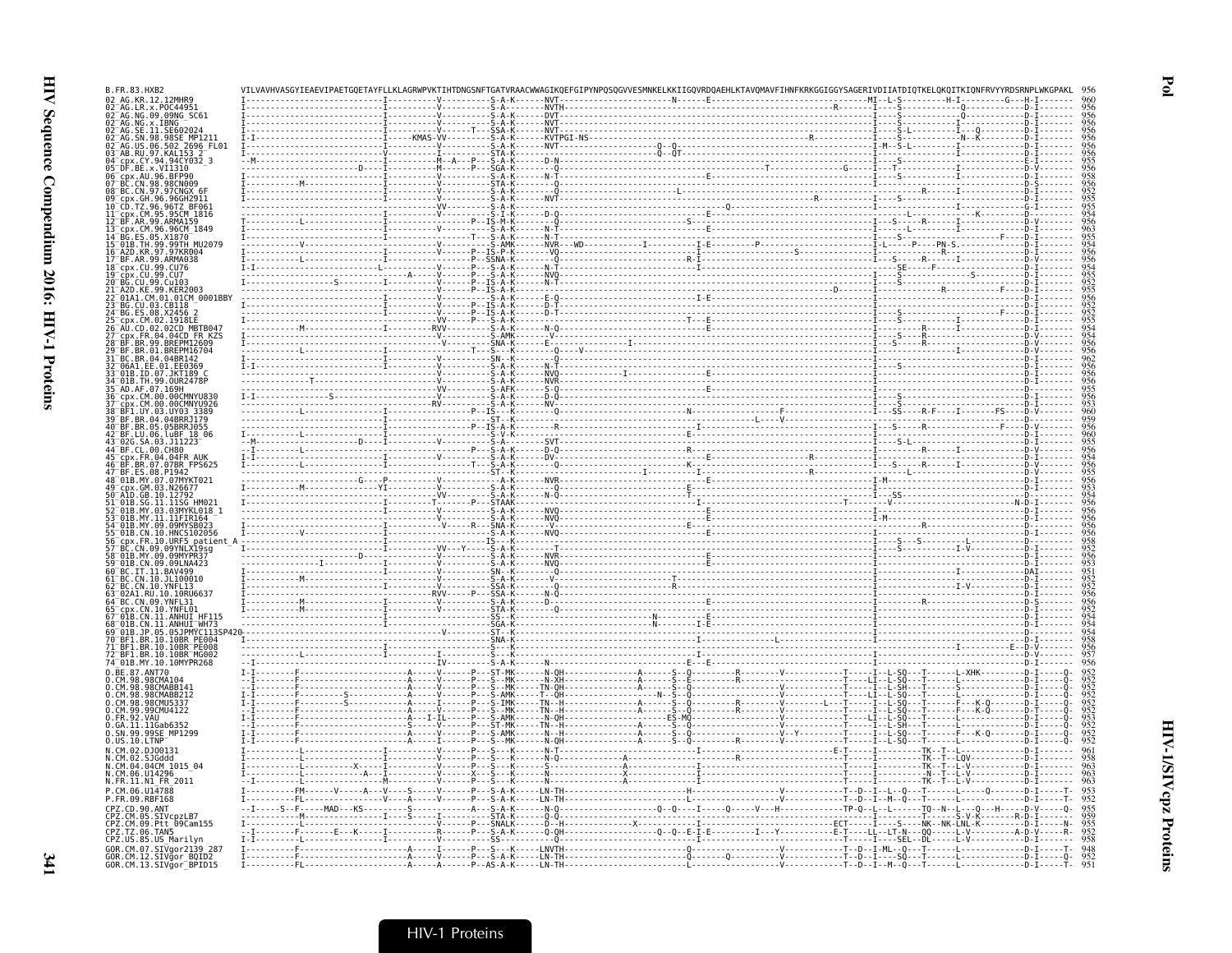<span id="page-31-0"></span>

|                                                                                                                                                                                                                                                                                |                                                                                                                                                                                                                                                                                                                                                                                                                                                     | p31 Integrase end<br>Pol end |
|--------------------------------------------------------------------------------------------------------------------------------------------------------------------------------------------------------------------------------------------------------------------------------|-----------------------------------------------------------------------------------------------------------------------------------------------------------------------------------------------------------------------------------------------------------------------------------------------------------------------------------------------------------------------------------------------------------------------------------------------------|------------------------------|
| B. FR. 83. HXB2                                                                                                                                                                                                                                                                | LWKGEGAVVIQDNSDIKVVPRRKAKIIRDYGKQMAGDDCVASRQDED.                                                                                                                                                                                                                                                                                                                                                                                                    |                              |
|                                                                                                                                                                                                                                                                                | . - N<br>. G .                                                                                                                                                                                                                                                                                                                                                                                                                                      |                              |
|                                                                                                                                                                                                                                                                                | .                                                                                                                                                                                                                                                                                                                                                                                                                                                   |                              |
|                                                                                                                                                                                                                                                                                |                                                                                                                                                                                                                                                                                                                                                                                                                                                     |                              |
|                                                                                                                                                                                                                                                                                |                                                                                                                                                                                                                                                                                                                                                                                                                                                     |                              |
|                                                                                                                                                                                                                                                                                |                                                                                                                                                                                                                                                                                                                                                                                                                                                     |                              |
|                                                                                                                                                                                                                                                                                |                                                                                                                                                                                                                                                                                                                                                                                                                                                     |                              |
|                                                                                                                                                                                                                                                                                |                                                                                                                                                                                                                                                                                                                                                                                                                                                     |                              |
|                                                                                                                                                                                                                                                                                |                                                                                                                                                                                                                                                                                                                                                                                                                                                     |                              |
|                                                                                                                                                                                                                                                                                |                                                                                                                                                                                                                                                                                                                                                                                                                                                     |                              |
|                                                                                                                                                                                                                                                                                |                                                                                                                                                                                                                                                                                                                                                                                                                                                     |                              |
| B.ES.14.ARP1195<br>B.FR.11.DEMB11FR001<br>B.J.P.12.DEMB12FR001<br>B.J.P.12.DEMB12JP001<br>B.KR.07.HP 18 07JHS10_3909<br>B.KR.11.11RV21n<br>B.CE.12.SE600057<br>B.CE.12.SE600057<br>B.CK.13.RV<br>B.CA.09.DEMB037A022<br>B.CA.09.DEMB037A0222<br>CA.09.DEMB037A0                |                                                                                                                                                                                                                                                                                                                                                                                                                                                     |                              |
|                                                                                                                                                                                                                                                                                |                                                                                                                                                                                                                                                                                                                                                                                                                                                     |                              |
|                                                                                                                                                                                                                                                                                |                                                                                                                                                                                                                                                                                                                                                                                                                                                     |                              |
|                                                                                                                                                                                                                                                                                |                                                                                                                                                                                                                                                                                                                                                                                                                                                     |                              |
|                                                                                                                                                                                                                                                                                |                                                                                                                                                                                                                                                                                                                                                                                                                                                     |                              |
|                                                                                                                                                                                                                                                                                |                                                                                                                                                                                                                                                                                                                                                                                                                                                     |                              |
|                                                                                                                                                                                                                                                                                |                                                                                                                                                                                                                                                                                                                                                                                                                                                     |                              |
|                                                                                                                                                                                                                                                                                | $\begin{minipage}{0.99\textwidth} \begin{tabular}{ c c } \hline & \multicolumn{3}{ c }{0.99\textwidth} \begin{tabular}{ c c } \hline & \multicolumn{3}{ c }{0.99\textwidth} \begin{tabular}{ c c } \hline & \multicolumn{3}{ c }{0.99\textwidth} \begin{tabular}{ c c } \hline & \multicolumn{3}{ c }{0.99\textwidth} \begin{tabular}{ c c } \hline & \multicolumn{3}{ c }{0.99\textwidth} \begin{tabular}{ c c } \hline \multicolumn{3}{ c }{0.99$ |                              |
|                                                                                                                                                                                                                                                                                |                                                                                                                                                                                                                                                                                                                                                                                                                                                     |                              |
|                                                                                                                                                                                                                                                                                |                                                                                                                                                                                                                                                                                                                                                                                                                                                     |                              |
|                                                                                                                                                                                                                                                                                |                                                                                                                                                                                                                                                                                                                                                                                                                                                     |                              |
|                                                                                                                                                                                                                                                                                |                                                                                                                                                                                                                                                                                                                                                                                                                                                     |                              |
| , ZA. 09. DEMB092A022<br>.: BN. 00. DEMB092A022<br>.: EN. 00. 00BW5031_1<br>.: CY. 10. (YPLE)<br>.: ET. 02. 02ET_288<br>.: ET. 02. 02ET_289<br>.: ET. 02. 02ET_289<br>.: ET. 02. 02ET_239<br>.: KE. 09. 05KE3031950_CH256. w96<br>.: KE. 03. 05KE3031950<br>.CM.10.DEMD10CM009 | $\begin{minipage}{0.99\textwidth} \begin{tabular}{ c c c } \hline & \multicolumn{2}{ c }{0.99\textwidth} \begin{tabular}{ c c } \hline & \multicolumn{2}{ c }{0.99\textwidth} \begin{tabular}{ c c } \hline \multicolumn{2}{ c }{0.99\textwidth} \begin{tabular}{ c c } \hline \multicolumn{2}{ c }{0.99\textwidth} \begin{tabular}{ c c } \hline \multicolumn{2}{ c }{0.99\textwidth} \begin{tabular}{ c c } \hline \multicolumn{2}{ c }{0.99\$    |                              |
|                                                                                                                                                                                                                                                                                |                                                                                                                                                                                                                                                                                                                                                                                                                                                     |                              |
|                                                                                                                                                                                                                                                                                |                                                                                                                                                                                                                                                                                                                                                                                                                                                     |                              |
| <b>D.CM.10.DEMPD10CM009</b><br><b>D.CY.06.CY163</b><br>D.KR.04.04KBH8<br>D.KR.04.04KBH8<br>D.SN.90.SE365<br>D.JUG.10.DEMPD10UG004<br>D.VG.10.DEMPD10UG004<br>D.VG.10.DEMPD10UG004<br>D.VG.10.DEMPD10UG003<br>D.VG.02.02YE516<br>D.ZA.90.R1                                     |                                                                                                                                                                                                                                                                                                                                                                                                                                                     |                              |
|                                                                                                                                                                                                                                                                                |                                                                                                                                                                                                                                                                                                                                                                                                                                                     |                              |
|                                                                                                                                                                                                                                                                                |                                                                                                                                                                                                                                                                                                                                                                                                                                                     |                              |
| D.ZA. 90. R1<br>F1. AR. 02. ARE9334<br>F1. AR. 02. ARE9334<br>F1. BR. 10. 10BR PE107<br>F1. BR. 10. 10BR PE107<br>F1. BR. 10. 10BR PE107<br>F1. CY. 08. CY222<br>4<br>F1. ES. 02. CY228<br>F1. ES. 11. VA0653<br>T4<br>F1. ES. 11. VA0653<br>T4<br>F1. R                       |                                                                                                                                                                                                                                                                                                                                                                                                                                                     |                              |
|                                                                                                                                                                                                                                                                                |                                                                                                                                                                                                                                                                                                                                                                                                                                                     |                              |
|                                                                                                                                                                                                                                                                                |                                                                                                                                                                                                                                                                                                                                                                                                                                                     |                              |
|                                                                                                                                                                                                                                                                                | $\begin{picture}(100,100)(0,-0.0000,0){\line(0,-1){20}} \put(10,0){\line(0,-1){20}} \put(10,0){\line(0,-1){20}} \put(10,0){\line(0,-1){20}} \put(10,0){\line(0,-1){20}} \put(10,0){\line(0,-1){20}} \put(10,0){\line(0,-1){20}} \put(10,0){\line(0,-1){20}} \put(10,0){\line(0,-1){20}} \put(10,0){\line(0,-1){20}} \put(10,0){\line(0,-1){20}} \put(10,$                                                                                           |                              |
|                                                                                                                                                                                                                                                                                |                                                                                                                                                                                                                                                                                                                                                                                                                                                     |                              |
|                                                                                                                                                                                                                                                                                |                                                                                                                                                                                                                                                                                                                                                                                                                                                     |                              |
|                                                                                                                                                                                                                                                                                |                                                                                                                                                                                                                                                                                                                                                                                                                                                     |                              |
|                                                                                                                                                                                                                                                                                |                                                                                                                                                                                                                                                                                                                                                                                                                                                     |                              |
|                                                                                                                                                                                                                                                                                |                                                                                                                                                                                                                                                                                                                                                                                                                                                     |                              |
| F2. CM. 10. DEMF210CM00<br>G. CM. 10. DEMG10CM008<br>G. CM. 10. DEMG10CM008<br>G. CM. 10. DEURF10CM020<br>G. CM. 00. GX. 2084<br>G. ES. 09. X2634<br>G. GH. 03. 03GH175G<br>G. NG. 09. DEMG90RE001<br>G. NG. 09. DEMG90RE001<br>G. NG. 09. DEMG9                               |                                                                                                                                                                                                                                                                                                                                                                                                                                                     |                              |
|                                                                                                                                                                                                                                                                                | - E - - - -                                                                                                                                                                                                                                                                                                                                                                                                                                         |                              |
|                                                                                                                                                                                                                                                                                |                                                                                                                                                                                                                                                                                                                                                                                                                                                     |                              |
| H. BE.93.VI991<br>H. BE.93.VI997<br>H. CF.90.056<br>H. GB.00.00GBAC4001                                                                                                                                                                                                        | . G -  -  -  -                                                                                                                                                                                                                                                                                                                                                                                                                                      |                              |
|                                                                                                                                                                                                                                                                                |                                                                                                                                                                                                                                                                                                                                                                                                                                                     |                              |
| 1.05.00.00000000001<br>1.00.97.1 97DC KTB147<br>1.SE.93.SE9280 <sup>-7887</sup><br>1.SE.94.SE9173 <sup>-7022</sup>                                                                                                                                                             |                                                                                                                                                                                                                                                                                                                                                                                                                                                     |                              |
|                                                                                                                                                                                                                                                                                |                                                                                                                                                                                                                                                                                                                                                                                                                                                     |                              |
| K.CD.97.97ZR EQTB11<br>K.CM.96.96CM_MP535                                                                                                                                                                                                                                      |                                                                                                                                                                                                                                                                                                                                                                                                                                                     |                              |
| M. 96. 96CM-MP535<br>A.E. A.F. 07. 569M<br>A.E. C.M. 11. 1156<br>A.E. C.M. 11. 1156<br>A.E. C.M. 11. 1156<br>A.E. I.R. 04. 116001<br>A.E. I.R. 04. 11600111119003<br>A.E. J.P. 11. 116.000111119003<br>A.E. TH. 10. 01240<br>A.E. TH. 10. 01240<br><br>01<br>Ò1                |                                                                                                                                                                                                                                                                                                                                                                                                                                                     |                              |
| 01                                                                                                                                                                                                                                                                             |                                                                                                                                                                                                                                                                                                                                                                                                                                                     |                              |
| 01<br>01                                                                                                                                                                                                                                                                       |                                                                                                                                                                                                                                                                                                                                                                                                                                                     |                              |
| ĀĪ<br>01                                                                                                                                                                                                                                                                       |                                                                                                                                                                                                                                                                                                                                                                                                                                                     |                              |
|                                                                                                                                                                                                                                                                                |                                                                                                                                                                                                                                                                                                                                                                                                                                                     |                              |
| 02<br>AG.ES.06.P1423<br>AG.ES.06.P1423<br>02                                                                                                                                                                                                                                   |                                                                                                                                                                                                                                                                                                                                                                                                                                                     |                              |
| 02                                                                                                                                                                                                                                                                             |                                                                                                                                                                                                                                                                                                                                                                                                                                                     |                              |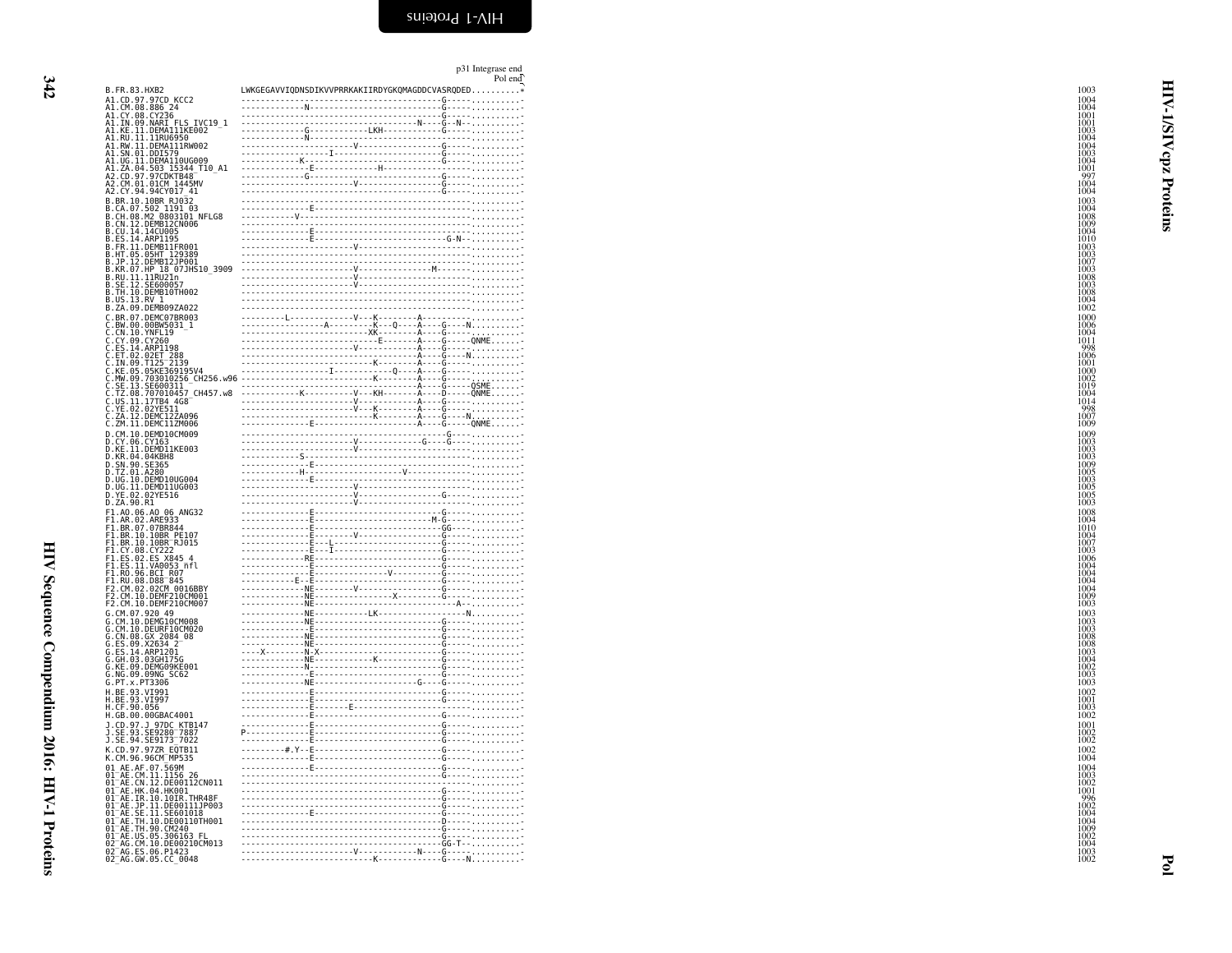|                                                                                  | 3 (1, 0) $\frac{1}{2}$ (1, 0) $\frac{1}{2}$ (1, 0) $\frac{1}{2}$ (1, 0) $\frac{1}{2}$ (1, 0) $\frac{1}{2}$ (1, 0) $\frac{1}{2}$ (1, 0) $\frac{1}{2}$ (1, 0) $\frac{1}{2}$ (1, 0) $\frac{1}{2}$ (1, 0) $\frac{1}{2}$ (1, 0) $\frac{1}{2}$ (1, 0) $\frac{1}{2}$ (1, 0) $\frac{1}{2}$ | p31 Integrase end<br>Pol end |                      |                            |
|----------------------------------------------------------------------------------|------------------------------------------------------------------------------------------------------------------------------------------------------------------------------------------------------------------------------------------------------------------------------------|------------------------------|----------------------|----------------------------|
|                                                                                  | LWKGEGAVVIQDNSDIKVVPRRKAKIIRDYGKQMAGDDCVASRQDED*                                                                                                                                                                                                                                   |                              |                      | 1003                       |
|                                                                                  |                                                                                                                                                                                                                                                                                    |                              | 1008<br>1004<br>1004 |                            |
|                                                                                  |                                                                                                                                                                                                                                                                                    |                              |                      | 1004                       |
|                                                                                  |                                                                                                                                                                                                                                                                                    |                              |                      | 1004<br>1004<br>1004       |
|                                                                                  |                                                                                                                                                                                                                                                                                    |                              |                      | 1004<br>1003               |
|                                                                                  |                                                                                                                                                                                                                                                                                    |                              |                      | 1004                       |
|                                                                                  |                                                                                                                                                                                                                                                                                    |                              | $\frac{1006}{1004}$  | 1000                       |
|                                                                                  |                                                                                                                                                                                                                                                                                    |                              |                      | 1003<br>007                |
|                                                                                  |                                                                                                                                                                                                                                                                                    |                              | 1004                 | 1002                       |
|                                                                                  |                                                                                                                                                                                                                                                                                    |                              |                      | 1011<br>1003               |
|                                                                                  |                                                                                                                                                                                                                                                                                    |                              |                      | 1002<br>1004               |
|                                                                                  |                                                                                                                                                                                                                                                                                    |                              | 1004<br>1002         | 1003                       |
|                                                                                  |                                                                                                                                                                                                                                                                                    |                              |                      | 1000<br>1003               |
|                                                                                  |                                                                                                                                                                                                                                                                                    |                              |                      | 1004<br>1000               |
|                                                                                  |                                                                                                                                                                                                                                                                                    |                              |                      | 1000<br>1003               |
|                                                                                  |                                                                                                                                                                                                                                                                                    |                              | 1002                 | 1002                       |
|                                                                                  |                                                                                                                                                                                                                                                                                    |                              | 1004                 | 1004                       |
|                                                                                  |                                                                                                                                                                                                                                                                                    |                              |                      | 1014<br>004                |
|                                                                                  |                                                                                                                                                                                                                                                                                    |                              | 1003                 | 1004<br>1004               |
|                                                                                  |                                                                                                                                                                                                                                                                                    |                              |                      | 1004<br>1001               |
|                                                                                  |                                                                                                                                                                                                                                                                                    |                              |                      | 1008<br>1007               |
|                                                                                  |                                                                                                                                                                                                                                                                                    |                              | 1004                 | 1008                       |
|                                                                                  |                                                                                                                                                                                                                                                                                    |                              |                      | 1003<br>1004               |
|                                                                                  |                                                                                                                                                                                                                                                                                    |                              | 1002<br>1004         |                            |
|                                                                                  |                                                                                                                                                                                                                                                                                    |                              |                      | 1003<br>1004               |
|                                                                                  |                                                                                                                                                                                                                                                                                    |                              |                      | 1001<br>1002<br>1004       |
|                                                                                  |                                                                                                                                                                                                                                                                                    |                              |                      | 1004<br>1004               |
|                                                                                  |                                                                                                                                                                                                                                                                                    |                              | 1004                 | 1004                       |
|                                                                                  |                                                                                                                                                                                                                                                                                    |                              | 1006                 | 1000                       |
|                                                                                  |                                                                                                                                                                                                                                                                                    |                              |                      | 1004<br>1001<br><b>QQC</b> |
|                                                                                  |                                                                                                                                                                                                                                                                                    |                              | 1000                 | 1000                       |
|                                                                                  |                                                                                                                                                                                                                                                                                    |                              |                      | 1004<br>004                |
|                                                                                  |                                                                                                                                                                                                                                                                                    |                              | 1000                 |                            |
|                                                                                  |                                                                                                                                                                                                                                                                                    |                              |                      | 1002<br>1002               |
|                                                                                  |                                                                                                                                                                                                                                                                                    |                              |                      | 1006<br>1004               |
|                                                                                  |                                                                                                                                                                                                                                                                                    |                              | 1005<br>1004         |                            |
| 0.BE.87.ANT70<br>0. CM. 98.98CMA104                                              |                                                                                                                                                                                                                                                                                    |                              |                      | 1010<br>1010               |
| 0.CM.98.98CMABB141                                                               |                                                                                                                                                                                                                                                                                    |                              | 1010                 | 101C<br>1010               |
| 0.CM.98.98CMABB212<br>0.CM.98.98CMU5337<br>0.CM.99.99CMU4122<br>0. FR. 92. VAU   |                                                                                                                                                                                                                                                                                    |                              |                      | 101C<br>1011               |
| 0.GA.11.11Gab6352                                                                |                                                                                                                                                                                                                                                                                    |                              |                      | 1010<br>1010               |
| 0.SN.99.99SE_MP1299<br>0.US.10.LTNP<br>N.CM.02.DJ00131                           |                                                                                                                                                                                                                                                                                    |                              | 1010<br>1013         |                            |
| N.CM.02.SJGddd<br>CM.04.04CM 1015 04                                             |                                                                                                                                                                                                                                                                                    |                              | $\frac{1010}{1015}$  |                            |
| N.CM.06.U14296<br>N.FR.11.N1 FR 2011                                             |                                                                                                                                                                                                                                                                                    |                              | 1015<br>1015         |                            |
| P.CM.06.U14788<br>P.FR.09.RBF168                                                 |                                                                                                                                                                                                                                                                                    |                              | 1004                 | 1008                       |
|                                                                                  |                                                                                                                                                                                                                                                                                    |                              | 1003                 | 1007                       |
| CPZ.CD.90.ANT<br>CPZ.CM.05.SIVcpzLB7<br>CPZ.CM.09.Ptt 09Cam155<br>CPZ.TZ.06.TAN5 |                                                                                                                                                                                                                                                                                    |                              |                      | 1003<br>1000               |
| CPZ.US.85.US Marilyn                                                             |                                                                                                                                                                                                                                                                                    |                              | 1006<br>1005         |                            |
| GOR.CM.07.SIVgor2139 287<br>GOR.CM.12.SIVgor_BOID2<br>GOR.CM.13.SIVgor_BPID15    |                                                                                                                                                                                                                                                                                    |                              | 1010<br>1009         |                            |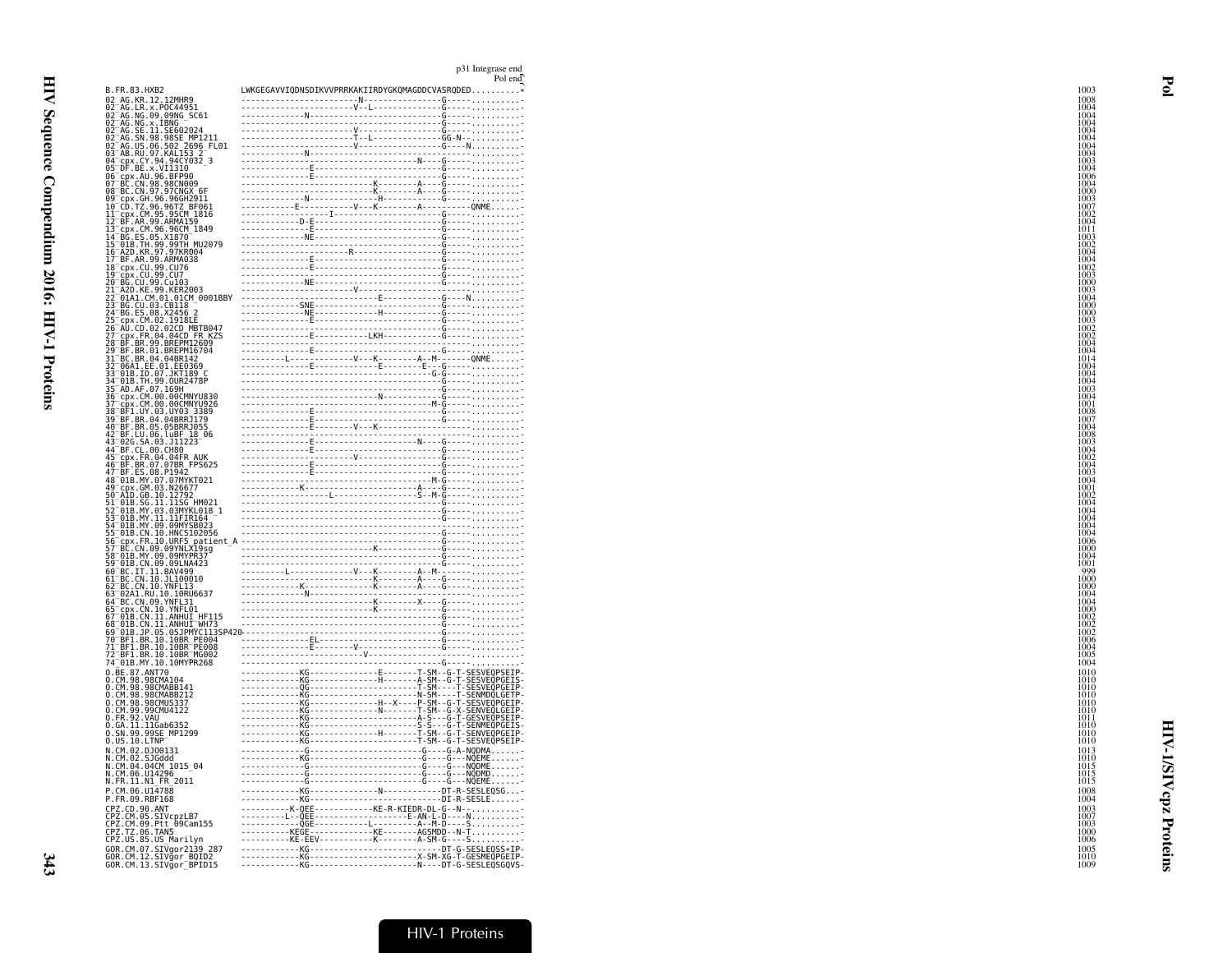<span id="page-33-0"></span>

| B.FR.83.HXB2                                                                      | vii stait                                                                                                                                                                                                                                                                                                                                                                                                                                                 |                                        |                               |  |  |
|-----------------------------------------------------------------------------------|-----------------------------------------------------------------------------------------------------------------------------------------------------------------------------------------------------------------------------------------------------------------------------------------------------------------------------------------------------------------------------------------------------------------------------------------------------------|----------------------------------------|-------------------------------|--|--|
|                                                                                   | MENRWQVMIVWQVDRMRIRTWKSLVKHHMYVSGKARGWFYRHHYESPHPRISSEVHIPL                                                                                                                                                                                                                                                                                                                                                                                               |                                        |                               |  |  |
| A1.CD.97.97CD KCC2<br>A1.CM.08.886 24<br>A1.CY.08.CY236                           |                                                                                                                                                                                                                                                                                                                                                                                                                                                           |                                        |                               |  |  |
| A1.IN.09.NARI FLS IVC19 1                                                         |                                                                                                                                                                                                                                                                                                                                                                                                                                                           |                                        |                               |  |  |
| A1.KE.11.DEMAI11KE002                                                             |                                                                                                                                                                                                                                                                                                                                                                                                                                                           |                                        |                               |  |  |
| A1.RU.11.11RU6950<br>A1.RW.11.DEMA111RW002                                        |                                                                                                                                                                                                                                                                                                                                                                                                                                                           |                                        |                               |  |  |
| A1.SN.01.DDI579                                                                   |                                                                                                                                                                                                                                                                                                                                                                                                                                                           |                                        |                               |  |  |
| A1.UG.11.DEMA110UG009                                                             |                                                                                                                                                                                                                                                                                                                                                                                                                                                           |                                        |                               |  |  |
| .ZA.04.503 15344 T10_A1<br>.CD.97.97CDKTB48                                       |                                                                                                                                                                                                                                                                                                                                                                                                                                                           |                                        |                               |  |  |
| AZ.CM.01.01CM 1445MV                                                              |                                                                                                                                                                                                                                                                                                                                                                                                                                                           |                                        |                               |  |  |
| A2.CY.94.94CY017 41<br>B.BR.10.10BR RJ032                                         |                                                                                                                                                                                                                                                                                                                                                                                                                                                           |                                        |                               |  |  |
| B.CA.07.502 1191 03<br>B.CH.08.M2 0803101 NFLG8                                   |                                                                                                                                                                                                                                                                                                                                                                                                                                                           |                                        |                               |  |  |
|                                                                                   |                                                                                                                                                                                                                                                                                                                                                                                                                                                           |                                        |                               |  |  |
| :.CN.12.DEMB12CN006<br>:.CU.14.14CU005<br>:.ES.14.ARP1195                         |                                                                                                                                                                                                                                                                                                                                                                                                                                                           |                                        |                               |  |  |
|                                                                                   |                                                                                                                                                                                                                                                                                                                                                                                                                                                           |                                        |                               |  |  |
| <br>R.II.DEMBIIFR001<br>3.HT.05.05HT 129389                                       |                                                                                                                                                                                                                                                                                                                                                                                                                                                           |                                        |                               |  |  |
| .DEMB12JP001                                                                      |                                                                                                                                                                                                                                                                                                                                                                                                                                                           |                                        |                               |  |  |
| .07.HP 18 07JH510 3909                                                            |                                                                                                                                                                                                                                                                                                                                                                                                                                                           |                                        |                               |  |  |
| RU.11.11RU21n<br>SE.12.SE600057                                                   |                                                                                                                                                                                                                                                                                                                                                                                                                                                           |                                        |                               |  |  |
| B.TH.10.DEMB10TH002                                                               |                                                                                                                                                                                                                                                                                                                                                                                                                                                           |                                        |                               |  |  |
| B.US.13.RV 1                                                                      |                                                                                                                                                                                                                                                                                                                                                                                                                                                           |                                        |                               |  |  |
| B.ZA.09.DEMB09ZA022<br>C.BR.07.DEMC07BR003                                        |                                                                                                                                                                                                                                                                                                                                                                                                                                                           |                                        |                               |  |  |
| C.BW.00.00BW5031_1<br>C.CN.10.YNFL19                                              |                                                                                                                                                                                                                                                                                                                                                                                                                                                           |                                        |                               |  |  |
|                                                                                   |                                                                                                                                                                                                                                                                                                                                                                                                                                                           |                                        |                               |  |  |
| C.CY.09.CY260<br>C.ES.14.ARP1198                                                  |                                                                                                                                                                                                                                                                                                                                                                                                                                                           |                                        |                               |  |  |
| .02ET 288                                                                         |                                                                                                                                                                                                                                                                                                                                                                                                                                                           |                                        |                               |  |  |
| IN.09.T125 <sup>-21</sup><br>KE.05<br>05KE369195V4                                |                                                                                                                                                                                                                                                                                                                                                                                                                                                           |                                        |                               |  |  |
| MW.09.703010256 CH256.w96                                                         |                                                                                                                                                                                                                                                                                                                                                                                                                                                           |                                        |                               |  |  |
| .SE.13.SE600311<br>.TZ.08.707010457<br>CH457.w8                                   |                                                                                                                                                                                                                                                                                                                                                                                                                                                           |                                        |                               |  |  |
| C.US.11.17TB4 4G8                                                                 |                                                                                                                                                                                                                                                                                                                                                                                                                                                           |                                        |                               |  |  |
| C.YE.02.02YE511                                                                   |                                                                                                                                                                                                                                                                                                                                                                                                                                                           |                                        |                               |  |  |
| 12.DEMC12ZA096<br>C.ZM.11.DEMC11ZM006                                             |                                                                                                                                                                                                                                                                                                                                                                                                                                                           |                                        |                               |  |  |
| D.CM.10.DEMD10CM009                                                               |                                                                                                                                                                                                                                                                                                                                                                                                                                                           |                                        |                               |  |  |
| D.CY.06.CY163<br>D.KE.11.DEMD11KE003<br>D.KR.04.04KBH8<br>D.SN.90.SE365           |                                                                                                                                                                                                                                                                                                                                                                                                                                                           |                                        |                               |  |  |
|                                                                                   |                                                                                                                                                                                                                                                                                                                                                                                                                                                           |                                        |                               |  |  |
|                                                                                   |                                                                                                                                                                                                                                                                                                                                                                                                                                                           |                                        |                               |  |  |
| .TZ.01.A280                                                                       |                                                                                                                                                                                                                                                                                                                                                                                                                                                           |                                        |                               |  |  |
| D.UG.10.DEMD10UG004<br>D.UG.11.DEMD11UG003                                        |                                                                                                                                                                                                                                                                                                                                                                                                                                                           |                                        |                               |  |  |
| YE.02.02YE516                                                                     |                                                                                                                                                                                                                                                                                                                                                                                                                                                           |                                        |                               |  |  |
| D.ZA.90.R1                                                                        |                                                                                                                                                                                                                                                                                                                                                                                                                                                           |                                        |                               |  |  |
| F1.A0.06.A0_06_ANG32                                                              |                                                                                                                                                                                                                                                                                                                                                                                                                                                           |                                        |                               |  |  |
|                                                                                   |                                                                                                                                                                                                                                                                                                                                                                                                                                                           |                                        |                               |  |  |
| F1.AR.02.ARE933<br>F1.BR.07.07BR844<br>F1.BR.10.10BR PE107<br>F1.BR.10.10BR RJ015 |                                                                                                                                                                                                                                                                                                                                                                                                                                                           |                                        |                               |  |  |
| FI.CY.08.CY222<br>F1.ES.02.ES X845                                                |                                                                                                                                                                                                                                                                                                                                                                                                                                                           |                                        |                               |  |  |
|                                                                                   |                                                                                                                                                                                                                                                                                                                                                                                                                                                           |                                        |                               |  |  |
| ES.11.VA0053 nfl<br>RO.96.BCI R07                                                 |                                                                                                                                                                                                                                                                                                                                                                                                                                                           |                                        |                               |  |  |
| RU.08.D88 <sup>-</sup> 845                                                        |                                                                                                                                                                                                                                                                                                                                                                                                                                                           |                                        |                               |  |  |
| CM.02.02CM 0016BBY                                                                |                                                                                                                                                                                                                                                                                                                                                                                                                                                           |                                        |                               |  |  |
| CM.10.DEMF210CM001<br>F2.CM.10.DEMF210CM007                                       |                                                                                                                                                                                                                                                                                                                                                                                                                                                           |                                        |                               |  |  |
| G.CM.07.920 49                                                                    |                                                                                                                                                                                                                                                                                                                                                                                                                                                           |                                        |                               |  |  |
| G.CM.10.DEMG10CM008<br>G.CM.10.DEURF10CM020                                       |                                                                                                                                                                                                                                                                                                                                                                                                                                                           |                                        |                               |  |  |
| G.CN.08.GX 2084 08                                                                |                                                                                                                                                                                                                                                                                                                                                                                                                                                           |                                        |                               |  |  |
| ES.09.X2634 2                                                                     |                                                                                                                                                                                                                                                                                                                                                                                                                                                           |                                        |                               |  |  |
| ES.14.ARP1201<br>03GH175G<br>.GH.03                                               |                                                                                                                                                                                                                                                                                                                                                                                                                                                           |                                        |                               |  |  |
| G.KE.09.DEMG09KE001<br>G.NG.09.09NG SC62                                          |                                                                                                                                                                                                                                                                                                                                                                                                                                                           |                                        |                               |  |  |
| G.PT.x.PT3306                                                                     |                                                                                                                                                                                                                                                                                                                                                                                                                                                           |                                        |                               |  |  |
| H.BE.93.VI991                                                                     |                                                                                                                                                                                                                                                                                                                                                                                                                                                           |                                        |                               |  |  |
| H.BE.93.VI997                                                                     | $\frac{1}{1} \cdot \frac{1}{1} \cdot \frac{1}{1} \cdot \frac{1}{1} \cdot \frac{1}{1} \cdot \frac{1}{1} \cdot \frac{1}{1} \cdot \frac{1}{1} \cdot \frac{1}{1} \cdot \frac{1}{1} \cdot \frac{1}{1} \cdot \frac{1}{1} \cdot \frac{1}{1} \cdot \frac{1}{1} \cdot \frac{1}{1} \cdot \frac{1}{1} \cdot \frac{1}{1} \cdot \frac{1}{1} \cdot \frac{1}{1} \cdot \frac{1}{1} \cdot \frac{1}{1} \cdot \frac{1}{1} \cdot \frac{1}{1} \cdot \frac{1}{1} \cdot \frac{1$ |                                        |                               |  |  |
| .90.056                                                                           |                                                                                                                                                                                                                                                                                                                                                                                                                                                           |                                        |                               |  |  |
| H.GB.00.00GBAC4001<br>J.CD.97.J 97DC KTB147                                       |                                                                                                                                                                                                                                                                                                                                                                                                                                                           |                                        |                               |  |  |
| SE9280<br>7887                                                                    |                                                                                                                                                                                                                                                                                                                                                                                                                                                           |                                        |                               |  |  |
| J.SE.94.SE9173 7022                                                               |                                                                                                                                                                                                                                                                                                                                                                                                                                                           |                                        |                               |  |  |
| K.CD.97.97ZR EQTB11                                                               |                                                                                                                                                                                                                                                                                                                                                                                                                                                           |                                        |                               |  |  |
| K.CM.96.96CM MP535<br>01 AE.AF.07.569M                                            |                                                                                                                                                                                                                                                                                                                                                                                                                                                           |                                        |                               |  |  |
|                                                                                   |                                                                                                                                                                                                                                                                                                                                                                                                                                                           |                                        |                               |  |  |
| AE.CN.12.DE00112CN011                                                             |                                                                                                                                                                                                                                                                                                                                                                                                                                                           | - K - - - - - - -<br>- K - - KN - S    |                               |  |  |
| AE.HK.04.HK001                                                                    |                                                                                                                                                                                                                                                                                                                                                                                                                                                           | - KK - Y                               |                               |  |  |
|                                                                                   |                                                                                                                                                                                                                                                                                                                                                                                                                                                           | K - -KR - C - - - - - - -<br>--------E |                               |  |  |
| AE.SE.11.SE601018<br>AE.SE.11.SE601018                                            |                                                                                                                                                                                                                                                                                                                                                                                                                                                           |                                        |                               |  |  |
| AE.TH.90.CM240                                                                    |                                                                                                                                                                                                                                                                                                                                                                                                                                                           |                                        |                               |  |  |
| AE US 05.306163 FL                                                                |                                                                                                                                                                                                                                                                                                                                                                                                                                                           |                                        |                               |  |  |
| 02 AG.CM.10.DE00210CM013                                                          |                                                                                                                                                                                                                                                                                                                                                                                                                                                           |                                        |                               |  |  |
| 02 AG.ES.06.P1423                                                                 |                                                                                                                                                                                                                                                                                                                                                                                                                                                           | . - - - - TR - -KV - - - - - - - - - - | ---------H------KQ------I--D- |  |  |
|                                                                                   |                                                                                                                                                                                                                                                                                                                                                                                                                                                           |                                        |                               |  |  |

<span id="page-33-1"></span>Vif start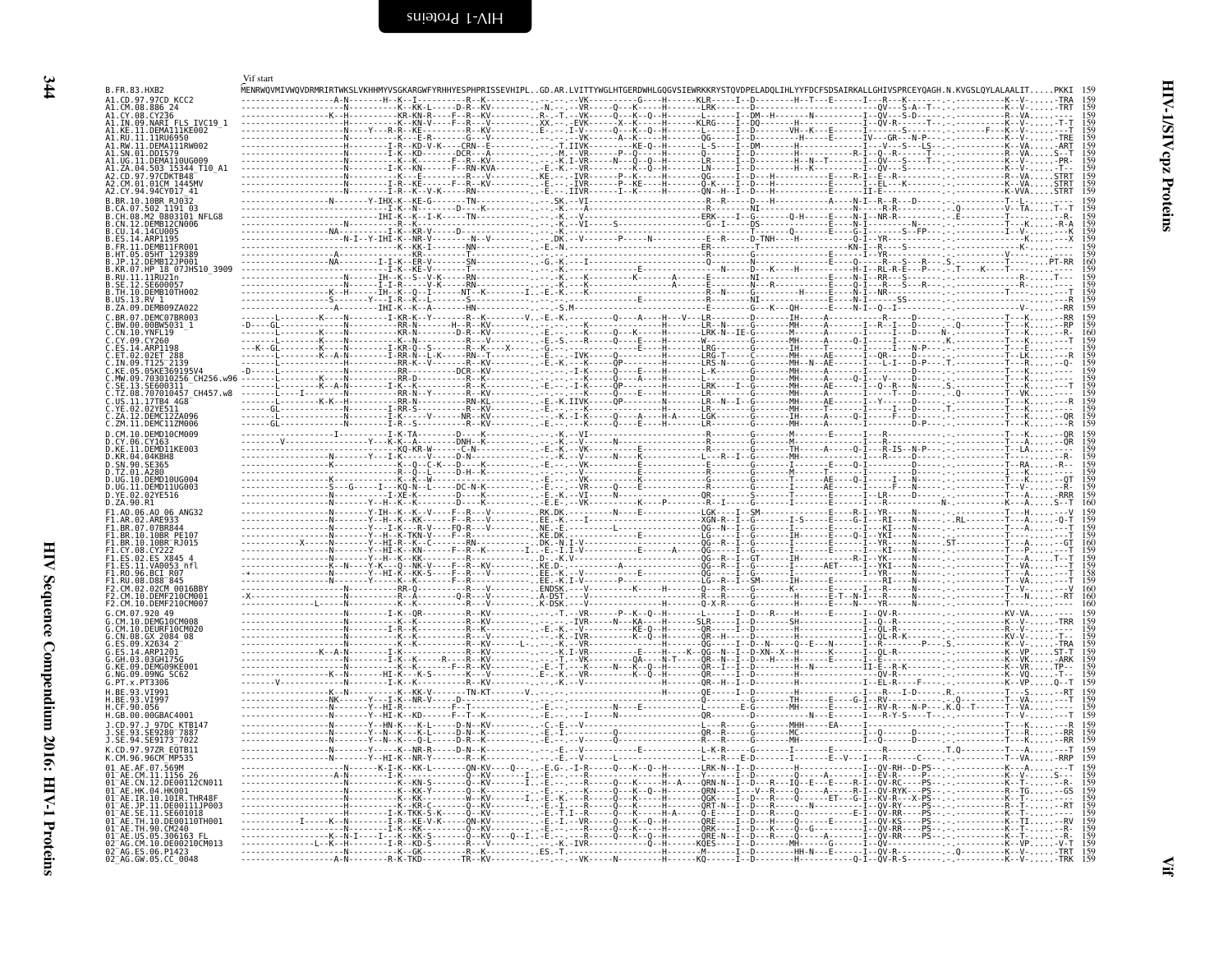|                                                  | Vif start<br>.<br>MENRWOVMIVWOVDRMRIRTWKSLVKHHMYVSGKARGWFYRHHYESPHPRISS                                                                                                                                                                                                                                                                                                                  |                                |                             |                                                                                                                                                                 |                                                                                                                                                                                                                                  |                                                                                                                                                                           |            |
|--------------------------------------------------|------------------------------------------------------------------------------------------------------------------------------------------------------------------------------------------------------------------------------------------------------------------------------------------------------------------------------------------------------------------------------------------|--------------------------------|-----------------------------|-----------------------------------------------------------------------------------------------------------------------------------------------------------------|----------------------------------------------------------------------------------------------------------------------------------------------------------------------------------------------------------------------------------|---------------------------------------------------------------------------------------------------------------------------------------------------------------------------|------------|
| B.FR.83.HXB2<br>AG. KR. 12. 12MHR9               |                                                                                                                                                                                                                                                                                                                                                                                          |                                |                             |                                                                                                                                                                 |                                                                                                                                                                                                                                  |                                                                                                                                                                           |            |
| 09NG SC61                                        | $\begin{minipage}{0.99\textwidth} \begin{tabular}{ c c c } \hline \textbf{1.01} & \textbf{2.02} & \textbf{3.03} & \textbf{4.04} & \textbf{5.04} & \textbf{6.05} \\ \hline \textbf{2.01} & \textbf{3.04} & \textbf{4.05} & \textbf{5.06} & \textbf{6.06} & \textbf{6.06} & \textbf{6.06} \\ \hline \textbf{3.01} & \textbf{3.06} & \textbf{3.06} & \textbf{3.06} & \textbf{3.06} & \text$ |                                |                             |                                                                                                                                                                 |                                                                                                                                                                                                                                  |                                                                                                                                                                           |            |
|                                                  |                                                                                                                                                                                                                                                                                                                                                                                          |                                |                             |                                                                                                                                                                 |                                                                                                                                                                                                                                  |                                                                                                                                                                           |            |
| SN.98.98SE MP1213<br>502 2696 FL01               |                                                                                                                                                                                                                                                                                                                                                                                          |                                |                             |                                                                                                                                                                 |                                                                                                                                                                                                                                  |                                                                                                                                                                           |            |
|                                                  |                                                                                                                                                                                                                                                                                                                                                                                          |                                |                             |                                                                                                                                                                 |                                                                                                                                                                                                                                  |                                                                                                                                                                           |            |
|                                                  |                                                                                                                                                                                                                                                                                                                                                                                          |                                |                             |                                                                                                                                                                 |                                                                                                                                                                                                                                  |                                                                                                                                                                           |            |
|                                                  |                                                                                                                                                                                                                                                                                                                                                                                          |                                |                             |                                                                                                                                                                 |                                                                                                                                                                                                                                  |                                                                                                                                                                           |            |
|                                                  |                                                                                                                                                                                                                                                                                                                                                                                          |                                |                             |                                                                                                                                                                 |                                                                                                                                                                                                                                  |                                                                                                                                                                           |            |
|                                                  |                                                                                                                                                                                                                                                                                                                                                                                          |                                |                             |                                                                                                                                                                 |                                                                                                                                                                                                                                  |                                                                                                                                                                           |            |
|                                                  |                                                                                                                                                                                                                                                                                                                                                                                          |                                |                             |                                                                                                                                                                 |                                                                                                                                                                                                                                  |                                                                                                                                                                           |            |
|                                                  |                                                                                                                                                                                                                                                                                                                                                                                          |                                |                             |                                                                                                                                                                 |                                                                                                                                                                                                                                  |                                                                                                                                                                           |            |
|                                                  |                                                                                                                                                                                                                                                                                                                                                                                          |                                |                             |                                                                                                                                                                 |                                                                                                                                                                                                                                  |                                                                                                                                                                           |            |
|                                                  |                                                                                                                                                                                                                                                                                                                                                                                          |                                |                             |                                                                                                                                                                 |                                                                                                                                                                                                                                  |                                                                                                                                                                           |            |
|                                                  |                                                                                                                                                                                                                                                                                                                                                                                          |                                |                             |                                                                                                                                                                 |                                                                                                                                                                                                                                  |                                                                                                                                                                           |            |
|                                                  |                                                                                                                                                                                                                                                                                                                                                                                          |                                |                             |                                                                                                                                                                 |                                                                                                                                                                                                                                  |                                                                                                                                                                           |            |
|                                                  |                                                                                                                                                                                                                                                                                                                                                                                          |                                |                             |                                                                                                                                                                 |                                                                                                                                                                                                                                  |                                                                                                                                                                           |            |
|                                                  |                                                                                                                                                                                                                                                                                                                                                                                          |                                |                             |                                                                                                                                                                 |                                                                                                                                                                                                                                  |                                                                                                                                                                           |            |
|                                                  |                                                                                                                                                                                                                                                                                                                                                                                          |                                |                             |                                                                                                                                                                 |                                                                                                                                                                                                                                  |                                                                                                                                                                           |            |
|                                                  |                                                                                                                                                                                                                                                                                                                                                                                          |                                |                             |                                                                                                                                                                 |                                                                                                                                                                                                                                  |                                                                                                                                                                           |            |
|                                                  |                                                                                                                                                                                                                                                                                                                                                                                          |                                |                             |                                                                                                                                                                 |                                                                                                                                                                                                                                  |                                                                                                                                                                           |            |
|                                                  |                                                                                                                                                                                                                                                                                                                                                                                          |                                |                             |                                                                                                                                                                 |                                                                                                                                                                                                                                  |                                                                                                                                                                           |            |
| <b>03 UY03 3389</b>                              |                                                                                                                                                                                                                                                                                                                                                                                          |                                |                             |                                                                                                                                                                 |                                                                                                                                                                                                                                  |                                                                                                                                                                           |            |
|                                                  |                                                                                                                                                                                                                                                                                                                                                                                          |                                |                             |                                                                                                                                                                 |                                                                                                                                                                                                                                  |                                                                                                                                                                           |            |
|                                                  |                                                                                                                                                                                                                                                                                                                                                                                          |                                |                             |                                                                                                                                                                 |                                                                                                                                                                                                                                  |                                                                                                                                                                           |            |
|                                                  |                                                                                                                                                                                                                                                                                                                                                                                          |                                |                             |                                                                                                                                                                 |                                                                                                                                                                                                                                  |                                                                                                                                                                           |            |
|                                                  |                                                                                                                                                                                                                                                                                                                                                                                          |                                |                             |                                                                                                                                                                 |                                                                                                                                                                                                                                  |                                                                                                                                                                           |            |
|                                                  |                                                                                                                                                                                                                                                                                                                                                                                          |                                |                             |                                                                                                                                                                 |                                                                                                                                                                                                                                  |                                                                                                                                                                           |            |
|                                                  |                                                                                                                                                                                                                                                                                                                                                                                          |                                |                             |                                                                                                                                                                 |                                                                                                                                                                                                                                  |                                                                                                                                                                           |            |
|                                                  |                                                                                                                                                                                                                                                                                                                                                                                          |                                |                             |                                                                                                                                                                 |                                                                                                                                                                                                                                  |                                                                                                                                                                           |            |
|                                                  |                                                                                                                                                                                                                                                                                                                                                                                          |                                |                             |                                                                                                                                                                 |                                                                                                                                                                                                                                  |                                                                                                                                                                           |            |
|                                                  |                                                                                                                                                                                                                                                                                                                                                                                          |                                |                             |                                                                                                                                                                 |                                                                                                                                                                                                                                  |                                                                                                                                                                           |            |
|                                                  |                                                                                                                                                                                                                                                                                                                                                                                          |                                |                             |                                                                                                                                                                 |                                                                                                                                                                                                                                  |                                                                                                                                                                           |            |
|                                                  |                                                                                                                                                                                                                                                                                                                                                                                          |                                |                             |                                                                                                                                                                 |                                                                                                                                                                                                                                  |                                                                                                                                                                           |            |
|                                                  |                                                                                                                                                                                                                                                                                                                                                                                          |                                |                             |                                                                                                                                                                 |                                                                                                                                                                                                                                  |                                                                                                                                                                           |            |
|                                                  |                                                                                                                                                                                                                                                                                                                                                                                          |                                |                             |                                                                                                                                                                 |                                                                                                                                                                                                                                  |                                                                                                                                                                           |            |
|                                                  |                                                                                                                                                                                                                                                                                                                                                                                          |                                |                             |                                                                                                                                                                 |                                                                                                                                                                                                                                  |                                                                                                                                                                           |            |
| 05.05.1PMYC113SI<br>.10BR PF004                  |                                                                                                                                                                                                                                                                                                                                                                                          |                                |                             |                                                                                                                                                                 |                                                                                                                                                                                                                                  |                                                                                                                                                                           |            |
| BR. 10. 10BR <sup>-</sup> PE008<br>10.10BR MG002 |                                                                                                                                                                                                                                                                                                                                                                                          |                                |                             |                                                                                                                                                                 |                                                                                                                                                                                                                                  |                                                                                                                                                                           |            |
| $\_01B$ .MY.10.10MYPR268                         |                                                                                                                                                                                                                                                                                                                                                                                          |                                |                             |                                                                                                                                                                 | - K - - - - - H - - - - - - - QEN - N - - I -                                                                                                                                                                                    |                                                                                                                                                                           |            |
| 98CMARR14                                        |                                                                                                                                                                                                                                                                                                                                                                                          |                                |                             |                                                                                                                                                                 |                                                                                                                                                                                                                                  | -T--RM---H--T--TA--V---1--VIR-LIK-D-PE--<br>-T--RM------T--TE-----ETI--QR-LIK-D-PE--<br>-T--RM------T--TE----ETI--QR-LIK---S---<br>-T--PM---H-----T------I--QR-LIK---P--- |            |
|                                                  |                                                                                                                                                                                                                                                                                                                                                                                          |                                |                             |                                                                                                                                                                 |                                                                                                                                                                                                                                  |                                                                                                                                                                           |            |
|                                                  |                                                                                                                                                                                                                                                                                                                                                                                          |                                |                             |                                                                                                                                                                 |                                                                                                                                                                                                                                  |                                                                                                                                                                           |            |
| 99.                                              |                                                                                                                                                                                                                                                                                                                                                                                          |                                |                             | $-RN - V - G - Y -$                                                                                                                                             |                                                                                                                                                                                                                                  |                                                                                                                                                                           |            |
|                                                  |                                                                                                                                                                                                                                                                                                                                                                                          |                                |                             |                                                                                                                                                                 |                                                                                                                                                                                                                                  |                                                                                                                                                                           |            |
| CM.02.DJ00131                                    |                                                                                                                                                                                                                                                                                                                                                                                          |                                |                             |                                                                                                                                                                 |                                                                                                                                                                                                                                  |                                                                                                                                                                           | $I-WVG$    |
| .04CM 1015 04                                    |                                                                                                                                                                                                                                                                                                                                                                                          |                                |                             |                                                                                                                                                                 |                                                                                                                                                                                                                                  |                                                                                                                                                                           |            |
| N1_FR_2011                                       |                                                                                                                                                                                                                                                                                                                                                                                          | IP-EKVKA-N----Y-K-R-K-T-K-     |                             |                                                                                                                                                                 | -x------NN--x------V-0.-K.---VI----T---0P----H-----LGK-K------NA--R----N--TA----Ö-Å--RB-L-K--<br>-Y------TN--K-G--------P.----I----I----OP----H------LESK-K-----IRK-K-----N----N--TA----Ö-V--RO-I-K--<br>------------------A-Y-- |                                                                                                                                                                           | T-WVG.     |
|                                                  |                                                                                                                                                                                                                                                                                                                                                                                          |                                |                             | ----Y-K-R-K-TKN--------TV------G-Y--V-A.-T.Ī-V------MP---ĒĒŎ--H-Â-V<br>------IWETKVLKP-K------N <u>D--KK</u> GE- <u>-</u> ----PTL_.KK.--V-VF---QC---P----H----- |                                                                                                                                                                                                                                  |                                                                                                                                                                           |            |
| SIVcpzLB7                                        |                                                                                                                                                                                                                                                                                                                                                                                          |                                |                             |                                                                                                                                                                 | √- - - - - т̀Р - - - - - - -<br>- Х - - А - АР - -КА - - -                                                                                                                                                                       |                                                                                                                                                                           |            |
| Ptt 09Cam155<br><b>96 TAN5</b>                   | $I - - - VK - - N - - - Y - -$                                                                                                                                                                                                                                                                                                                                                           |                                |                             |                                                                                                                                                                 | KRAG-I----.TEK.SK.--VLH----AC---A----H-IGL---QGK-C                                                                                                                                                                               |                                                                                                                                                                           |            |
| CPZ.US.85.US Marilvn<br>.CM.07.SIVgor2139 28     |                                                                                                                                                                                                                                                                                                                                                                                          |                                |                             | $-G-Y - V. - P.$                                                                                                                                                | -0GT-K<br>-MP - - KEEQ - - H - - G - - -                                                                                                                                                                                         |                                                                                                                                                                           |            |
| SIVgor BQID2<br>GOR.CM.13.SIVgor_BPID15          |                                                                                                                                                                                                                                                                                                                                                                                          | $0$ KVKA - N - - - - Y - K - R | $KR-KN - - - - - - - AVN -$ | $K - KD - - - - - - ATN - - V - - G - Y - - V - - G$<br>-M.IIV----                                                                                              | -C.IIV------MPX-XAEQ̂--N------QLRN-R-<br>-MP - - KEDQ - - H - A - VV - SQGK -                                                                                                                                                    | ---T--RM------XS--TE-------I--QK-L<br>$R - - -H - -Q - - - - -$                                                                                                           | - RV - VG. |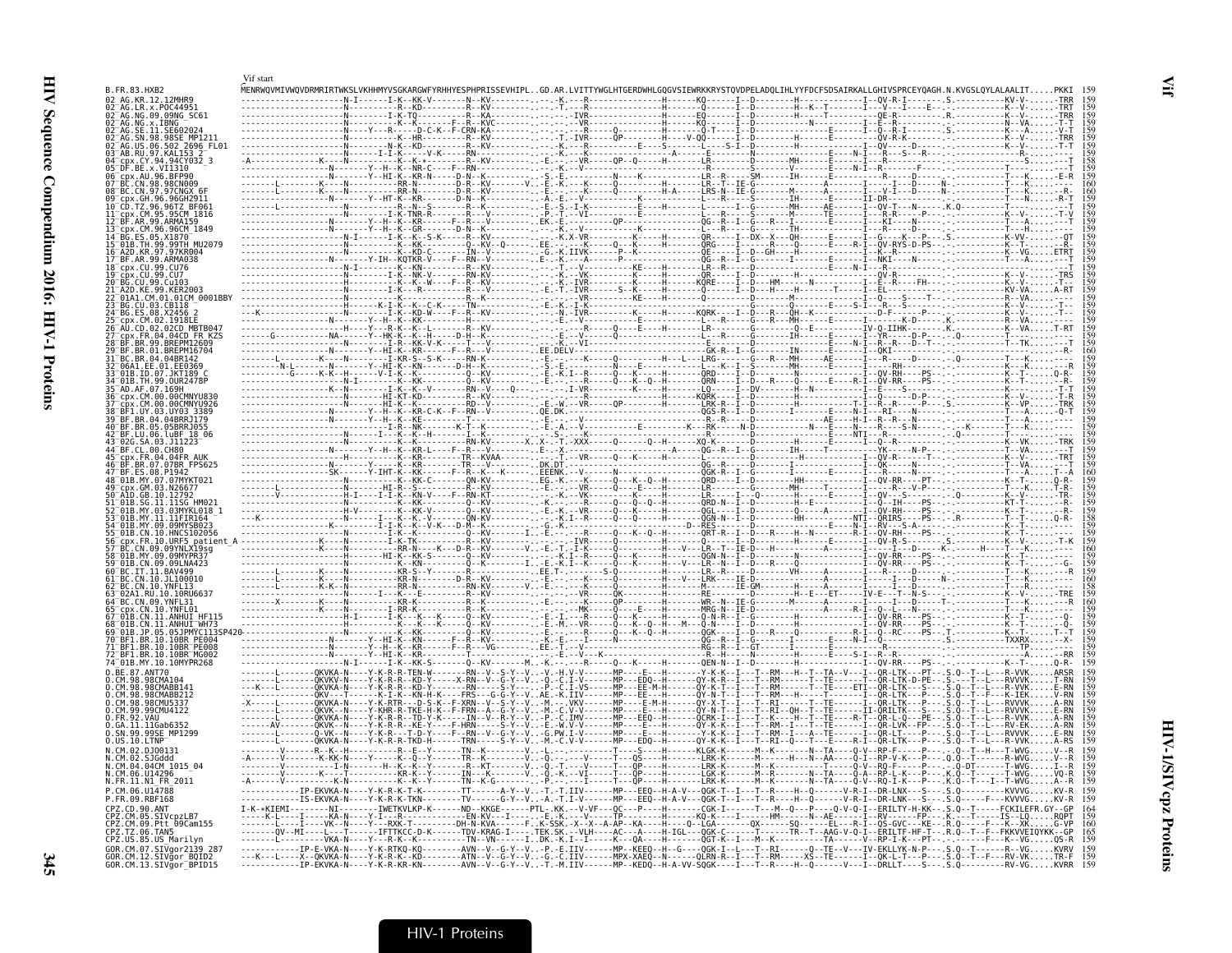346 346 HIV Sequence Compendium 2016: HIV-1 Proteins

HIV Sequence Compendium 2016: HIV-1 Proteins

| B.FR.83.HXB2                                                                                         | Vif end<br>KPPL.PSVTKLTEDRWNKPQKTKGHRGSHTMNGH*                                                                                                                                                                                                                                                                                                                                                                                                                                                   | 192                                                         |              |
|------------------------------------------------------------------------------------------------------|--------------------------------------------------------------------------------------------------------------------------------------------------------------------------------------------------------------------------------------------------------------------------------------------------------------------------------------------------------------------------------------------------------------------------------------------------------------------------------------------------|-------------------------------------------------------------|--------------|
| A1.CD.97.97CD KCC2<br>A1.CM.08.886 24                                                                | . <sub>.</sub> R R                                                                                                                                                                                                                                                                                                                                                                                                                                                                               | 193<br>193<br>193<br>193<br>193<br>193                      | ⋖            |
| A1.CY.08.CY236<br>A1.IN.09.NARI FLS IVC19 1<br>A1.KE.11.DEMAI11KE002                                 |                                                                                                                                                                                                                                                                                                                                                                                                                                                                                                  |                                                             |              |
| A1.RU.11.11RU6950<br>A1.RW.11.DEMA111RW002<br>A1.SN.01.DDI579                                        |                                                                                                                                                                                                                                                                                                                                                                                                                                                                                                  |                                                             | <b>AIS/I</b> |
| A1.UG.11.DEMA110UG009                                                                                |                                                                                                                                                                                                                                                                                                                                                                                                                                                                                                  |                                                             | cpz          |
| A1.ZA.04.503 15344 T10_A1<br>A2.CD.97.97CDKTB48<br>A2.CM.01.01CM_1445MV                              |                                                                                                                                                                                                                                                                                                                                                                                                                                                                                                  | 193<br>193<br>193<br>193<br>193<br>193<br>193               |              |
| A2.CY.94.94CY017_41<br>B.BR.10.10BR RJ032                                                            |                                                                                                                                                                                                                                                                                                                                                                                                                                                                                                  |                                                             | Proteins     |
| B.CA.07.502 1191 03<br>B.CH.08.M2 0803101 NFLG8<br>B.CN.12.DEMB12CN006                               |                                                                                                                                                                                                                                                                                                                                                                                                                                                                                                  | 193<br>193<br>189<br>193                                    |              |
| B.CU.14.14CU005<br>B.ES.14.ARP1195<br>B.FR.11.DEMB11FR001                                            |                                                                                                                                                                                                                                                                                                                                                                                                                                                                                                  | i 93<br>iőĭ                                                 |              |
| B.HT.05.05HT 129389<br>B.JP.12.DEMBI2JP001                                                           | $\begin{tabular}{cccccccc} \multicolumn{1}{c}{\begin{tabular}{l} \multicolumn{1}{c}{\textbf{0.0000}} \multicolumn{1}{c}{\textbf{0.0000}} \multicolumn{1}{c}{\textbf{0.0000}} \multicolumn{1}{c}{\textbf{0.0000}} \multicolumn{1}{c}{\textbf{0.0000}} \multicolumn{1}{c}{\textbf{0.0000}} \multicolumn{1}{c}{\textbf{0.0000}} \multicolumn{1}{c}{\textbf{0.0000}} \multicolumn{1}{c}{\textbf{0.0000}} \multicolumn{1}{c}{\textbf{0$                                                               | 193<br>193<br>194                                           |              |
| B. KR. 07. HP 18 07JHS10_3909<br>B. RU. 11. 11RU2In<br>B. SE. 12. SE600057<br>B. TH. 10. DEMB10TH002 |                                                                                                                                                                                                                                                                                                                                                                                                                                                                                                  | 193<br>193                                                  |              |
| B.U.S. 13.RV 1                                                                                       |                                                                                                                                                                                                                                                                                                                                                                                                                                                                                                  | $\frac{193}{193}$                                           |              |
| B.ZA.09.DEMB09ZA022<br>C.BR.07.DEMC07BR003                                                           |                                                                                                                                                                                                                                                                                                                                                                                                                                                                                                  | $\frac{193}{193}$                                           |              |
|                                                                                                      |                                                                                                                                                                                                                                                                                                                                                                                                                                                                                                  | 192<br>193<br>194                                           |              |
|                                                                                                      |                                                                                                                                                                                                                                                                                                                                                                                                                                                                                                  | 193<br>i 93                                                 |              |
|                                                                                                      |                                                                                                                                                                                                                                                                                                                                                                                                                                                                                                  |                                                             |              |
|                                                                                                      |                                                                                                                                                                                                                                                                                                                                                                                                                                                                                                  |                                                             |              |
|                                                                                                      |                                                                                                                                                                                                                                                                                                                                                                                                                                                                                                  | 193<br>193<br>193<br>193<br>193<br>193<br>193<br>193<br>193 |              |
|                                                                                                      |                                                                                                                                                                                                                                                                                                                                                                                                                                                                                                  |                                                             |              |
| D. CY.06. CY163<br>D.KE.11.DEMD11KE003                                                               | $\begin{minipage}{0.99\textwidth} \begin{tabular}{@{}c@{}} \hline \multicolumn{3}{c}{\textbf{0.99\textwidth} \begin{tabular}{@{}c@{}} \hline \multicolumn{3}{c}{\textbf{0.99\textwidth} \begin{tabular}{@{}c@{}} \hline \multicolumn{3}{c}{\textbf{0.99\textwidth} \begin{tabular}{@{}c@{}} \hline \multicolumn{3}{c}{\textbf{0.99\textwidth} \begin{tabular}{@{}c@{}} \hline \multicolumn{3}{c}{\textbf{0.99\textwidth} \begin{tabular}{@{}c@{}} \hline \multicolumn{3}{c}{\$                   | 193                                                         |              |
| D.KR.04.04KBH8<br>D.SN.90.SE365                                                                      |                                                                                                                                                                                                                                                                                                                                                                                                                                                                                                  | 193<br>193<br>193<br>193<br>193                             |              |
| D.TZ.01.A280<br>D.UG.10.DEMD10UG004<br>D.UG.11.DEMD11UG003                                           |                                                                                                                                                                                                                                                                                                                                                                                                                                                                                                  | 193<br>193<br>193                                           |              |
| D.YE.02.02YE516<br>D.ZA.90.R1                                                                        |                                                                                                                                                                                                                                                                                                                                                                                                                                                                                                  | 194                                                         |              |
| F1.A0.06.A0 06 ANG32                                                                                 | ----.---R--V--------E---------------                                                                                                                                                                                                                                                                                                                                                                                                                                                             | 193<br>193<br>193                                           |              |
| F1.AR.02.ARE933<br>F1.BR.07.07BR844<br>F1.BR.10.10BR PE107<br>F1.BR.10.10BR PE107                    |                                                                                                                                                                                                                                                                                                                                                                                                                                                                                                  | i 93                                                        |              |
| F1.CY.08.CY222<br>F1.ES.02.ES X845 4<br>F1.ES.11.VA0053_nfl                                          | ---- . - - IK - - V - - - - - - - - E - R - - - - N - - - - - - -                                                                                                                                                                                                                                                                                                                                                                                                                                | 193<br>193<br>193<br>193<br>192<br>193                      |              |
| F1.R0.96.BCI R07<br>F1.RU.08.D88 845<br>F2.CM.02.02CM_0016BBY                                        |                                                                                                                                                                                                                                                                                                                                                                                                                                                                                                  | i 94                                                        |              |
| F2.CM.10.DEMF210CM001<br>F2.CM.10.DEMF210CM007                                                       | -------R--V-----N----R-------------                                                                                                                                                                                                                                                                                                                                                                                                                                                              | 194<br>194                                                  |              |
| G.CM.07.920_49                                                                                       |                                                                                                                                                                                                                                                                                                                                                                                                                                                                                                  | 194<br>193                                                  |              |
| G.CM.10.DEMG10CM008<br>G.CM.10.DEURF10CM020<br>G.CN.08.GX 2084_08<br>G.ES.09.X2634_2                 |                                                                                                                                                                                                                                                                                                                                                                                                                                                                                                  | 193                                                         |              |
| G.ES.14.ARP1201                                                                                      |                                                                                                                                                                                                                                                                                                                                                                                                                                                                                                  | 193<br>193<br>193<br>193<br>193<br>193                      |              |
| G.GH.03.03GH175G<br>G.KE.09.DEMG09KE001<br>G.NG.09.09NG_SC62<br>G.PT.x.PT3306                        |                                                                                                                                                                                                                                                                                                                                                                                                                                                                                                  | 193                                                         |              |
| H.BE.93.VI991<br>H.BE.93.VI997                                                                       | ----.---R--V-----------R-------------                                                                                                                                                                                                                                                                                                                                                                                                                                                            | 193<br>193<br>193<br>193                                    |              |
| H. CF.90.056<br>H.GB.00.00GBAC4001                                                                   | 0. V  F                                                                                                                                                                                                                                                                                                                                                                                                                                                                                          | 193                                                         |              |
| J.CD.97.J 97DC KTB147<br>J.SE.93.SE9280 7887<br>J.SE.94.SE9173 7022                                  |                                                                                                                                                                                                                                                                                                                                                                                                                                                                                                  | 193<br>193                                                  |              |
| K.CD.97.97ZR EQTB11<br>K.CM.96.96CM MP535                                                            |                                                                                                                                                                                                                                                                                                                                                                                                                                                                                                  | $\frac{193}{193}$                                           |              |
| 01 AE.AF.07.569M<br>01-AE.CM.11.1156 26<br>01-AE.CM.11.1156 26<br>01-AE.CN.12.DE00112CN011           | ------K------------.G--GENP------                                                                                                                                                                                                                                                                                                                                                                                                                                                                | 192<br>193<br>193                                           |              |
| 01 AE.HK.04.HK001                                                                                    | $\begin{array}{cccccccccccc} \multicolumn{2}{c}{\begin{tabular}{l} \multicolumn{2}{c}{\multicolumn{2}{c}{\multicolumn{2}{c}{\multicolumn{2}{c}{\multicolumn{2}{c}{\multicolumn{2}{c}{\multicolumn{2}{c}{\multicolumn{2}{c}{\multicolumn{2}{c}{\multicolumn{2}{c}{\multicolumn{2}{c}{\multicolumn{2}{c}{\multicolumn{2}{c}{\multicolumn{2}{c}{\multicolumn{2}{c}{\multicolumn{2}{c}{\multicolumn{2}{c}{\multicolumn{2}{c}{\multicolumn{2}{c}{\multicolumn{2}{c}{\multicolumn{2}{c}{\multicolumn{$ | 193<br>$\frac{193}{189}$                                    |              |
|                                                                                                      |                                                                                                                                                                                                                                                                                                                                                                                                                                                                                                  | 193<br>193                                                  |              |
| 01 AE. TH. 90. CM240<br>01 AE.US.05.306163 FL                                                        | R---.----`EI------------R---ENP------<br>R---.---K--------------IR---ENS------                                                                                                                                                                                                                                                                                                                                                                                                                   | i9ī<br>193<br>193                                           |              |
| 02 AG.CM.10.DE00210CM013<br>02 AG.ES.06.P1423<br>02_AG.GW.05.CC_0048                                 |                                                                                                                                                                                                                                                                                                                                                                                                                                                                                                  | 193<br>193                                                  |              |
|                                                                                                      |                                                                                                                                                                                                                                                                                                                                                                                                                                                                                                  |                                                             |              |

<span id="page-35-0"></span>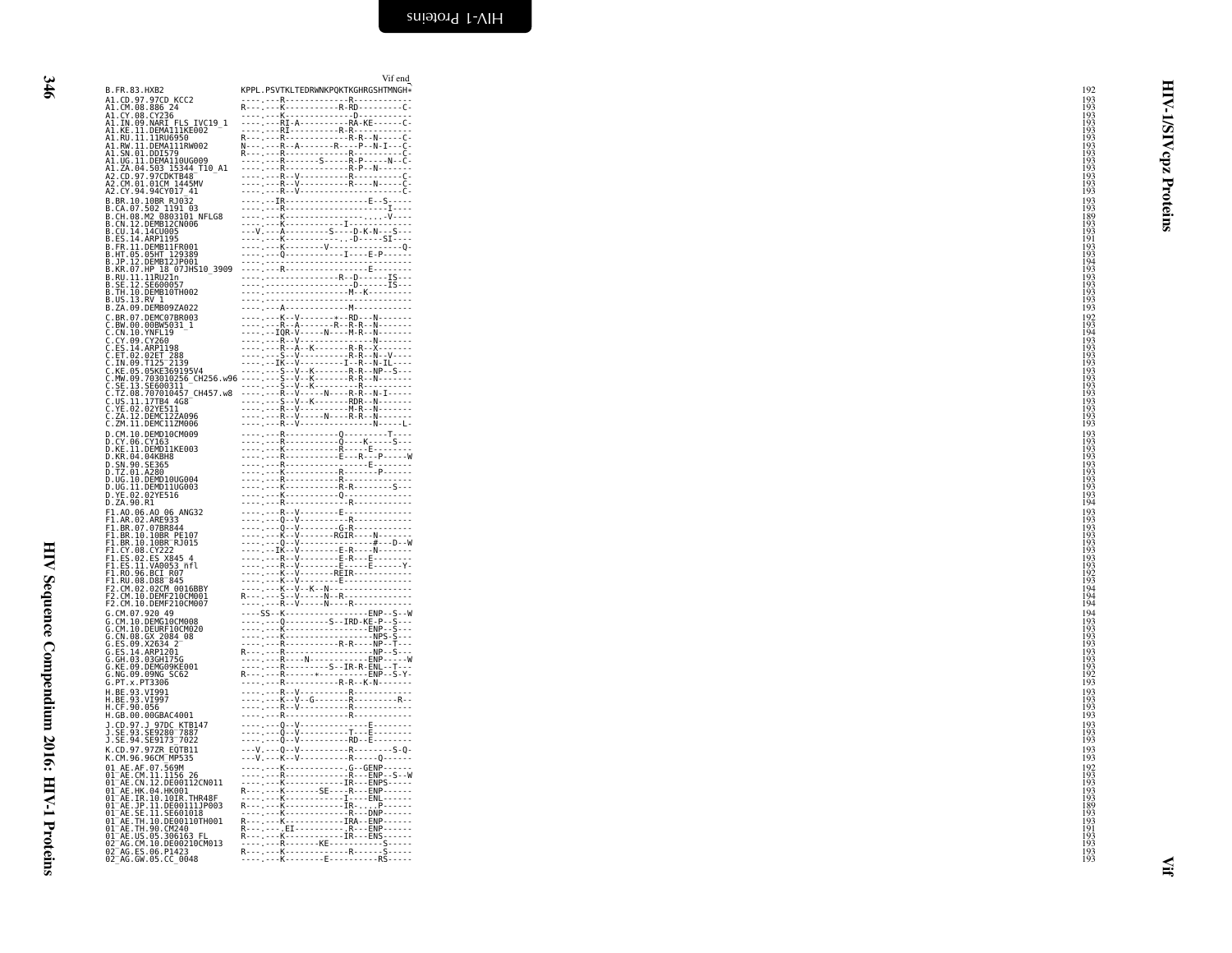|                                                                                                                                                                                                                                                    | Vif end                                                                                                                                                                                                                                                                                                                                                                                                                                                                                                                                                             |
|----------------------------------------------------------------------------------------------------------------------------------------------------------------------------------------------------------------------------------------------------|---------------------------------------------------------------------------------------------------------------------------------------------------------------------------------------------------------------------------------------------------------------------------------------------------------------------------------------------------------------------------------------------------------------------------------------------------------------------------------------------------------------------------------------------------------------------|
| B.FR.83.HXB2                                                                                                                                                                                                                                       | KPPL.PSVTKLTEDRWNKPQKTKGHRGSHTMNGH*                                                                                                                                                                                                                                                                                                                                                                                                                                                                                                                                 |
| 02_AG.KR.12.12MHR9<br>02 <sup>_</sup> AG.LR.x.POC44951                                                                                                                                                                                             |                                                                                                                                                                                                                                                                                                                                                                                                                                                                                                                                                                     |
| 02 AG.NG.09.09NG SC61                                                                                                                                                                                                                              |                                                                                                                                                                                                                                                                                                                                                                                                                                                                                                                                                                     |
|                                                                                                                                                                                                                                                    |                                                                                                                                                                                                                                                                                                                                                                                                                                                                                                                                                                     |
|                                                                                                                                                                                                                                                    |                                                                                                                                                                                                                                                                                                                                                                                                                                                                                                                                                                     |
|                                                                                                                                                                                                                                                    |                                                                                                                                                                                                                                                                                                                                                                                                                                                                                                                                                                     |
|                                                                                                                                                                                                                                                    |                                                                                                                                                                                                                                                                                                                                                                                                                                                                                                                                                                     |
| 93 AB. RU. 97. KAL153<br>04 Tepx.CY. 94.9427032<br>05 TDF. BE. x. VII310<br>07 BC. CN. 98.98CN009<br>07 BC. CN. 97. 97. CNOX 6F<br>09 TCDX. GH. 96.96GH2911<br>19 TCD. TZ. 96.96GH2911<br>19 TCD. TZ. 96.9657. BF061<br>19 TCD. TZ. 96.9657. BF061 |                                                                                                                                                                                                                                                                                                                                                                                                                                                                                                                                                                     |
|                                                                                                                                                                                                                                                    |                                                                                                                                                                                                                                                                                                                                                                                                                                                                                                                                                                     |
|                                                                                                                                                                                                                                                    |                                                                                                                                                                                                                                                                                                                                                                                                                                                                                                                                                                     |
|                                                                                                                                                                                                                                                    |                                                                                                                                                                                                                                                                                                                                                                                                                                                                                                                                                                     |
|                                                                                                                                                                                                                                                    |                                                                                                                                                                                                                                                                                                                                                                                                                                                                                                                                                                     |
| cpx.CM.95.95CM 1816                                                                                                                                                                                                                                |                                                                                                                                                                                                                                                                                                                                                                                                                                                                                                                                                                     |
| BF.AR.99.ARMA159                                                                                                                                                                                                                                   |                                                                                                                                                                                                                                                                                                                                                                                                                                                                                                                                                                     |
|                                                                                                                                                                                                                                                    |                                                                                                                                                                                                                                                                                                                                                                                                                                                                                                                                                                     |
|                                                                                                                                                                                                                                                    |                                                                                                                                                                                                                                                                                                                                                                                                                                                                                                                                                                     |
|                                                                                                                                                                                                                                                    |                                                                                                                                                                                                                                                                                                                                                                                                                                                                                                                                                                     |
| 17 BF.AR.99.ARMA038                                                                                                                                                                                                                                |                                                                                                                                                                                                                                                                                                                                                                                                                                                                                                                                                                     |
| 17 – Fr. AK. 33. AK. 1111<br>18 – Cpx. CU. 99. CU76<br>29 – Bo. CU. 99. CU17<br>21 – AZD. KE. 99. KER2003<br>23 – 91. A.I. (M. 91. 01. 01. 01. 0001BBY<br>23 – 91. A.I. (M. 91. 01. 01. 0001BBY                                                    |                                                                                                                                                                                                                                                                                                                                                                                                                                                                                                                                                                     |
|                                                                                                                                                                                                                                                    |                                                                                                                                                                                                                                                                                                                                                                                                                                                                                                                                                                     |
|                                                                                                                                                                                                                                                    |                                                                                                                                                                                                                                                                                                                                                                                                                                                                                                                                                                     |
|                                                                                                                                                                                                                                                    |                                                                                                                                                                                                                                                                                                                                                                                                                                                                                                                                                                     |
| 3-BG.CU.03.CB118<br>4-BG.ES.08.X2456                                                                                                                                                                                                               |                                                                                                                                                                                                                                                                                                                                                                                                                                                                                                                                                                     |
|                                                                                                                                                                                                                                                    |                                                                                                                                                                                                                                                                                                                                                                                                                                                                                                                                                                     |
| 24-00:L2:00:24-00:24<br>25-cpx.CM.02.02CD_MBTB047<br>26-AU.CD.02.02CD_MBTB047<br>27-cpx.FR.04.04CD_FR_KZS                                                                                                                                          |                                                                                                                                                                                                                                                                                                                                                                                                                                                                                                                                                                     |
|                                                                                                                                                                                                                                                    |                                                                                                                                                                                                                                                                                                                                                                                                                                                                                                                                                                     |
|                                                                                                                                                                                                                                                    |                                                                                                                                                                                                                                                                                                                                                                                                                                                                                                                                                                     |
| 29 BF.BR.01.BREPM16704<br>31 BC.BR.04.04BR142                                                                                                                                                                                                      |                                                                                                                                                                                                                                                                                                                                                                                                                                                                                                                                                                     |
| 2-06A1.EE.01.EE0369                                                                                                                                                                                                                                |                                                                                                                                                                                                                                                                                                                                                                                                                                                                                                                                                                     |
| 3-01B.ID.07.JKT189 C<br>4-01B.TH.99.OUR2478P                                                                                                                                                                                                       |                                                                                                                                                                                                                                                                                                                                                                                                                                                                                                                                                                     |
|                                                                                                                                                                                                                                                    |                                                                                                                                                                                                                                                                                                                                                                                                                                                                                                                                                                     |
| 35 - AD. 11: 39.10024770<br>35 - AD. AF. 07.169H<br>36 - cpx.CM. 00.00CMNYU830<br>38 - BF1.UY. 03.UY03 3389<br>39 - BF. BR. 04.04BRRJ179<br>39 - BF. BR. 04.04BRRJ179                                                                              |                                                                                                                                                                                                                                                                                                                                                                                                                                                                                                                                                                     |
|                                                                                                                                                                                                                                                    |                                                                                                                                                                                                                                                                                                                                                                                                                                                                                                                                                                     |
|                                                                                                                                                                                                                                                    |                                                                                                                                                                                                                                                                                                                                                                                                                                                                                                                                                                     |
|                                                                                                                                                                                                                                                    |                                                                                                                                                                                                                                                                                                                                                                                                                                                                                                                                                                     |
| 40 BF.BR.05.05BRRJ055                                                                                                                                                                                                                              |                                                                                                                                                                                                                                                                                                                                                                                                                                                                                                                                                                     |
| 49 Br.BN.99.9958KN993<br>42 BF.LU.06.luBF 18 06<br>43 02G.SA.03.J11223<br>45 CP.X.FR.04.04FR AUK<br>45 BF.BR.07.07BR FPS625<br>40 BF.BR.07.07BR FPS625<br>47 BF.BS.08.7.03MV<br>47 BT.ES.08.7.03MV                                                 | $R_{1},\ldots, R_{k},\ldots, R_{k},\ldots, R_{k},\ldots, R_{k},\ldots, R_{k},\ldots, R_{k},\ldots, R_{k},\ldots, R_{k},\ldots, R_{k},\ldots, R_{k},\ldots, R_{k},\ldots, R_{k},\ldots, R_{k},\ldots, R_{k},\ldots, R_{k},\ldots, R_{k},\ldots, R_{k},\ldots, R_{k},\ldots, R_{k},\ldots, R_{k},\ldots, R_{k},\ldots, R_{k},\ldots, R_{k},\ldots, R_{k},\ldots, R_{k},\ldots, R_{k},\ldots, R_{k},$                                                                                                                                                                  |
|                                                                                                                                                                                                                                                    |                                                                                                                                                                                                                                                                                                                                                                                                                                                                                                                                                                     |
|                                                                                                                                                                                                                                                    |                                                                                                                                                                                                                                                                                                                                                                                                                                                                                                                                                                     |
|                                                                                                                                                                                                                                                    |                                                                                                                                                                                                                                                                                                                                                                                                                                                                                                                                                                     |
| 48 <sup>-</sup> 01B.MY.07.07MYKT021                                                                                                                                                                                                                |                                                                                                                                                                                                                                                                                                                                                                                                                                                                                                                                                                     |
|                                                                                                                                                                                                                                                    |                                                                                                                                                                                                                                                                                                                                                                                                                                                                                                                                                                     |
| 49-cpx.GM.03.N26677<br>50-AlD.GB.10.12792<br>51-01B.SG.11.11SG HM021<br>52-01B.MY.03.03MYKL018_1                                                                                                                                                   |                                                                                                                                                                                                                                                                                                                                                                                                                                                                                                                                                                     |
|                                                                                                                                                                                                                                                    |                                                                                                                                                                                                                                                                                                                                                                                                                                                                                                                                                                     |
|                                                                                                                                                                                                                                                    |                                                                                                                                                                                                                                                                                                                                                                                                                                                                                                                                                                     |
|                                                                                                                                                                                                                                                    |                                                                                                                                                                                                                                                                                                                                                                                                                                                                                                                                                                     |
|                                                                                                                                                                                                                                                    |                                                                                                                                                                                                                                                                                                                                                                                                                                                                                                                                                                     |
|                                                                                                                                                                                                                                                    | 34 018: MV, 09. 09MYPR37<br>S4 018: MV, 09. 09MYS8023<br>S5 02. CM, 10. 10. 10. 2010<br>S6 02. CM, 10. 10. 2010<br>S6 02. CM, 10. 10. 2010<br>S6 02. CM, 09. 09MYPR37<br>S6 018: MV, 09. 09MYPR37<br>S6 018: MV, 09. 09MYPR37<br>P6 02. CM, 09                                                                                                                                                                                                                                                                                                                      |
|                                                                                                                                                                                                                                                    |                                                                                                                                                                                                                                                                                                                                                                                                                                                                                                                                                                     |
|                                                                                                                                                                                                                                                    |                                                                                                                                                                                                                                                                                                                                                                                                                                                                                                                                                                     |
|                                                                                                                                                                                                                                                    |                                                                                                                                                                                                                                                                                                                                                                                                                                                                                                                                                                     |
|                                                                                                                                                                                                                                                    |                                                                                                                                                                                                                                                                                                                                                                                                                                                                                                                                                                     |
|                                                                                                                                                                                                                                                    |                                                                                                                                                                                                                                                                                                                                                                                                                                                                                                                                                                     |
|                                                                                                                                                                                                                                                    |                                                                                                                                                                                                                                                                                                                                                                                                                                                                                                                                                                     |
|                                                                                                                                                                                                                                                    |                                                                                                                                                                                                                                                                                                                                                                                                                                                                                                                                                                     |
|                                                                                                                                                                                                                                                    |                                                                                                                                                                                                                                                                                                                                                                                                                                                                                                                                                                     |
|                                                                                                                                                                                                                                                    |                                                                                                                                                                                                                                                                                                                                                                                                                                                                                                                                                                     |
|                                                                                                                                                                                                                                                    |                                                                                                                                                                                                                                                                                                                                                                                                                                                                                                                                                                     |
|                                                                                                                                                                                                                                                    |                                                                                                                                                                                                                                                                                                                                                                                                                                                                                                                                                                     |
|                                                                                                                                                                                                                                                    |                                                                                                                                                                                                                                                                                                                                                                                                                                                                                                                                                                     |
|                                                                                                                                                                                                                                                    | $\begin{minipage}[t]{.00\textwidth}\begin{tabular}{0.9\textwidth}\begin{tabular}{0.9\textwidth}\begin{tabular}{0.9\textwidth}\begin{tabular}{0.9\textwidth}\begin{tabular}{0.9\textwidth}\begin{tabular}{0.9\textwidth}\begin{tabular}{0.9\textwidth}\begin{tabular}{0.9\textwidth}\begin{tabular}{0.9\textwidth}\begin{tabular}{0.9\textwidth}\begin{tabular}{0.9\textwidth}\begin{tabular}{0.9\textwidth}\begin{tabular}{0.9\textwidth}\begin{tabular}{0.9\textwidth}\begin{tabular}{0.9\textwidth}\begin{tabular}{0.9\textwidth}\begin{tabular}{0.9\textwidth}\$ |
|                                                                                                                                                                                                                                                    |                                                                                                                                                                                                                                                                                                                                                                                                                                                                                                                                                                     |
|                                                                                                                                                                                                                                                    |                                                                                                                                                                                                                                                                                                                                                                                                                                                                                                                                                                     |
|                                                                                                                                                                                                                                                    |                                                                                                                                                                                                                                                                                                                                                                                                                                                                                                                                                                     |
|                                                                                                                                                                                                                                                    |                                                                                                                                                                                                                                                                                                                                                                                                                                                                                                                                                                     |
|                                                                                                                                                                                                                                                    |                                                                                                                                                                                                                                                                                                                                                                                                                                                                                                                                                                     |
|                                                                                                                                                                                                                                                    |                                                                                                                                                                                                                                                                                                                                                                                                                                                                                                                                                                     |
|                                                                                                                                                                                                                                                    |                                                                                                                                                                                                                                                                                                                                                                                                                                                                                                                                                                     |
|                                                                                                                                                                                                                                                    |                                                                                                                                                                                                                                                                                                                                                                                                                                                                                                                                                                     |
|                                                                                                                                                                                                                                                    |                                                                                                                                                                                                                                                                                                                                                                                                                                                                                                                                                                     |
|                                                                                                                                                                                                                                                    |                                                                                                                                                                                                                                                                                                                                                                                                                                                                                                                                                                     |
|                                                                                                                                                                                                                                                    |                                                                                                                                                                                                                                                                                                                                                                                                                                                                                                                                                                     |
| N.CM.06.U14296                                                                                                                                                                                                                                     |                                                                                                                                                                                                                                                                                                                                                                                                                                                                                                                                                                     |
| N.FR.11.N1_FR_2011<br>P. CM. 06. U14788                                                                                                                                                                                                            |                                                                                                                                                                                                                                                                                                                                                                                                                                                                                                                                                                     |
| P.FR.09.RBF168                                                                                                                                                                                                                                     |                                                                                                                                                                                                                                                                                                                                                                                                                                                                                                                                                                     |
| CPZ.CD.90.ANT                                                                                                                                                                                                                                      | PROF. - LSI<br>PROF. - LSI<br>PROF. - LSI<br>PROF. - LSI<br>PROF. - LSI<br>PROF. - LSI<br>PROF. - LSI<br>PROF. - LSI<br>PROF. - LSI<br>PROF. - LSI<br>PROF. - LSI<br>PROF. - LSI<br>PROF. - LSI<br>PROF. - LSI<br>PROF. - LSI<br>PROF. - LSI<br>PROF. - LSI<br>P                                                                                                                                                                                                                                                                                                    |
|                                                                                                                                                                                                                                                    |                                                                                                                                                                                                                                                                                                                                                                                                                                                                                                                                                                     |
|                                                                                                                                                                                                                                                    |                                                                                                                                                                                                                                                                                                                                                                                                                                                                                                                                                                     |
|                                                                                                                                                                                                                                                    |                                                                                                                                                                                                                                                                                                                                                                                                                                                                                                                                                                     |
| CPZ.CM.05.STVcpzLB7<br>CPZ.CM.09.Ptt 09Cam155<br>CPZ.CM.09.Ptt 09Cam155<br>CPZ.US.85.US_Marilyn                                                                                                                                                    |                                                                                                                                                                                                                                                                                                                                                                                                                                                                                                                                                                     |
|                                                                                                                                                                                                                                                    |                                                                                                                                                                                                                                                                                                                                                                                                                                                                                                                                                                     |
|                                                                                                                                                                                                                                                    | R--F.---Q--AA-T--RS-QMR--KEN-S-----<br>R---.---Q--A-----RYPRIRDQLE--S----W<br>----.---QL----K---R--I---Q-N-L-S-C-                                                                                                                                                                                                                                                                                                                                                                                                                                                   |
|                                                                                                                                                                                                                                                    |                                                                                                                                                                                                                                                                                                                                                                                                                                                                                                                                                                     |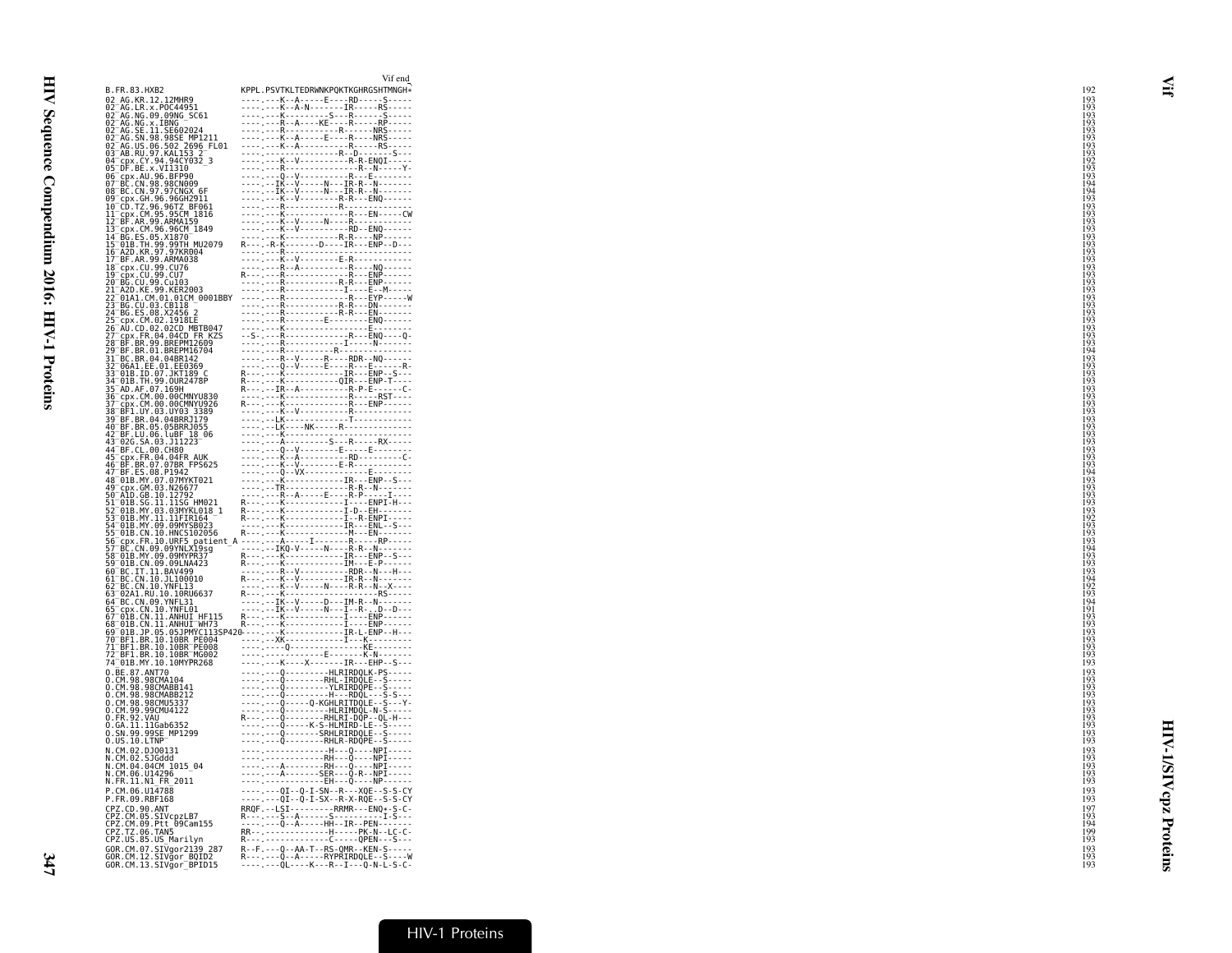<span id="page-37-0"></span>

|                                                                                                                                                                                                                                                                                         |                                                                                                                                                                                                                                                                                                                                                                                                                                                                         | amphipathic $\alpha$ -helix<br>oligomerization                                                                                                                                                          |                                                           | H(S/N)RIG motifs<br>Vpr end in HXB2<br>frameshift in HXB2                                                                                                                                                                                                                                                                                                                                                                                                                    |  |                                               |                |
|-----------------------------------------------------------------------------------------------------------------------------------------------------------------------------------------------------------------------------------------------------------------------------------------|-------------------------------------------------------------------------------------------------------------------------------------------------------------------------------------------------------------------------------------------------------------------------------------------------------------------------------------------------------------------------------------------------------------------------------------------------------------------------|---------------------------------------------------------------------------------------------------------------------------------------------------------------------------------------------------------|-----------------------------------------------------------|------------------------------------------------------------------------------------------------------------------------------------------------------------------------------------------------------------------------------------------------------------------------------------------------------------------------------------------------------------------------------------------------------------------------------------------------------------------------------|--|-----------------------------------------------|----------------|
|                                                                                                                                                                                                                                                                                         | Vpr start                                                                                                                                                                                                                                                                                                                                                                                                                                                               |                                                                                                                                                                                                         |                                                           |                                                                                                                                                                                                                                                                                                                                                                                                                                                                              |  |                                               | Vpr end        |
| B.FR.83.HXB2                                                                                                                                                                                                                                                                            | $\begin{minipage}{0.99\textwidth} \begin{tabular}{ c c c } \hline \multicolumn{3}{ c }{\textbf{0.99\textwidth}} \end{tabular} \hline \multicolumn{2}{ c }{\textbf{0.99\textwidth}} \hline \multicolumn{2}{ c }{\textbf{0.99\textwidth}} \end{tabular} \hline \multicolumn{2}{ c }{\textbf{0.99\textwidth}} \hline \multicolumn{2}{ c }{\textbf{0.99\textwidth}} \end{tabular} \hline \multicolumn{2}{ c }{\textbf{0.99\textwidth}} \hline \multicolumn{2}{ c }{\textbf$ |                                                                                                                                                                                                         |                                                           |                                                                                                                                                                                                                                                                                                                                                                                                                                                                              |  |                                               |                |
|                                                                                                                                                                                                                                                                                         |                                                                                                                                                                                                                                                                                                                                                                                                                                                                         |                                                                                                                                                                                                         |                                                           |                                                                                                                                                                                                                                                                                                                                                                                                                                                                              |  |                                               |                |
|                                                                                                                                                                                                                                                                                         |                                                                                                                                                                                                                                                                                                                                                                                                                                                                         |                                                                                                                                                                                                         |                                                           |                                                                                                                                                                                                                                                                                                                                                                                                                                                                              |  |                                               |                |
|                                                                                                                                                                                                                                                                                         |                                                                                                                                                                                                                                                                                                                                                                                                                                                                         |                                                                                                                                                                                                         |                                                           |                                                                                                                                                                                                                                                                                                                                                                                                                                                                              |  |                                               |                |
|                                                                                                                                                                                                                                                                                         |                                                                                                                                                                                                                                                                                                                                                                                                                                                                         |                                                                                                                                                                                                         |                                                           |                                                                                                                                                                                                                                                                                                                                                                                                                                                                              |  |                                               |                |
| A1.RW.11.DEMA111RW002                                                                                                                                                                                                                                                                   |                                                                                                                                                                                                                                                                                                                                                                                                                                                                         |                                                                                                                                                                                                         |                                                           |                                                                                                                                                                                                                                                                                                                                                                                                                                                                              |  |                                               |                |
| 1. SN. 01. DDM579<br>11. SN. 01. DDM579<br>11. UG. 11. DEMA110UG009<br>2. CD. 97. 97. OKT888<br>2. CM. 01. 01CM_1445MV<br>2. CM. 01. 01CM_1445MV                                                                                                                                        |                                                                                                                                                                                                                                                                                                                                                                                                                                                                         |                                                                                                                                                                                                         |                                                           |                                                                                                                                                                                                                                                                                                                                                                                                                                                                              |  |                                               |                |
|                                                                                                                                                                                                                                                                                         |                                                                                                                                                                                                                                                                                                                                                                                                                                                                         |                                                                                                                                                                                                         |                                                           |                                                                                                                                                                                                                                                                                                                                                                                                                                                                              |  |                                               |                |
| 2.CY.94.94CY017 41                                                                                                                                                                                                                                                                      |                                                                                                                                                                                                                                                                                                                                                                                                                                                                         | -Y---M--------Q-                                                                                                                                                                                        |                                                           |                                                                                                                                                                                                                                                                                                                                                                                                                                                                              |  | $-1.1 - 1 -  - R - V$                         |                |
| 2. C. 1941<br>- SR. 10. 10BR RJ032<br>- CA. 07. 502 1191 03<br>- CH. 08. M2. 0803101<br>- CU. 12. DEMB12CN006<br>- CU. 14. 14CU005<br>- CU. 14. 14CU005                                                                                                                                 |                                                                                                                                                                                                                                                                                                                                                                                                                                                                         |                                                                                                                                                                                                         |                                                           | $\begin{picture}(1,1) \put(0,0) {\put(0,0){\vector(1,0){150}} \put(0,0) {\put(0,0){\vector(1,0){150}} \put(0,0) {\put(0,0){\vector(1,0){150}} \put(0,0) {\put(0,0){\vector(1,0){150}} \put(0,0) {\put(0,0){\vector(1,0){150}} \put(0,0) {\put(0,0){\vector(1,0){150}} \put(0,0) {\put(0,0){\vector(1,0){150}} \put(0,0) {\put(0,0){\vector(1,0){150}} \put(0,0) {\put(0$                                                                                                     |  | $-1.1 - P.$                                   |                |
|                                                                                                                                                                                                                                                                                         |                                                                                                                                                                                                                                                                                                                                                                                                                                                                         |                                                                                                                                                                                                         |                                                           |                                                                                                                                                                                                                                                                                                                                                                                                                                                                              |  |                                               |                |
|                                                                                                                                                                                                                                                                                         |                                                                                                                                                                                                                                                                                                                                                                                                                                                                         |                                                                                                                                                                                                         |                                                           |                                                                                                                                                                                                                                                                                                                                                                                                                                                                              |  |                                               |                |
| . CL. 14. 14C005<br>. FES. 14. ARP1195<br>. HT. 05. 05HT 129389<br>. HT. 05. 05HT 129389<br>. KR. 07. HP 18. 07. 2011<br>. KR. 07. HP 18. 07JHS10_3909<br>. SE. 12. SE0000TH002<br>. SE. 12. SE0000TH002<br>. IST. 13. REMBA074027<br>. JS. 13. REMBA074                                |                                                                                                                                                                                                                                                                                                                                                                                                                                                                         |                                                                                                                                                                                                         |                                                           |                                                                                                                                                                                                                                                                                                                                                                                                                                                                              |  |                                               |                |
|                                                                                                                                                                                                                                                                                         |                                                                                                                                                                                                                                                                                                                                                                                                                                                                         |                                                                                                                                                                                                         |                                                           |                                                                                                                                                                                                                                                                                                                                                                                                                                                                              |  |                                               |                |
|                                                                                                                                                                                                                                                                                         |                                                                                                                                                                                                                                                                                                                                                                                                                                                                         |                                                                                                                                                                                                         |                                                           |                                                                                                                                                                                                                                                                                                                                                                                                                                                                              |  |                                               |                |
|                                                                                                                                                                                                                                                                                         |                                                                                                                                                                                                                                                                                                                                                                                                                                                                         |                                                                                                                                                                                                         |                                                           |                                                                                                                                                                                                                                                                                                                                                                                                                                                                              |  |                                               |                |
|                                                                                                                                                                                                                                                                                         |                                                                                                                                                                                                                                                                                                                                                                                                                                                                         |                                                                                                                                                                                                         |                                                           |                                                                                                                                                                                                                                                                                                                                                                                                                                                                              |  |                                               |                |
|                                                                                                                                                                                                                                                                                         |                                                                                                                                                                                                                                                                                                                                                                                                                                                                         |                                                                                                                                                                                                         |                                                           |                                                                                                                                                                                                                                                                                                                                                                                                                                                                              |  |                                               |                |
| ZA.09.DEMB09ZA022                                                                                                                                                                                                                                                                       |                                                                                                                                                                                                                                                                                                                                                                                                                                                                         |                                                                                                                                                                                                         |                                                           |                                                                                                                                                                                                                                                                                                                                                                                                                                                                              |  |                                               |                |
| BR.07.DEMC07BR003<br>.BR.07.DEMONO7BR093<br>.EW.00.00BW50311<br>.CY.09.CY260<br>.CY.09.CY260<br>.ET.14.ARP1198<br>.ET.02.02ET 288<br>.ET.02.02ET 288<br>.KE.05.05KE369195V4<br>.KE.05.05KE369195V4<br>.ME.05.05KE369195V4<br>.NE.05.05KE369195V4<br>.NE.05.05KE3691975CH457.w96<br>.T.1 |                                                                                                                                                                                                                                                                                                                                                                                                                                                                         |                                                                                                                                                                                                         |                                                           | $\begin{minipage}[t]{.4cm} \put(0,0){\line(0,0){1.5}} \put(1,0){\line(0,0){1.5}} \put(1,0){\line(0,0){1.5}} \put(1,0){\line(0,0){1.5}} \put(1,0){\line(0,0){1.5}} \put(1,0){\line(0,0){1.5}} \put(1,0){\line(0,0){1.5}} \put(1,0){\line(0,0){1.5}} \put(1,0){\line(0,0){1.5}} \put(1,0){\line(0,0){1.5}} \put(1,0){\line(0,0){1.5}} \put(1,0){\line$                                                                                                                         |  |                                               |                |
|                                                                                                                                                                                                                                                                                         |                                                                                                                                                                                                                                                                                                                                                                                                                                                                         |                                                                                                                                                                                                         |                                                           |                                                                                                                                                                                                                                                                                                                                                                                                                                                                              |  |                                               |                |
|                                                                                                                                                                                                                                                                                         |                                                                                                                                                                                                                                                                                                                                                                                                                                                                         |                                                                                                                                                                                                         |                                                           |                                                                                                                                                                                                                                                                                                                                                                                                                                                                              |  |                                               | $-SN -$        |
|                                                                                                                                                                                                                                                                                         |                                                                                                                                                                                                                                                                                                                                                                                                                                                                         |                                                                                                                                                                                                         |                                                           |                                                                                                                                                                                                                                                                                                                                                                                                                                                                              |  |                                               |                |
|                                                                                                                                                                                                                                                                                         |                                                                                                                                                                                                                                                                                                                                                                                                                                                                         |                                                                                                                                                                                                         |                                                           |                                                                                                                                                                                                                                                                                                                                                                                                                                                                              |  |                                               |                |
|                                                                                                                                                                                                                                                                                         |                                                                                                                                                                                                                                                                                                                                                                                                                                                                         |                                                                                                                                                                                                         |                                                           |                                                                                                                                                                                                                                                                                                                                                                                                                                                                              |  |                                               |                |
|                                                                                                                                                                                                                                                                                         |                                                                                                                                                                                                                                                                                                                                                                                                                                                                         |                                                                                                                                                                                                         |                                                           |                                                                                                                                                                                                                                                                                                                                                                                                                                                                              |  |                                               |                |
| . 12.00.17784<br>18.11.17TB4 468<br>.YE.02.02YE511<br>.ZA.12.DEMC12ZA096<br>.ZM.11.DEMC11ZM006                                                                                                                                                                                          |                                                                                                                                                                                                                                                                                                                                                                                                                                                                         |                                                                                                                                                                                                         |                                                           |                                                                                                                                                                                                                                                                                                                                                                                                                                                                              |  |                                               |                |
|                                                                                                                                                                                                                                                                                         |                                                                                                                                                                                                                                                                                                                                                                                                                                                                         |                                                                                                                                                                                                         |                                                           |                                                                                                                                                                                                                                                                                                                                                                                                                                                                              |  |                                               |                |
| CM.10.DEMD10CM009                                                                                                                                                                                                                                                                       |                                                                                                                                                                                                                                                                                                                                                                                                                                                                         |                                                                                                                                                                                                         |                                                           |                                                                                                                                                                                                                                                                                                                                                                                                                                                                              |  | $$ $\bar{H}$ $\bar{I}$<br>q <u>t</u> <u>.</u> |                |
| CY.06.CY163                                                                                                                                                                                                                                                                             |                                                                                                                                                                                                                                                                                                                                                                                                                                                                         |                                                                                                                                                                                                         |                                                           |                                                                                                                                                                                                                                                                                                                                                                                                                                                                              |  |                                               |                |
| .KE.11.DEMD11KE003<br>.KR.04.04KBH8<br>. <u>SN</u> .90.SE365                                                                                                                                                                                                                            |                                                                                                                                                                                                                                                                                                                                                                                                                                                                         |                                                                                                                                                                                                         |                                                           |                                                                                                                                                                                                                                                                                                                                                                                                                                                                              |  |                                               |                |
| TZ.01.A280                                                                                                                                                                                                                                                                              |                                                                                                                                                                                                                                                                                                                                                                                                                                                                         |                                                                                                                                                                                                         |                                                           |                                                                                                                                                                                                                                                                                                                                                                                                                                                                              |  |                                               | $-$ -P $-$     |
| .UG.10.DEMD10UG004                                                                                                                                                                                                                                                                      |                                                                                                                                                                                                                                                                                                                                                                                                                                                                         |                                                                                                                                                                                                         |                                                           |                                                                                                                                                                                                                                                                                                                                                                                                                                                                              |  |                                               |                |
| .UG.11.DEMD11UG003<br>.YE.02.02YE516<br>.ZA.90.R1                                                                                                                                                                                                                                       |                                                                                                                                                                                                                                                                                                                                                                                                                                                                         |                                                                                                                                                                                                         |                                                           |                                                                                                                                                                                                                                                                                                                                                                                                                                                                              |  |                                               |                |
|                                                                                                                                                                                                                                                                                         |                                                                                                                                                                                                                                                                                                                                                                                                                                                                         |                                                                                                                                                                                                         |                                                           |                                                                                                                                                                                                                                                                                                                                                                                                                                                                              |  |                                               |                |
| F1.A0.06.A0 06 ANG32<br>F1.AR.02.ARE933<br>F1.BR.07.07BR844                                                                                                                                                                                                                             |                                                                                                                                                                                                                                                                                                                                                                                                                                                                         |                                                                                                                                                                                                         |                                                           |                                                                                                                                                                                                                                                                                                                                                                                                                                                                              |  |                                               |                |
|                                                                                                                                                                                                                                                                                         |                                                                                                                                                                                                                                                                                                                                                                                                                                                                         |                                                                                                                                                                                                         |                                                           |                                                                                                                                                                                                                                                                                                                                                                                                                                                                              |  |                                               |                |
|                                                                                                                                                                                                                                                                                         |                                                                                                                                                                                                                                                                                                                                                                                                                                                                         | '-------------H---<br>--G-----------H---<br>'---A-------------                                                                                                                                          |                                                           |                                                                                                                                                                                                                                                                                                                                                                                                                                                                              |  |                                               |                |
|                                                                                                                                                                                                                                                                                         |                                                                                                                                                                                                                                                                                                                                                                                                                                                                         |                                                                                                                                                                                                         |                                                           |                                                                                                                                                                                                                                                                                                                                                                                                                                                                              |  | .нм.ї<br>-Q------м-<br>-Q----- <u>I</u> --    |                |
|                                                                                                                                                                                                                                                                                         |                                                                                                                                                                                                                                                                                                                                                                                                                                                                         |                                                                                                                                                                                                         |                                                           |                                                                                                                                                                                                                                                                                                                                                                                                                                                                              |  |                                               |                |
|                                                                                                                                                                                                                                                                                         |                                                                                                                                                                                                                                                                                                                                                                                                                                                                         |                                                                                                                                                                                                         |                                                           |                                                                                                                                                                                                                                                                                                                                                                                                                                                                              |  |                                               |                |
| -1.BR.00.0088844<br>-1.BR.10.10BR9454<br>-1.CY.08.CY222<br>-1.CY.08.CY222<br>-1.ES.02.ES.X845<br>-1.ES.11.VA0053.nfl<br>-1.RO.06.DBC1.RO<br>-1.RU.08.DBC1.RO<br>-2.CM.00.DBC1000001<br>-2.CM.00.DBC1000001<br>-2.CM.00.DBC1000001                                                       |                                                                                                                                                                                                                                                                                                                                                                                                                                                                         |                                                                                                                                                                                                         |                                                           |                                                                                                                                                                                                                                                                                                                                                                                                                                                                              |  |                                               | I. . - - - SG· |
| 2.CM.10.DEMF210CM007                                                                                                                                                                                                                                                                    |                                                                                                                                                                                                                                                                                                                                                                                                                                                                         |                                                                                                                                                                                                         |                                                           | $\begin{minipage}{0.99\textwidth} \begin{tabular}{ c c c } \hline & \multicolumn{3}{ c }{0.99\textwidth} \put(0,0) & \multicolumn{3}{ c }{0.99\textwidth} \put(0,0) & \multicolumn{3}{ c }{0.99\textwidth} \put(0,0) & \multicolumn{3}{ c }{0.99\textwidth} \put(0,0) & \multicolumn{3}{ c }{0.99\textwidth} \put(0,0) & \multicolumn{3}{ c }{0.99\textwidth} \put(0,0) & \multicolumn{3}{ c }{0.99\textwidth} \put(0,0$                                                     |  |                                               |                |
| 2. CM. 10. 9209<br>2. CM. 10. DEMG10CM008<br>2. CM. 10. DEMG10CM008<br>2. CM. 10. DEURF10CM020<br>2. CM. 08. GX. 2084–08<br>2. ES. 09. X2634–2<br>2. ES. 14. ARP1176                                                                                                                    |                                                                                                                                                                                                                                                                                                                                                                                                                                                                         |                                                                                                                                                                                                         |                                                           |                                                                                                                                                                                                                                                                                                                                                                                                                                                                              |  |                                               |                |
|                                                                                                                                                                                                                                                                                         |                                                                                                                                                                                                                                                                                                                                                                                                                                                                         |                                                                                                                                                                                                         |                                                           |                                                                                                                                                                                                                                                                                                                                                                                                                                                                              |  |                                               | .vg.           |
|                                                                                                                                                                                                                                                                                         |                                                                                                                                                                                                                                                                                                                                                                                                                                                                         | Y - D - A - - V - - D - - R - - -                                                                                                                                                                       |                                                           |                                                                                                                                                                                                                                                                                                                                                                                                                                                                              |  |                                               |                |
|                                                                                                                                                                                                                                                                                         |                                                                                                                                                                                                                                                                                                                                                                                                                                                                         |                                                                                                                                                                                                         |                                                           |                                                                                                                                                                                                                                                                                                                                                                                                                                                                              |  |                                               | $-D-S$         |
| GH.03.03GH175G<br>.KE.09.DEMGO9KE001<br>.NG.09.09NG_SC62                                                                                                                                                                                                                                | -------Ñ--------Ŷ---A--------<br>---V------------Y-D-----------                                                                                                                                                                                                                                                                                                                                                                                                         |                                                                                                                                                                                                         |                                                           |                                                                                                                                                                                                                                                                                                                                                                                                                                                                              |  |                                               | . D - PG.      |
| .PT.x.PT3306                                                                                                                                                                                                                                                                            |                                                                                                                                                                                                                                                                                                                                                                                                                                                                         |                                                                                                                                                                                                         |                                                           | ---------N------E-----TK---<br>-----Y--S------E--------M--<br>--                                                                                                                                                                                                                                                                                                                                                                                                             |  | . R - - V - D - S<br>$--IIP$                  |                |
| BE.93.VI991                                                                                                                                                                                                                                                                             |                                                                                                                                                                                                                                                                                                                                                                                                                                                                         |                                                                                                                                                                                                         |                                                           |                                                                                                                                                                                                                                                                                                                                                                                                                                                                              |  |                                               |                |
|                                                                                                                                                                                                                                                                                         |                                                                                                                                                                                                                                                                                                                                                                                                                                                                         |                                                                                                                                                                                                         |                                                           |                                                                                                                                                                                                                                                                                                                                                                                                                                                                              |  |                                               |                |
| H.BE.93.VI997<br>H.BE.93.VI997<br>H.GB.00.00GBAC4001                                                                                                                                                                                                                                    |                                                                                                                                                                                                                                                                                                                                                                                                                                                                         |                                                                                                                                                                                                         |                                                           |                                                                                                                                                                                                                                                                                                                                                                                                                                                                              |  |                                               |                |
| .CD.97.J 97DC KTB147<br>93<br>SE9280<br>7887                                                                                                                                                                                                                                            |                                                                                                                                                                                                                                                                                                                                                                                                                                                                         |                                                                                                                                                                                                         |                                                           |                                                                                                                                                                                                                                                                                                                                                                                                                                                                              |  |                                               |                |
| SE.94.SE9173 <sup>-</sup> 7022.                                                                                                                                                                                                                                                         |                                                                                                                                                                                                                                                                                                                                                                                                                                                                         |                                                                                                                                                                                                         |                                                           | $\begin{minipage}{0.99\textwidth} \begin{tabular}{@{}c@{}} \multicolumn{2}{c}{\textbf{0.99\textwidth} \begin{tabular}{@{}c@{}} \multicolumn{2}{c}{\textbf{0.99\textwidth} \begin{tabular}{@{}c@{}} \multicolumn{2}{c}{\textbf{0.99\textwidth} \begin{tabular}{@{}c@{}} \multicolumn{2}{c}{\textbf{0.99\textwidth} \begin{tabular}{@{}c@{}} \multicolumn{2}{c}{\textbf{0.99\textwidth} \begin{tabular}{@{}c@{}} \multicolumn{2}{c}{\textbf{0.99\textwidth} \begin{tabular}{@$ |  |                                               |                |
| <br>K.CD.97.97ZR EQTB11<br>K.CM.96.96CM MP535                                                                                                                                                                                                                                           |                                                                                                                                                                                                                                                                                                                                                                                                                                                                         | $\begin{array}{cccc}\n\cdot & \cdot & \cdot & \cdot & \cdot & \cdot & \cdot & P \\ \cdot & \cdot & \cdot & \cdot & \cdot & \cdot & P \\ \cdot & \cdot & \cdot & \cdot & \cdot & \cdot & P\n\end{array}$ |                                                           |                                                                                                                                                                                                                                                                                                                                                                                                                                                                              |  |                                               |                |
| AE.AF.07.569M                                                                                                                                                                                                                                                                           |                                                                                                                                                                                                                                                                                                                                                                                                                                                                         |                                                                                                                                                                                                         |                                                           |                                                                                                                                                                                                                                                                                                                                                                                                                                                                              |  |                                               | G. . - -       |
| CM.11.1156 26                                                                                                                                                                                                                                                                           |                                                                                                                                                                                                                                                                                                                                                                                                                                                                         |                                                                                                                                                                                                         |                                                           |                                                                                                                                                                                                                                                                                                                                                                                                                                                                              |  |                                               |                |
| CN.12.DE00112CN011<br>HK.04.HK001<br>IR.10.10IR.THR48F                                                                                                                                                                                                                                  |                                                                                                                                                                                                                                                                                                                                                                                                                                                                         |                                                                                                                                                                                                         |                                                           |                                                                                                                                                                                                                                                                                                                                                                                                                                                                              |  | ---IVP<br>---IIP<br>---IIP                    |                |
|                                                                                                                                                                                                                                                                                         |                                                                                                                                                                                                                                                                                                                                                                                                                                                                         |                                                                                                                                                                                                         |                                                           |                                                                                                                                                                                                                                                                                                                                                                                                                                                                              |  |                                               |                |
| JP.11.DE00111JP003<br>SE.11.SE601018                                                                                                                                                                                                                                                    |                                                                                                                                                                                                                                                                                                                                                                                                                                                                         |                                                                                                                                                                                                         |                                                           |                                                                                                                                                                                                                                                                                                                                                                                                                                                                              |  |                                               | - H - TG       |
| -AE: 3E.11.3E001010TH001<br>-AE: TH.10.DE00110TH001<br>-AE: TH.90.CM240<br>-AG.CM.10.DE00210CM013<br>-AG.ES.06.P1423<br>-AG.ES.06.P1423                                                                                                                                                 |                                                                                                                                                                                                                                                                                                                                                                                                                                                                         |                                                                                                                                                                                                         | - - - - - - - N - - - - - -<br>- - - - Y - - NN - - - - - |                                                                                                                                                                                                                                                                                                                                                                                                                                                                              |  | iVP<br>iIP<br>iMP<br>i <u>L</u> P             |                |
|                                                                                                                                                                                                                                                                                         |                                                                                                                                                                                                                                                                                                                                                                                                                                                                         |                                                                                                                                                                                                         |                                                           |                                                                                                                                                                                                                                                                                                                                                                                                                                                                              |  |                                               | 5. 5           |
|                                                                                                                                                                                                                                                                                         |                                                                                                                                                                                                                                                                                                                                                                                                                                                                         | $- - - - - I - 0 - - -$                                                                                                                                                                                 |                                                           |                                                                                                                                                                                                                                                                                                                                                                                                                                                                              |  | $-1$ . IP $-6 - 6$<br>T. TP<br>RXGTGK.-G-     |                |
| 02 AG.GW.05.CC 0048                                                                                                                                                                                                                                                                     | $-R$                                                                                                                                                                                                                                                                                                                                                                                                                                                                    | . H                                                                                                                                                                                                     |                                                           | . - G                                                                                                                                                                                                                                                                                                                                                                                                                                                                        |  | . G - - G -<br>-1. . I-                       |                |

<span id="page-37-1"></span>HIV-1/SIV cpz Proteins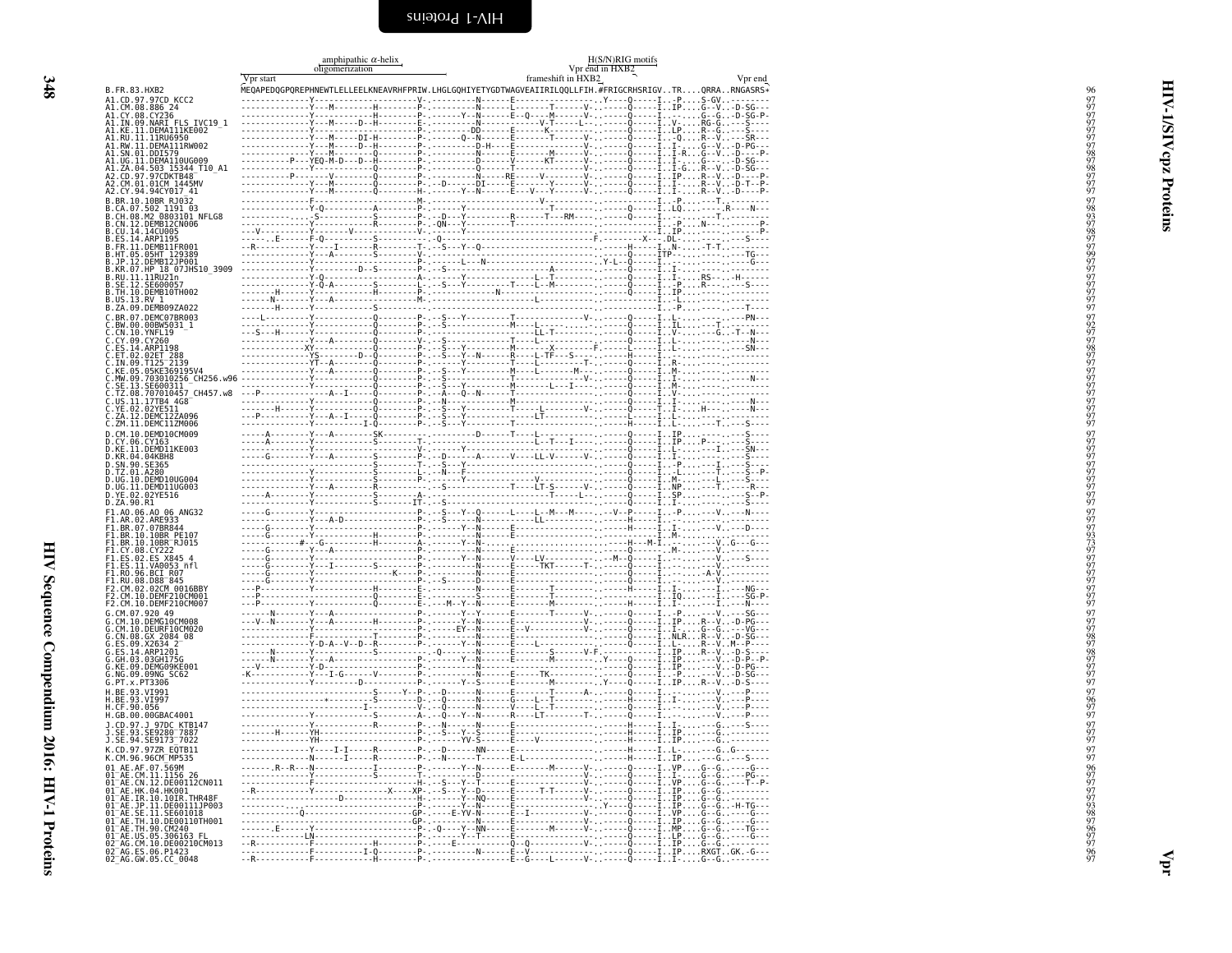|                                                                                                |           | amphipathic $\alpha$ -helix<br>oligomerization | Vpr end in HXB2<br>frameshift in HXB2                                                                                                                                                                                                                                                                                                                                                                                                                                                                | H(S/N)RIG motifs       |                           |         |
|------------------------------------------------------------------------------------------------|-----------|------------------------------------------------|------------------------------------------------------------------------------------------------------------------------------------------------------------------------------------------------------------------------------------------------------------------------------------------------------------------------------------------------------------------------------------------------------------------------------------------------------------------------------------------------------|------------------------|---------------------------|---------|
| B.FR.83.HXB2                                                                                   | Vpr start |                                                |                                                                                                                                                                                                                                                                                                                                                                                                                                                                                                      |                        |                           | Vpr end |
| 02 AG.KR.12.12MHR9                                                                             |           |                                                |                                                                                                                                                                                                                                                                                                                                                                                                                                                                                                      |                        |                           |         |
| 02-AG.LR.x.POC44951<br>02-AG.NG.09.09NG_SC61<br>02-AG.NG.x.IBNG_<br>02-AG.NG.x.IBNG            |           |                                                |                                                                                                                                                                                                                                                                                                                                                                                                                                                                                                      |                        |                           |         |
|                                                                                                |           |                                                |                                                                                                                                                                                                                                                                                                                                                                                                                                                                                                      |                        |                           |         |
|                                                                                                |           |                                                |                                                                                                                                                                                                                                                                                                                                                                                                                                                                                                      |                        |                           |         |
|                                                                                                |           |                                                |                                                                                                                                                                                                                                                                                                                                                                                                                                                                                                      |                        |                           |         |
| 05 DF.BE.x.VII310<br>06 cpx.AU.96.BFP90                                                        |           |                                                |                                                                                                                                                                                                                                                                                                                                                                                                                                                                                                      |                        |                           |         |
|                                                                                                |           |                                                |                                                                                                                                                                                                                                                                                                                                                                                                                                                                                                      |                        |                           |         |
| 08 <sup>-</sup> BC.CN.97.97CNGX 6F                                                             |           |                                                |                                                                                                                                                                                                                                                                                                                                                                                                                                                                                                      |                        |                           |         |
|                                                                                                |           |                                                |                                                                                                                                                                                                                                                                                                                                                                                                                                                                                                      |                        |                           |         |
|                                                                                                |           |                                                |                                                                                                                                                                                                                                                                                                                                                                                                                                                                                                      |                        |                           |         |
|                                                                                                |           |                                                |                                                                                                                                                                                                                                                                                                                                                                                                                                                                                                      |                        |                           |         |
| :4-00:1-3.00:1.1070<br>15-01B.TH.99.99TH MU2079<br>16-A2D.KR.97.97KR004<br>17-BF.AR.99.ARMA038 |           |                                                |                                                                                                                                                                                                                                                                                                                                                                                                                                                                                                      |                        |                           |         |
|                                                                                                |           |                                                |                                                                                                                                                                                                                                                                                                                                                                                                                                                                                                      |                        |                           |         |
|                                                                                                |           |                                                |                                                                                                                                                                                                                                                                                                                                                                                                                                                                                                      |                        |                           |         |
|                                                                                                |           |                                                |                                                                                                                                                                                                                                                                                                                                                                                                                                                                                                      |                        |                           |         |
|                                                                                                |           |                                                |                                                                                                                                                                                                                                                                                                                                                                                                                                                                                                      |                        |                           |         |
|                                                                                                |           |                                                |                                                                                                                                                                                                                                                                                                                                                                                                                                                                                                      |                        |                           |         |
|                                                                                                |           |                                                |                                                                                                                                                                                                                                                                                                                                                                                                                                                                                                      |                        |                           |         |
|                                                                                                |           |                                                |                                                                                                                                                                                                                                                                                                                                                                                                                                                                                                      |                        |                           |         |
|                                                                                                |           |                                                |                                                                                                                                                                                                                                                                                                                                                                                                                                                                                                      |                        |                           |         |
|                                                                                                |           |                                                |                                                                                                                                                                                                                                                                                                                                                                                                                                                                                                      |                        |                           |         |
|                                                                                                |           |                                                |                                                                                                                                                                                                                                                                                                                                                                                                                                                                                                      |                        |                           |         |
|                                                                                                |           |                                                |                                                                                                                                                                                                                                                                                                                                                                                                                                                                                                      |                        |                           |         |
|                                                                                                |           |                                                |                                                                                                                                                                                                                                                                                                                                                                                                                                                                                                      |                        |                           |         |
|                                                                                                |           |                                                |                                                                                                                                                                                                                                                                                                                                                                                                                                                                                                      |                        |                           |         |
|                                                                                                |           |                                                |                                                                                                                                                                                                                                                                                                                                                                                                                                                                                                      |                        |                           |         |
|                                                                                                |           |                                                |                                                                                                                                                                                                                                                                                                                                                                                                                                                                                                      |                        |                           |         |
|                                                                                                |           |                                                |                                                                                                                                                                                                                                                                                                                                                                                                                                                                                                      |                        |                           |         |
|                                                                                                |           |                                                |                                                                                                                                                                                                                                                                                                                                                                                                                                                                                                      |                        |                           |         |
|                                                                                                |           |                                                |                                                                                                                                                                                                                                                                                                                                                                                                                                                                                                      |                        |                           |         |
| 48−01В.МҮ.07.07МҮКТ021<br>49−срх.GM.03.N26677                                                  |           |                                                |                                                                                                                                                                                                                                                                                                                                                                                                                                                                                                      |                        |                           |         |
|                                                                                                |           |                                                |                                                                                                                                                                                                                                                                                                                                                                                                                                                                                                      |                        |                           |         |
|                                                                                                |           |                                                |                                                                                                                                                                                                                                                                                                                                                                                                                                                                                                      |                        |                           |         |
|                                                                                                |           |                                                |                                                                                                                                                                                                                                                                                                                                                                                                                                                                                                      |                        |                           |         |
|                                                                                                |           |                                                |                                                                                                                                                                                                                                                                                                                                                                                                                                                                                                      |                        |                           |         |
|                                                                                                |           |                                                |                                                                                                                                                                                                                                                                                                                                                                                                                                                                                                      |                        |                           |         |
|                                                                                                |           |                                                |                                                                                                                                                                                                                                                                                                                                                                                                                                                                                                      |                        |                           |         |
|                                                                                                |           |                                                |                                                                                                                                                                                                                                                                                                                                                                                                                                                                                                      |                        |                           |         |
|                                                                                                |           |                                                |                                                                                                                                                                                                                                                                                                                                                                                                                                                                                                      |                        |                           |         |
|                                                                                                |           |                                                |                                                                                                                                                                                                                                                                                                                                                                                                                                                                                                      |                        |                           |         |
|                                                                                                |           |                                                |                                                                                                                                                                                                                                                                                                                                                                                                                                                                                                      |                        |                           |         |
|                                                                                                |           |                                                |                                                                                                                                                                                                                                                                                                                                                                                                                                                                                                      |                        |                           |         |
|                                                                                                |           |                                                |                                                                                                                                                                                                                                                                                                                                                                                                                                                                                                      |                        |                           |         |
| 74 <sup>-</sup> 01B.MY.10.10MYPR268                                                            |           |                                                |                                                                                                                                                                                                                                                                                                                                                                                                                                                                                                      |                        |                           |         |
| 0.BE.87.ANT70                                                                                  |           |                                                |                                                                                                                                                                                                                                                                                                                                                                                                                                                                                                      |                        |                           |         |
|                                                                                                |           |                                                |                                                                                                                                                                                                                                                                                                                                                                                                                                                                                                      |                        |                           |         |
| 0.CM.98.98CMU5337                                                                              |           |                                                |                                                                                                                                                                                                                                                                                                                                                                                                                                                                                                      |                        |                           |         |
| 0.CM.99.99CMU4122                                                                              |           |                                                |                                                                                                                                                                                                                                                                                                                                                                                                                                                                                                      |                        |                           |         |
| 0.FR.92.VAU<br>0.GA.11.11Gab6352                                                               |           |                                                |                                                                                                                                                                                                                                                                                                                                                                                                                                                                                                      |                        |                           |         |
| 0.SN.99.99SE MP1299<br>0.05.10. LTNP                                                           |           |                                                |                                                                                                                                                                                                                                                                                                                                                                                                                                                                                                      |                        |                           |         |
| N.CM.02.DJ00131<br>N.CM.02.SJGddd                                                              |           |                                                |                                                                                                                                                                                                                                                                                                                                                                                                                                                                                                      | $Y - - -Q - - - - I$ . | $\frac{1}{2}P$ RG-------- |         |
| N.CM.04.04CM 1015 04                                                                           |           |                                                |                                                                                                                                                                                                                                                                                                                                                                                                                                                                                                      |                        |                           |         |
| N.CM.06.U14296                                                                                 |           |                                                | $\begin{minipage}{0.99\textwidth} \begin{minipage}{0.99\textwidth} \begin{minipage}{0.99\textwidth} \begin{minipage}{0.99\textwidth} \begin{minipage}{0.99\textwidth} \begin{minipage}{0.99\textwidth} \begin{minipage}{0.99\textwidth} \begin{minipage}{0.99\textwidth} \begin{minipage}{0.99\textwidth} \begin{minipage}{0.99\textwidth} \begin{minipage}{0.99\textwidth} \begin{minipage}{0.99\textwidth} \begin{minipage}{0.99\textwidth} \begin{minipage}{0.99\textwidth} \begin{minipage}{0.9$ |                        |                           |         |
| N.FR.11.N1_FR_2011<br>P.CM.06.U14788                                                           |           |                                                | ---P------P---F---M-QT-----E--------P- --S---Y--N------E--T----------I---- Y----Q-----I .LTPS. R-GR. .-H-P----<br>-----------P---F---M-QT-----A----P--LQY.--S---Y--N------E--T------X--I---. Y----H-----ILPPS. R-GR. .-H-P----                                                                                                                                                                                                                                                                       |                        |                           |         |
| P.FR.09.RBF168                                                                                 |           |                                                |                                                                                                                                                                                                                                                                                                                                                                                                                                                                                                      |                        |                           |         |
| CPZ.CD.90.ANT                                                                                  |           |                                                |                                                                                                                                                                                                                                                                                                                                                                                                                                                                                                      |                        |                           |         |
| CPZ.CM.05.SIVcpzLB7<br>CPZ.CM.09.Ptt 09Cam155<br>CPZ.TZ.06.TAN5<br>CPZ.US.85.US_Marilyn        |           |                                                |                                                                                                                                                                                                                                                                                                                                                                                                                                                                                                      |                        |                           |         |
|                                                                                                |           |                                                |                                                                                                                                                                                                                                                                                                                                                                                                                                                                                                      |                        |                           |         |
| GOR.CM.07.SIVgor2139 287<br>GOR.CM.12.SIVgor BOID2<br>GOR.CM.13.SIVgor BPID15                  |           |                                                |                                                                                                                                                                                                                                                                                                                                                                                                                                                                                                      |                        |                           |         |
|                                                                                                |           |                                                |                                                                                                                                                                                                                                                                                                                                                                                                                                                                                                      |                        |                           |         |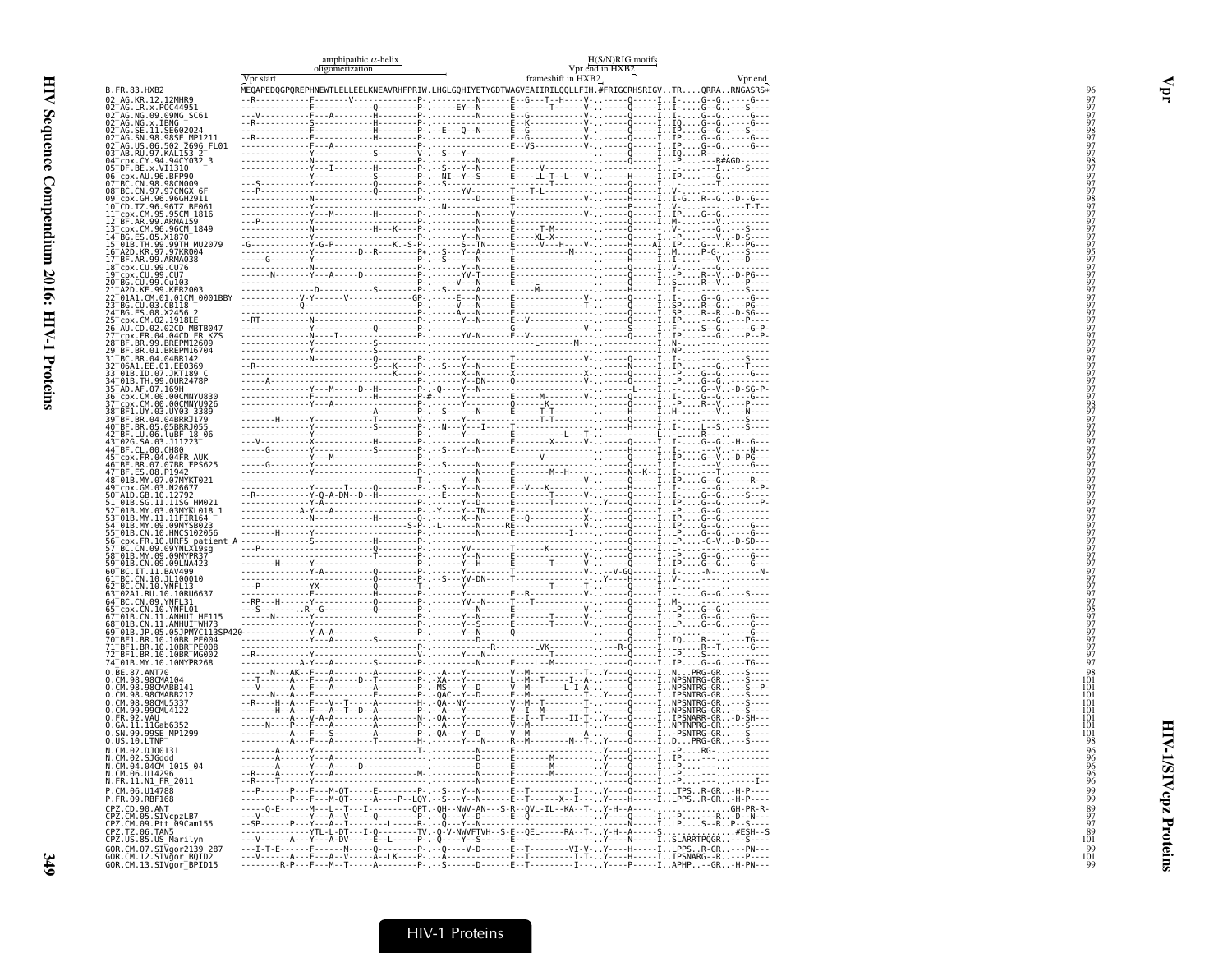<span id="page-39-0"></span>

|  | × |  |
|--|---|--|
|  |   |  |

<span id="page-39-1"></span>

| B.FR.83.HXB2                                                                                                                                                                      | Tat start | C-rich region | nuclear localization exon 1 end exon 2 start<br>Tat end | 100                                                                   |
|-----------------------------------------------------------------------------------------------------------------------------------------------------------------------------------|-----------|---------------|---------------------------------------------------------|-----------------------------------------------------------------------|
| -<br>A1.CD.97.97CD KCC2<br>A1.CM.08.886 24<br>A1.CY.08.CY236                                                                                                                      |           |               |                                                         |                                                                       |
| A1.IN.09.NARI FLS IVC19 1<br>A1.KE.11.DEMAI11KE002                                                                                                                                |           |               |                                                         |                                                                       |
| A1.RU.11.11RU6950<br>A1.RU.11.11RU6950<br>A1.RW.11.DEMA111RW002<br>A1.SN.01.DDI579                                                                                                |           |               |                                                         |                                                                       |
| A1.UG.11.DEMA110UG009                                                                                                                                                             |           |               |                                                         |                                                                       |
| A1.2A.04.563.15344_T10_A1<br>A1.2A.04.503_15344_T10_A1<br>A2.CD.97.97CDKTB48<br>A2.CY.94.94CY017_41                                                                               |           |               |                                                         | $\frac{102}{102}$                                                     |
| B.BR.10.10BR_RJ032                                                                                                                                                                |           |               |                                                         |                                                                       |
| B.CA.07.502 1191 03<br>B.CH.08.M2 0803101 NFLG8<br>B.CN.12.DEMB12CN006                                                                                                            |           |               |                                                         |                                                                       |
| B.CU.14.14CU005                                                                                                                                                                   |           |               |                                                         |                                                                       |
| ES.14.ARP1195                                                                                                                                                                     |           |               |                                                         |                                                                       |
| B.FR.11.DEMB11FR001<br>B.HT.05.05HT 129389<br>B.JP.12.DEMB12JP001<br>B.KR.07.HP.18.07JHS10_3909                                                                                   |           |               |                                                         |                                                                       |
| 3.RU.11.11RU21n<br>.SE.12.SE600057                                                                                                                                                |           |               |                                                         |                                                                       |
| B.TH.10.DEMB10TH002<br>B.US.13.RV_1<br>B.ZA.09.DEMB09ZA022                                                                                                                        |           |               |                                                         | $\frac{102}{102}$                                                     |
| C.BR.07.DEMC07BR003<br>.BW.00.00BW5031 1                                                                                                                                          |           |               |                                                         | $^{102}_{107}$                                                        |
| C.CN.10.YNFL19<br>C.CY.09.CY260<br>C.CY.09.CY260<br>C.ET.02.02ET_288.                                                                                                             |           |               |                                                         | $\frac{102}{101}$<br>$\frac{102}{102}$                                |
|                                                                                                                                                                                   |           |               |                                                         |                                                                       |
| C.IN.09.T125-2139<br>C.IN.09.T125-2139<br>C.KE.05.05KE369195V4 -----<br>C.MW.09.703010256_CH256.w96 ---I-                                                                         |           |               |                                                         | $\begin{array}{c} 102 \\ 102 \\ 101 \\ 103 \\ 106 \\ 102 \end{array}$ |
| Č.SE.13.SE600311 –<br>C.TZ.08.707010457_CH457.w8                                                                                                                                  |           |               |                                                         |                                                                       |
| C.12.00.707010437<br>C.US.11.17TB4_4G8<br>C.YE.02.02YE511<br>C.ZM.12.DEMC12ZA096<br>C.ZM.11.DEMC11ZM006                                                                           |           |               |                                                         | $\frac{102}{107}$<br>$\frac{103}{103}$                                |
|                                                                                                                                                                                   |           |               |                                                         |                                                                       |
| D.CM.10.DEMD10CM009<br>D.CY.06.CY163<br>D.KE.11.DEMD11KE003                                                                                                                       |           |               |                                                         | 103                                                                   |
| D.KR.04.04KBH8<br>D.SN.90.SE365                                                                                                                                                   |           |               |                                                         | $\begin{array}{c} 103 \\ 103 \\ 103 \\ 103 \\ 103 \end{array}$        |
| D.TZ.01.A280<br>D.UG.10.DEMD10UG004                                                                                                                                               |           |               |                                                         | 103<br>114                                                            |
| D.UG.11.DEMD11UG003<br>D.YE.02.02YE516<br>D.ZA.90.R1                                                                                                                              |           |               |                                                         | $\frac{103}{103}$                                                     |
| F1.A0.06.A0 06 ANG32<br>F1.AR.02.ARE933                                                                                                                                           |           |               |                                                         | 101                                                                   |
| F1.BR.07.07BR844<br>FI.BR.10.10BR PE107                                                                                                                                           |           |               |                                                         | 102<br>106<br>102<br>102<br>102                                       |
| F1.BR.10.10BR RJ015                                                                                                                                                               |           |               |                                                         |                                                                       |
| FI.CY.08.CY222<br>FI.ES.02.ES X845 4<br>FI.ES.11.VA0053.nfl<br>F1.RO.96.BCI R07                                                                                                   |           |               |                                                         | 101<br>102<br>101                                                     |
| FI.RU.08.D88-845<br>F1.RU.08.D88-845<br>F2.CM.10.DEMF210CM001                                                                                                                     |           |               |                                                         | $\frac{101}{101}$                                                     |
| F2.CM.10.DEMF210CM007                                                                                                                                                             |           |               |                                                         | 101<br>101                                                            |
| F 2. CM . 10 . 020 49<br>G. CM . 10 . DEMG10CM008<br>G. CM . 10 . DEMG10CM008<br>G. CM . 08 . GX 2084 08<br>G. ES . 09 . X2634 2<br>C. ES . 14 . ARP1201<br>C. ES . 14 . ARP12101 |           |               |                                                         |                                                                       |
|                                                                                                                                                                                   |           |               |                                                         |                                                                       |
| G.GH.03.03GH175G<br>G.KE.09.DEMG09KE001                                                                                                                                           |           |               |                                                         |                                                                       |
| G.NG.09.09NG_SC62                                                                                                                                                                 |           |               |                                                         |                                                                       |
| G.PT.x.PT3306<br>H.BE.93.VI991                                                                                                                                                    |           |               |                                                         |                                                                       |
| H.BE.93.VĪ997<br>H.CF.90.056<br>H.GB.00.00GBAC4001                                                                                                                                |           |               |                                                         | $\begin{array}{c} 103 \\ 102 \\ 101 \\ 102 \end{array}$               |
| J.CD.97.J 97DC KTB147<br>J.SE.93.SE9280 <sup>-</sup> 7887                                                                                                                         |           |               |                                                         | $\frac{102}{102}$                                                     |
| J.SE.94.SE9173 <sup>-</sup> 7022<br>K.CD.97.97ZR EQTB11                                                                                                                           |           |               |                                                         | 101                                                                   |
| K.CM.96.96CM MP535<br>01 AE.AF.07.569M                                                                                                                                            |           |               |                                                         | 102                                                                   |
|                                                                                                                                                                                   |           |               |                                                         | $\frac{102}{102}$                                                     |
| 01 AE:CM:11.1156 26<br>01 AE:CM:12.DE00112CN011<br>01 AE:CN:12.DE00112CN011<br>01 AE:TR:10.10IR.THR48F<br>01 AE:JP:11.DE00111JP003<br>01 AE:JP:11.DE00111JP003                    |           |               |                                                         | 101<br>$^{102}_{102}$                                                 |
| 01 AE.SE.11.SE601018<br>01 AE.TH.10.DE00110TH001                                                                                                                                  |           |               |                                                         | $\frac{101}{101}$                                                     |
| 01 AE. TH. 90. CM240<br>01 AE.US.05.306163 FL                                                                                                                                     |           |               |                                                         | 102<br>102<br>102<br>102                                              |
| 02 AG.CM.10.DE00210CM013<br>02 AG.ES.06.P1423<br>02 AG.ES.06.P1423                                                                                                                |           |               |                                                         | $\frac{100}{103}$                                                     |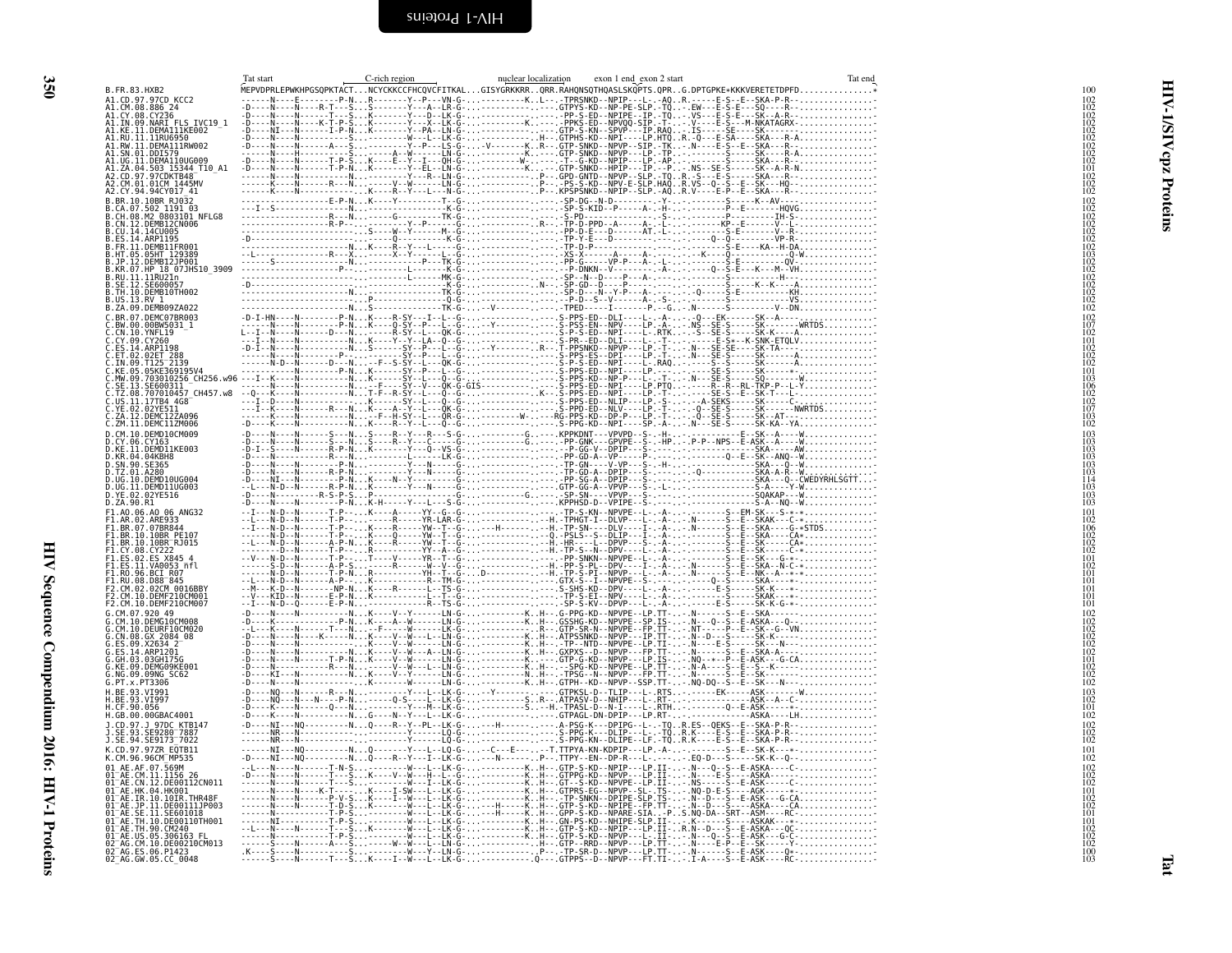| Tat start | C-rich region | nuclear localization exon 1 end exon 2 start | Tat end |                                     |
|-----------|---------------|----------------------------------------------|---------|-------------------------------------|
|           |               |                                              |         |                                     |
|           |               |                                              |         |                                     |
|           |               |                                              |         |                                     |
|           |               |                                              |         |                                     |
|           |               |                                              |         |                                     |
|           |               |                                              |         |                                     |
|           |               |                                              |         |                                     |
|           |               |                                              |         |                                     |
|           |               |                                              |         |                                     |
|           |               |                                              |         |                                     |
|           |               |                                              |         |                                     |
|           |               |                                              |         |                                     |
|           |               |                                              |         |                                     |
|           |               |                                              |         |                                     |
|           |               |                                              |         |                                     |
|           |               |                                              |         |                                     |
|           |               |                                              |         |                                     |
|           |               |                                              |         |                                     |
|           |               |                                              |         |                                     |
|           |               |                                              |         |                                     |
|           |               |                                              |         |                                     |
|           |               |                                              |         |                                     |
|           |               |                                              |         |                                     |
|           |               |                                              |         |                                     |
|           |               |                                              |         |                                     |
|           |               |                                              |         |                                     |
|           |               |                                              |         |                                     |
|           |               |                                              |         |                                     |
|           |               |                                              |         |                                     |
|           |               |                                              |         |                                     |
|           |               |                                              |         |                                     |
|           |               |                                              |         |                                     |
|           |               |                                              |         |                                     |
|           |               |                                              |         |                                     |
|           |               |                                              |         |                                     |
|           |               |                                              |         |                                     |
|           |               |                                              |         |                                     |
|           |               |                                              |         |                                     |
|           |               |                                              |         |                                     |
|           |               |                                              |         |                                     |
|           |               |                                              |         |                                     |
|           |               |                                              |         |                                     |
|           |               |                                              |         |                                     |
|           |               |                                              |         |                                     |
|           |               |                                              |         |                                     |
|           |               |                                              |         |                                     |
|           |               |                                              |         | $\frac{102}{101}$                   |
|           |               |                                              |         | 115                                 |
|           |               |                                              |         | $\frac{96}{99}$<br>$\frac{116}{97}$ |
|           |               |                                              |         |                                     |
|           |               |                                              |         |                                     |
|           |               |                                              |         |                                     |
|           |               |                                              |         | 115                                 |
|           |               |                                              |         |                                     |
|           |               |                                              |         |                                     |
|           |               |                                              |         |                                     |
|           |               |                                              |         |                                     |
|           |               |                                              |         | 112<br>111                          |
|           |               |                                              |         |                                     |
|           |               |                                              |         |                                     |
|           |               |                                              |         | 103                                 |
|           |               |                                              |         | $^{83}_{116}$                       |
|           |               |                                              |         | 109                                 |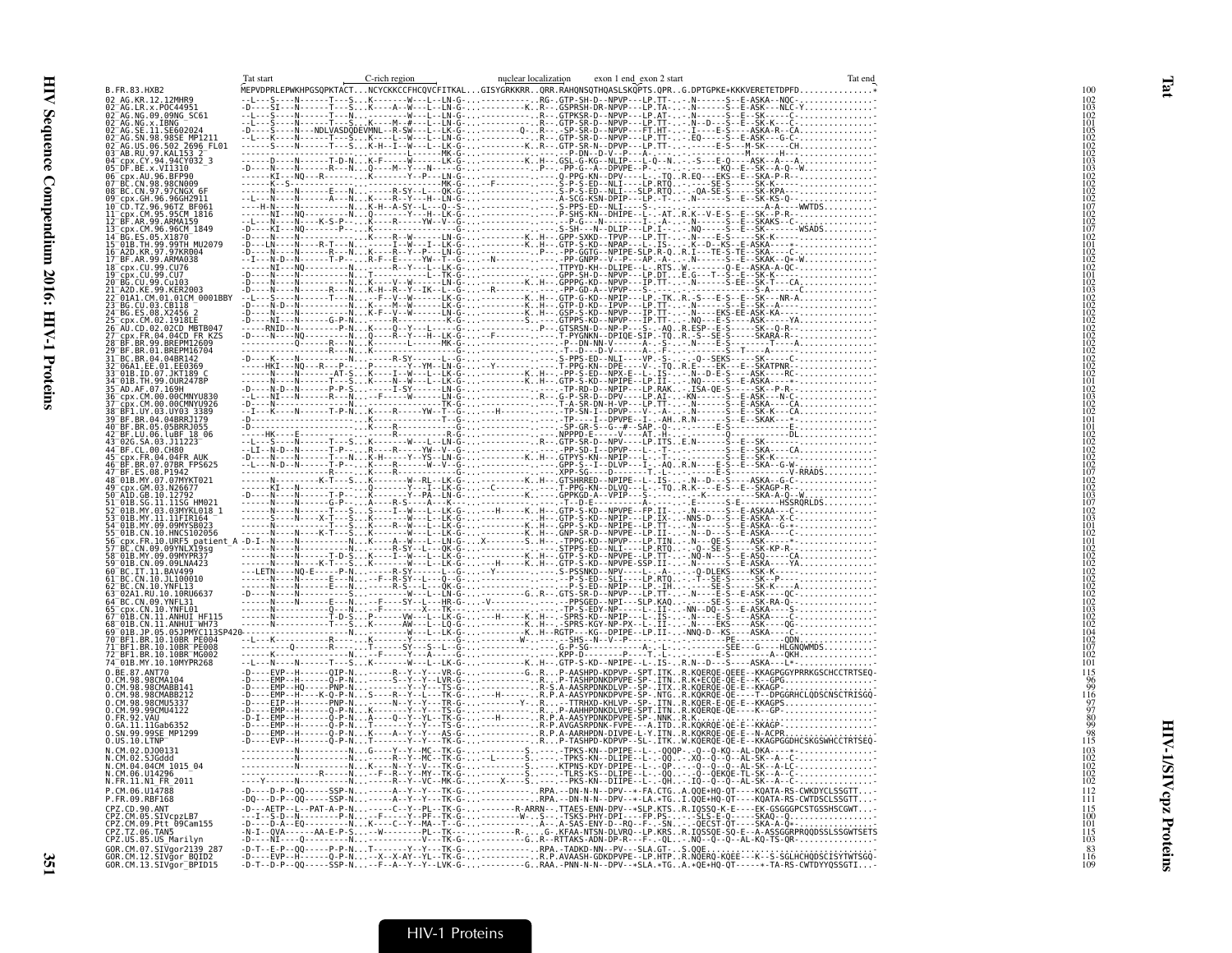<span id="page-41-0"></span>

|  | ×, |  |
|--|----|--|
|  |    |  |
|  |    |  |
|  |    |  |

<span id="page-41-1"></span>

| Rev start<br>exon 1 end exon 2 start | <b>NLS</b><br>Leu-rich effector domain | Rev end<br>116                                                     |
|--------------------------------------|----------------------------------------|--------------------------------------------------------------------|
|                                      |                                        | 124<br>124<br>124<br>123<br>124<br>124<br>124<br>124<br>124<br>124 |
|                                      |                                        |                                                                    |
|                                      |                                        |                                                                    |
|                                      |                                        |                                                                    |
|                                      |                                        |                                                                    |
|                                      |                                        |                                                                    |
|                                      |                                        | $\frac{117}{117}$                                                  |
|                                      |                                        |                                                                    |
|                                      |                                        |                                                                    |
|                                      |                                        |                                                                    |
|                                      |                                        | $\frac{120}{120}$<br>$\frac{17}{117}$                              |
|                                      |                                        |                                                                    |
|                                      |                                        |                                                                    |
|                                      |                                        | 126<br>108<br>108<br>125<br>126<br>126<br>126<br>126<br>108        |
|                                      |                                        |                                                                    |
|                                      |                                        |                                                                    |
|                                      |                                        |                                                                    |
|                                      |                                        |                                                                    |
|                                      |                                        | $\frac{128}{127}$                                                  |
|                                      |                                        | $\frac{117}{117}$                                                  |
|                                      |                                        |                                                                    |
|                                      |                                        |                                                                    |
|                                      |                                        |                                                                    |
|                                      |                                        |                                                                    |
|                                      |                                        |                                                                    |
|                                      |                                        |                                                                    |
|                                      |                                        |                                                                    |
|                                      |                                        |                                                                    |
|                                      |                                        |                                                                    |
|                                      |                                        | $\frac{120}{117}$                                                  |
|                                      |                                        | $^{124}_{117}$                                                     |
|                                      |                                        |                                                                    |
|                                      |                                        |                                                                    |
|                                      |                                        | 124<br>124<br>127<br>127<br>124<br>117<br>124<br>124               |
|                                      |                                        |                                                                    |
|                                      |                                        | $\frac{117}{117}$                                                  |
|                                      |                                        |                                                                    |
|                                      |                                        |                                                                    |
|                                      |                                        |                                                                    |
|                                      |                                        |                                                                    |
|                                      |                                        |                                                                    |
|                                      |                                        |                                                                    |
|                                      |                                        |                                                                    |
|                                      |                                        |                                                                    |
|                                      |                                        |                                                                    |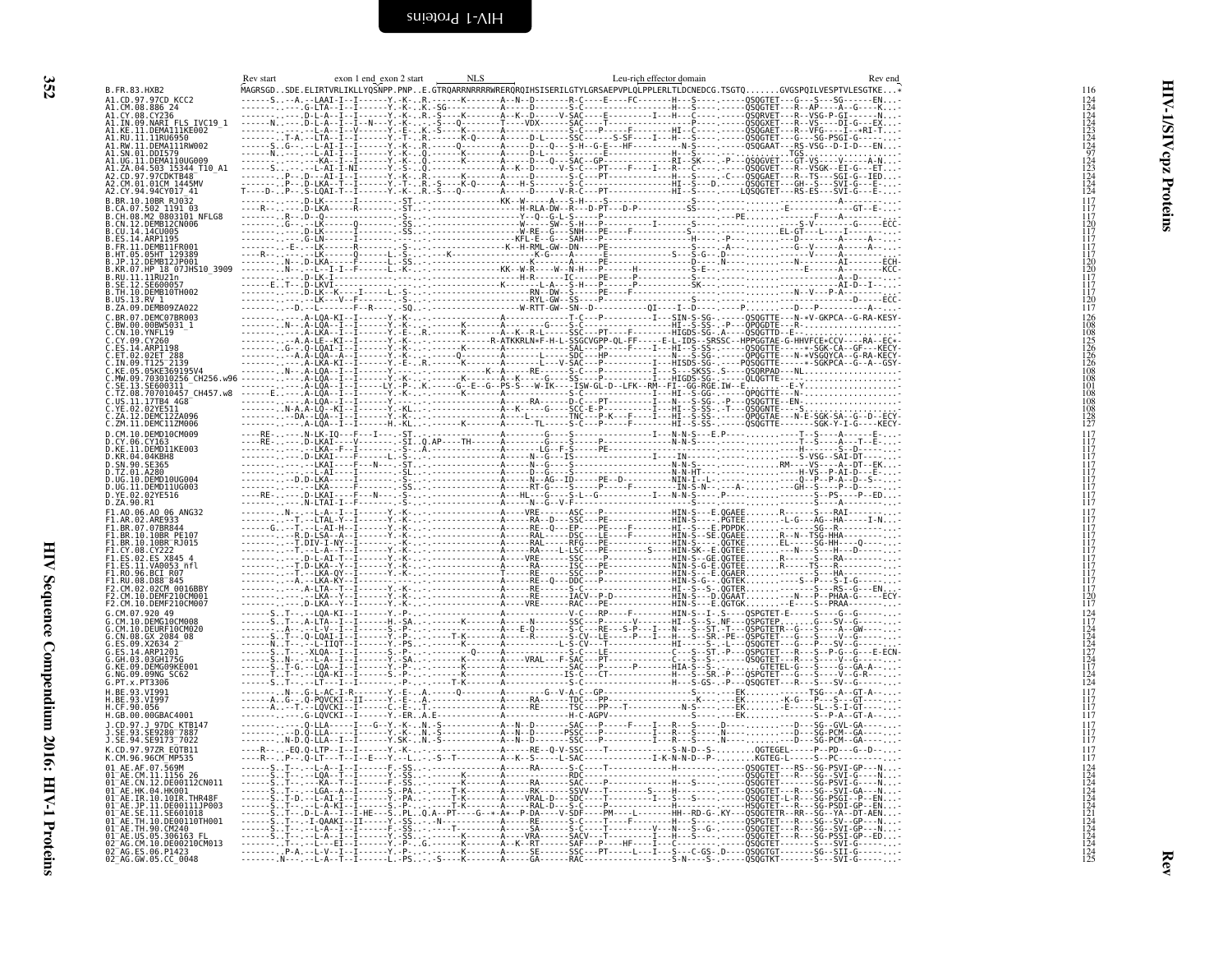|                                                                                    | Rev start | exon 1 end exon 2 start | NLS | Leu-rich effector domain |  | Rev end |                |
|------------------------------------------------------------------------------------|-----------|-------------------------|-----|--------------------------|--|---------|----------------|
|                                                                                    |           |                         |     |                          |  |         |                |
|                                                                                    |           |                         |     |                          |  |         |                |
|                                                                                    |           |                         |     |                          |  |         |                |
|                                                                                    |           |                         |     |                          |  |         |                |
|                                                                                    |           |                         |     |                          |  |         |                |
|                                                                                    |           |                         |     |                          |  |         |                |
|                                                                                    |           |                         |     |                          |  |         |                |
|                                                                                    |           |                         |     |                          |  |         |                |
|                                                                                    |           |                         |     |                          |  |         |                |
|                                                                                    |           |                         |     |                          |  |         |                |
|                                                                                    |           |                         |     |                          |  |         |                |
|                                                                                    |           |                         |     |                          |  |         |                |
|                                                                                    |           |                         |     |                          |  |         |                |
|                                                                                    |           |                         |     |                          |  |         |                |
|                                                                                    |           |                         |     |                          |  |         |                |
|                                                                                    |           |                         |     |                          |  |         |                |
|                                                                                    |           |                         |     |                          |  |         |                |
|                                                                                    |           |                         |     |                          |  |         |                |
|                                                                                    |           |                         |     |                          |  |         |                |
|                                                                                    |           |                         |     |                          |  |         |                |
|                                                                                    |           |                         |     |                          |  |         |                |
|                                                                                    |           |                         |     |                          |  |         |                |
|                                                                                    |           |                         |     |                          |  |         |                |
|                                                                                    |           |                         |     |                          |  |         |                |
|                                                                                    |           |                         |     |                          |  |         |                |
|                                                                                    |           |                         |     |                          |  |         |                |
|                                                                                    |           |                         |     |                          |  |         |                |
|                                                                                    |           |                         |     |                          |  |         |                |
|                                                                                    |           |                         |     |                          |  |         |                |
|                                                                                    |           |                         |     |                          |  |         |                |
|                                                                                    |           |                         |     |                          |  |         |                |
|                                                                                    |           |                         |     |                          |  |         |                |
|                                                                                    |           |                         |     |                          |  |         |                |
|                                                                                    |           |                         |     |                          |  |         |                |
|                                                                                    |           |                         |     |                          |  |         |                |
|                                                                                    |           |                         |     |                          |  |         |                |
|                                                                                    |           |                         |     |                          |  |         |                |
|                                                                                    |           |                         |     |                          |  |         |                |
|                                                                                    |           |                         |     |                          |  |         |                |
|                                                                                    |           |                         |     |                          |  |         |                |
|                                                                                    |           |                         |     |                          |  |         |                |
|                                                                                    |           |                         |     |                          |  |         |                |
|                                                                                    |           |                         |     |                          |  |         |                |
|                                                                                    |           |                         |     |                          |  |         | $^{103}_{105}$ |
|                                                                                    |           |                         |     |                          |  |         |                |
|                                                                                    |           |                         |     |                          |  |         |                |
|                                                                                    |           |                         |     |                          |  |         |                |
| -<br>GOR.CM.07.SIVgor2139 287<br>GOR.CM.12.SIVgor_BQID2<br>GOR.CM.13.SIVgor_BPID15 |           |                         |     |                          |  |         |                |
|                                                                                    |           |                         |     |                          |  |         |                |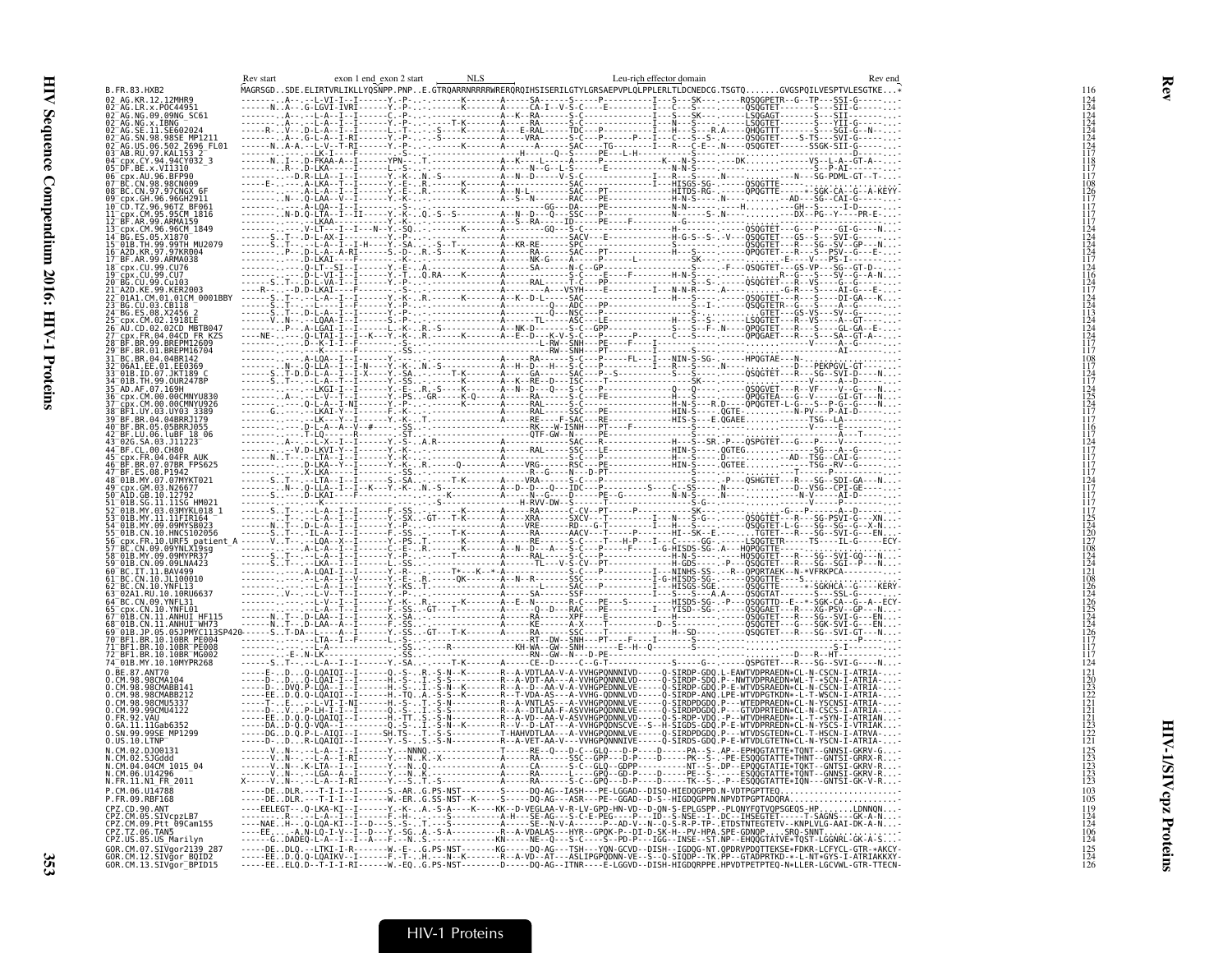| I<br>í<br>Ì                                                       |
|-------------------------------------------------------------------|
|                                                                   |
|                                                                   |
|                                                                   |
|                                                                   |
|                                                                   |
|                                                                   |
|                                                                   |
|                                                                   |
|                                                                   |
|                                                                   |
|                                                                   |
|                                                                   |
|                                                                   |
|                                                                   |
|                                                                   |
| $\overline{a}$<br>ĺ                                               |
|                                                                   |
| I                                                                 |
| i<br>China and<br>ℷ                                               |
| I<br>İ                                                            |
| $\ddot{\phantom{a}}$<br>í                                         |
|                                                                   |
|                                                                   |
| <b>THE SALAS</b>                                                  |
| $\begin{array}{c} \hline \end{array}$<br>$\overline{\phantom{0}}$ |
| j<br>֠<br>Proteins                                                |
|                                                                   |

<span id="page-43-0"></span>HIV Sequence Compendium 2016: HIV-1 Proteins

<span id="page-43-1"></span>

| Vpu start<br>$\alpha$ -helix<br>$\alpha$ -helix<br>Vpu end<br>TQPIP.IVAIVALVVAIII.AIVVWSIVIIEYRKILRQRKIDRLIDRLIERAE.DSGNESEGEI.SALVEMG.V.EMGHH.APWD.VDDL*<br>B.FR.83.HXB2                                                                                                                                                                                                                                                 | 82<br>81                                                 |
|---------------------------------------------------------------------------------------------------------------------------------------------------------------------------------------------------------------------------------------------------------------------------------------------------------------------------------------------------------------------------------------------------------------------------|----------------------------------------------------------|
|                                                                                                                                                                                                                                                                                                                                                                                                                           |                                                          |
|                                                                                                                                                                                                                                                                                                                                                                                                                           |                                                          |
|                                                                                                                                                                                                                                                                                                                                                                                                                           |                                                          |
|                                                                                                                                                                                                                                                                                                                                                                                                                           |                                                          |
|                                                                                                                                                                                                                                                                                                                                                                                                                           |                                                          |
|                                                                                                                                                                                                                                                                                                                                                                                                                           |                                                          |
|                                                                                                                                                                                                                                                                                                                                                                                                                           |                                                          |
|                                                                                                                                                                                                                                                                                                                                                                                                                           | 82782852922222238229382293822                            |
|                                                                                                                                                                                                                                                                                                                                                                                                                           |                                                          |
|                                                                                                                                                                                                                                                                                                                                                                                                                           |                                                          |
|                                                                                                                                                                                                                                                                                                                                                                                                                           |                                                          |
|                                                                                                                                                                                                                                                                                                                                                                                                                           | 87863877733887                                           |
|                                                                                                                                                                                                                                                                                                                                                                                                                           |                                                          |
|                                                                                                                                                                                                                                                                                                                                                                                                                           |                                                          |
|                                                                                                                                                                                                                                                                                                                                                                                                                           | 86786777888                                              |
|                                                                                                                                                                                                                                                                                                                                                                                                                           |                                                          |
| D.CM.10.DEMD10CM009                                                                                                                                                                                                                                                                                                                                                                                                       |                                                          |
| D.CY.06.CY163<br>D.KE.11.DEMD11KE003<br>D.KR.04.04KBH8                                                                                                                                                                                                                                                                                                                                                                    |                                                          |
| D.SN.90.SE365<br>D.TZ.01.A280<br>D.UG.10.DEMD10UG004                                                                                                                                                                                                                                                                                                                                                                      |                                                          |
| D.UG.11.DEMD11UG003<br>D.YE.02.02YE516<br>D.ZA.90.R1                                                                                                                                                                                                                                                                                                                                                                      | 83<br>88<br>81<br>82<br>82<br>82<br>83<br>83<br>82       |
| F1.A0.06.A0_06_ANG32<br>F1.AR.02.ARE933                                                                                                                                                                                                                                                                                                                                                                                   |                                                          |
| F1.BR.07.07BR844<br>F1.BR.10.10BR PE107<br>F1.BR.10.10BR RJ015                                                                                                                                                                                                                                                                                                                                                            |                                                          |
| F1.CY.08.CY222<br>F1.ES.02.ES X845<br>F1.ES.11.VA0053 nfl<br>F1.R0.96.BCI R07                                                                                                                                                                                                                                                                                                                                             |                                                          |
| F1.RU.08.D88 <sup>-</sup> 845<br>F2.CM.02.02CM 0016BB\                                                                                                                                                                                                                                                                                                                                                                    |                                                          |
| F2.CM.10.DEMF210CM001<br>F2.CM.10.DEMF210CM007                                                                                                                                                                                                                                                                                                                                                                            |                                                          |
| .E. - S---G-II-SLA. -----T--A------RK-N. R--KVLN-IR---- . -------GDT.E-L.AQ- D-VDF.DL-V.G-N-<br>G.CM.07.920 49<br>G.CM.10.DEMG10CM008<br>G.CM.10.DEURF10CM020                                                                                                                                                                                                                                                             |                                                          |
| CN.08.GX 2084 08<br>ES.09.X2634 2<br>ES.14.ARP1201                                                                                                                                                                                                                                                                                                                                                                        |                                                          |
| $M=1, \ldots, 1, \ldots, 1, \ldots, 1, \ldots, 1, \ldots, 1, \ldots, 1, \ldots, 1, \ldots, 1, \ldots, 1, \ldots, 1, \ldots, 1, \ldots, 1, \ldots, 1, \ldots, 1, \ldots, 1, \ldots, 1, \ldots, 1, \ldots, 1, \ldots, 1, \ldots, 1, \ldots, 1, \ldots, 1, \ldots, 1, \ldots, 1, \ldots, 1, \ldots, 1, \ldots, 1, \ldots, 1, \ldots, 1, \ldots, 1, \ldots, 1$<br>.GH.03.03GH175G<br>G.KE.09.DEMG09KE001<br>G.NG.09.09NG SC62 | 82<br>882<br>882<br>82<br>82<br>82<br>82<br>82<br>82<br> |
| G.PT.x.PT3306<br>H. BE. 93. VT991                                                                                                                                                                                                                                                                                                                                                                                         |                                                          |
| H.BE.93.VI997<br>H.CF.90.056<br>H.GB.00.00GBAC4001                                                                                                                                                                                                                                                                                                                                                                        | $\frac{80}{78}$<br>81                                    |
| J.CD.97.J 97DC_KTB147<br>J.SE.93.SE9280 <sup>-</sup> 7887                                                                                                                                                                                                                                                                                                                                                                 | 828282                                                   |
| J.SE.94.SE9173 <sup>-</sup> 7022<br>MV-LTG-I---A-L-L.--I--T-AYL----VV--KR-NW-F--IR----.-------GDT.E-L.A--G.-T--L.ILG-.INN--<br>K.CD.97.97ZR EQTB11<br>. . A. IS- - - - - - L- L . -- I - - T - - Y - - - - LVK-K. R - NW- - - - IR- - - - - - - - - GDA . E- L . ADI G . - L - - L . ILGN . I - N -<br>K.CM.96.96CM_MP535                                                                                                 | 81<br>81                                                 |
| к. ил. 90. 90cm – 17-559M<br>01 – АЕ. СМ. 11, 11,569 26<br>01 – АЕ. СМ. 12, 0. 00001 – 20. 0001 – АЕ. НК. 04. 12, 0. 000011<br>01 – АЕ. НК. 04. 1. 0000111110003<br>01 – АЕ. - 17. 11, 0. 000011110003<br>01 – АЕ. - ТН. 10, 0. 000011110003<br>MT-LE.-S---G-I--L-S.-----T--A--AK-L---------VK-IR------------GDT.E-W.AK--.---DF.D--V.G-N--                                                                                |                                                          |
|                                                                                                                                                                                                                                                                                                                                                                                                                           |                                                          |
|                                                                                                                                                                                                                                                                                                                                                                                                                           |                                                          |
| 01-AE.TH.90.CM240<br>01-AE.TH.90.CM240<br>01-AE.US.05.306163 FL<br>02-AG.ES.06.P1423<br>02-AG.ES.06.P1423<br>02-AG.GW.05.CC_0048                                                                                                                                                                                                                                                                                          |                                                          |
|                                                                                                                                                                                                                                                                                                                                                                                                                           |                                                          |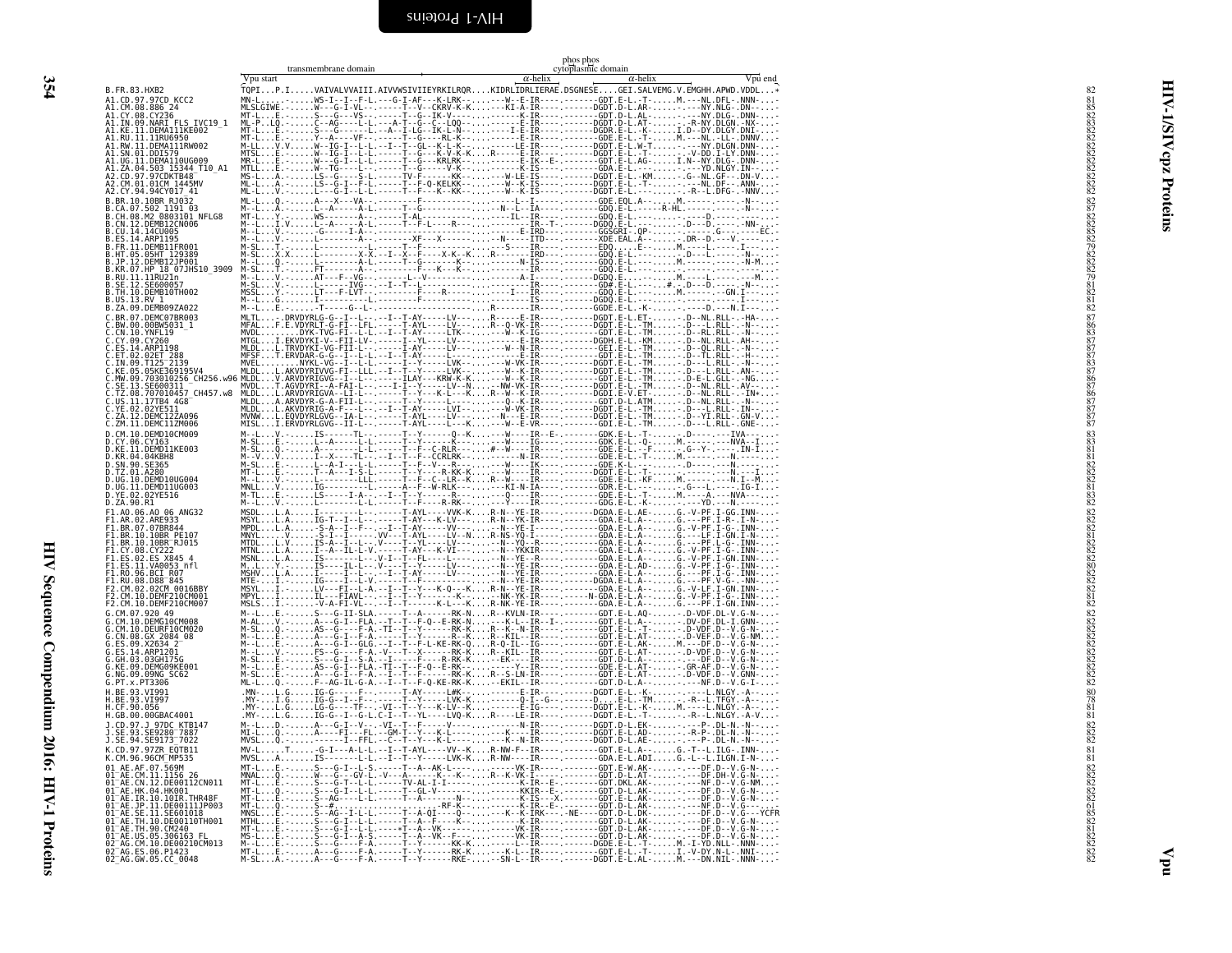|                                                                                  | transmembrane domain                                                                                                                                                                        | phos phos<br>cytoplasmic domain |                 |
|----------------------------------------------------------------------------------|---------------------------------------------------------------------------------------------------------------------------------------------------------------------------------------------|---------------------------------|-----------------|
| B.FR.83.HXB2                                                                     | Vpu start<br>TQPIP.IVAIVALVVAIII.AIVVWSIVIIEYRKILRQRKIDRLIDRLIERAE.DSGNESEGEI.SALVEMG.V.EMGHH.APWD.VDDL*                                                                                    | $\alpha$ -helix                 | $\alpha$ -helix |
|                                                                                  |                                                                                                                                                                                             |                                 |                 |
|                                                                                  |                                                                                                                                                                                             |                                 |                 |
|                                                                                  |                                                                                                                                                                                             |                                 |                 |
|                                                                                  |                                                                                                                                                                                             |                                 |                 |
|                                                                                  |                                                                                                                                                                                             |                                 |                 |
|                                                                                  |                                                                                                                                                                                             |                                 |                 |
|                                                                                  |                                                                                                                                                                                             |                                 |                 |
|                                                                                  |                                                                                                                                                                                             |                                 |                 |
|                                                                                  |                                                                                                                                                                                             |                                 |                 |
|                                                                                  |                                                                                                                                                                                             |                                 |                 |
|                                                                                  |                                                                                                                                                                                             |                                 |                 |
|                                                                                  |                                                                                                                                                                                             |                                 |                 |
|                                                                                  |                                                                                                                                                                                             |                                 |                 |
|                                                                                  |                                                                                                                                                                                             |                                 |                 |
|                                                                                  |                                                                                                                                                                                             |                                 |                 |
|                                                                                  |                                                                                                                                                                                             |                                 |                 |
|                                                                                  |                                                                                                                                                                                             |                                 |                 |
|                                                                                  |                                                                                                                                                                                             |                                 |                 |
|                                                                                  |                                                                                                                                                                                             |                                 |                 |
|                                                                                  |                                                                                                                                                                                             |                                 |                 |
|                                                                                  |                                                                                                                                                                                             |                                 |                 |
|                                                                                  |                                                                                                                                                                                             |                                 |                 |
|                                                                                  |                                                                                                                                                                                             |                                 |                 |
|                                                                                  |                                                                                                                                                                                             |                                 |                 |
|                                                                                  |                                                                                                                                                                                             |                                 |                 |
|                                                                                  |                                                                                                                                                                                             |                                 |                 |
|                                                                                  |                                                                                                                                                                                             |                                 |                 |
|                                                                                  |                                                                                                                                                                                             |                                 |                 |
|                                                                                  |                                                                                                                                                                                             |                                 |                 |
|                                                                                  |                                                                                                                                                                                             |                                 |                 |
|                                                                                  |                                                                                                                                                                                             |                                 |                 |
|                                                                                  |                                                                                                                                                                                             |                                 |                 |
|                                                                                  |                                                                                                                                                                                             |                                 |                 |
|                                                                                  |                                                                                                                                                                                             |                                 |                 |
|                                                                                  |                                                                                                                                                                                             |                                 |                 |
|                                                                                  |                                                                                                                                                                                             |                                 |                 |
| 0.BE.87.ANT70<br>0.CM.98.98CMA104<br>0.CM.98.98CMABB141                          |                                                                                                                                                                                             |                                 |                 |
| 0.CM.98.98CMABB212                                                               |                                                                                                                                                                                             |                                 |                 |
| 0.CM.98.98CMU5337<br>0.CM.99.99CMU4122<br>0.FR.92.VAU                            |                                                                                                                                                                                             |                                 |                 |
| 0.GA.11.11Gab6352<br>0.SN.99.99SE_MP1299<br>$0.05.10.$ LTNP                      | MHHRD.I-S~~G-T--L-A---T--L-MF-L-ROCLOHK-ORRERE-LERLR-TR-IRD.--DY--NGEE.EOEVDF.L.HET-D--V<br>MHHRD.LLLITISALLE.NVIL-GFILRR-LEOKE-DRRERE-LERLRYRP-TRD.--DY--NGEE.EOEVM.DLVLSHGF.DNPMFEE-<br>M |                                 |                 |
| N.CM.02.DJ00131                                                                  |                                                                                                                                                                                             |                                 |                 |
| N.CM.02.SJGddd<br>N.CM.04.04CM_1015_04<br>CM.06.U14296                           |                                                                                                                                                                                             |                                 |                 |
| N.FR.11.N1_FR_2011                                                               |                                                                                                                                                                                             |                                 |                 |
| P.CM.06.U14788<br>P.FR.09.RBF168                                                 |                                                                                                                                                                                             |                                 |                 |
| CPZ.CD.90.ANT<br>CPZ.CM.05.SIVcpzLB7<br>CPZ.CM.09.Ptt 09Cam155<br>CPZ.TZ.06.TAN5 |                                                                                                                                                                                             |                                 |                 |
|                                                                                  | MTNB.EY-FL-FSIVLW-IC-PILYKLYKI-KOOOIDNKRNO-I-EV-SR-LSI--AI-EDEEA.BTYY-GS-FA.N-VYREG-E<br>TYGP-#I.EY-FL-FSIVLW-IC-PILYKLYKI-KOOOIDNKRNO-I-EV-SR-LSI--AI-EDEEA.BTY.Y-GS-FA.N-VYREG-E-<br>     |                                 |                 |
| CPZ.US.85.US Marilyn                                                             |                                                                                                                                                                                             |                                 |                 |
| GOR.CM.07.SIVgor2139 287<br>GOR.CM.12.SIVgor_BOID2<br>GOR.CM.13.SIVgor_BPID15    |                                                                                                                                                                                             |                                 |                 |

Vpu

HIV-1 Proteins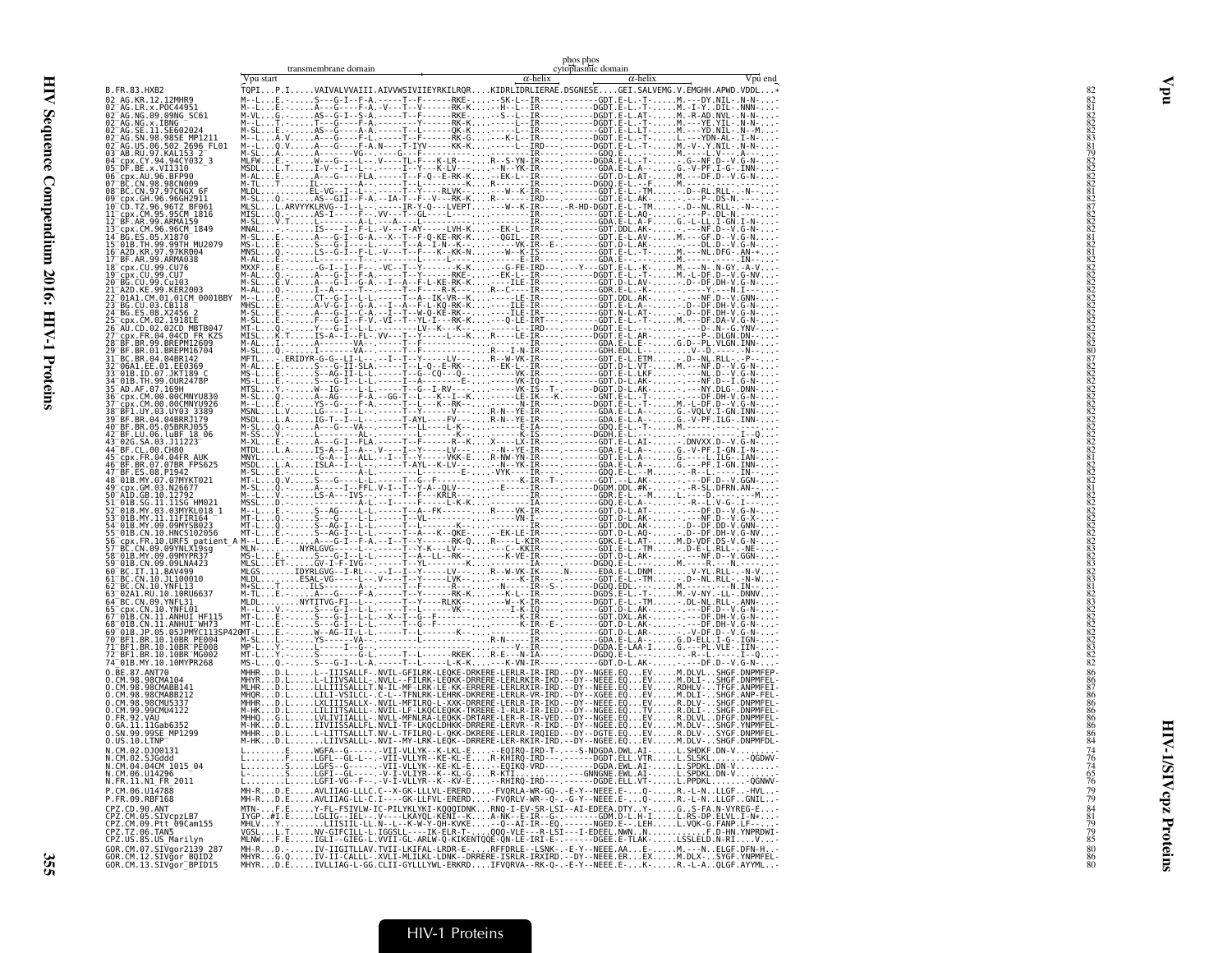<span id="page-45-0"></span>

| 02 AG. GW. 05. CC_0048 |  |  |  |  |  |  |  |
|------------------------|--|--|--|--|--|--|--|

**HIV-I/SIV cpz Proteins** 

<span id="page-45-1"></span>glycosylation NDT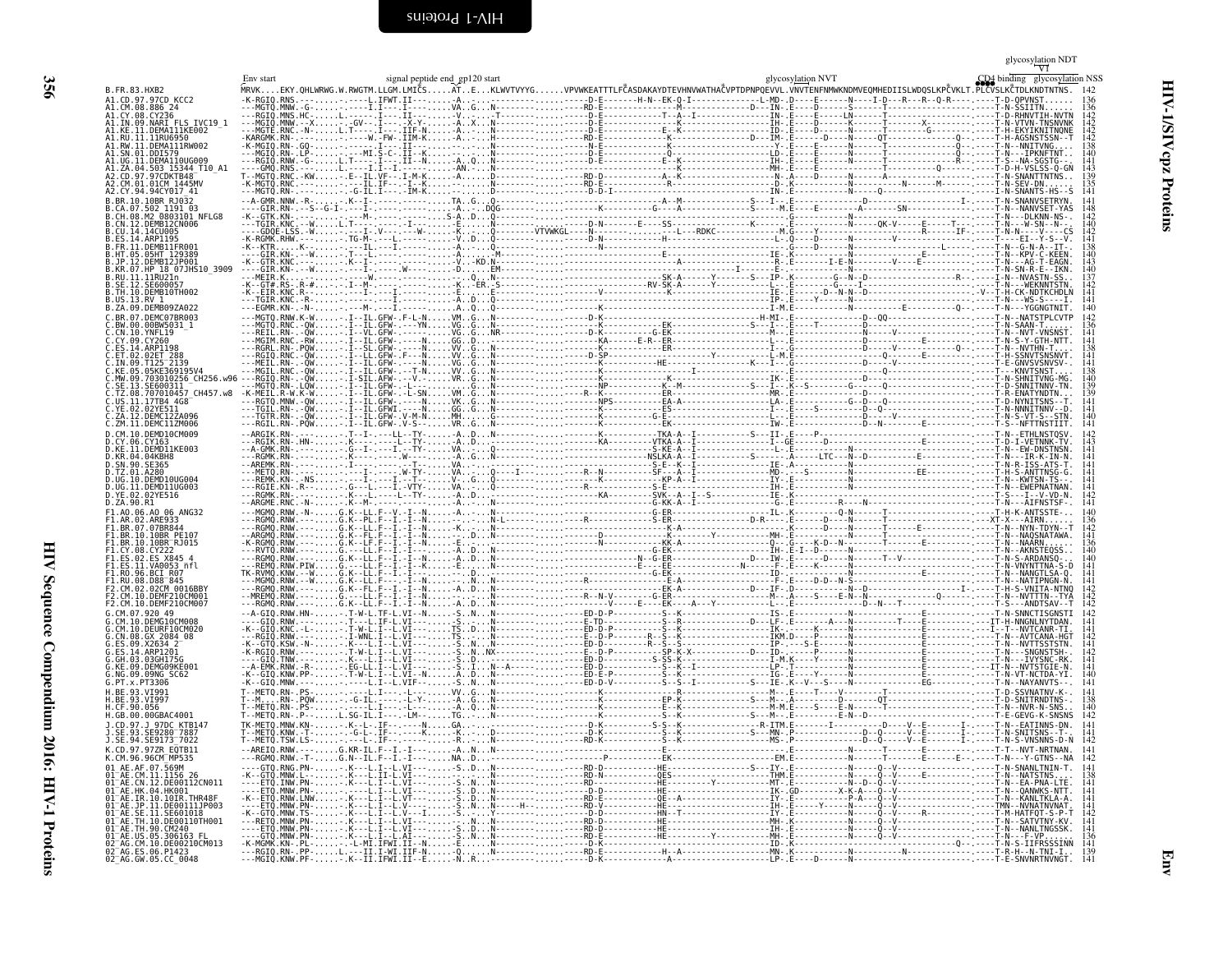| B. FR. 83. HXB2                                                                                         |  |  |  |  |  |  |
|---------------------------------------------------------------------------------------------------------|--|--|--|--|--|--|
| AG.KR.12.12MHR9<br>.P0C4495                                                                             |  |  |  |  |  |  |
| AG.NG.09.09NG SC61                                                                                      |  |  |  |  |  |  |
| SN.98.98SE MP1211<br>.06.502_2696_FL01                                                                  |  |  |  |  |  |  |
| "AR RII 97 KAI 153 2                                                                                    |  |  |  |  |  |  |
|                                                                                                         |  |  |  |  |  |  |
|                                                                                                         |  |  |  |  |  |  |
| .95CM 1816                                                                                              |  |  |  |  |  |  |
| .99TH MU207                                                                                             |  |  |  |  |  |  |
| 17 97KR004                                                                                              |  |  |  |  |  |  |
|                                                                                                         |  |  |  |  |  |  |
| 01.01CM 0001BBY                                                                                         |  |  |  |  |  |  |
| 02.02CD MRTR043                                                                                         |  |  |  |  |  |  |
| .04CD FR KZS                                                                                            |  |  |  |  |  |  |
|                                                                                                         |  |  |  |  |  |  |
| TD 07 IKT189 O                                                                                          |  |  |  |  |  |  |
|                                                                                                         |  |  |  |  |  |  |
|                                                                                                         |  |  |  |  |  |  |
|                                                                                                         |  |  |  |  |  |  |
| 00 CH80<br>BR.07.07BR FPS625                                                                            |  |  |  |  |  |  |
|                                                                                                         |  |  |  |  |  |  |
|                                                                                                         |  |  |  |  |  |  |
|                                                                                                         |  |  |  |  |  |  |
|                                                                                                         |  |  |  |  |  |  |
|                                                                                                         |  |  |  |  |  |  |
|                                                                                                         |  |  |  |  |  |  |
| RU 10 10RU663.                                                                                          |  |  |  |  |  |  |
|                                                                                                         |  |  |  |  |  |  |
| 10.10BR PE004                                                                                           |  |  |  |  |  |  |
| 3R.10.10BR <sup>—</sup> PE008<br>F1.BR.10.10BR <sup>-</sup> MG002<br>4 <sup>-</sup> 01B.MY.10.10MYPR268 |  |  |  |  |  |  |
| 98CMA104                                                                                                |  |  |  |  |  |  |
| 98CMABB141<br>98CMABB212<br>98CMU5337                                                                   |  |  |  |  |  |  |
| 99.99CMU4122<br>FR 92 VAII<br>11.11Gab6352                                                              |  |  |  |  |  |  |
| E_MP1299                                                                                                |  |  |  |  |  |  |
| CM.02.DJ00131<br>.CM.04.04CM 1015 04                                                                    |  |  |  |  |  |  |
| N.FR.11.N1 FR 2011                                                                                      |  |  |  |  |  |  |
| 2 CM A6 1114788<br>P.FR.09.RBF168                                                                       |  |  |  |  |  |  |
| PZ CD QA ANT<br>2.CM.09.Ptt_09Cam155                                                                    |  |  |  |  |  |  |
| TZ.06.TAN5<br>PZ.US.85.US Marilyn                                                                       |  |  |  |  |  |  |
| GOR.CM.07.SIVgor2139 287<br>GOR.CM.12.SIVğor_BQID2<br>GOR.CM.13.SIVgor_BPID15                           |  |  |  |  |  |  |

Env

glycosy<u>lati</u>on NDT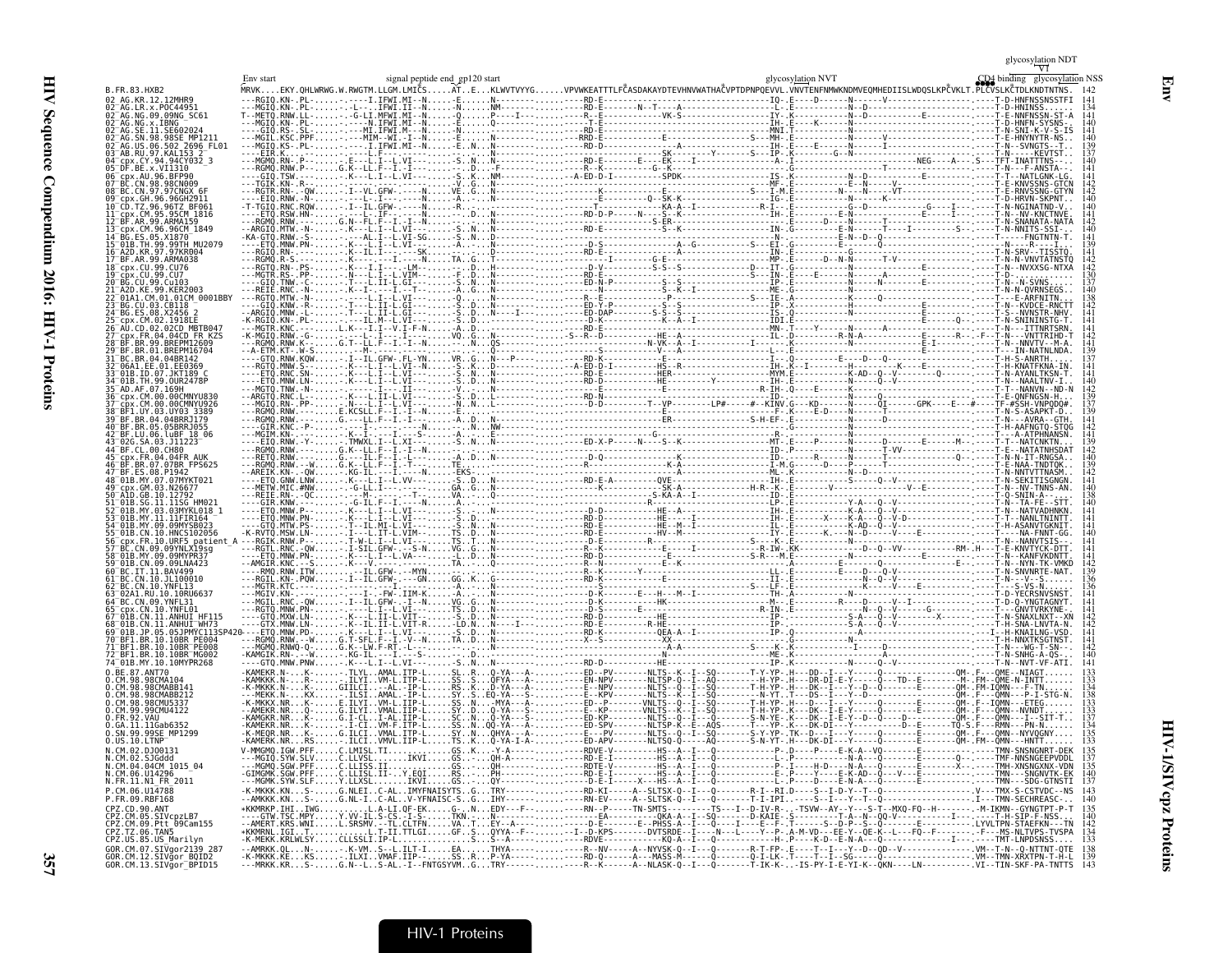<span id="page-47-0"></span>

| glycosylation NIS      |  |
|------------------------|--|
| i.a. <del>Tar</del> ac |  |

|                                                                                                                                                                                            |                   | glycosylation NIS<br>glycosylation NCS |                   | CD <sub>4</sub> binding | glycosylation NVS<br>glycosylation NGT                                                                                                                                                                                                                                                                                                                                                                                                                                                                  |
|--------------------------------------------------------------------------------------------------------------------------------------------------------------------------------------------|-------------------|----------------------------------------|-------------------|-------------------------|---------------------------------------------------------------------------------------------------------------------------------------------------------------------------------------------------------------------------------------------------------------------------------------------------------------------------------------------------------------------------------------------------------------------------------------------------------------------------------------------------------|
|                                                                                                                                                                                            | glycosylation NSS |                                        | glycosylation NDT | glycosylation NTS       | glycosylation NKT                                                                                                                                                                                                                                                                                                                                                                                                                                                                                       |
| B. FR. 83. HXB2<br>A1.CD.97.97CD KCC2                                                                                                                                                      |                   |                                        |                   |                         | .SS.GRMIMEKGEIKNČSFNISTSIRGKV.QKEYAFFYKLDIIPIDNDTSYKLTSČNTSVITQAČPKVSFEPIPIHYČAPAGFAILKČNNKTFNGTGPČTNVSTVOČTHGIR 252                                                                                                                                                                                                                                                                                                                                                                                    |
| A1.CM.08.886 24<br>A1.CY.08.CY236                                                                                                                                                          |                   |                                        |                   |                         |                                                                                                                                                                                                                                                                                                                                                                                                                                                                                                         |
| A1.IN.09.NARI FLS IVC19 1<br>KE.11.DEMAI11KE002                                                                                                                                            |                   |                                        |                   |                         |                                                                                                                                                                                                                                                                                                                                                                                                                                                                                                         |
| A1.RU.11.11RU6950<br>A1.RW.11.DEMA111RW002                                                                                                                                                 |                   |                                        |                   |                         |                                                                                                                                                                                                                                                                                                                                                                                                                                                                                                         |
| A1.SN.01.DDI579<br>A1.UG.11.DEMA110UG009                                                                                                                                                   |                   |                                        |                   |                         |                                                                                                                                                                                                                                                                                                                                                                                                                                                                                                         |
| A1.ZA.04.503 15344 T10 A1<br>A2.CD.97.97CDKTB48 <sup>-</sup>                                                                                                                               |                   |                                        |                   |                         |                                                                                                                                                                                                                                                                                                                                                                                                                                                                                                         |
| A2.CM.01.01CM 1445MV<br>A2.CY.94.94CY017 41                                                                                                                                                |                   |                                        |                   |                         |                                                                                                                                                                                                                                                                                                                                                                                                                                                                                                         |
| CA.07.502 1191 03                                                                                                                                                                          |                   |                                        |                   |                         |                                                                                                                                                                                                                                                                                                                                                                                                                                                                                                         |
| .CH.08.M2 0803101 NFLG8<br>.CN.12.DEMB12CN006                                                                                                                                              |                   |                                        |                   |                         |                                                                                                                                                                                                                                                                                                                                                                                                                                                                                                         |
| CU.14.14CU005<br>ES.14.ARP1195.                                                                                                                                                            |                   |                                        |                   |                         |                                                                                                                                                                                                                                                                                                                                                                                                                                                                                                         |
| .FR.11.DEMB11FR001<br>HT.05.05HT 129389                                                                                                                                                    |                   |                                        |                   |                         |                                                                                                                                                                                                                                                                                                                                                                                                                                                                                                         |
| JP.12.DEMB12JP001<br>KR.07.HP 18 07JHS10 3909<br>.RU.11.11RU2In                                                                                                                            |                   |                                        |                   |                         |                                                                                                                                                                                                                                                                                                                                                                                                                                                                                                         |
| SE.12.SE600057.<br>.TH.10.DEMB10TH002                                                                                                                                                      |                   |                                        |                   |                         |                                                                                                                                                                                                                                                                                                                                                                                                                                                                                                         |
| .US.13.RV 1<br>.ZA.09.DEMB09ZA022                                                                                                                                                          |                   |                                        |                   |                         |                                                                                                                                                                                                                                                                                                                                                                                                                                                                                                         |
| .BR.07.DEMC07BR003                                                                                                                                                                         |                   |                                        |                   |                         |                                                                                                                                                                                                                                                                                                                                                                                                                                                                                                         |
| 00BW5031 1<br>.CN.10.YNFL19<br>CY.09.CY260                                                                                                                                                 |                   |                                        |                   |                         |                                                                                                                                                                                                                                                                                                                                                                                                                                                                                                         |
| ES.14.ARP1198<br>ET.02.02ET 288                                                                                                                                                            |                   |                                        |                   |                         |                                                                                                                                                                                                                                                                                                                                                                                                                                                                                                         |
|                                                                                                                                                                                            |                   |                                        |                   |                         | $\begin{small} \mathbf{F}_{11}^{(0)}(0) \end{smallmatrix} \begin{smallmatrix} \mathbf{F}_{12}^{(0)}(0) \end{smallmatrix} \begin{smallmatrix} \mathbf{F}_{13}^{(0)}(0) \end{smallmatrix} \begin{smallmatrix} \mathbf{F}_{13}^{(0)}(0) \end{smallmatrix} \begin{smallmatrix} \mathbf{F}_{13}^{(0)}(0) \end{smallmatrix} \begin{smallmatrix} \mathbf{F}_{13}^{(0)}(0) \end{smallmatrix} \begin{smallmatrix} \mathbf{F}_{13}^{(0)}(0) \end{smallmatrix} \begin{smallmatrix} \mathbf{F}_{14}^{(0)}(0) \end{$ |
| 703010256 CH256.w96                                                                                                                                                                        |                   |                                        |                   |                         |                                                                                                                                                                                                                                                                                                                                                                                                                                                                                                         |
| TZ.08.707010457 CH457.w8                                                                                                                                                                   |                   |                                        |                   |                         |                                                                                                                                                                                                                                                                                                                                                                                                                                                                                                         |
| YE.02.02YE5I1<br>.ZA.12.DEMC12ZA096                                                                                                                                                        |                   |                                        |                   |                         |                                                                                                                                                                                                                                                                                                                                                                                                                                                                                                         |
| CM 10 DEMD10CM009                                                                                                                                                                          |                   |                                        |                   |                         |                                                                                                                                                                                                                                                                                                                                                                                                                                                                                                         |
| .KE.11.DEMD11KE003                                                                                                                                                                         |                   |                                        |                   |                         |                                                                                                                                                                                                                                                                                                                                                                                                                                                                                                         |
| KR.04.04KBH8<br>SN.90.SE365.                                                                                                                                                               |                   |                                        |                   |                         |                                                                                                                                                                                                                                                                                                                                                                                                                                                                                                         |
| UG.10.DEMD10UG004                                                                                                                                                                          |                   |                                        |                   |                         |                                                                                                                                                                                                                                                                                                                                                                                                                                                                                                         |
| .ŪĞ.II.DEMDIIŪĞÕÕ3<br>.YE.02.02YE516                                                                                                                                                       |                   |                                        |                   |                         |                                                                                                                                                                                                                                                                                                                                                                                                                                                                                                         |
| .ZA.90.R1<br>1.AO.06.AO 06 ANG32"                                                                                                                                                          |                   |                                        |                   |                         |                                                                                                                                                                                                                                                                                                                                                                                                                                                                                                         |
| 1.AR.02.ARE933<br>BR.07.07BR844.                                                                                                                                                           |                   |                                        |                   |                         |                                                                                                                                                                                                                                                                                                                                                                                                                                                                                                         |
| 1.BR.10.10BR PE107:<br>FI.BR.10.10BR RJ015<br>F1.CY.08.CY222                                                                                                                               |                   |                                        |                   |                         |                                                                                                                                                                                                                                                                                                                                                                                                                                                                                                         |
| 1.ES.02.ES X845"                                                                                                                                                                           |                   |                                        |                   |                         |                                                                                                                                                                                                                                                                                                                                                                                                                                                                                                         |
| F1.ES.11.VA0053 nfl<br>1.RO.96.BCI R07=                                                                                                                                                    |                   |                                        |                   |                         |                                                                                                                                                                                                                                                                                                                                                                                                                                                                                                         |
| F1.RU.08.D88 <sup>-</sup> 845<br>2.CM.02.02CM 0016BB'<br>2.CM.10.DEMF210CM001                                                                                                              |                   |                                        |                   |                         |                                                                                                                                                                                                                                                                                                                                                                                                                                                                                                         |
| F2.CM.10.DEMF210CM007                                                                                                                                                                      |                   |                                        |                   |                         |                                                                                                                                                                                                                                                                                                                                                                                                                                                                                                         |
|                                                                                                                                                                                            |                   |                                        |                   |                         |                                                                                                                                                                                                                                                                                                                                                                                                                                                                                                         |
| CM.10.DEURF10CM020<br>CN.08.GX 2084 08                                                                                                                                                     |                   |                                        |                   |                         |                                                                                                                                                                                                                                                                                                                                                                                                                                                                                                         |
| ES.14.ARP1201                                                                                                                                                                              |                   |                                        |                   |                         |                                                                                                                                                                                                                                                                                                                                                                                                                                                                                                         |
| .KE.09.DEMG09KE001<br>NG.09.09NG SC62                                                                                                                                                      |                   |                                        |                   |                         |                                                                                                                                                                                                                                                                                                                                                                                                                                                                                                         |
| RE 93 VT991                                                                                                                                                                                |                   |                                        |                   |                         |                                                                                                                                                                                                                                                                                                                                                                                                                                                                                                         |
| .BE.93.VI997<br>H.CF.90.056                                                                                                                                                                |                   |                                        |                   |                         |                                                                                                                                                                                                                                                                                                                                                                                                                                                                                                         |
| H.GB.00.00GBAC4001                                                                                                                                                                         |                   |                                        |                   |                         |                                                                                                                                                                                                                                                                                                                                                                                                                                                                                                         |
| J.CD.97.J 97DC KTB147<br>J.SE.93.SE9280 <sup>-</sup> 7887                                                                                                                                  |                   |                                        |                   |                         | 255                                                                                                                                                                                                                                                                                                                                                                                                                                                                                                     |
| .SE.94.SE9173 <sup>-</sup> 7022<br>K.CD.97.97ZR EQTB11                                                                                                                                     |                   |                                        |                   |                         |                                                                                                                                                                                                                                                                                                                                                                                                                                                                                                         |
| K.CM.96.96CM_MP535                                                                                                                                                                         |                   |                                        |                   |                         | 254                                                                                                                                                                                                                                                                                                                                                                                                                                                                                                     |
| 01_AE.AF.07.569M<br>01_AE.CM.11.1156_26<br>01 <sup>-</sup> AE.CN.12.DE00112CN011                                                                                                           |                   |                                        |                   |                         |                                                                                                                                                                                                                                                                                                                                                                                                                                                                                                         |
| 91 АЕ∴им: 12: РЕКРОВИДСК<br>01 AE.HR.10.10IR.THR48F<br>01 AE.JR.10.10IR.THR48F<br>01 AE.SE.11.SE601018<br>01 AE.SE.11.0E601018<br>03 - AE.TH.10.DE00110TH001<br>03 - AE.TH.10.DE00110TH001 |                   |                                        |                   |                         |                                                                                                                                                                                                                                                                                                                                                                                                                                                                                                         |
|                                                                                                                                                                                            |                   |                                        |                   |                         |                                                                                                                                                                                                                                                                                                                                                                                                                                                                                                         |
| 01 AE.TH.90.CM240<br>01 AE.US.05.306163 FL                                                                                                                                                 |                   |                                        |                   |                         |                                                                                                                                                                                                                                                                                                                                                                                                                                                                                                         |
| 02-AG.CM.10.DE00210CM013<br>02-AG.ES.06.P1423<br>02-AG.ES.06.P1423<br>02-AG.GW.05.CC_0048                                                                                                  |                   |                                        |                   |                         |                                                                                                                                                                                                                                                                                                                                                                                                                                                                                                         |
|                                                                                                                                                                                            |                   |                                        |                   |                         |                                                                                                                                                                                                                                                                                                                                                                                                                                                                                                         |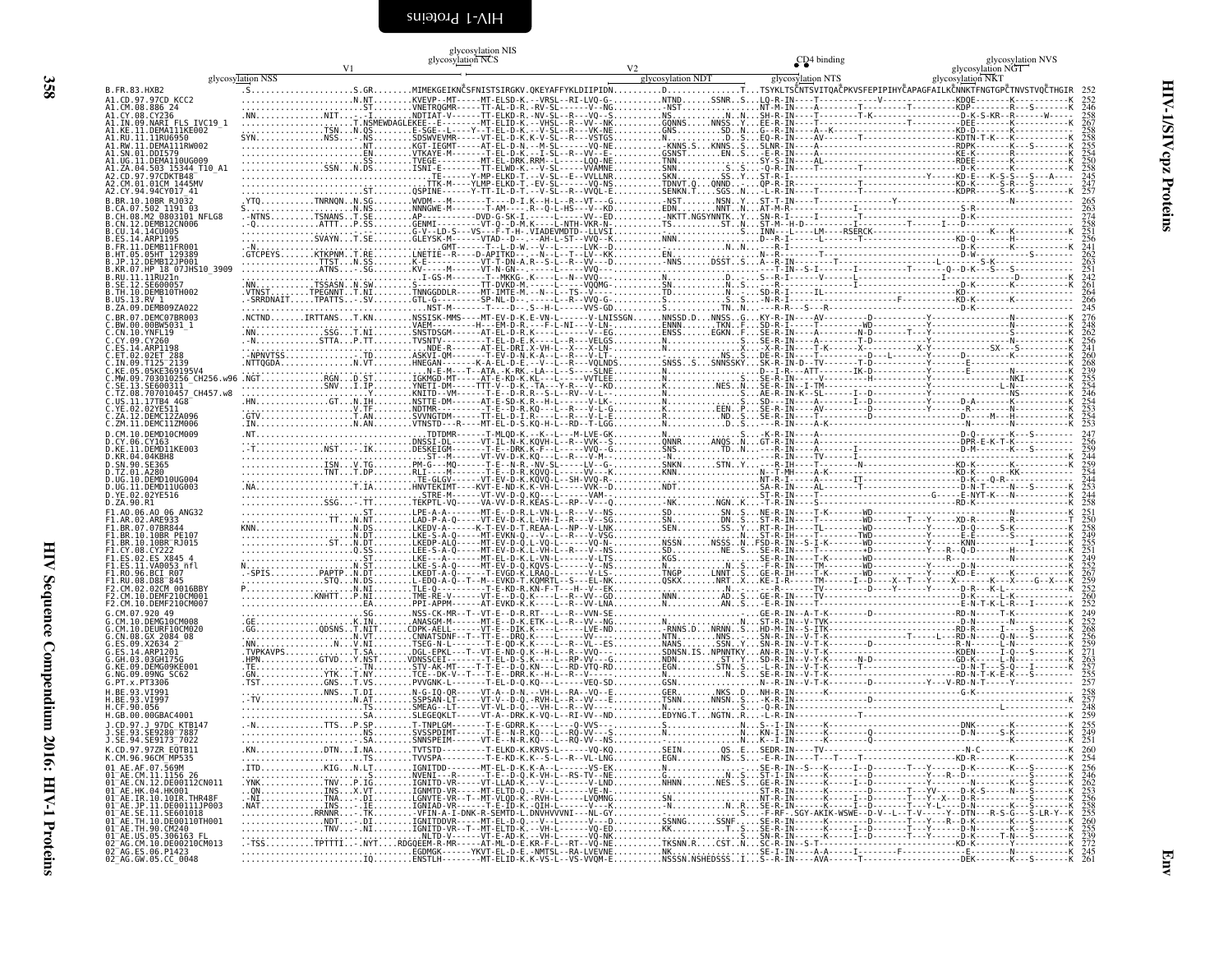|                                                                                                               |                   |                                        | glycosylation NIS<br>glycosylation NCS |                                                                                      |        |                                               | CD <sub>4</sub> binding                                                                                                                                                                                                                                                                                                                                                                                                                                 | glycosylation NVS                                                                                                                                                                                                                |
|---------------------------------------------------------------------------------------------------------------|-------------------|----------------------------------------|----------------------------------------|--------------------------------------------------------------------------------------|--------|-----------------------------------------------|---------------------------------------------------------------------------------------------------------------------------------------------------------------------------------------------------------------------------------------------------------------------------------------------------------------------------------------------------------------------------------------------------------------------------------------------------------|----------------------------------------------------------------------------------------------------------------------------------------------------------------------------------------------------------------------------------|
|                                                                                                               | glycosylation NSS |                                        |                                        |                                                                                      |        |                                               |                                                                                                                                                                                                                                                                                                                                                                                                                                                         | glycosylation NGT<br>glycosylation NKT                                                                                                                                                                                           |
| B.FR.83.HXB2<br>.12.12MHR9                                                                                    |                   |                                        |                                        |                                                                                      |        |                                               |                                                                                                                                                                                                                                                                                                                                                                                                                                                         | glycosylation NDT glycosylation NDT glycosylation NTS glycosylation NTS glycosylation NTS glycosylation NTS glycosylation NTS glycosylation NDT glycosylation NTS glycosylation NTS glycosylation NTS glycosylation NTS glyco    |
| 09NG SC61                                                                                                     |                   |                                        |                                        |                                                                                      |        |                                               |                                                                                                                                                                                                                                                                                                                                                                                                                                                         |                                                                                                                                                                                                                                  |
|                                                                                                               |                   |                                        |                                        |                                                                                      |        |                                               |                                                                                                                                                                                                                                                                                                                                                                                                                                                         |                                                                                                                                                                                                                                  |
|                                                                                                               |                   |                                        |                                        |                                                                                      |        |                                               |                                                                                                                                                                                                                                                                                                                                                                                                                                                         |                                                                                                                                                                                                                                  |
|                                                                                                               |                   |                                        |                                        |                                                                                      |        |                                               |                                                                                                                                                                                                                                                                                                                                                                                                                                                         | . "PURPORTANT AND THE UP OF A CONTROL THE CONTROL INTERNATIONAL CONTROL INTERNATIONAL CONTROL INTERNATIONAL CON<br>1. ESPIN CONTROL INTERNATIONAL CONTROL INTERNATIONAL CONTROL INTERNATIONAL CONTROL INTERNATIONAL CONTROL INTE |
|                                                                                                               |                   |                                        |                                        |                                                                                      |        |                                               |                                                                                                                                                                                                                                                                                                                                                                                                                                                         |                                                                                                                                                                                                                                  |
|                                                                                                               | . F1              |                                        |                                        |                                                                                      |        |                                               |                                                                                                                                                                                                                                                                                                                                                                                                                                                         |                                                                                                                                                                                                                                  |
|                                                                                                               |                   |                                        |                                        |                                                                                      |        |                                               |                                                                                                                                                                                                                                                                                                                                                                                                                                                         |                                                                                                                                                                                                                                  |
|                                                                                                               |                   |                                        |                                        |                                                                                      |        |                                               |                                                                                                                                                                                                                                                                                                                                                                                                                                                         |                                                                                                                                                                                                                                  |
|                                                                                                               |                   |                                        |                                        |                                                                                      |        |                                               |                                                                                                                                                                                                                                                                                                                                                                                                                                                         |                                                                                                                                                                                                                                  |
|                                                                                                               |                   |                                        |                                        |                                                                                      |        |                                               |                                                                                                                                                                                                                                                                                                                                                                                                                                                         |                                                                                                                                                                                                                                  |
|                                                                                                               |                   |                                        |                                        |                                                                                      |        |                                               |                                                                                                                                                                                                                                                                                                                                                                                                                                                         |                                                                                                                                                                                                                                  |
|                                                                                                               |                   |                                        |                                        |                                                                                      |        |                                               |                                                                                                                                                                                                                                                                                                                                                                                                                                                         |                                                                                                                                                                                                                                  |
|                                                                                                               |                   |                                        |                                        |                                                                                      |        |                                               |                                                                                                                                                                                                                                                                                                                                                                                                                                                         |                                                                                                                                                                                                                                  |
| 04CD FR KZS                                                                                                   |                   |                                        |                                        |                                                                                      |        |                                               |                                                                                                                                                                                                                                                                                                                                                                                                                                                         |                                                                                                                                                                                                                                  |
|                                                                                                               |                   |                                        |                                        |                                                                                      |        |                                               |                                                                                                                                                                                                                                                                                                                                                                                                                                                         |                                                                                                                                                                                                                                  |
|                                                                                                               |                   |                                        |                                        |                                                                                      |        |                                               |                                                                                                                                                                                                                                                                                                                                                                                                                                                         |                                                                                                                                                                                                                                  |
|                                                                                                               |                   |                                        |                                        |                                                                                      |        |                                               |                                                                                                                                                                                                                                                                                                                                                                                                                                                         |                                                                                                                                                                                                                                  |
|                                                                                                               |                   |                                        |                                        |                                                                                      |        |                                               |                                                                                                                                                                                                                                                                                                                                                                                                                                                         |                                                                                                                                                                                                                                  |
|                                                                                                               |                   |                                        |                                        |                                                                                      |        |                                               |                                                                                                                                                                                                                                                                                                                                                                                                                                                         |                                                                                                                                                                                                                                  |
|                                                                                                               |                   |                                        |                                        |                                                                                      |        |                                               |                                                                                                                                                                                                                                                                                                                                                                                                                                                         |                                                                                                                                                                                                                                  |
|                                                                                                               |                   |                                        |                                        |                                                                                      |        |                                               |                                                                                                                                                                                                                                                                                                                                                                                                                                                         |                                                                                                                                                                                                                                  |
|                                                                                                               |                   |                                        |                                        |                                                                                      |        |                                               |                                                                                                                                                                                                                                                                                                                                                                                                                                                         |                                                                                                                                                                                                                                  |
|                                                                                                               |                   |                                        |                                        |                                                                                      |        |                                               |                                                                                                                                                                                                                                                                                                                                                                                                                                                         |                                                                                                                                                                                                                                  |
|                                                                                                               |                   |                                        |                                        |                                                                                      |        |                                               |                                                                                                                                                                                                                                                                                                                                                                                                                                                         |                                                                                                                                                                                                                                  |
|                                                                                                               |                   |                                        |                                        |                                                                                      |        |                                               |                                                                                                                                                                                                                                                                                                                                                                                                                                                         |                                                                                                                                                                                                                                  |
|                                                                                                               |                   |                                        |                                        |                                                                                      |        |                                               |                                                                                                                                                                                                                                                                                                                                                                                                                                                         |                                                                                                                                                                                                                                  |
|                                                                                                               |                   | NSPNNTTTASPLGN.ITLGNITD-V-------T-E--D |                                        |                                                                                      |        |                                               |                                                                                                                                                                                                                                                                                                                                                                                                                                                         |                                                                                                                                                                                                                                  |
|                                                                                                               |                   |                                        |                                        |                                                                                      |        |                                               | $IN - - - AM - - - - - - - - D - - - - - - - - - - -$                                                                                                                                                                                                                                                                                                                                                                                                   |                                                                                                                                                                                                                                  |
|                                                                                                               |                   |                                        |                                        |                                                                                      |        |                                               | . KF-R-IN----A---------N-D-------T---Y---Q-----<br>. KF-R-IN----A---------N-D-------T---Y-------SP                                                                                                                                                                                                                                                                                                                                                      |                                                                                                                                                                                                                                  |
|                                                                                                               |                   |                                        |                                        |                                                                                      |        |                                               |                                                                                                                                                                                                                                                                                                                                                                                                                                                         |                                                                                                                                                                                                                                  |
|                                                                                                               | .                 |                                        |                                        |                                                                                      |        |                                               |                                                                                                                                                                                                                                                                                                                                                                                                                                                         |                                                                                                                                                                                                                                  |
| 10.10BR PE008                                                                                                 | . SN R . TL GM -  |                                        |                                        |                                                                                      |        |                                               |                                                                                                                                                                                                                                                                                                                                                                                                                                                         |                                                                                                                                                                                                                                  |
|                                                                                                               |                   |                                        |                                        |                                                                                      |        |                                               |                                                                                                                                                                                                                                                                                                                                                                                                                                                         |                                                                                                                                                                                                                                  |
|                                                                                                               |                   |                                        |                                        |                                                                                      |        |                                               |                                                                                                                                                                                                                                                                                                                                                                                                                                                         |                                                                                                                                                                                                                                  |
|                                                                                                               |                   |                                        | PRNIENPV-K-E--TT-VLKD-                 |                                                                                      | 16. T. | .NTTP. .S.GI - T - IN<br>.NGTND. - I - T - IN |                                                                                                                                                                                                                                                                                                                                                                                                                                                         |                                                                                                                                                                                                                                  |
|                                                                                                               |                   |                                        |                                        |                                                                                      |        | DNT. S.                                       | $\overline{\text{S}}$ $\overline{\text{S}}$ $\overline{\text{S}}$ $\overline{\text{S}}$ $\overline{\text{S}}$ $\overline{\text{S}}$ $\overline{\text{S}}$ $\overline{\text{S}}$ $\overline{\text{S}}$ $\overline{\text{S}}$ $\overline{\text{S}}$ $\overline{\text{S}}$ $\overline{\text{S}}$ $\overline{\text{S}}$ $\overline{\text{S}}$ $\overline{\text{S}}$ $\overline{\text{S}}$ $\overline{\text{S}}$ $\overline{\text{S}}$ $\overline{\text{S}}$ |                                                                                                                                                                                                                                  |
|                                                                                                               |                   |                                        |                                        | . ENDGETPM-V-E--VT-VLKE-KEE-KO-L--VS<br>TNNSSIN.NDTSSPENLV-Q-E--VT-VVKD-K.E-KQ-L--VS |        |                                               |                                                                                                                                                                                                                                                                                                                                                                                                                                                         | .NDTKDM-T-IN--STT-K------------------------Y--F---STE---------                                                                                                                                                                   |
|                                                                                                               |                   |                                        |                                        |                                                                                      |        |                                               |                                                                                                                                                                                                                                                                                                                                                                                                                                                         |                                                                                                                                                                                                                                  |
| N.CM.02.DJ00131<br>N.CM.02.SJGddd<br>N.CM.04.04CM 1015_04<br>N.CM.06.U14296                                   |                   |                                        |                                        |                                                                                      |        |                                               |                                                                                                                                                                                                                                                                                                                                                                                                                                                         |                                                                                                                                                                                                                                  |
| N.FR.11.N1 FR 2011                                                                                            |                   |                                        |                                        |                                                                                      |        |                                               |                                                                                                                                                                                                                                                                                                                                                                                                                                                         |                                                                                                                                                                                                                                  |
| P.CM.06.U14788<br>P.FR.09.RBF168                                                                              |                   |                                        |                                        |                                                                                      |        |                                               |                                                                                                                                                                                                                                                                                                                                                                                                                                                         |                                                                                                                                                                                                                                  |
|                                                                                                               |                   |                                        |                                        |                                                                                      |        |                                               |                                                                                                                                                                                                                                                                                                                                                                                                                                                         |                                                                                                                                                                                                                                  |
| CPZ.CD.90.ANT<br>CPZ.CM.05.SIVCpzLB7<br>CPZ.CM.05.SIVCpzLB7<br>CPZ.CM.09.Ptt 09Cam155<br>CPZ.US.05.US_Marilyn |                   |                                        |                                        |                                                                                      |        |                                               |                                                                                                                                                                                                                                                                                                                                                                                                                                                         |                                                                                                                                                                                                                                  |
| GOR.CM.07.SIVgor2139 287<br>GOR.CM.12.SIVgor BOID2<br>GOR.CM.12.SIVgor BOID2<br>GOR.CM.13.SIVgor BPID15       |                   |                                        |                                        |                                                                                      |        |                                               |                                                                                                                                                                                                                                                                                                                                                                                                                                                         |                                                                                                                                                                                                                                  |
|                                                                                                               |                   |                                        |                                        |                                                                                      |        |                                               |                                                                                                                                                                                                                                                                                                                                                                                                                                                         |                                                                                                                                                                                                                                  |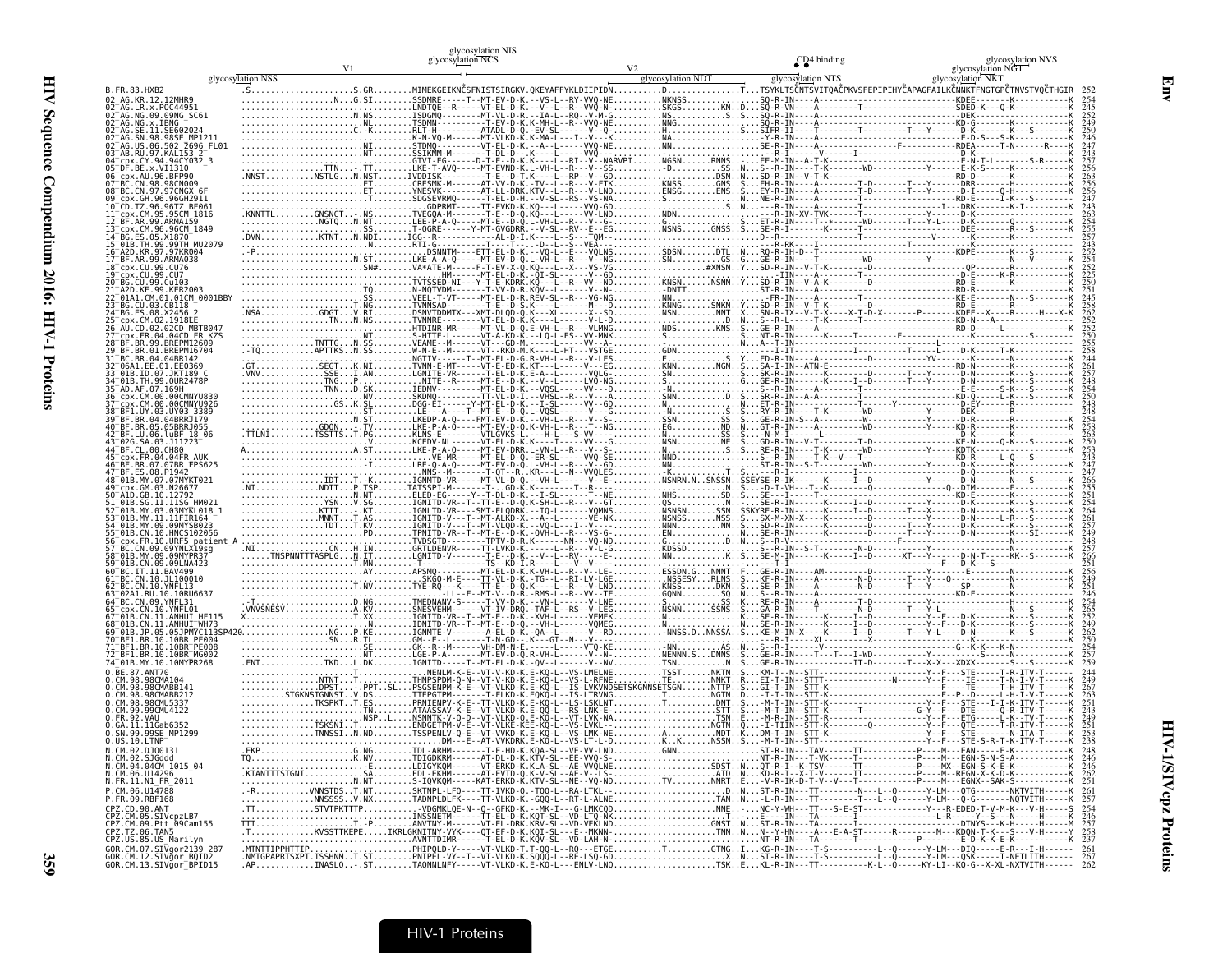<span id="page-49-0"></span>CD4 binding<sup>g</sup>lycosylation NNT

|                                                                                                                                                              | glycosylation NCT<br>$\frac{V3 \text{ tip}}{V3}$<br>glycosylation NFT                                                                                                                                                                                                                                                                                                                                                                                                                                |                   |                   |             |
|--------------------------------------------------------------------------------------------------------------------------------------------------------------|------------------------------------------------------------------------------------------------------------------------------------------------------------------------------------------------------------------------------------------------------------------------------------------------------------------------------------------------------------------------------------------------------------------------------------------------------------------------------------------------------|-------------------|-------------------|-------------|
| B.FR.83.HXB2                                                                                                                                                 | glycosylation NGS<br>glycosylation NTS<br>PVVSTQLLLNGSLAE.E.EVVIRSVNFTDNAKTIIVQLNTSVEINČTRPNNN.TRKRIRIQRGPGRAFVTIGKIGNMRQAHČNISRAKWNNTLKQIASKLREQFGNNK.TIIFKQS.SGGDPEIVTHSFNČGGE 381                                                                                                                                                                                                                                                                                                                 | glycosylation NNT | glycosylation NKT | CD4 binding |
|                                                                                                                                                              |                                                                                                                                                                                                                                                                                                                                                                                                                                                                                                      |                   |                   |             |
|                                                                                                                                                              |                                                                                                                                                                                                                                                                                                                                                                                                                                                                                                      |                   |                   |             |
|                                                                                                                                                              |                                                                                                                                                                                                                                                                                                                                                                                                                                                                                                      |                   |                   |             |
|                                                                                                                                                              |                                                                                                                                                                                                                                                                                                                                                                                                                                                                                                      |                   |                   | 376         |
|                                                                                                                                                              |                                                                                                                                                                                                                                                                                                                                                                                                                                                                                                      |                   |                   |             |
|                                                                                                                                                              |                                                                                                                                                                                                                                                                                                                                                                                                                                                                                                      |                   |                   | 384<br>393  |
|                                                                                                                                                              |                                                                                                                                                                                                                                                                                                                                                                                                                                                                                                      |                   |                   | 385         |
|                                                                                                                                                              |                                                                                                                                                                                                                                                                                                                                                                                                                                                                                                      |                   |                   | 383         |
|                                                                                                                                                              |                                                                                                                                                                                                                                                                                                                                                                                                                                                                                                      |                   |                   |             |
|                                                                                                                                                              |                                                                                                                                                                                                                                                                                                                                                                                                                                                                                                      |                   |                   |             |
|                                                                                                                                                              |                                                                                                                                                                                                                                                                                                                                                                                                                                                                                                      |                   |                   |             |
|                                                                                                                                                              |                                                                                                                                                                                                                                                                                                                                                                                                                                                                                                      |                   |                   |             |
|                                                                                                                                                              |                                                                                                                                                                                                                                                                                                                                                                                                                                                                                                      |                   |                   |             |
|                                                                                                                                                              |                                                                                                                                                                                                                                                                                                                                                                                                                                                                                                      |                   |                   |             |
|                                                                                                                                                              |                                                                                                                                                                                                                                                                                                                                                                                                                                                                                                      |                   |                   |             |
|                                                                                                                                                              |                                                                                                                                                                                                                                                                                                                                                                                                                                                                                                      |                   |                   |             |
|                                                                                                                                                              |                                                                                                                                                                                                                                                                                                                                                                                                                                                                                                      |                   |                   |             |
|                                                                                                                                                              |                                                                                                                                                                                                                                                                                                                                                                                                                                                                                                      |                   |                   |             |
|                                                                                                                                                              |                                                                                                                                                                                                                                                                                                                                                                                                                                                                                                      |                   |                   |             |
|                                                                                                                                                              |                                                                                                                                                                                                                                                                                                                                                                                                                                                                                                      |                   |                   |             |
|                                                                                                                                                              |                                                                                                                                                                                                                                                                                                                                                                                                                                                                                                      |                   |                   | 372<br>379  |
|                                                                                                                                                              |                                                                                                                                                                                                                                                                                                                                                                                                                                                                                                      |                   |                   | 385         |
|                                                                                                                                                              |                                                                                                                                                                                                                                                                                                                                                                                                                                                                                                      |                   |                   |             |
|                                                                                                                                                              |                                                                                                                                                                                                                                                                                                                                                                                                                                                                                                      |                   |                   |             |
|                                                                                                                                                              |                                                                                                                                                                                                                                                                                                                                                                                                                                                                                                      |                   |                   |             |
|                                                                                                                                                              |                                                                                                                                                                                                                                                                                                                                                                                                                                                                                                      |                   |                   |             |
|                                                                                                                                                              |                                                                                                                                                                                                                                                                                                                                                                                                                                                                                                      |                   |                   | 388<br>378  |
|                                                                                                                                                              |                                                                                                                                                                                                                                                                                                                                                                                                                                                                                                      |                   |                   | 381         |
|                                                                                                                                                              |                                                                                                                                                                                                                                                                                                                                                                                                                                                                                                      |                   |                   |             |
|                                                                                                                                                              |                                                                                                                                                                                                                                                                                                                                                                                                                                                                                                      |                   |                   |             |
|                                                                                                                                                              |                                                                                                                                                                                                                                                                                                                                                                                                                                                                                                      |                   |                   |             |
|                                                                                                                                                              |                                                                                                                                                                                                                                                                                                                                                                                                                                                                                                      |                   |                   |             |
| H.BE.93.VI997                                                                                                                                                |                                                                                                                                                                                                                                                                                                                                                                                                                                                                                                      |                   |                   |             |
| H.CF.90.056<br>H.GB.00.00GBAC4001                                                                                                                            |                                                                                                                                                                                                                                                                                                                                                                                                                                                                                                      |                   |                   |             |
| J.CD.97.J 97DC KTB147<br>J.SE.93.SE9280 7887<br>J.SE.94.SE9173 <sup>-</sup> 7022                                                                             |                                                                                                                                                                                                                                                                                                                                                                                                                                                                                                      |                   |                   |             |
| K.CD.97.97ZR EOTB11<br>K.CM.96.96CM MP535                                                                                                                    |                                                                                                                                                                                                                                                                                                                                                                                                                                                                                                      |                   |                   |             |
| 01 AE.AF.07.569M<br>01 AE.CM.11.1156 26<br>01 AE.CN.12.DE00112CN011                                                                                          |                                                                                                                                                                                                                                                                                                                                                                                                                                                                                                      |                   |                   |             |
| 01 AE.HK.04.HK001<br>01 AE.IR.10.10IR.THR48F                                                                                                                 |                                                                                                                                                                                                                                                                                                                                                                                                                                                                                                      |                   |                   |             |
|                                                                                                                                                              |                                                                                                                                                                                                                                                                                                                                                                                                                                                                                                      |                   |                   |             |
| 01-AE.JP.11.DE001111P063<br>01-AE.JP.11.DE001111P063<br>01-AE.TH.10.DE00118<br>01-AE.TH.10.DE00110TH001<br>01-AE.US.05.306163 FL<br>02-AG.CM.10.DE00210CM013 |                                                                                                                                                                                                                                                                                                                                                                                                                                                                                                      |                   |                   |             |
|                                                                                                                                                              | $\begin{minipage}{0.99\textwidth} \begin{minipage}{0.99\textwidth} \begin{minipage}{0.99\textwidth} \begin{minipage}{0.99\textwidth} \begin{minipage}{0.99\textwidth} \begin{minipage}{0.99\textwidth} \begin{minipage}{0.99\textwidth} \begin{minipage}{0.99\textwidth} \begin{minipage}{0.99\textwidth} \begin{minipage}{0.99\textwidth} \begin{minipage}{0.99\textwidth} \begin{minipage}{0.99\textwidth} \begin{minipage}{0.99\textwidth} \begin{minipage}{0.99\textwidth} \begin{minipage}{0.9$ |                   |                   |             |
| 02 AG. ES. 06. P1423<br>02 AG. GW. 05. CC_0048                                                                                                               |                                                                                                                                                                                                                                                                                                                                                                                                                                                                                                      |                   |                   |             |

360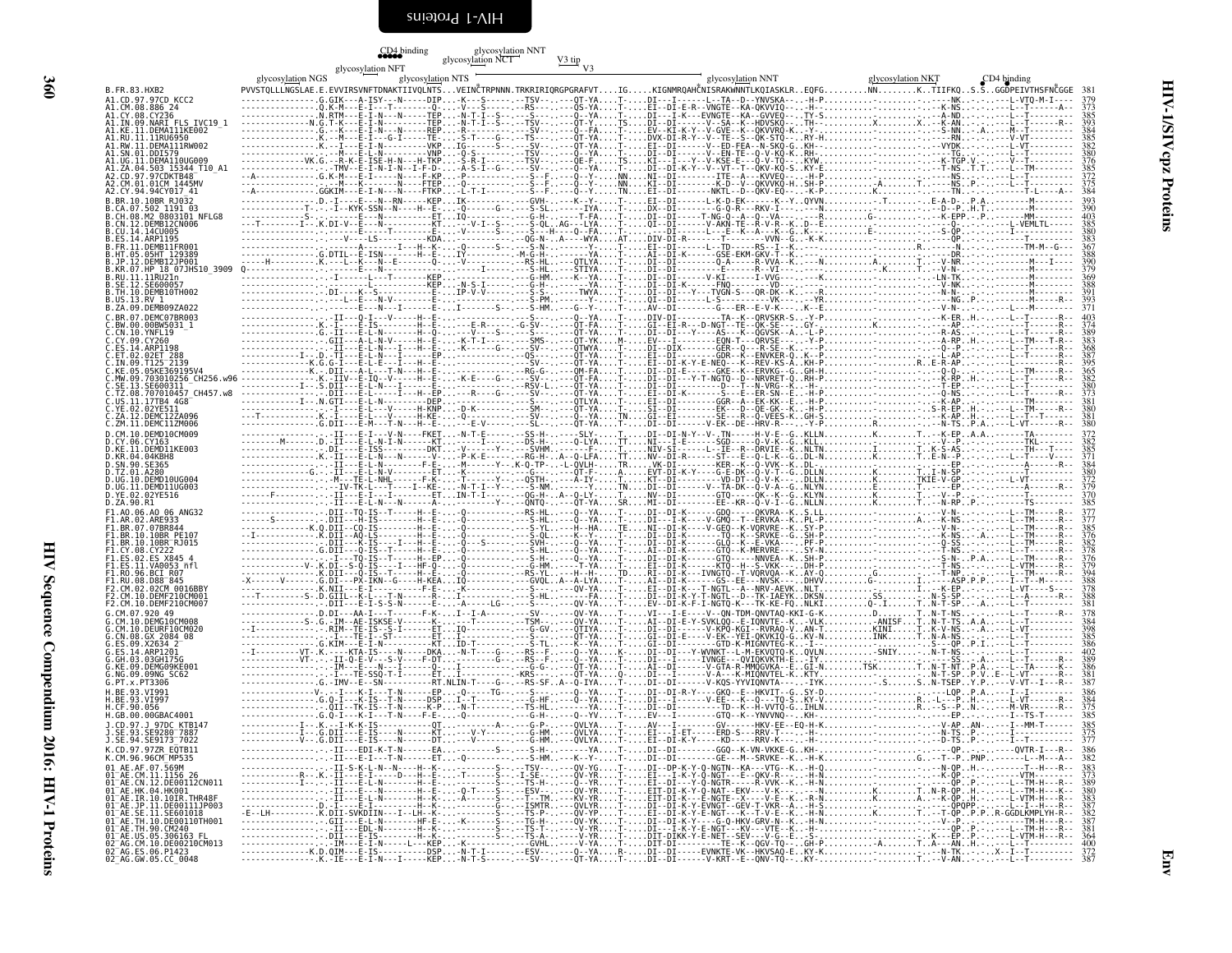|                                                                                    | CD4 binding                                                 | glycosylation NNT<br>glycosylation NCT |                   |                                                                                                                                                                                                  |
|------------------------------------------------------------------------------------|-------------------------------------------------------------|----------------------------------------|-------------------|--------------------------------------------------------------------------------------------------------------------------------------------------------------------------------------------------|
|                                                                                    | glycosylation NFT<br>glycosylation NGS<br>glycosylation NTS |                                        | glycosylation NNT | glycosylation NKT<br>CD4 binding                                                                                                                                                                 |
| B. FR. 83. HXB2<br>02 AG KR 12 12MHR9                                              |                                                             |                                        |                   | PVVSTQLLLNGSLAE.E.EVVIRSVNFTDNAKTIIVQLNTSVEINČTRPNNN.TRKRIRIQRGPGRAFVTIGKIGNMRQAHČNISRAKWNNTLKQIASKLREQFGNNK.TIIFKQS.SGGDPEIVTHSFNČGGE 38                                                        |
| AG.LR.x.POC44951                                                                   |                                                             |                                        |                   |                                                                                                                                                                                                  |
|                                                                                    |                                                             |                                        |                   |                                                                                                                                                                                                  |
|                                                                                    |                                                             |                                        |                   |                                                                                                                                                                                                  |
|                                                                                    |                                                             |                                        |                   |                                                                                                                                                                                                  |
|                                                                                    |                                                             |                                        |                   |                                                                                                                                                                                                  |
|                                                                                    |                                                             |                                        |                   |                                                                                                                                                                                                  |
|                                                                                    |                                                             |                                        |                   |                                                                                                                                                                                                  |
|                                                                                    |                                                             |                                        |                   |                                                                                                                                                                                                  |
|                                                                                    |                                                             |                                        |                   |                                                                                                                                                                                                  |
|                                                                                    |                                                             |                                        |                   |                                                                                                                                                                                                  |
|                                                                                    |                                                             |                                        |                   |                                                                                                                                                                                                  |
|                                                                                    |                                                             |                                        |                   |                                                                                                                                                                                                  |
|                                                                                    |                                                             |                                        |                   |                                                                                                                                                                                                  |
|                                                                                    |                                                             |                                        |                   |                                                                                                                                                                                                  |
|                                                                                    |                                                             |                                        |                   |                                                                                                                                                                                                  |
|                                                                                    |                                                             |                                        |                   |                                                                                                                                                                                                  |
|                                                                                    |                                                             |                                        |                   |                                                                                                                                                                                                  |
|                                                                                    |                                                             |                                        |                   |                                                                                                                                                                                                  |
|                                                                                    |                                                             |                                        |                   |                                                                                                                                                                                                  |
|                                                                                    |                                                             |                                        |                   |                                                                                                                                                                                                  |
|                                                                                    |                                                             |                                        |                   |                                                                                                                                                                                                  |
|                                                                                    |                                                             |                                        |                   |                                                                                                                                                                                                  |
|                                                                                    |                                                             |                                        |                   |                                                                                                                                                                                                  |
|                                                                                    |                                                             |                                        |                   |                                                                                                                                                                                                  |
|                                                                                    |                                                             |                                        |                   |                                                                                                                                                                                                  |
|                                                                                    |                                                             |                                        |                   |                                                                                                                                                                                                  |
|                                                                                    |                                                             |                                        |                   |                                                                                                                                                                                                  |
|                                                                                    |                                                             |                                        |                   |                                                                                                                                                                                                  |
|                                                                                    |                                                             |                                        |                   |                                                                                                                                                                                                  |
|                                                                                    |                                                             |                                        |                   |                                                                                                                                                                                                  |
|                                                                                    |                                                             |                                        |                   |                                                                                                                                                                                                  |
|                                                                                    |                                                             |                                        |                   |                                                                                                                                                                                                  |
|                                                                                    |                                                             |                                        |                   |                                                                                                                                                                                                  |
|                                                                                    |                                                             |                                        |                   |                                                                                                                                                                                                  |
|                                                                                    |                                                             |                                        |                   |                                                                                                                                                                                                  |
|                                                                                    |                                                             |                                        |                   |                                                                                                                                                                                                  |
|                                                                                    |                                                             |                                        |                   |                                                                                                                                                                                                  |
|                                                                                    |                                                             |                                        |                   |                                                                                                                                                                                                  |
| N.CM.02.DJ00131<br>N.CM.02.SJGddd<br>N.CM.04.04CM_1015_04                          |                                                             |                                        |                   |                                                                                                                                                                                                  |
| N.CM.06.U14296<br>N.FR.11.N1_FR_2011                                               |                                                             |                                        |                   |                                                                                                                                                                                                  |
| P.CM.06.U14788<br>P.FR.09.RBF168                                                   |                                                             |                                        |                   | -T-----I---T--K.G.-PLVITQ-VS-TG-V---K--E--SLT-I--G--.--GQVQL-VM.TwYNMKHYV-DI-A---V--EN-KR--EW\SEAIWKAYPQHS-HTSKHNH-FV--N-.T-----VSSLH-S-H-- 396<br>-T-----I---T---.-.-PLVITQ-VS-TRYV---K--KN-S-T |
|                                                                                    |                                                             |                                        |                   | 370                                                                                                                                                                                              |
| CPZ.CD.90.ANT<br>CPZ.CM.05.SIVcpzLB7<br>CPZ.CM.09.Ptt 09Cam155<br>CPZ.TZ.06.TAN5   |                                                             |                                        |                   | 385<br>387                                                                                                                                                                                       |
| CPZ.US.85.US Marilyn                                                               |                                                             |                                        |                   | 361                                                                                                                                                                                              |
| -<br>GOR.CM.07.SIVgor2139 287<br>GOR.CM.12.SIVgor_BOID2<br>GOR.CM.13.SIVgor_BPID15 |                                                             |                                        |                   |                                                                                                                                                                                                  |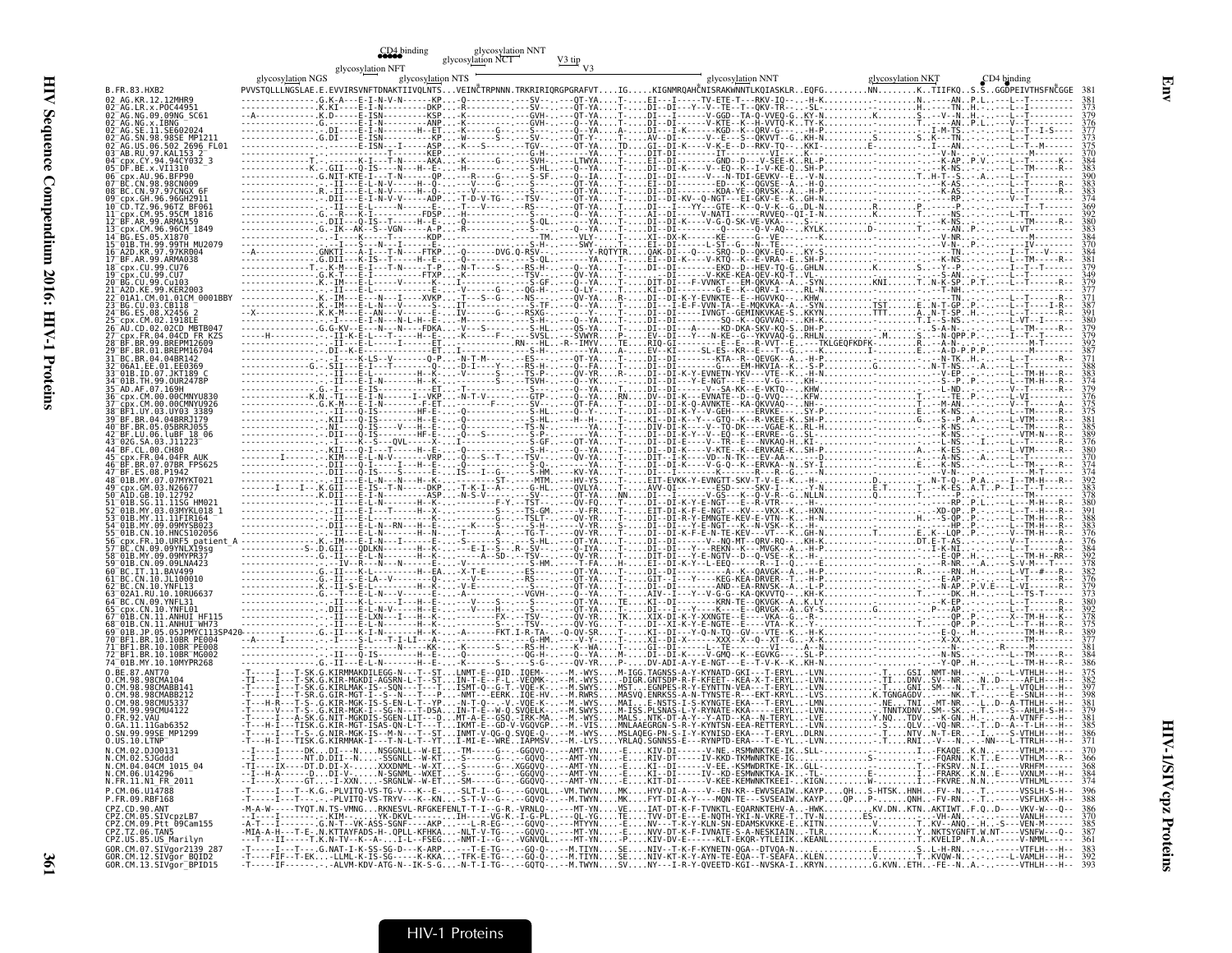#### <span id="page-51-0"></span>glycosylation NST  $\sigma$ <sub>120</sub>

|                                                        | geosyiation ins l<br>glycosylation NST |  | glycosylation NIT | V <sub>5</sub><br>glycosylation NES |                                                    |
|--------------------------------------------------------|----------------------------------------|--|-------------------|-------------------------------------|----------------------------------------------------|
| B.FR.83.HXB2                                           | glycosylation NST                      |  |                   |                                     | CD4 binding<br>ESEIFRPGGGDMRDNWRSELYKYKVVKIEPLGVAP |
| A1.CD.97.97CD_KCC2<br>1.CM.08.886 24                   |                                        |  |                   |                                     |                                                    |
| A1.IN.09.NARI FLS IVC19                                |                                        |  |                   |                                     |                                                    |
| 11.DEMA111KE002<br>.RU. 11. 11RU6950                   |                                        |  |                   |                                     |                                                    |
|                                                        |                                        |  |                   |                                     |                                                    |
| 11.DEMA110UG009<br>17CDKTR48                           |                                        |  |                   |                                     |                                                    |
| 1445MV<br>CY.94.94CY017 41                             |                                        |  |                   |                                     |                                                    |
| BR 10 10BR R1032                                       |                                        |  |                   |                                     |                                                    |
|                                                        |                                        |  |                   |                                     |                                                    |
|                                                        |                                        |  |                   |                                     |                                                    |
|                                                        |                                        |  |                   |                                     |                                                    |
|                                                        |                                        |  |                   |                                     |                                                    |
|                                                        |                                        |  |                   |                                     |                                                    |
|                                                        |                                        |  |                   |                                     |                                                    |
| DEMC07BR003                                            |                                        |  |                   |                                     |                                                    |
|                                                        |                                        |  |                   |                                     |                                                    |
| ARP1198                                                |                                        |  |                   |                                     |                                                    |
|                                                        |                                        |  |                   |                                     |                                                    |
| CH457.w8                                               |                                        |  |                   |                                     |                                                    |
|                                                        |                                        |  |                   |                                     |                                                    |
|                                                        |                                        |  |                   |                                     |                                                    |
|                                                        |                                        |  |                   |                                     |                                                    |
|                                                        |                                        |  |                   |                                     |                                                    |
|                                                        |                                        |  |                   |                                     |                                                    |
| UG.11.DEMD11UG003                                      |                                        |  |                   |                                     |                                                    |
|                                                        |                                        |  |                   |                                     |                                                    |
| 2.ARF933<br>07 07BR844                                 |                                        |  |                   |                                     |                                                    |
| L.RR.10.10RR PF16                                      |                                        |  |                   |                                     |                                                    |
|                                                        |                                        |  |                   |                                     |                                                    |
|                                                        |                                        |  |                   |                                     |                                                    |
| CM.10.DEMF210CM001                                     |                                        |  |                   |                                     |                                                    |
|                                                        |                                        |  |                   |                                     |                                                    |
| DEURE10CM020                                           |                                        |  |                   |                                     |                                                    |
|                                                        |                                        |  |                   |                                     |                                                    |
|                                                        |                                        |  |                   |                                     |                                                    |
|                                                        |                                        |  |                   |                                     |                                                    |
|                                                        |                                        |  |                   |                                     |                                                    |
| H.GB.00.00GBAC4001                                     |                                        |  |                   |                                     |                                                    |
| CD 97 1 97DC KTR14                                     |                                        |  |                   |                                     |                                                    |
| .SE9173 <sup>-</sup> 7022                              |                                        |  |                   |                                     |                                                    |
|                                                        |                                        |  |                   |                                     |                                                    |
|                                                        |                                        |  |                   |                                     |                                                    |
|                                                        |                                        |  |                   |                                     |                                                    |
| E601018                                                |                                        |  |                   |                                     |                                                    |
| 306163 FL                                              |                                        |  |                   |                                     |                                                    |
| DE00210CM013<br>02 AG.ES.06.P1423<br>02 AG.GW.AF.P1423 |                                        |  |                   |                                     |                                                    |
|                                                        |                                        |  |                   |                                     |                                                    |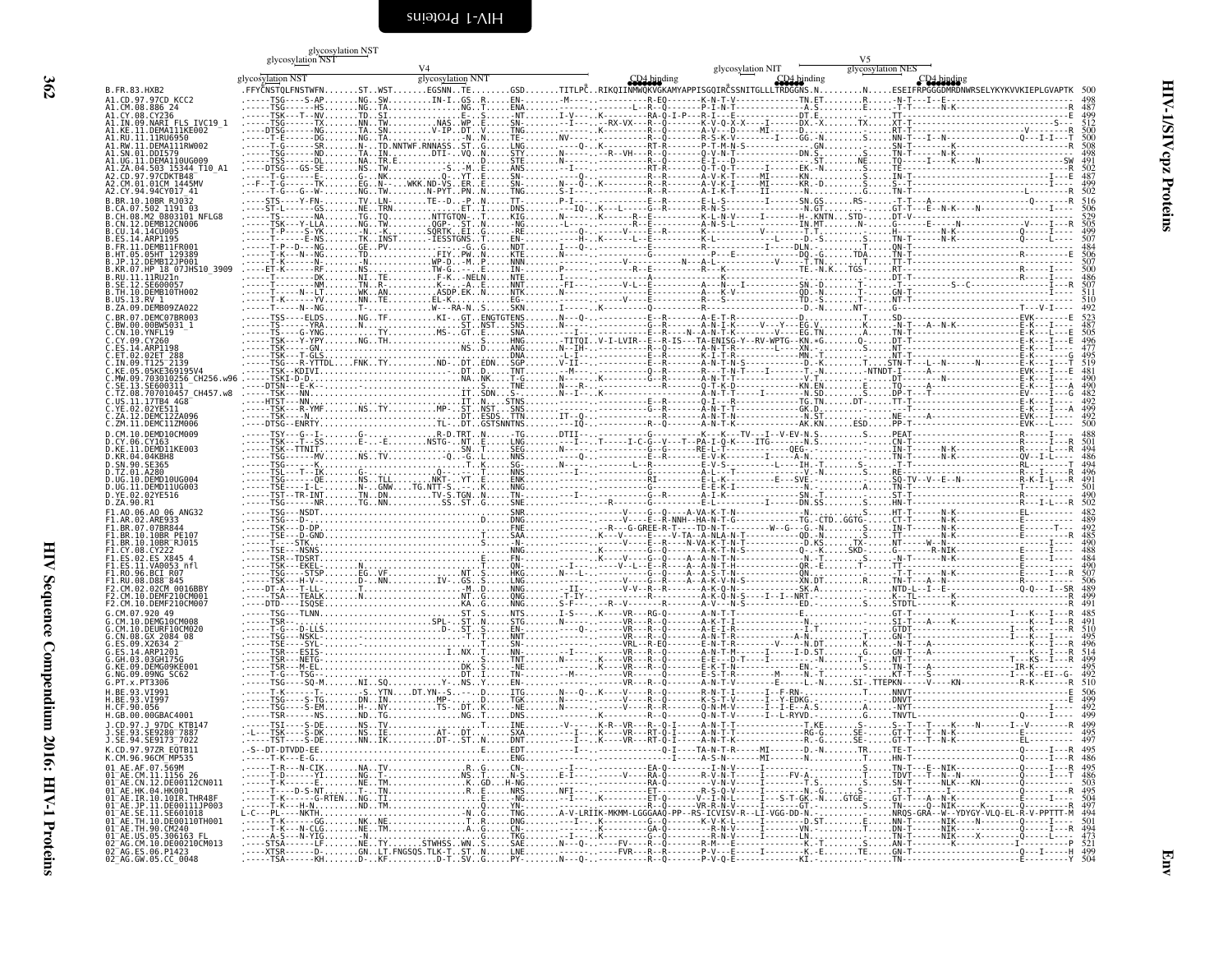| glycosylation NST |  |
|-------------------|--|
| glycosylation NST |  |

| ı<br>$\begin{bmatrix} 1 & 0 \\ 0 & 1 \end{bmatrix}$ |
|-----------------------------------------------------|
| t                                                   |
|                                                     |
| <b>FFF NS LS: FFF 1 LFF 50</b><br>ı                 |
|                                                     |

| Ptt 09Cam155<br>IA TAN5           |  |  |  |  |  |
|-----------------------------------|--|--|--|--|--|
| US.85.US Marilvn                  |  |  |  |  |  |
| CM.07.SIVgor2139 2<br>STVãor ROTD |  |  |  |  |  |
|                                   |  |  |  |  |  |

 $V5$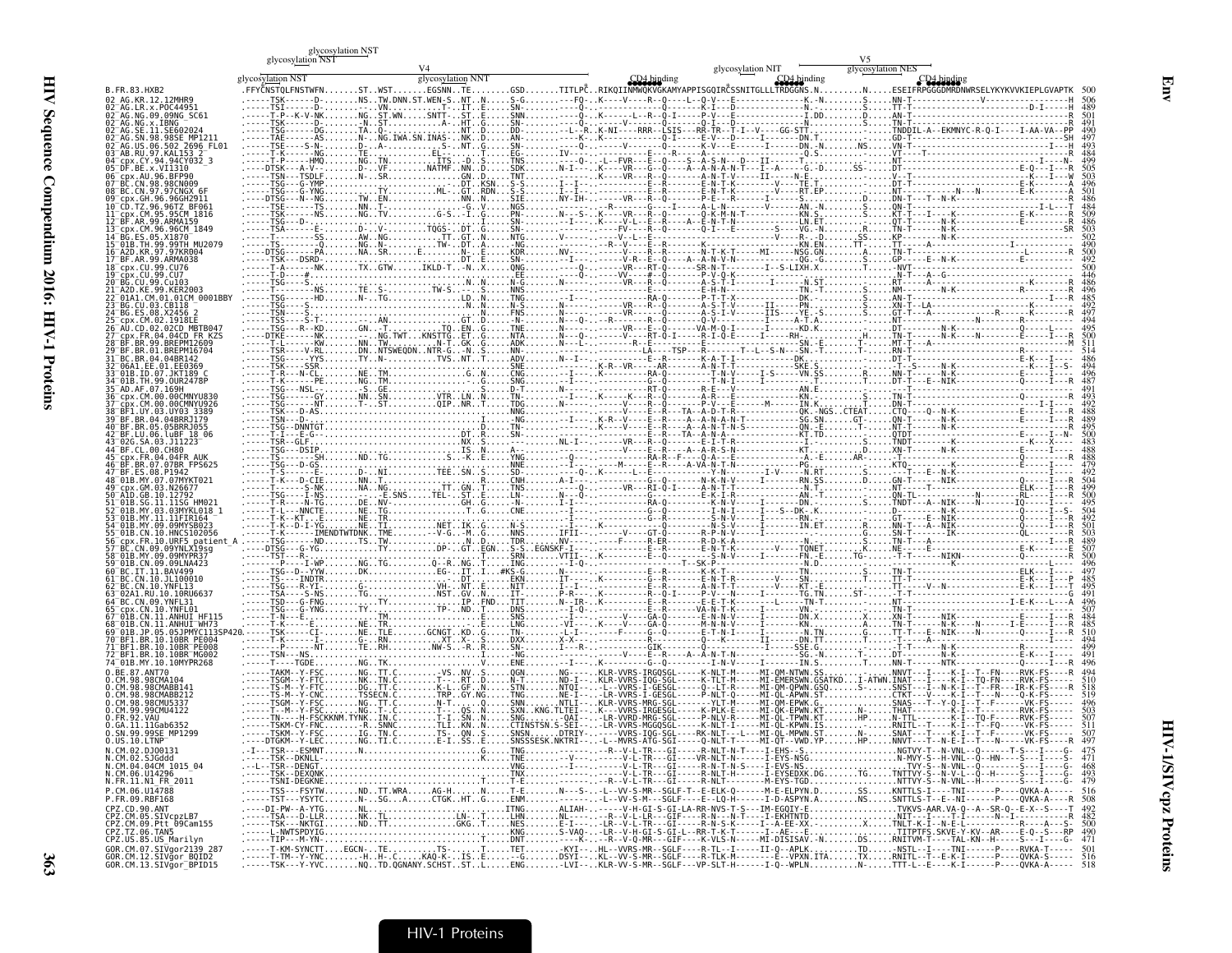<span id="page-53-0"></span>

|                                                                                                                             | gp120 end gp41 start | fusion peptide |  |           | immunodominant region                                                                                                 | glycosylation NAS<br>ion glycosylation NKS |                                                                | glycosylation NHT                                                                                                                                                                           |                                                             |
|-----------------------------------------------------------------------------------------------------------------------------|----------------------|----------------|--|-----------|-----------------------------------------------------------------------------------------------------------------------|--------------------------------------------|----------------------------------------------------------------|---------------------------------------------------------------------------------------------------------------------------------------------------------------------------------------------|-------------------------------------------------------------|
| B.FR.83.HXB2                                                                                                                |                      |                |  |           | .QREKRAVG.IGALFLGFLGAAGSTMGAAS.MTLTVQARQLLSGIVQQQNNLLRAIEAQQHLLQLTVWGIKQLQARILAVERYLKDQQLLGIWGĈSGKLIĈTTAVPWNASWS.NKS. |                                            |                                                                |                                                                                                                                                                                             | .LEQIWNHTTWMEWDREIN<br>636                                  |
| A1.CD.97.97CD KCC2<br>A1.CM.08.886 24<br>A1.CY.08.CY236                                                                     |                      |                |  |           |                                                                                                                       |                                            |                                                                | - COLOR-<br>- ODD - - KNM - - LO-<br>- - DK - - - NM - - LO-<br>- - DK - - - NM - - LO-<br>- QUE - - ENM - - LO-<br>- ROE - - DNM - - LO-<br>- QNE - - GNM - - LO-<br>- QNE - - GNM - - LO- | -к.<br>635<br>623<br>635                                    |
|                                                                                                                             |                      |                |  |           |                                                                                                                       |                                            |                                                                |                                                                                                                                                                                             | 648                                                         |
|                                                                                                                             |                      |                |  |           |                                                                                                                       |                                            |                                                                |                                                                                                                                                                                             | ٠E٠                                                         |
| tv.00.lt/20<br>tm.00.NART FLS IVC19_1<br>KE.11.DEMAI11KE002<br>RU.11.11RU0950<br>RW.11.DEMA111RW002<br>.SM.01.DDI579.ouceoo |                      |                |  |           |                                                                                                                       |                                            |                                                                |                                                                                                                                                                                             | 636<br>636<br>644<br>634<br>627<br>638<br>623<br>635<br>638 |
| DEMA110UG009<br>.UG.11                                                                                                      |                      |                |  |           |                                                                                                                       |                                            | . YNE - - DNM -                                                | $YHE - DNM - LQ$                                                                                                                                                                            |                                                             |
| 20.04.563_15344_T10_A1<br>2A.04.503_15344_T10_A1<br>CD.97.97CDKTB48<br>CM.01.01CM_1445MV<br>CY.94.94CY017_41                |                      |                |  |           |                                                                                                                       |                                            |                                                                | . 0 - - - - KNM - - I<br>QS - - - DNM - - I<br>- LQ                                                                                                                                         |                                                             |
| B.BR.10.10BR RJ032                                                                                                          |                      |                |  |           |                                                                                                                       |                                            |                                                                | . 0DE - - DNM - - LQ<br>. 0DE - - DNM - - LQ<br>. XXE - - DXM - - - Q                                                                                                                       | -EK                                                         |
| .17.502 1191 03<br>.07.502 1191 03<br>.08.M2 0803101 NFLG8                                                                  |                      |                |  |           |                                                                                                                       |                                            |                                                                | - DE - - KNM - -                                                                                                                                                                            | 652<br>642<br>665<br>642<br>- EK<br>- EK - - D              |
| .08.M2 0803101  <br>12.DEMB12CN006 .<br>CU.14.14CU005                                                                       |                      |                |  |           |                                                                                                                       |                                            |                                                                | . - - - - - GNM - - - 0<br>. MND - - - NM - - - 0<br>. - - Y - - DNM - - - -                                                                                                                | ٠E                                                          |
| .ARP1195<br>.DEMB11FR00                                                                                                     |                      |                |  |           |                                                                                                                       |                                            | $\ldots \ldots \cdot$ NE - - ENM - -                           | - DD - - DNM - - - Q -<br>- 0                                                                                                                                                               | $635$<br>$644$<br>- EK - - D                                |
| .05.05HT 129389<br>.12.DEMBI2JP001                                                                                          |                      |                |  |           |                                                                                                                       |                                            |                                                                | - DY - - QNM - - - Q<br>- TD - - DNM - - VQ                                                                                                                                                 | $620$<br>$642$<br>$644$<br>- E -<br>- E -                   |
| .KR.07.HP 18 07JHS10_3909<br>.RU.11.11RU2In_                                                                                |                      |                |  |           |                                                                                                                       |                                            |                                                                | .QKË - - DNM - - - Q -<br>. - DD - - - N - - - - - -                                                                                                                                        | $637$<br>$622$<br>$643$                                     |
| SE600057<br>TH.10.DEMB10TH002                                                                                               |                      |                |  |           |                                                                                                                       |                                            |                                                                | VDH - - ENM - - - -<br>- DT - - - NM - - - 0 - - - -<br>- S - - - DNM - - - - - - K -                                                                                                       | - D<br>646                                                  |
| 13.RV<br>B.ZA.09.DEMB09ZA022                                                                                                |                      |                |  |           |                                                                                                                       |                                            |                                                                | . - -N - - GNM - - - - - E                                                                                                                                                                  | $-K - -$<br>$646$<br>$628$                                  |
| .BR.07.DEMC07BR003<br>BW.00.00BW5031 1                                                                                      |                      |                |  |           |                                                                                                                       |                                            | .00E - - DNM -                                                 | $E - D - GNM - *$                                                                                                                                                                           | 659                                                         |
| .CN.10.YNFL19<br>.CY.09.CY260<br>.ES.14.ARP1198                                                                             |                      |                |  |           |                                                                                                                       |                                            |                                                                | . HDE - - DNM - - - Q<br>. KD - - - DNM - - - Q<br>. ETD - - DNM - - - Q                                                                                                                    | $621$<br>$641$<br>$632$<br>$613$<br>- - K - - S             |
| 02.02ET 288                                                                                                                 |                      |                |  |           |                                                                                                                       |                                            | .Q - E - - ENM -                                               |                                                                                                                                                                                             | 630                                                         |
| 05KE369195V4                                                                                                                |                      |                |  |           |                                                                                                                       |                                            |                                                                | ÝDE - - ENM - -<br>RA---ENM-                                                                                                                                                                |                                                             |
| 703010256_CH256.w96<br>SE600311                                                                                             |                      |                |  |           |                                                                                                                       |                                            | . QDD - - GNM -<br>. QDE - - KNM -                             |                                                                                                                                                                                             | $656$<br>$619$<br>$626$<br>$625$<br>-K-                     |
| CH457.w8<br>TZ.08.707010457<br>11.17TB4 4G8                                                                                 |                      |                |  |           |                                                                                                                       |                                            | .ÈSE - - - NM -                                                |                                                                                                                                                                                             | 618<br>627<br>627<br>635<br>628<br>636<br>-к-<br>٠Ε۰        |
| .02.02YE5I1<br>.DEMC12ZA096<br>12                                                                                           |                      |                |  |           |                                                                                                                       |                                            |                                                                | . ÒGD - - DNM - -<br>. ÈTD - - - NM - -<br>- 0                                                                                                                                              | - E - - - D                                                 |
| C.ZM.11.DEMC11ZM006<br>.10.DEMD10CM009                                                                                      |                      |                |  |           |                                                                                                                       |                                            | . Y - D - - ENM -<br>. - ND - -GNM-                            | - 0                                                                                                                                                                                         | -0-EK                                                       |
|                                                                                                                             |                      |                |  |           |                                                                                                                       |                                            |                                                                | - NE - - DNM - - - Q -                                                                                                                                                                      | ٠E                                                          |
| .11. DEMD11КЕ003<br>.04.04КВН8<br>D.KR                                                                                      |                      |                |  |           |                                                                                                                       |                                            |                                                                | ONE - - GNM - - I -<br>VDT - - DNM - - - Q                                                                                                                                                  | $624638630622630632632$                                     |
|                                                                                                                             |                      |                |  |           |                                                                                                                       |                                            |                                                                | - TE - - QNM - - - - - E<br>- DD - - - NM - - - - - EI<br>-D--GNM-----EK                                                                                                                    |                                                             |
| D.UG.10.DEMD10UG004<br>D.UG.11.DEMD11UG003<br>D.YE.02.02YE516<br>D.ZA.90.R1                                                 |                      |                |  |           |                                                                                                                       |                                            |                                                                |                                                                                                                                                                                             | $\frac{637}{626}$<br>626                                    |
| F1.A0.06.A0 06 ANG32                                                                                                        |                      |                |  |           |                                                                                                                       |                                            |                                                                | . YDE - - ĞNM - - - - - E -<br>$. QAE - ENM - - -$                                                                                                                                          | 620<br>- FK                                                 |
| .AR.02.ARE933<br>.BR.07.07BR844<br>F1                                                                                       |                      |                |  |           |                                                                                                                       |                                            |                                                                | . QKE - - ENM - - - - - EK<br>. QKE - - ENM - - - - - E-<br>. QKE - - DNM - - - 0 - EK<br>. YTD - - ENM - - - Q - EK                                                                        |                                                             |
| F1.BR.10.10BR PE107<br>F1.BR.10.10BR RJ015                                                                                  |                      |                |  |           |                                                                                                                       |                                            |                                                                |                                                                                                                                                                                             |                                                             |
| .CY.08.CY222<br>ES X845 4                                                                                                   |                      |                |  |           |                                                                                                                       |                                            |                                                                | .Q - D - - KNM - - - D - EK -<br>DY - - ENM - -                                                                                                                                             | 625<br>629<br>621<br>627<br>622<br>626<br>643<br>635<br>627 |
| 11.VA0053 nfl                                                                                                               |                      |                |  |           |                                                                                                                       |                                            |                                                                | -К- - ENM- - - -<br>0D - - - DNM - - - - - - K<br>YDE - - - NM - - - 0 - EK                                                                                                                 |                                                             |
| .RO.96.BCI R07<br>.RU.08.D88 845<br>F2.CM.02.02CM 0016BBY                                                                   |                      |                |  |           |                                                                                                                       |                                            |                                                                | $Q - E - GNN - - Q - EK -$                                                                                                                                                                  | - D                                                         |
| DEMF210CM001<br>F2.CM.10.DEMF210CM007                                                                                       |                      |                |  |           |                                                                                                                       |                                            | . Y - E - - DNM -                                              |                                                                                                                                                                                             | ٥٠<br>- EK                                                  |
| CM.07.920 49<br>CM.10.DEMG10CM008                                                                                           |                      |                |  |           |                                                                                                                       |                                            | . YGE--DNM--IQ--                                               |                                                                                                                                                                                             | $621$<br>$627$                                              |
| CM.10.DEURF10CM020<br>CN.08.GX 2084 08                                                                                      |                      |                |  |           |                                                                                                                       |                                            |                                                                | $YSD - DKM - IQ - E$                                                                                                                                                                        | 646                                                         |
| .ES.09.X2634_2-<br>.ES.14.ARP1201<br>.GH.03.03GH175G                                                                        |                      |                |  |           |                                                                                                                       |                                            |                                                                | . YDD - - DNM - - VQ - E<br>. Y - E - - DNM - - - Q - - -                                                                                                                                   | $631$<br>$651$<br>$635$<br>$632$                            |
| G.KE.09.DEMG09KE001                                                                                                         |                      |                |  |           |                                                                                                                       |                                            |                                                                | . YNĒ - - DNM - - IQ - EK - - -<br>- TQ -                                                                                                                                                   |                                                             |
| NG.09.09NG SC62<br>. PT . x . PT3306                                                                                        |                      |                |  |           |                                                                                                                       |                                            | .HDY - -KNL                                                    |                                                                                                                                                                                             | $629$<br>$645$<br>. - - - VR<br>- - VQ - E - - - S          |
| .93.VI991<br>.93.VI997                                                                                                      |                      |                |  |           |                                                                                                                       |                                            | $-DE -$                                                        |                                                                                                                                                                                             | - N                                                         |
| .90.056<br>H.GB.00.00GBAC4001                                                                                               |                      |                |  | - 0 - R - |                                                                                                                       |                                            |                                                                | - ĀĒ - - DNM - - - - - - - 0<br>- QSE - - DNM - - - - - - KQ                                                                                                                                | $642$<br>$635$<br>$628$<br>$635$                            |
| J.CD.97.J_97DC_KTB147                                                                                                       |                      |                |  |           |                                                                                                                       |                                            | YXX--XNM-----Е-0-D<br>HDE-- <u>-NM--V--</u> E---D<br>$Y - D -$ | $-ENM - TO$                                                                                                                                                                                 | 636                                                         |
| J.SE.93.SE9280 7887<br>J.SE.94.SE9173 7022                                                                                  |                      |                |  |           |                                                                                                                       |                                            |                                                                | . Y - Ď - - ĒNM - - ĪO - E -                                                                                                                                                                | $\frac{631}{633}$                                           |
| K.CD.97.97ZR<br>EQTB11<br>K.CM.96.96CM MP535                                                                                |                      |                |  |           |                                                                                                                       |                                            |                                                                | .QSE - - ENM - - - Q - EK -                                                                                                                                                                 | 631                                                         |
| 01_AE.AF.07.569M<br>01 AE.CM.11.1156 26                                                                                     |                      |                |  |           |                                                                                                                       |                                            |                                                                | VND - -GNM - - I - - -                                                                                                                                                                      | $Y - D - - - N L - - T - - E - - - S$<br>$631$<br>$622$     |
| CN.12.DE00112CN011<br>HK.04.HK001                                                                                           |                      |                |  |           |                                                                                                                       |                                            |                                                                | - - - NM - - TQ -                                                                                                                                                                           | $639$<br>$632$                                              |
| TR.10.10IR.THR48F<br>JP.11.DE00111JP003<br>SE.11.SE601018                                                                   |                      |                |  |           |                                                                                                                       |                                            |                                                                | - - <u>-</u> - - - NM - - TQ -<br>$-E - - NM - - I$                                                                                                                                         | 640                                                         |
| AE.TH.10.DE00110TH001                                                                                                       |                      |                |  |           |                                                                                                                       |                                            |                                                                | - L̃ - - DNM -<br>TQ.<br>E---NM--I-                                                                                                                                                         |                                                             |
| TH.90.CM240                                                                                                                 |                      |                |  |           |                                                                                                                       |                                            |                                                                | - E - - - NM - - I - - E                                                                                                                                                                    | $630$<br>$609$<br>$657$<br>$635$<br>$640$                   |
| 01 - AE . UT. 99. - UT. 49<br>02 - AG. CM. 10. DE00210CM013<br>02 - AG. ES. 06. P1423<br>02 - AG. GW. 05. CC_0048           |                      |                |  |           |                                                                                                                       |                                            |                                                                |                                                                                                                                                                                             |                                                             |
|                                                                                                                             |                      |                |  |           |                                                                                                                       |                                            |                                                                |                                                                                                                                                                                             |                                                             |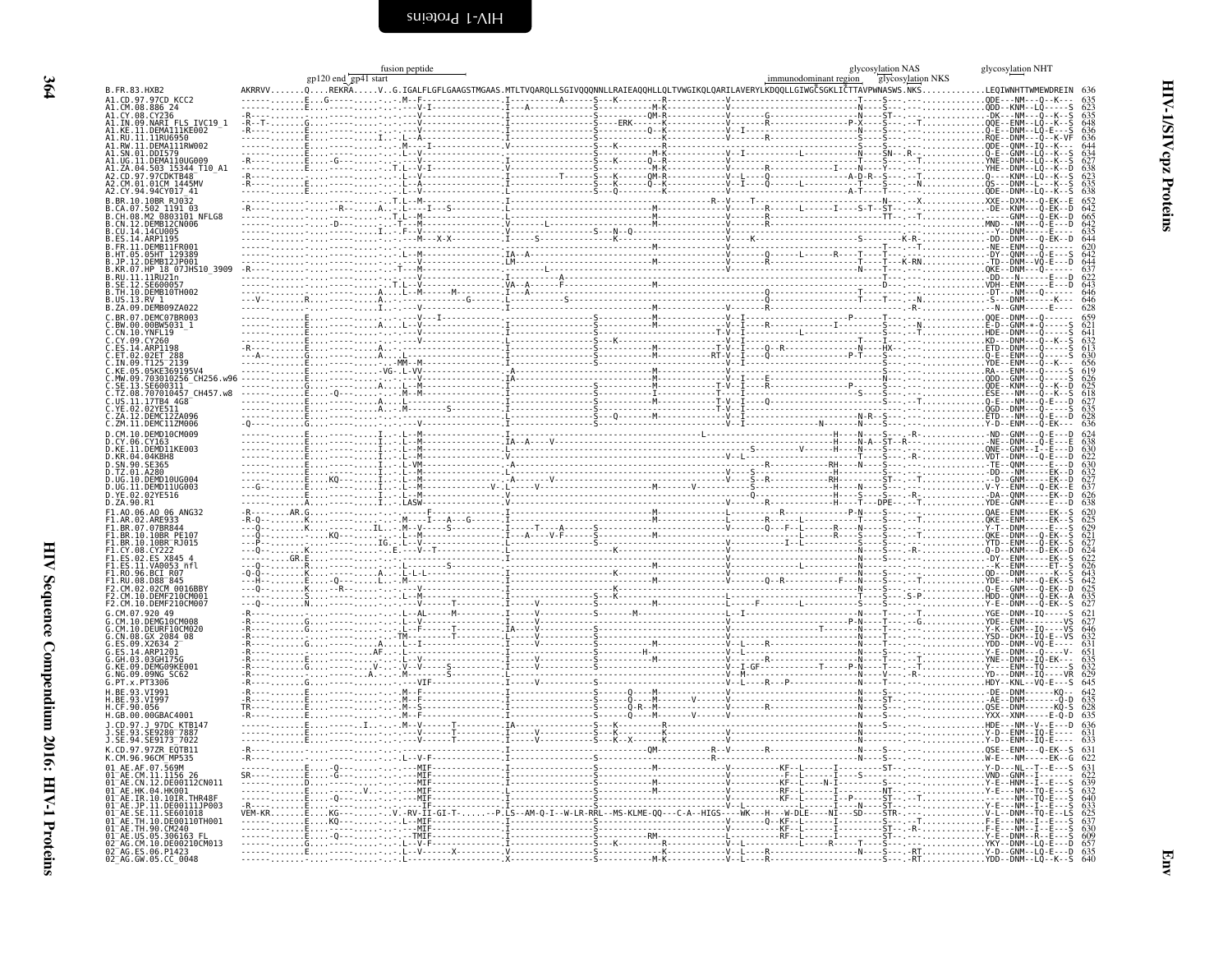|                                                                                                           |  | fusion peptide |                                                                                                                                                                                                                                                                                                                                                                                                                                  | immunodominant region glycosylation NKS                                                                                                 |                                                  | glycosy <u>lati</u> on NHT                                             |
|-----------------------------------------------------------------------------------------------------------|--|----------------|----------------------------------------------------------------------------------------------------------------------------------------------------------------------------------------------------------------------------------------------------------------------------------------------------------------------------------------------------------------------------------------------------------------------------------|-----------------------------------------------------------------------------------------------------------------------------------------|--------------------------------------------------|------------------------------------------------------------------------|
| B.FR.83.HXB2                                                                                              |  |                | gp120 end ' <del>gp41 start'   styco</del> sylation NK<br>QREKRAVG.IGALFLGFLGAAGSTMGAAS.MTLTVQARQLLSGIVQQQNNLLRAIEAQQHLLQLTVWGIKQLQARILAVERYLKDQQLLGIWGCSGKLICTTAVPWNASWS.NKS                                                                                                                                                                                                                                                    |                                                                                                                                         |                                                  |                                                                        |
|                                                                                                           |  |                |                                                                                                                                                                                                                                                                                                                                                                                                                                  |                                                                                                                                         |                                                  |                                                                        |
| -AG.<br>NG.09.09NG SC61<br>-AG.NG.x.IBNG                                                                  |  |                |                                                                                                                                                                                                                                                                                                                                                                                                                                  |                                                                                                                                         |                                                  |                                                                        |
| .SE602024                                                                                                 |  |                |                                                                                                                                                                                                                                                                                                                                                                                                                                  |                                                                                                                                         |                                                  |                                                                        |
| 2696_FL01<br>RU.97.KAL153 2                                                                               |  |                |                                                                                                                                                                                                                                                                                                                                                                                                                                  |                                                                                                                                         |                                                  |                                                                        |
|                                                                                                           |  |                |                                                                                                                                                                                                                                                                                                                                                                                                                                  |                                                                                                                                         |                                                  |                                                                        |
| VT1310                                                                                                    |  |                |                                                                                                                                                                                                                                                                                                                                                                                                                                  |                                                                                                                                         |                                                  |                                                                        |
| BC.CN.97.97CNGX                                                                                           |  |                |                                                                                                                                                                                                                                                                                                                                                                                                                                  |                                                                                                                                         |                                                  |                                                                        |
| GH.96.96GH2911<br>CD.TZ.96.96TZ BF061                                                                     |  |                |                                                                                                                                                                                                                                                                                                                                                                                                                                  |                                                                                                                                         |                                                  |                                                                        |
|                                                                                                           |  |                |                                                                                                                                                                                                                                                                                                                                                                                                                                  |                                                                                                                                         |                                                  |                                                                        |
| .96.96CM 1849                                                                                             |  |                |                                                                                                                                                                                                                                                                                                                                                                                                                                  |                                                                                                                                         |                                                  |                                                                        |
| TH.99.99TH MU2079                                                                                         |  |                |                                                                                                                                                                                                                                                                                                                                                                                                                                  |                                                                                                                                         |                                                  |                                                                        |
| 97.97KR004<br>99.ARMA038                                                                                  |  |                |                                                                                                                                                                                                                                                                                                                                                                                                                                  |                                                                                                                                         |                                                  |                                                                        |
| .99.CU76                                                                                                  |  |                |                                                                                                                                                                                                                                                                                                                                                                                                                                  |                                                                                                                                         |                                                  |                                                                        |
| BG.CU.99.Cu103<br>99 KFR2003                                                                              |  |                |                                                                                                                                                                                                                                                                                                                                                                                                                                  |                                                                                                                                         |                                                  |                                                                        |
| .01CM 0001BBY<br>03.CB118                                                                                 |  |                |                                                                                                                                                                                                                                                                                                                                                                                                                                  |                                                                                                                                         |                                                  |                                                                        |
|                                                                                                           |  |                |                                                                                                                                                                                                                                                                                                                                                                                                                                  |                                                                                                                                         |                                                  |                                                                        |
|                                                                                                           |  |                |                                                                                                                                                                                                                                                                                                                                                                                                                                  |                                                                                                                                         |                                                  |                                                                        |
|                                                                                                           |  |                |                                                                                                                                                                                                                                                                                                                                                                                                                                  |                                                                                                                                         |                                                  |                                                                        |
| 04 04RR142                                                                                                |  |                |                                                                                                                                                                                                                                                                                                                                                                                                                                  |                                                                                                                                         |                                                  |                                                                        |
| .ID.07.JKT189                                                                                             |  |                |                                                                                                                                                                                                                                                                                                                                                                                                                                  |                                                                                                                                         |                                                  |                                                                        |
|                                                                                                           |  |                |                                                                                                                                                                                                                                                                                                                                                                                                                                  |                                                                                                                                         |                                                  |                                                                        |
| <b>AACMNYII926</b>                                                                                        |  |                |                                                                                                                                                                                                                                                                                                                                                                                                                                  |                                                                                                                                         |                                                  |                                                                        |
| BF1.UY.03.UY03.3389                                                                                       |  |                |                                                                                                                                                                                                                                                                                                                                                                                                                                  |                                                                                                                                         |                                                  |                                                                        |
|                                                                                                           |  |                |                                                                                                                                                                                                                                                                                                                                                                                                                                  |                                                                                                                                         |                                                  |                                                                        |
| 06.luBF 18 06                                                                                             |  |                |                                                                                                                                                                                                                                                                                                                                                                                                                                  |                                                                                                                                         |                                                  |                                                                        |
| .00.CH80                                                                                                  |  |                |                                                                                                                                                                                                                                                                                                                                                                                                                                  |                                                                                                                                         |                                                  |                                                                        |
|                                                                                                           |  |                |                                                                                                                                                                                                                                                                                                                                                                                                                                  |                                                                                                                                         |                                                  |                                                                        |
| .07.07MYKT021<br>GM.03.N26677                                                                             |  |                |                                                                                                                                                                                                                                                                                                                                                                                                                                  |                                                                                                                                         |                                                  |                                                                        |
|                                                                                                           |  |                |                                                                                                                                                                                                                                                                                                                                                                                                                                  |                                                                                                                                         |                                                  |                                                                        |
|                                                                                                           |  |                |                                                                                                                                                                                                                                                                                                                                                                                                                                  |                                                                                                                                         |                                                  |                                                                        |
|                                                                                                           |  |                |                                                                                                                                                                                                                                                                                                                                                                                                                                  |                                                                                                                                         |                                                  |                                                                        |
| N 10 HNCS102056                                                                                           |  |                |                                                                                                                                                                                                                                                                                                                                                                                                                                  |                                                                                                                                         |                                                  |                                                                        |
|                                                                                                           |  |                |                                                                                                                                                                                                                                                                                                                                                                                                                                  |                                                                                                                                         |                                                  |                                                                        |
|                                                                                                           |  |                |                                                                                                                                                                                                                                                                                                                                                                                                                                  |                                                                                                                                         |                                                  |                                                                        |
|                                                                                                           |  |                |                                                                                                                                                                                                                                                                                                                                                                                                                                  |                                                                                                                                         |                                                  |                                                                        |
| 10RU663                                                                                                   |  |                |                                                                                                                                                                                                                                                                                                                                                                                                                                  |                                                                                                                                         |                                                  |                                                                        |
|                                                                                                           |  |                |                                                                                                                                                                                                                                                                                                                                                                                                                                  |                                                                                                                                         |                                                  |                                                                        |
|                                                                                                           |  |                |                                                                                                                                                                                                                                                                                                                                                                                                                                  |                                                                                                                                         |                                                  |                                                                        |
| .05.05.1PMYC1139<br>BR 10 10BR PE004                                                                      |  |                |                                                                                                                                                                                                                                                                                                                                                                                                                                  |                                                                                                                                         |                                                  |                                                                        |
| BR.10.10BR <sup>-</sup> PE008<br>BR.10.10BR MG002                                                         |  |                |                                                                                                                                                                                                                                                                                                                                                                                                                                  |                                                                                                                                         |                                                  |                                                                        |
| MY.10.10MYPR268                                                                                           |  |                |                                                                                                                                                                                                                                                                                                                                                                                                                                  |                                                                                                                                         |                                                  |                                                                        |
| BE.87.ANT70<br>98CMA104                                                                                   |  |                |                                                                                                                                                                                                                                                                                                                                                                                                                                  |                                                                                                                                         |                                                  | 632<br>653<br>656<br>659                                               |
| .98CMABB141<br>CM.98.98CMABB212                                                                           |  |                |                                                                                                                                                                                                                                                                                                                                                                                                                                  |                                                                                                                                         |                                                  | - D                                                                    |
| 98CMU5337<br>CM.99.99CMU4122                                                                              |  |                |                                                                                                                                                                                                                                                                                                                                                                                                                                  |                                                                                                                                         |                                                  | 639<br>639<br>644<br>654<br>651<br>635                                 |
| FR.92.VAU<br>.11Gab6352<br>GA.11                                                                          |  |                |                                                                                                                                                                                                                                                                                                                                                                                                                                  |                                                                                                                                         |                                                  |                                                                        |
| 9SE MP1299<br>US.10.LTNP                                                                                  |  |                |                                                                                                                                                                                                                                                                                                                                                                                                                                  |                                                                                                                                         |                                                  |                                                                        |
| CM.02.DJ00131                                                                                             |  |                |                                                                                                                                                                                                                                                                                                                                                                                                                                  |                                                                                                                                         |                                                  |                                                                        |
| CM.02.SJGddd<br>CM.04.04CM 1015.                                                                          |  |                | $\begin{bmatrix} \mathbf{1} & \mathbf{1} & \mathbf{1} & \mathbf{1} & \mathbf{1} & \mathbf{1} & \mathbf{1} & \mathbf{1} & \mathbf{1} & \mathbf{1} & \mathbf{1} & \mathbf{1} & \mathbf{1} & \mathbf{1} & \mathbf{1} & \mathbf{1} & \mathbf{1} & \mathbf{1} & \mathbf{1} & \mathbf{1} & \mathbf{1} & \mathbf{1} & \mathbf{1} & \mathbf{1} & \mathbf{1} & \mathbf{1} & \mathbf{1} & \mathbf{1} & \mathbf{1} & \mathbf{1} & \mathbf{$ |                                                                                                                                         |                                                  | $\frac{613}{609}$                                                      |
| N.FR.11.N1 FR 2011                                                                                        |  |                |                                                                                                                                                                                                                                                                                                                                                                                                                                  |                                                                                                                                         |                                                  |                                                                        |
| CM 06 U14788                                                                                              |  |                |                                                                                                                                                                                                                                                                                                                                                                                                                                  |                                                                                                                                         |                                                  | KLVD-                                                                  |
| CPZ.CD.90.ANT                                                                                             |  |                |                                                                                                                                                                                                                                                                                                                                                                                                                                  |                                                                                                                                         |                                                  | $-LVO$<br>640                                                          |
| 05.SIVcpzLB7<br>.09.Ptt_09Cam155                                                                          |  |                |                                                                                                                                                                                                                                                                                                                                                                                                                                  |                                                                                                                                         |                                                  | $\frac{618}{641}$<br>$Y - \overline{Y} - -\overline{N}L - -EQ - -VHVS$ |
| 06.TAN5<br>CPZ.US.85.US_Marilyn                                                                           |  |                |                                                                                                                                                                                                                                                                                                                                                                                                                                  |                                                                                                                                         | .I--L------T--Y-T----DT--.-NLSYDA--GNL--Q----KVR | -KLVK<br>$643$<br>$609$                                                |
|                                                                                                           |  |                |                                                                                                                                                                                                                                                                                                                                                                                                                                  |                                                                                                                                         | .---T-R---Y-N----KT-T.G-NDTE-DD--GNM--QQ--KLVD   | $642$<br>$657$<br>$662$                                                |
| GOR.CM.07.SIVgor2139 287<br>GOR.CM.12.SIVgor2139 287<br>GOR.CM.12.SIVgor_BOID2<br>GOR.CM.13.SIVgor_BPID15 |  |                |                                                                                                                                                                                                                                                                                                                                                                                                                                  | - Š- - - - R - - R - - L - - I - T - - R - - - - - - L - - - A - - - X - Y - N - - - - NT - T . - - - XT E - - H - - ENL - - Q - - KLVD |                                                  |                                                                        |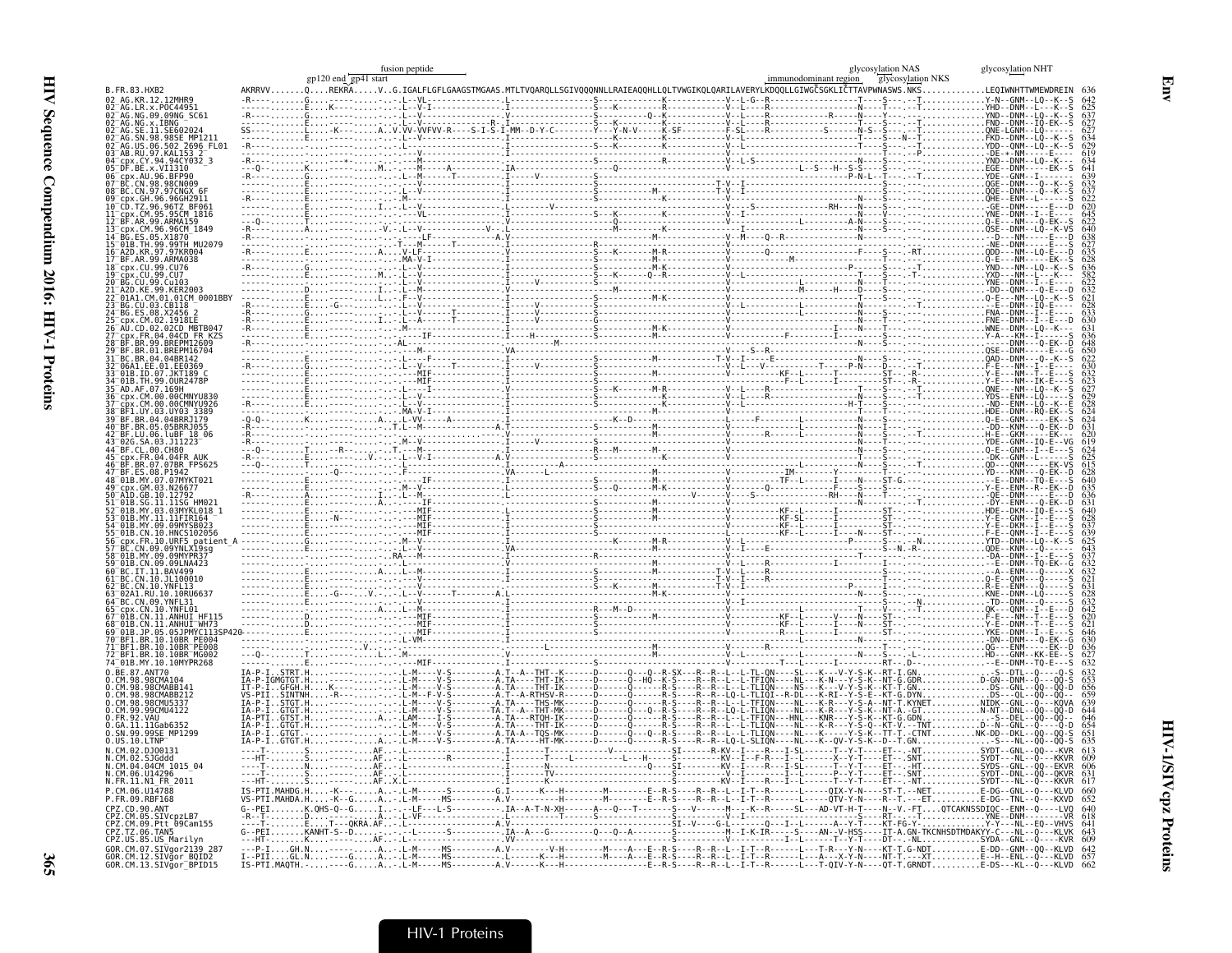<span id="page-55-0"></span>

| glycosylation NYT |                                                                                                                                                                       | gp41 cytoplasmic tail start<br>transmembrane domain |  | glycosylation NGS |  |                                        |
|-------------------|-----------------------------------------------------------------------------------------------------------------------------------------------------------------------|-----------------------------------------------------|--|-------------------|--|----------------------------------------|
|                   | NYTSLIHSLIEESQNQQE.KNEQELLELDKWASLWNWFNITNWLWYIKLFIMIVGGLVGLRIVFAVLSIVNRVRQGYSPLSFQTHL.PTPR.GPDRPEGIEEEGGERDRDRSIRLVNGSLALIWDDLRSLČLFSYHRLRDLLLIVTRIVE.LLGRRGWEAL 793 |                                                     |  |                   |  |                                        |
|                   |                                                                                                                                                                       |                                                     |  |                   |  |                                        |
|                   |                                                                                                                                                                       |                                                     |  |                   |  |                                        |
|                   |                                                                                                                                                                       |                                                     |  |                   |  | 808<br>787<br>791                      |
|                   |                                                                                                                                                                       |                                                     |  |                   |  |                                        |
|                   |                                                                                                                                                                       |                                                     |  |                   |  |                                        |
|                   |                                                                                                                                                                       |                                                     |  |                   |  | 802                                    |
|                   |                                                                                                                                                                       |                                                     |  |                   |  |                                        |
|                   |                                                                                                                                                                       |                                                     |  |                   |  | 799<br>792                             |
|                   |                                                                                                                                                                       |                                                     |  |                   |  | $\frac{80}{777}$                       |
|                   |                                                                                                                                                                       |                                                     |  |                   |  |                                        |
|                   |                                                                                                                                                                       |                                                     |  |                   |  | $\frac{779}{800}$                      |
|                   |                                                                                                                                                                       |                                                     |  |                   |  |                                        |
|                   |                                                                                                                                                                       |                                                     |  |                   |  |                                        |
|                   |                                                                                                                                                                       |                                                     |  |                   |  |                                        |
|                   |                                                                                                                                                                       |                                                     |  |                   |  |                                        |
|                   |                                                                                                                                                                       |                                                     |  |                   |  | 820<br>783                             |
|                   |                                                                                                                                                                       |                                                     |  |                   |  | 782<br>782<br>791<br>799               |
|                   |                                                                                                                                                                       |                                                     |  |                   |  |                                        |
|                   |                                                                                                                                                                       |                                                     |  |                   |  | 800                                    |
|                   |                                                                                                                                                                       |                                                     |  |                   |  |                                        |
|                   |                                                                                                                                                                       |                                                     |  |                   |  |                                        |
|                   |                                                                                                                                                                       |                                                     |  |                   |  |                                        |
|                   |                                                                                                                                                                       |                                                     |  |                   |  |                                        |
|                   |                                                                                                                                                                       |                                                     |  |                   |  |                                        |
|                   |                                                                                                                                                                       |                                                     |  |                   |  |                                        |
|                   |                                                                                                                                                                       |                                                     |  |                   |  | 778<br>778<br>784<br>779<br>779<br>783 |
|                   |                                                                                                                                                                       |                                                     |  |                   |  |                                        |
|                   |                                                                                                                                                                       |                                                     |  |                   |  | $\frac{782}{792}$                      |
|                   |                                                                                                                                                                       |                                                     |  |                   |  |                                        |
|                   |                                                                                                                                                                       |                                                     |  |                   |  |                                        |
|                   |                                                                                                                                                                       |                                                     |  |                   |  | 796                                    |
|                   |                                                                                                                                                                       |                                                     |  |                   |  | 799                                    |
|                   |                                                                                                                                                                       |                                                     |  |                   |  | $\frac{789}{793}$                      |
|                   |                                                                                                                                                                       |                                                     |  |                   |  | 799                                    |
|                   |                                                                                                                                                                       |                                                     |  |                   |  | $\frac{785}{792}$                      |
|                   |                                                                                                                                                                       |                                                     |  |                   |  |                                        |
|                   |                                                                                                                                                                       |                                                     |  |                   |  | $\frac{788}{790}$                      |
|                   |                                                                                                                                                                       |                                                     |  |                   |  | 788<br>795                             |
|                   |                                                                                                                                                                       |                                                     |  |                   |  |                                        |
|                   |                                                                                                                                                                       |                                                     |  |                   |  | 796                                    |
|                   |                                                                                                                                                                       |                                                     |  |                   |  |                                        |
|                   |                                                                                                                                                                       |                                                     |  |                   |  |                                        |
|                   |                                                                                                                                                                       |                                                     |  |                   |  | 799                                    |
|                   |                                                                                                                                                                       |                                                     |  |                   |  |                                        |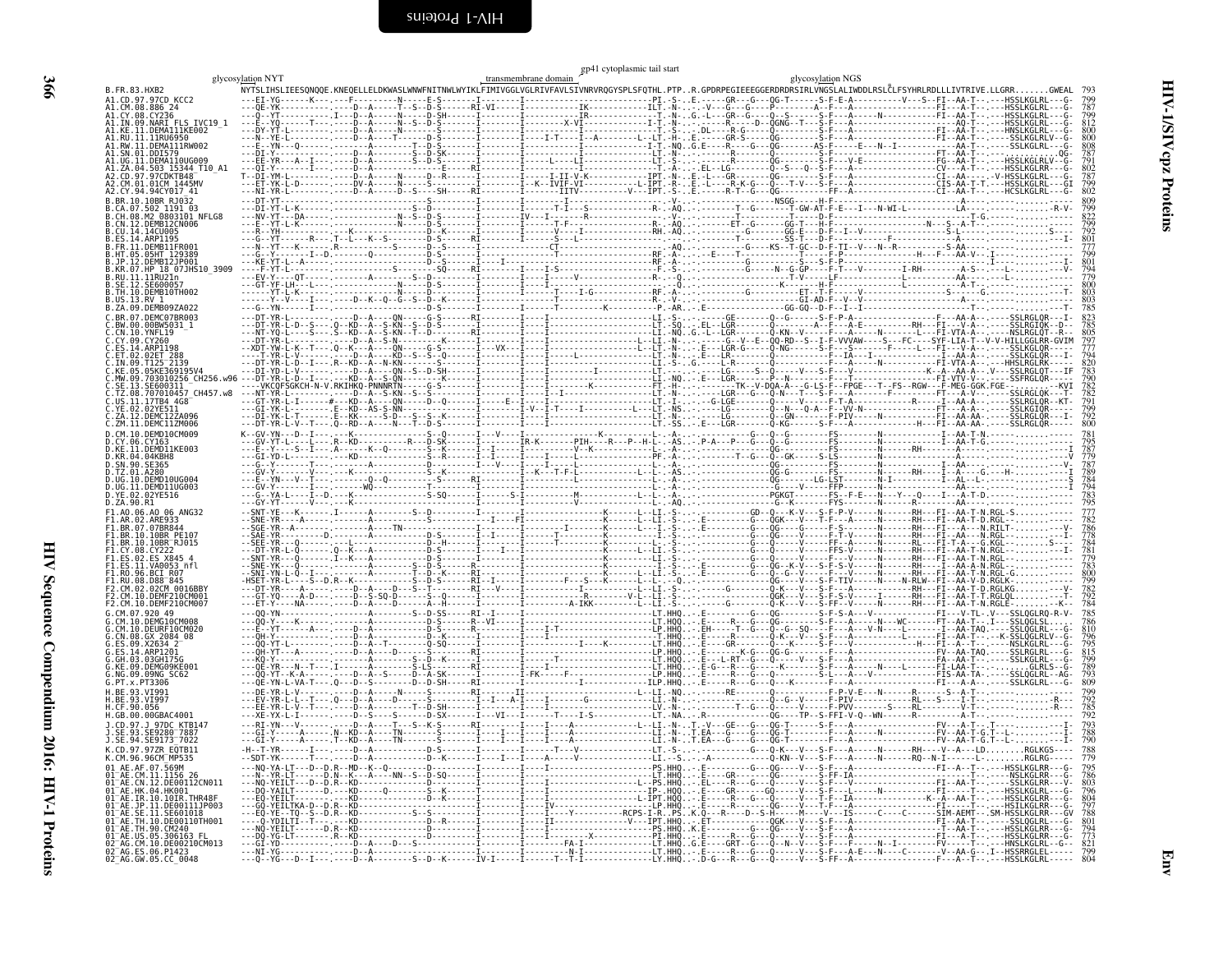| gp41 cytoplasmic tail start<br>glycosylation NYT<br>transmembrane domain |  |                                                                                                                                                                                                                                   |  |                                                                                                                                                                                                                             |  |                                                                          |                                            |
|--------------------------------------------------------------------------|--|-----------------------------------------------------------------------------------------------------------------------------------------------------------------------------------------------------------------------------------|--|-----------------------------------------------------------------------------------------------------------------------------------------------------------------------------------------------------------------------------|--|--------------------------------------------------------------------------|--------------------------------------------|
|                                                                          |  |                                                                                                                                                                                                                                   |  |                                                                                                                                                                                                                             |  |                                                                          |                                            |
|                                                                          |  |                                                                                                                                                                                                                                   |  |                                                                                                                                                                                                                             |  |                                                                          |                                            |
| AG NG 09 09NG SC61                                                       |  |                                                                                                                                                                                                                                   |  |                                                                                                                                                                                                                             |  |                                                                          |                                            |
|                                                                          |  |                                                                                                                                                                                                                                   |  |                                                                                                                                                                                                                             |  |                                                                          |                                            |
| SN.98.98SE<br>2696 FL01                                                  |  |                                                                                                                                                                                                                                   |  |                                                                                                                                                                                                                             |  |                                                                          |                                            |
|                                                                          |  |                                                                                                                                                                                                                                   |  |                                                                                                                                                                                                                             |  |                                                                          |                                            |
| ALL Q6 REPQ6                                                             |  |                                                                                                                                                                                                                                   |  |                                                                                                                                                                                                                             |  |                                                                          |                                            |
|                                                                          |  |                                                                                                                                                                                                                                   |  |                                                                                                                                                                                                                             |  |                                                                          |                                            |
|                                                                          |  |                                                                                                                                                                                                                                   |  |                                                                                                                                                                                                                             |  |                                                                          |                                            |
|                                                                          |  |                                                                                                                                                                                                                                   |  |                                                                                                                                                                                                                             |  |                                                                          |                                            |
| 96.96CM 1849                                                             |  |                                                                                                                                                                                                                                   |  |                                                                                                                                                                                                                             |  |                                                                          |                                            |
|                                                                          |  |                                                                                                                                                                                                                                   |  |                                                                                                                                                                                                                             |  |                                                                          |                                            |
| <b>ARMA038</b>                                                           |  |                                                                                                                                                                                                                                   |  |                                                                                                                                                                                                                             |  |                                                                          |                                            |
|                                                                          |  |                                                                                                                                                                                                                                   |  |                                                                                                                                                                                                                             |  |                                                                          |                                            |
|                                                                          |  |                                                                                                                                                                                                                                   |  |                                                                                                                                                                                                                             |  |                                                                          |                                            |
| 01CM 0001BB                                                              |  |                                                                                                                                                                                                                                   |  |                                                                                                                                                                                                                             |  |                                                                          |                                            |
|                                                                          |  |                                                                                                                                                                                                                                   |  |                                                                                                                                                                                                                             |  |                                                                          |                                            |
| A2CD MRTRA4                                                              |  |                                                                                                                                                                                                                                   |  |                                                                                                                                                                                                                             |  |                                                                          |                                            |
|                                                                          |  |                                                                                                                                                                                                                                   |  |                                                                                                                                                                                                                             |  |                                                                          |                                            |
|                                                                          |  |                                                                                                                                                                                                                                   |  |                                                                                                                                                                                                                             |  |                                                                          |                                            |
|                                                                          |  |                                                                                                                                                                                                                                   |  |                                                                                                                                                                                                                             |  |                                                                          |                                            |
|                                                                          |  |                                                                                                                                                                                                                                   |  |                                                                                                                                                                                                                             |  |                                                                          |                                            |
|                                                                          |  |                                                                                                                                                                                                                                   |  |                                                                                                                                                                                                                             |  |                                                                          |                                            |
|                                                                          |  |                                                                                                                                                                                                                                   |  |                                                                                                                                                                                                                             |  |                                                                          |                                            |
| 05BRR1055                                                                |  |                                                                                                                                                                                                                                   |  |                                                                                                                                                                                                                             |  |                                                                          |                                            |
|                                                                          |  |                                                                                                                                                                                                                                   |  |                                                                                                                                                                                                                             |  |                                                                          |                                            |
|                                                                          |  |                                                                                                                                                                                                                                   |  |                                                                                                                                                                                                                             |  |                                                                          |                                            |
|                                                                          |  |                                                                                                                                                                                                                                   |  |                                                                                                                                                                                                                             |  |                                                                          |                                            |
|                                                                          |  |                                                                                                                                                                                                                                   |  |                                                                                                                                                                                                                             |  |                                                                          |                                            |
|                                                                          |  |                                                                                                                                                                                                                                   |  |                                                                                                                                                                                                                             |  |                                                                          |                                            |
|                                                                          |  |                                                                                                                                                                                                                                   |  |                                                                                                                                                                                                                             |  |                                                                          |                                            |
|                                                                          |  |                                                                                                                                                                                                                                   |  |                                                                                                                                                                                                                             |  |                                                                          |                                            |
|                                                                          |  |                                                                                                                                                                                                                                   |  |                                                                                                                                                                                                                             |  |                                                                          |                                            |
|                                                                          |  |                                                                                                                                                                                                                                   |  |                                                                                                                                                                                                                             |  |                                                                          |                                            |
|                                                                          |  |                                                                                                                                                                                                                                   |  |                                                                                                                                                                                                                             |  |                                                                          |                                            |
|                                                                          |  |                                                                                                                                                                                                                                   |  |                                                                                                                                                                                                                             |  |                                                                          |                                            |
|                                                                          |  |                                                                                                                                                                                                                                   |  |                                                                                                                                                                                                                             |  |                                                                          |                                            |
|                                                                          |  |                                                                                                                                                                                                                                   |  |                                                                                                                                                                                                                             |  |                                                                          |                                            |
|                                                                          |  |                                                                                                                                                                                                                                   |  |                                                                                                                                                                                                                             |  |                                                                          |                                            |
| 10.10BR PE008<br>10.10BRTMG002                                           |  |                                                                                                                                                                                                                                   |  |                                                                                                                                                                                                                             |  |                                                                          |                                            |
| _⊍1B.MY.10.10MYPR268                                                     |  |                                                                                                                                                                                                                                   |  |                                                                                                                                                                                                                             |  |                                                                          |                                            |
|                                                                          |  | $QKA-V--.0.4K-0.0.4K-0.0.4K-0.0.4K-0.0.4K-0.0.4K-0.0.4K-0.0.4K-0.0.4K-0.0.4K-0.0.4K-0.0.4K-0.0.4K-0.0.4K-0.0.4K-0.0.4K-0.0.4K-0.0.4K-0.0.4K-0.0.4K-0.0.4K-0.0.4K-0.0.4K-0.0.4K-0.0.4K-0.0.4K-0.0.4K-0.0.4K-0.0.4K-0.0.4K-0.0.4K-$ |  |                                                                                                                                                                                                                             |  |                                                                          |                                            |
| 98CMARR14<br>98CMABB212                                                  |  |                                                                                                                                                                                                                                   |  |                                                                                                                                                                                                                             |  |                                                                          |                                            |
|                                                                          |  |                                                                                                                                                                                                                                   |  |                                                                                                                                                                                                                             |  |                                                                          |                                            |
|                                                                          |  |                                                                                                                                                                                                                                   |  |                                                                                                                                                                                                                             |  |                                                                          |                                            |
| 99SE MP1299                                                              |  |                                                                                                                                                                                                                                   |  |                                                                                                                                                                                                                             |  |                                                                          |                                            |
| CM.02.DJ00131                                                            |  |                                                                                                                                                                                                                                   |  |                                                                                                                                                                                                                             |  |                                                                          |                                            |
| CM.04.04CM 1015 04                                                       |  |                                                                                                                                                                                                                                   |  | -Nit-RS-----0-------DL---------TA---A-II-I-ISVIII-IA----------L-LI.--TX----T--GV-70--G--V---S-F---V-E--NSTI-L---T-S---LR-TL-.-ROSESRGLOLEN-LI<br>-N.T--KS-----O-T------D-S-------IA-V-A-II-I-XISVIII-IA---------L-LI.--T--- |  |                                                                          |                                            |
| N.FR.11.N1_FR_2011                                                       |  |                                                                                                                                                                                                                                   |  |                                                                                                                                                                                                                             |  |                                                                          |                                            |
|                                                                          |  |                                                                                                                                                                                                                                   |  |                                                                                                                                                                                                                             |  |                                                                          |                                            |
|                                                                          |  |                                                                                                                                                                                                                                   |  |                                                                                                                                                                                                                             |  |                                                                          |                                            |
| Ptt 09Cam155                                                             |  |                                                                                                                                                                                                                                   |  |                                                                                                                                                                                                                             |  |                                                                          |                                            |
| TZ.06.TAN5<br>PZ.US.85.US Marilvn:                                       |  | ----QA-E--N.T--KS-----Q-S------D----------I-LIV-AS---I---GVIF-L-AK----------L--LF.--T E--                                                                                                                                         |  |                                                                                                                                                                                                                             |  | --T--GA-KT-NV--T---S-F---V-E---N-LI-L----E-----LR-T-Q.I--QNINKGLQLLN-LR- |                                            |
| GOR.CM.07.SIVgor2139 287                                                 |  | -DT-FLE-ORA-E---.A--KA-------D--S-LD--Q------I--I-IA-------LM-IINMCH------------ILG.RNQV.PAGIVPE-G----RA-N------LA-F-P--<br>V - - KK - - - - - - - - D - - S - - D - - K - - - - - - IA - - - - XA - I - - - V - MV -             |  |                                                                                                                                                                                                                             |  |                                                                          | I-T-VVWI-RT-VI--SGIKE-TL.S-IEYLTRLLRRVNNLT |
| GOR.CM.12.SIVğor_BQID2<br>GOR.CM.13.SIVgor_BPID15                        |  | QKANE--K.E--KK-----Q-TQ--S--D--K------I---------I--KFLL                                                                                                                                                                           |  | <br>.-L-KNI-K--Q---L--PSH-T.E-GT--KTĞG----G-KHKWTP-PP-F-H-LYL---TII-W<br>N--K---------L-ILG.LNRG.LAGIAP-TD-----I-NG-----LD-L-PIV----KN-VVW                                                                                  |  | ---LD-L-PIV----KN-VVWI-RI-ATCI                                           |                                            |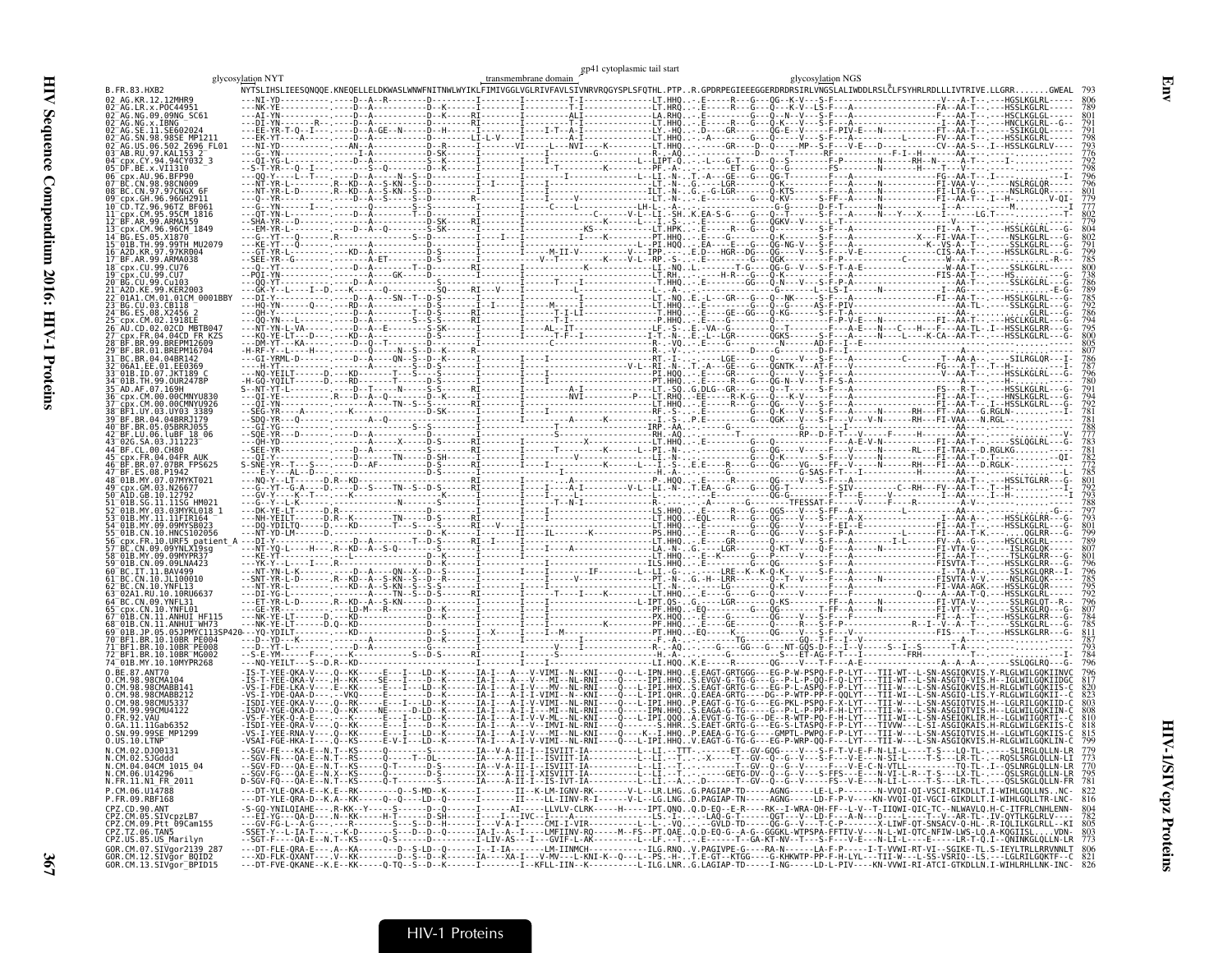<span id="page-57-0"></span>Env end

|                                                                                                                        | gp41 end<br>glycosylation NAT<br>cytoplasmic tail end                                                                                                                                                                                                                                                                                                          |                                        |
|------------------------------------------------------------------------------------------------------------------------|----------------------------------------------------------------------------------------------------------------------------------------------------------------------------------------------------------------------------------------------------------------------------------------------------------------------------------------------------------------|----------------------------------------|
| B.FR.83.HXB2                                                                                                           | KYWWNLLQYWSQELKNSAVSLLNATAIAVAEGTDRVIEVVQGAČ̃RAIRHIPRRIRQG.LERILL*.                                                                                                                                                                                                                                                                                            | 856                                    |
| A1.CD.97.97CD KCC2<br>A1.CM.08.886_24                                                                                  |                                                                                                                                                                                                                                                                                                                                                                | 863<br>851                             |
| Al.CY.08.CY236<br>Al.IN.09.NARI FLS IVC19_1<br>Al.KE.11.DEMAI11KE002                                                   |                                                                                                                                                                                                                                                                                                                                                                | 863<br>876<br>864<br>≅                 |
| A1.RU.11.11RU6950<br>A1.RU.11.11RU6950<br>A1.RW.11.DEMA111RW002                                                        |                                                                                                                                                                                                                                                                                                                                                                | ⋜                                      |
|                                                                                                                        |                                                                                                                                                                                                                                                                                                                                                                | 864<br>864<br>872<br>855<br>855<br>866 |
|                                                                                                                        |                                                                                                                                                                                                                                                                                                                                                                | cpz<br>851                             |
| A2.CM.01.01CM 1445MV<br>A2.CY.94.94CY017 41                                                                            |                                                                                                                                                                                                                                                                                                                                                                | 863<br>866                             |
| B.BR.10.10BR RJ032<br>B.CA.07.502 1191 03                                                                              |                                                                                                                                                                                                                                                                                                                                                                | Proteins<br>873<br>863                 |
| B.CH.08.M2 0803101 NFLG8<br>B.CN.12.DEMB12CN006                                                                        |                                                                                                                                                                                                                                                                                                                                                                | 887                                    |
| B.CU.14.14CU005<br>B.ES.14.ARP1195                                                                                     |                                                                                                                                                                                                                                                                                                                                                                | $\frac{863}{856}$<br>856               |
| B.FR.11.DEMB11FR001<br>B.HT.05.05HT 129389                                                                             |                                                                                                                                                                                                                                                                                                                                                                | 841                                    |
| B.JP.12.DEMB12JP001<br>B.KR.07.HP 18 07JHS10_3909<br>B.RU.11.11RU21n                                                   |                                                                                                                                                                                                                                                                                                                                                                | 863<br>865<br>858<br>843               |
| B.SE.12.SE600057                                                                                                       |                                                                                                                                                                                                                                                                                                                                                                | $\frac{864}{854}$                      |
| B. TH. 10. DEMB10TH002<br>B.US.13.RV 1<br>B.ZA.09.DEMB09ZA022                                                          |                                                                                                                                                                                                                                                                                                                                                                | 867<br>849                             |
|                                                                                                                        |                                                                                                                                                                                                                                                                                                                                                                | 887<br>849                             |
| C.BR.07.DEMC07BR003<br>C.BR.07.DEMC07BR003<br>C.CN.10.YNFL19<br>C.CY.09.CY260                                          |                                                                                                                                                                                                                                                                                                                                                                | 865<br>861                             |
|                                                                                                                        |                                                                                                                                                                                                                                                                                                                                                                | $\frac{841}{858}$<br>884               |
| C.ES.14.ARP1198<br>C.ES.14.ARP1198<br>C.ET.02.02ET 288<br>C.IN.09.T125 2139<br>C.KE.05.05KE2633<br>.KE.05.05KE369195V4 |                                                                                                                                                                                                                                                                                                                                                                |                                        |
| C.MW.09.703010256 CH256.w96                                                                                            |                                                                                                                                                                                                                                                                                                                                                                | 847<br>854                             |
| C.SE.13.SE600311-<br>C.TZ.08.707010457_CH457.w8<br>C.US.11.17TB4_4G8                                                   |                                                                                                                                                                                                                                                                                                                                                                | 846<br>846<br>855<br>853               |
| C.YE.02.02YE511<br>C.ZA.12.DEMC12ZA096<br>C.ZM.11.DEMC11ZM006                                                          |                                                                                                                                                                                                                                                                                                                                                                | $\frac{857}{864}$                      |
| D.CM.10.DEMD10CM009                                                                                                    |                                                                                                                                                                                                                                                                                                                                                                |                                        |
| D.CY.06.CY163<br>D.KE.11.DEMD11KE003                                                                                   |                                                                                                                                                                                                                                                                                                                                                                | 845<br>859<br>851                      |
| D.KR.04.04KBH8<br>D.SN.90.SE365<br>D.TZ.01.A286                                                                        |                                                                                                                                                                                                                                                                                                                                                                | $843$<br>$851$<br>$853$<br>$848$       |
| D.UG.10.DEMD10UG004<br>D.UG.11.DEMD11UG003                                                                             |                                                                                                                                                                                                                                                                                                                                                                |                                        |
| D.YE.02.02YE516<br>D.ZA.90.R1                                                                                          |                                                                                                                                                                                                                                                                                                                                                                | 858<br>847<br>859                      |
| F1.A0.06.A0 06 ANG32<br>F1.AR.02.ARE933                                                                                | $\begin{array}{cccccccccccccccc} \textbf{1.0.11} & \textbf{1.0.22} & \textbf{1.0.33} & \textbf{1.0.43} & \textbf{1.0.43} & \textbf{1.0.43} & \textbf{1.0.43} & \textbf{1.0.43} & \textbf{1.0.43} & \textbf{1.0.43} & \textbf{1.0.43} & \textbf{1.0.43} & \textbf{1.0.43} & \textbf{1.0.43} & \textbf{1.0.43} & \textbf{1.0.43} & \textbf{1.0.43} & \textbf{1.$ | $841\n846$                             |
| F1.BR.07.07BR844<br>F1.BR.10.10BR PE107                                                                                |                                                                                                                                                                                                                                                                                                                                                                | 850<br>842                             |
| F1.BR.10.10BR-RJ015<br>F1.CY.08.CY222<br>F1.ES.02.ES X845 4<br>F1.ES.11.VA0053_nfl                                     |                                                                                                                                                                                                                                                                                                                                                                | 848<br>845<br>843<br>847               |
|                                                                                                                        |                                                                                                                                                                                                                                                                                                                                                                |                                        |
| F1.R0.96.BCI R07                                                                                                       |                                                                                                                                                                                                                                                                                                                                                                | 864<br>864                             |
| F1.RU.08.D88-845<br>F2.CM.02.02CM 0016BBY<br>F2.CM.10.DEMF210CM001<br>F2.CM.10.DEMF210CM007                            |                                                                                                                                                                                                                                                                                                                                                                | $846$<br>$856$<br>$848$                |
| G.CM.07.920 49<br>G.CM.10.DEMG10CM008                                                                                  |                                                                                                                                                                                                                                                                                                                                                                | 849                                    |
| G.CM.10.DEURF10CM020<br>G.CN.08.GX 2084 08                                                                             |                                                                                                                                                                                                                                                                                                                                                                | $\frac{848}{874}$<br>$860$             |
| G.ES.09.X2634 2<br>ES.14.ARP1201                                                                                       |                                                                                                                                                                                                                                                                                                                                                                | 859<br>879                             |
| G.GH.03.03GH1750                                                                                                       |                                                                                                                                                                                                                                                                                                                                                                | 863<br>853<br>857<br>873               |
| G.KE.09.DEMG09KE001<br>G.NG.09.09NG SC62<br>G.PT.x.PT3306                                                              |                                                                                                                                                                                                                                                                                                                                                                |                                        |
| H.BE.93.VI991<br>H.BE.93.VI997                                                                                         |                                                                                                                                                                                                                                                                                                                                                                | 863<br>856                             |
| H.CF.90.056<br>H.GB.00.00GBAC4001                                                                                      |                                                                                                                                                                                                                                                                                                                                                                | $\frac{849}{856}$                      |
| J.CD.97.J 97DC KTB147<br>J.SE.93.SE9280 7887                                                                           |                                                                                                                                                                                                                                                                                                                                                                | 850<br>$\frac{852}{854}$               |
| J.SE.94.SE9173_7022<br>K.CD.97.97ZR EQTB11                                                                             |                                                                                                                                                                                                                                                                                                                                                                | 852<br>843                             |
| K.CM.96.96CM MP535<br>01 AE.AF.07.569M                                                                                 |                                                                                                                                                                                                                                                                                                                                                                | 859                                    |
| 01 AE CM.11.1156 26<br>01 AE CM.12.DE00112CN011<br>01 AE HK.04.HK001                                                   |                                                                                                                                                                                                                                                                                                                                                                | $\frac{850}{867}$                      |
| 01-AE.IR.10.10IR.THR48F<br>01-AE.JP.11.DE00111JP003                                                                    |                                                                                                                                                                                                                                                                                                                                                                | 860<br>868                             |
|                                                                                                                        |                                                                                                                                                                                                                                                                                                                                                                | 861<br>852<br>858<br>858<br>837<br>885 |
| 01 AE .SE .11 . SE601018<br>01 AE .TH .10 .DE00110TH001<br>01 AE .TH .10 .DE00110TH001<br>01 AE .TH .90 .CM240         |                                                                                                                                                                                                                                                                                                                                                                |                                        |
| 01-AE.US.05.306163 FL<br>02-AG.CM.10.DE00210CM013                                                                      |                                                                                                                                                                                                                                                                                                                                                                | 863                                    |
| 02 AG. ES. 06. P1423<br>02 AG. GW. 05. CC 0048                                                                         |                                                                                                                                                                                                                                                                                                                                                                | 868                                    |
|                                                                                                                        |                                                                                                                                                                                                                                                                                                                                                                |                                        |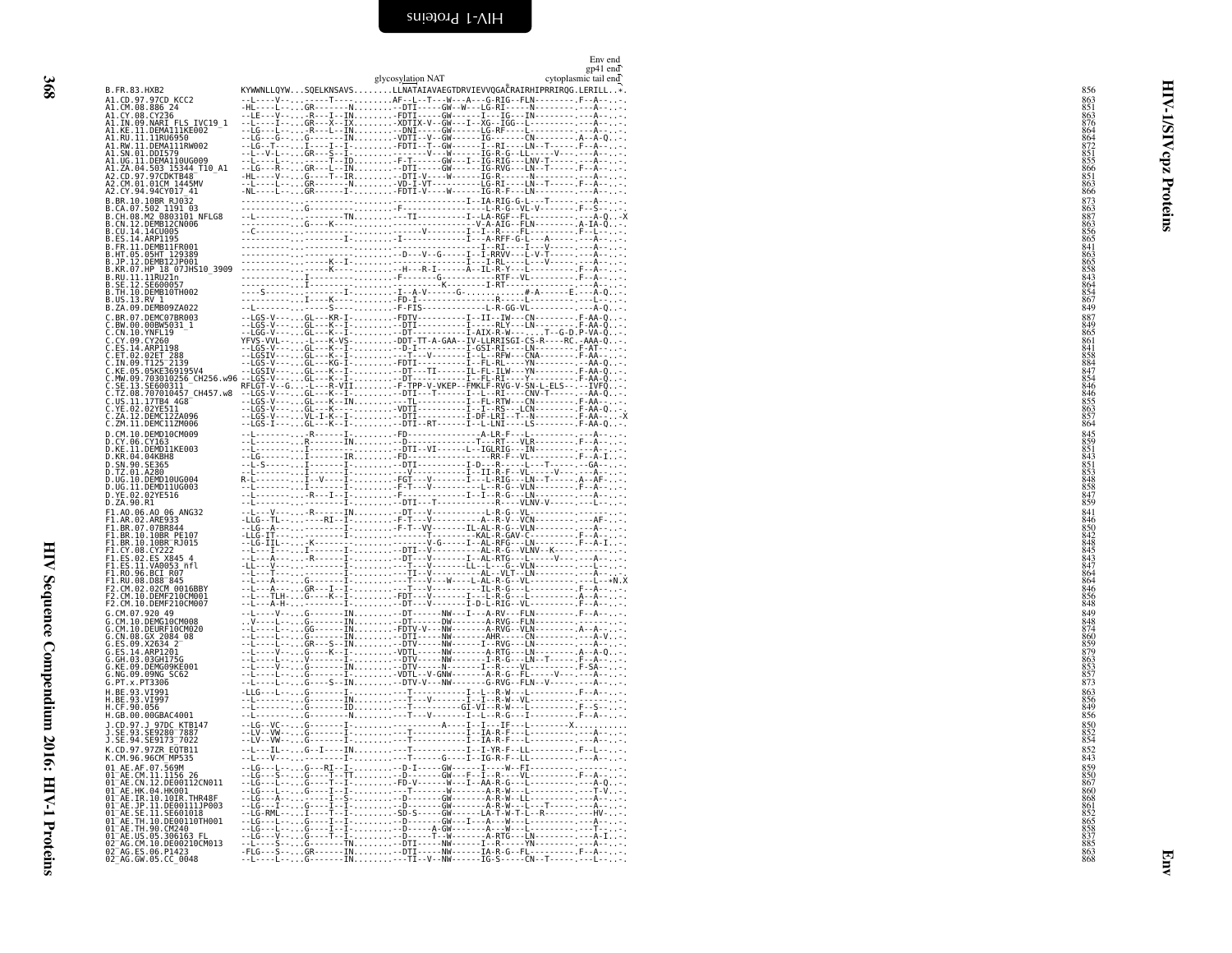|                                                                                    | glycosylation NAT                                                  | gp41 end<br>cytoplasmic tail end |
|------------------------------------------------------------------------------------|--------------------------------------------------------------------|----------------------------------|
| B. FR. 83. HXB2                                                                    | KYWWNLLQYWSQELKNSAVSLLNATAIAVAEGTDRVIEVVQGAČRAIRHIPRRIRQG.LERILL*. |                                  |
|                                                                                    |                                                                    |                                  |
|                                                                                    |                                                                    |                                  |
|                                                                                    |                                                                    |                                  |
|                                                                                    |                                                                    |                                  |
|                                                                                    |                                                                    |                                  |
|                                                                                    |                                                                    |                                  |
|                                                                                    |                                                                    |                                  |
|                                                                                    |                                                                    |                                  |
|                                                                                    |                                                                    |                                  |
|                                                                                    |                                                                    |                                  |
|                                                                                    |                                                                    |                                  |
|                                                                                    |                                                                    |                                  |
|                                                                                    |                                                                    |                                  |
|                                                                                    |                                                                    |                                  |
|                                                                                    |                                                                    |                                  |
|                                                                                    |                                                                    |                                  |
|                                                                                    |                                                                    |                                  |
|                                                                                    |                                                                    |                                  |
|                                                                                    |                                                                    |                                  |
|                                                                                    |                                                                    |                                  |
|                                                                                    |                                                                    |                                  |
|                                                                                    |                                                                    |                                  |
|                                                                                    |                                                                    |                                  |
|                                                                                    |                                                                    |                                  |
|                                                                                    |                                                                    |                                  |
|                                                                                    |                                                                    |                                  |
|                                                                                    |                                                                    |                                  |
|                                                                                    |                                                                    |                                  |
|                                                                                    |                                                                    |                                  |
|                                                                                    |                                                                    |                                  |
|                                                                                    |                                                                    |                                  |
|                                                                                    |                                                                    |                                  |
|                                                                                    |                                                                    |                                  |
|                                                                                    |                                                                    |                                  |
|                                                                                    |                                                                    |                                  |
|                                                                                    |                                                                    |                                  |
|                                                                                    |                                                                    |                                  |
|                                                                                    |                                                                    |                                  |
|                                                                                    |                                                                    |                                  |
|                                                                                    |                                                                    |                                  |
|                                                                                    |                                                                    |                                  |
|                                                                                    |                                                                    |                                  |
|                                                                                    |                                                                    |                                  |
|                                                                                    |                                                                    |                                  |
|                                                                                    |                                                                    |                                  |
|                                                                                    |                                                                    |                                  |
|                                                                                    |                                                                    |                                  |
|                                                                                    |                                                                    |                                  |
|                                                                                    |                                                                    |                                  |
| -<br>GOR.CM.07.SIVgor2139 287<br>GOR.CM.12.SIVgor_BOID2<br>GOR.CM.13.SIVgor_BPID15 |                                                                    |                                  |

Env end

Env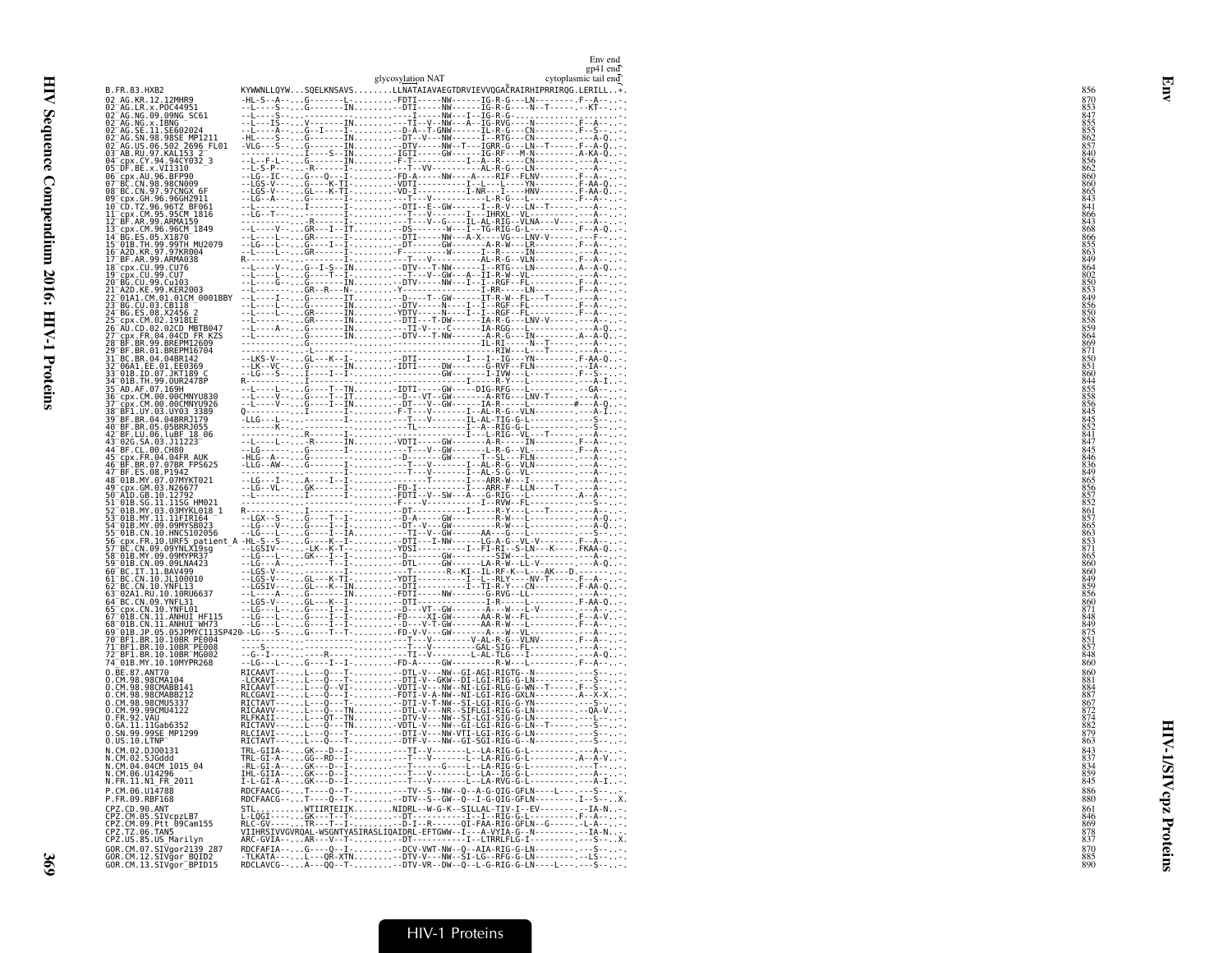<span id="page-59-1"></span><span id="page-59-0"></span>

| .QEEEEVGFPVTPQVPLRPMTYKAAVDLSHFLKEKGGLEGLIHSQRRQDILDLWIYHTQGYFPD*QNYT 12<br>. AADRVGAASRDLEKHGAITSSNTAATNAACAWLEA.<br>B.FR.83.HXB2<br>.CD.97.97CD KCC2<br>NARI FLS IVC19 1<br>KF.11.DEMA111KE002<br>11RU6950<br>.DEMA111RW002<br>EMA110UG009<br>503 15344 T10 A1<br>97CDKTB48<br>.01CM 1445MV<br>94CY017 41<br>12 0803101 NFLG8<br>MB12CN006<br>14CU005<br>A5HT 129389<br>DEMRT21P001<br>18 07JHS10 3909<br>SE600057<br>DEMC07BR003<br>00BW5031 1<br>YNFL19<br>010256_CH256.w96<br>ZM.11.DEMC11ZM006<br>DEMDI1KE003<br>04KRH8<br>SN.90.SE365<br>DEMD10UG00<br>DEMD11UG003<br>YE.02.02YE516<br>ZA.90.R1<br>.AO.06.AO 06 ANG32<br>BR.10.10BR <sup>-</sup> RJ015<br>ES X845<br>VA0053 nfl<br>RU.08.D88 <sup>-</sup> 845<br>A2CM AA16RR<br>DEME210CM001<br>CM.10.DEMF210CM00.<br>CM.10.DEURF10CM020<br>GX 2084 08<br>09.DEMG09KE001<br>09NG SC62<br>PT.x.PT3306<br>.056<br>GB.00.00GBAC4001<br>.J 97DC KTB147<br>SE.94.SE9173 7022<br>.97ZR E0TB11<br>DE00111JP003<br>DE00110TH001<br>AG.CM.10.DE00210CM013<br>I------------D--VW--K--E-----V-N-------W----<br>02 AG.ES.06.P1423<br>02 AG.GW.05.CC 0048<br>--IV---KI-D-IKO. |  | myristoylation<br>Nef start |  | acidic cluster poly-P helix | hosphorylation | HXB2 premature Nef end |
|-------------------------------------------------------------------------------------------------------------------------------------------------------------------------------------------------------------------------------------------------------------------------------------------------------------------------------------------------------------------------------------------------------------------------------------------------------------------------------------------------------------------------------------------------------------------------------------------------------------------------------------------------------------------------------------------------------------------------------------------------------------------------------------------------------------------------------------------------------------------------------------------------------------------------------------------------------------------------------------------------------------------------------------------------------------------------------------------------------------------------|--|-----------------------------|--|-----------------------------|----------------|------------------------|
|                                                                                                                                                                                                                                                                                                                                                                                                                                                                                                                                                                                                                                                                                                                                                                                                                                                                                                                                                                                                                                                                                                                         |  |                             |  |                             |                |                        |
|                                                                                                                                                                                                                                                                                                                                                                                                                                                                                                                                                                                                                                                                                                                                                                                                                                                                                                                                                                                                                                                                                                                         |  |                             |  |                             |                |                        |
|                                                                                                                                                                                                                                                                                                                                                                                                                                                                                                                                                                                                                                                                                                                                                                                                                                                                                                                                                                                                                                                                                                                         |  |                             |  |                             |                |                        |
|                                                                                                                                                                                                                                                                                                                                                                                                                                                                                                                                                                                                                                                                                                                                                                                                                                                                                                                                                                                                                                                                                                                         |  |                             |  |                             |                |                        |
|                                                                                                                                                                                                                                                                                                                                                                                                                                                                                                                                                                                                                                                                                                                                                                                                                                                                                                                                                                                                                                                                                                                         |  |                             |  |                             |                |                        |
|                                                                                                                                                                                                                                                                                                                                                                                                                                                                                                                                                                                                                                                                                                                                                                                                                                                                                                                                                                                                                                                                                                                         |  |                             |  |                             |                |                        |
|                                                                                                                                                                                                                                                                                                                                                                                                                                                                                                                                                                                                                                                                                                                                                                                                                                                                                                                                                                                                                                                                                                                         |  |                             |  |                             |                |                        |
|                                                                                                                                                                                                                                                                                                                                                                                                                                                                                                                                                                                                                                                                                                                                                                                                                                                                                                                                                                                                                                                                                                                         |  |                             |  |                             |                |                        |
|                                                                                                                                                                                                                                                                                                                                                                                                                                                                                                                                                                                                                                                                                                                                                                                                                                                                                                                                                                                                                                                                                                                         |  |                             |  |                             |                |                        |
|                                                                                                                                                                                                                                                                                                                                                                                                                                                                                                                                                                                                                                                                                                                                                                                                                                                                                                                                                                                                                                                                                                                         |  |                             |  |                             |                |                        |
|                                                                                                                                                                                                                                                                                                                                                                                                                                                                                                                                                                                                                                                                                                                                                                                                                                                                                                                                                                                                                                                                                                                         |  |                             |  |                             |                |                        |
|                                                                                                                                                                                                                                                                                                                                                                                                                                                                                                                                                                                                                                                                                                                                                                                                                                                                                                                                                                                                                                                                                                                         |  |                             |  |                             |                |                        |
|                                                                                                                                                                                                                                                                                                                                                                                                                                                                                                                                                                                                                                                                                                                                                                                                                                                                                                                                                                                                                                                                                                                         |  |                             |  |                             |                |                        |
|                                                                                                                                                                                                                                                                                                                                                                                                                                                                                                                                                                                                                                                                                                                                                                                                                                                                                                                                                                                                                                                                                                                         |  |                             |  |                             |                |                        |
|                                                                                                                                                                                                                                                                                                                                                                                                                                                                                                                                                                                                                                                                                                                                                                                                                                                                                                                                                                                                                                                                                                                         |  |                             |  |                             |                |                        |
|                                                                                                                                                                                                                                                                                                                                                                                                                                                                                                                                                                                                                                                                                                                                                                                                                                                                                                                                                                                                                                                                                                                         |  |                             |  |                             |                |                        |
|                                                                                                                                                                                                                                                                                                                                                                                                                                                                                                                                                                                                                                                                                                                                                                                                                                                                                                                                                                                                                                                                                                                         |  |                             |  |                             |                |                        |
|                                                                                                                                                                                                                                                                                                                                                                                                                                                                                                                                                                                                                                                                                                                                                                                                                                                                                                                                                                                                                                                                                                                         |  |                             |  |                             |                |                        |
|                                                                                                                                                                                                                                                                                                                                                                                                                                                                                                                                                                                                                                                                                                                                                                                                                                                                                                                                                                                                                                                                                                                         |  |                             |  |                             |                |                        |
|                                                                                                                                                                                                                                                                                                                                                                                                                                                                                                                                                                                                                                                                                                                                                                                                                                                                                                                                                                                                                                                                                                                         |  |                             |  |                             |                |                        |
|                                                                                                                                                                                                                                                                                                                                                                                                                                                                                                                                                                                                                                                                                                                                                                                                                                                                                                                                                                                                                                                                                                                         |  |                             |  |                             |                |                        |
|                                                                                                                                                                                                                                                                                                                                                                                                                                                                                                                                                                                                                                                                                                                                                                                                                                                                                                                                                                                                                                                                                                                         |  |                             |  |                             |                |                        |
|                                                                                                                                                                                                                                                                                                                                                                                                                                                                                                                                                                                                                                                                                                                                                                                                                                                                                                                                                                                                                                                                                                                         |  |                             |  |                             |                |                        |
|                                                                                                                                                                                                                                                                                                                                                                                                                                                                                                                                                                                                                                                                                                                                                                                                                                                                                                                                                                                                                                                                                                                         |  |                             |  |                             |                |                        |
|                                                                                                                                                                                                                                                                                                                                                                                                                                                                                                                                                                                                                                                                                                                                                                                                                                                                                                                                                                                                                                                                                                                         |  |                             |  |                             |                |                        |
|                                                                                                                                                                                                                                                                                                                                                                                                                                                                                                                                                                                                                                                                                                                                                                                                                                                                                                                                                                                                                                                                                                                         |  |                             |  |                             |                |                        |
|                                                                                                                                                                                                                                                                                                                                                                                                                                                                                                                                                                                                                                                                                                                                                                                                                                                                                                                                                                                                                                                                                                                         |  |                             |  |                             |                |                        |
|                                                                                                                                                                                                                                                                                                                                                                                                                                                                                                                                                                                                                                                                                                                                                                                                                                                                                                                                                                                                                                                                                                                         |  |                             |  |                             |                |                        |
|                                                                                                                                                                                                                                                                                                                                                                                                                                                                                                                                                                                                                                                                                                                                                                                                                                                                                                                                                                                                                                                                                                                         |  |                             |  |                             |                |                        |
|                                                                                                                                                                                                                                                                                                                                                                                                                                                                                                                                                                                                                                                                                                                                                                                                                                                                                                                                                                                                                                                                                                                         |  |                             |  |                             |                |                        |
|                                                                                                                                                                                                                                                                                                                                                                                                                                                                                                                                                                                                                                                                                                                                                                                                                                                                                                                                                                                                                                                                                                                         |  |                             |  |                             |                |                        |
|                                                                                                                                                                                                                                                                                                                                                                                                                                                                                                                                                                                                                                                                                                                                                                                                                                                                                                                                                                                                                                                                                                                         |  |                             |  |                             |                |                        |
|                                                                                                                                                                                                                                                                                                                                                                                                                                                                                                                                                                                                                                                                                                                                                                                                                                                                                                                                                                                                                                                                                                                         |  |                             |  |                             |                |                        |
|                                                                                                                                                                                                                                                                                                                                                                                                                                                                                                                                                                                                                                                                                                                                                                                                                                                                                                                                                                                                                                                                                                                         |  |                             |  |                             |                |                        |
|                                                                                                                                                                                                                                                                                                                                                                                                                                                                                                                                                                                                                                                                                                                                                                                                                                                                                                                                                                                                                                                                                                                         |  |                             |  |                             |                |                        |
|                                                                                                                                                                                                                                                                                                                                                                                                                                                                                                                                                                                                                                                                                                                                                                                                                                                                                                                                                                                                                                                                                                                         |  |                             |  |                             |                |                        |
|                                                                                                                                                                                                                                                                                                                                                                                                                                                                                                                                                                                                                                                                                                                                                                                                                                                                                                                                                                                                                                                                                                                         |  |                             |  |                             |                |                        |
|                                                                                                                                                                                                                                                                                                                                                                                                                                                                                                                                                                                                                                                                                                                                                                                                                                                                                                                                                                                                                                                                                                                         |  |                             |  |                             |                |                        |
|                                                                                                                                                                                                                                                                                                                                                                                                                                                                                                                                                                                                                                                                                                                                                                                                                                                                                                                                                                                                                                                                                                                         |  |                             |  |                             |                |                        |
|                                                                                                                                                                                                                                                                                                                                                                                                                                                                                                                                                                                                                                                                                                                                                                                                                                                                                                                                                                                                                                                                                                                         |  |                             |  |                             |                |                        |
|                                                                                                                                                                                                                                                                                                                                                                                                                                                                                                                                                                                                                                                                                                                                                                                                                                                                                                                                                                                                                                                                                                                         |  |                             |  |                             |                |                        |
|                                                                                                                                                                                                                                                                                                                                                                                                                                                                                                                                                                                                                                                                                                                                                                                                                                                                                                                                                                                                                                                                                                                         |  |                             |  |                             |                |                        |
|                                                                                                                                                                                                                                                                                                                                                                                                                                                                                                                                                                                                                                                                                                                                                                                                                                                                                                                                                                                                                                                                                                                         |  |                             |  |                             |                |                        |
|                                                                                                                                                                                                                                                                                                                                                                                                                                                                                                                                                                                                                                                                                                                                                                                                                                                                                                                                                                                                                                                                                                                         |  |                             |  |                             |                |                        |
|                                                                                                                                                                                                                                                                                                                                                                                                                                                                                                                                                                                                                                                                                                                                                                                                                                                                                                                                                                                                                                                                                                                         |  |                             |  |                             |                |                        |
|                                                                                                                                                                                                                                                                                                                                                                                                                                                                                                                                                                                                                                                                                                                                                                                                                                                                                                                                                                                                                                                                                                                         |  |                             |  |                             |                |                        |
|                                                                                                                                                                                                                                                                                                                                                                                                                                                                                                                                                                                                                                                                                                                                                                                                                                                                                                                                                                                                                                                                                                                         |  |                             |  |                             |                |                        |
|                                                                                                                                                                                                                                                                                                                                                                                                                                                                                                                                                                                                                                                                                                                                                                                                                                                                                                                                                                                                                                                                                                                         |  |                             |  |                             |                |                        |
|                                                                                                                                                                                                                                                                                                                                                                                                                                                                                                                                                                                                                                                                                                                                                                                                                                                                                                                                                                                                                                                                                                                         |  |                             |  |                             |                |                        |
|                                                                                                                                                                                                                                                                                                                                                                                                                                                                                                                                                                                                                                                                                                                                                                                                                                                                                                                                                                                                                                                                                                                         |  |                             |  |                             |                |                        |
|                                                                                                                                                                                                                                                                                                                                                                                                                                                                                                                                                                                                                                                                                                                                                                                                                                                                                                                                                                                                                                                                                                                         |  |                             |  |                             |                |                        |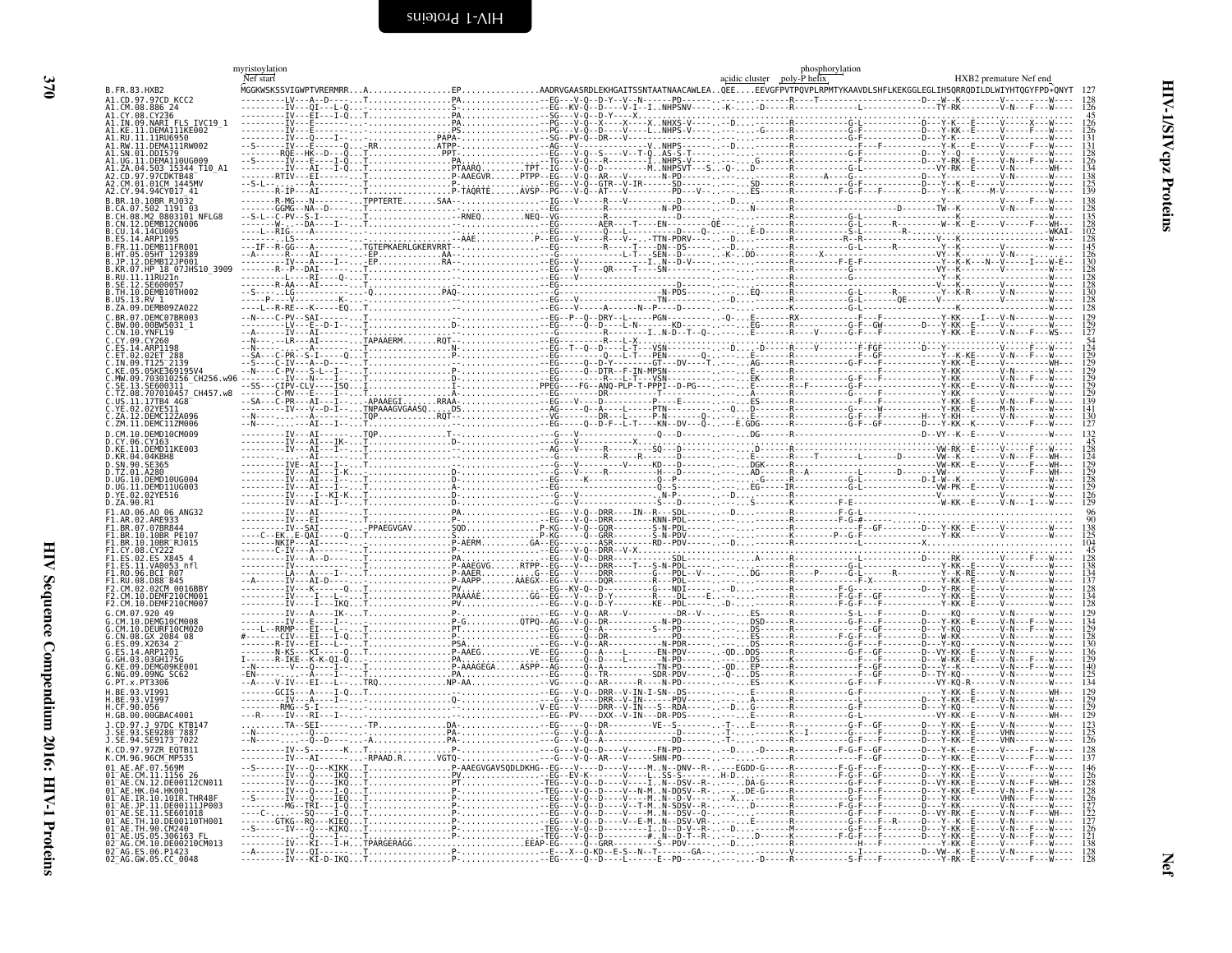|                                                                        | myristoylation<br>Nef start |  |                                                                                                                                                                                                                                  |  |  |  | acidic cluster poly-P helix | phosphorylation |                                                                                                                              | HXB2 premature Nef end |  |
|------------------------------------------------------------------------|-----------------------------|--|----------------------------------------------------------------------------------------------------------------------------------------------------------------------------------------------------------------------------------|--|--|--|-----------------------------|-----------------|------------------------------------------------------------------------------------------------------------------------------|------------------------|--|
| <b>B. FR. 83. HXB2</b>                                                 | MGGKWSKSSVIGWPTVRERMRRA     |  |                                                                                                                                                                                                                                  |  |  |  |                             |                 | $\ldots\ldots\ldots$ AADRVGAASRDLEKHGAITSSNTAATNAACAWLEAQEEEEVGFPVTPQVPLRPMTYKAAVDLSHFLKEKGGLEGLIHSQRRQDILDLWIYHTQGYFPD*QNYT |                        |  |
| NG.09.09NG SC61                                                        |                             |  |                                                                                                                                                                                                                                  |  |  |  |                             |                 |                                                                                                                              |                        |  |
| AG.NG.X.IBNG<br>AG.SE.11.SE602024                                      |                             |  |                                                                                                                                                                                                                                  |  |  |  |                             |                 |                                                                                                                              |                        |  |
| 2696 FL01                                                              |                             |  |                                                                                                                                                                                                                                  |  |  |  |                             |                 |                                                                                                                              |                        |  |
|                                                                        |                             |  |                                                                                                                                                                                                                                  |  |  |  |                             |                 |                                                                                                                              |                        |  |
| DE RE x VT1310<br>cnx.AU                                               |                             |  |                                                                                                                                                                                                                                  |  |  |  |                             |                 |                                                                                                                              |                        |  |
|                                                                        |                             |  |                                                                                                                                                                                                                                  |  |  |  |                             |                 |                                                                                                                              |                        |  |
|                                                                        |                             |  |                                                                                                                                                                                                                                  |  |  |  |                             |                 |                                                                                                                              |                        |  |
|                                                                        |                             |  |                                                                                                                                                                                                                                  |  |  |  |                             |                 |                                                                                                                              |                        |  |
| .CM.96.96CM 1849                                                       |                             |  |                                                                                                                                                                                                                                  |  |  |  |                             |                 |                                                                                                                              |                        |  |
|                                                                        |                             |  |                                                                                                                                                                                                                                  |  |  |  |                             |                 |                                                                                                                              |                        |  |
| 99.ARMA038<br>cnx.CU.99.CU76                                           |                             |  |                                                                                                                                                                                                                                  |  |  |  |                             |                 |                                                                                                                              |                        |  |
| $x$ CII 99 CII7<br>BG.CU.99.Cu103                                      |                             |  |                                                                                                                                                                                                                                  |  |  |  |                             |                 |                                                                                                                              |                        |  |
| .CM 01<br>.01CM 0001BBY                                                |                             |  |                                                                                                                                                                                                                                  |  |  |  |                             |                 |                                                                                                                              |                        |  |
| CIL.03.CB118                                                           |                             |  |                                                                                                                                                                                                                                  |  |  |  |                             |                 |                                                                                                                              |                        |  |
|                                                                        |                             |  |                                                                                                                                                                                                                                  |  |  |  |                             |                 |                                                                                                                              |                        |  |
| BF.BR.99.BREPM12609                                                    |                             |  |                                                                                                                                                                                                                                  |  |  |  |                             |                 |                                                                                                                              |                        |  |
| RR A4 A4RR142                                                          |                             |  |                                                                                                                                                                                                                                  |  |  |  |                             |                 |                                                                                                                              |                        |  |
|                                                                        |                             |  |                                                                                                                                                                                                                                  |  |  |  |                             |                 |                                                                                                                              |                        |  |
| 01B. TH. 99. 0UR2478P                                                  |                             |  |                                                                                                                                                                                                                                  |  |  |  |                             |                 |                                                                                                                              |                        |  |
| CHY CM AA AACMNYLISSE                                                  |                             |  |                                                                                                                                                                                                                                  |  |  |  |                             |                 |                                                                                                                              |                        |  |
| BR.04.04BRR7179                                                        |                             |  |                                                                                                                                                                                                                                  |  |  |  |                             |                 |                                                                                                                              |                        |  |
| .BR.05.05BRRJ055<br>BF.LU.06.luBF 18 06                                |                             |  |                                                                                                                                                                                                                                  |  |  |  |                             |                 |                                                                                                                              |                        |  |
|                                                                        |                             |  |                                                                                                                                                                                                                                  |  |  |  |                             |                 |                                                                                                                              |                        |  |
|                                                                        |                             |  |                                                                                                                                                                                                                                  |  |  |  |                             |                 |                                                                                                                              |                        |  |
| BR.07.07BR FPS625                                                      |                             |  |                                                                                                                                                                                                                                  |  |  |  |                             |                 |                                                                                                                              |                        |  |
|                                                                        |                             |  |                                                                                                                                                                                                                                  |  |  |  |                             |                 |                                                                                                                              |                        |  |
|                                                                        |                             |  |                                                                                                                                                                                                                                  |  |  |  |                             |                 |                                                                                                                              |                        |  |
|                                                                        |                             |  |                                                                                                                                                                                                                                  |  |  |  |                             |                 |                                                                                                                              |                        |  |
|                                                                        |                             |  |                                                                                                                                                                                                                                  |  |  |  |                             |                 |                                                                                                                              |                        |  |
|                                                                        |                             |  |                                                                                                                                                                                                                                  |  |  |  |                             |                 |                                                                                                                              |                        |  |
|                                                                        |                             |  |                                                                                                                                                                                                                                  |  |  |  |                             |                 |                                                                                                                              |                        |  |
| TT 11 RAV499<br>10.11100010                                            |                             |  |                                                                                                                                                                                                                                  |  |  |  |                             |                 |                                                                                                                              |                        |  |
|                                                                        |                             |  |                                                                                                                                                                                                                                  |  |  |  |                             |                 |                                                                                                                              |                        |  |
|                                                                        |                             |  |                                                                                                                                                                                                                                  |  |  |  |                             |                 |                                                                                                                              |                        |  |
|                                                                        |                             |  |                                                                                                                                                                                                                                  |  |  |  |                             |                 |                                                                                                                              |                        |  |
|                                                                        |                             |  |                                                                                                                                                                                                                                  |  |  |  |                             |                 |                                                                                                                              |                        |  |
| $-BF1.BR.10.10BR$ $PE008$<br>BR 10 10BR MG002<br>4 01B.MY.10.10MYPR268 |                             |  |                                                                                                                                                                                                                                  |  |  |  |                             |                 |                                                                                                                              |                        |  |
|                                                                        |                             |  |                                                                                                                                                                                                                                  |  |  |  |                             |                 |                                                                                                                              |                        |  |
| 98.98CMABB141                                                          |                             |  | $-NULG-KEF-0AA-0.223-0.243-0.254-0.267-0.273-0.273-0.273-0.273-0.273-0.273-0.273-0.273-0.273-0.273-0.273-0.273-0.273-0.273-0.273-0.273-0.273-0.273-0.273-0.273-0.273-0.273-0.273-0.273-0.273-0.273-0.273-0.273-0.273-0.273-0.27$ |  |  |  |                             |                 |                                                                                                                              |                        |  |
| 0.CM.98.98CMABB212<br>0.CM.98.98CMU5337                                |                             |  |                                                                                                                                                                                                                                  |  |  |  |                             |                 |                                                                                                                              |                        |  |
| 0.CM.99.99CMU4122<br><b>FR.92.VAU</b>                                  |                             |  |                                                                                                                                                                                                                                  |  |  |  |                             |                 |                                                                                                                              |                        |  |
| SN.99.99SE_MP1299                                                      |                             |  |                                                                                                                                                                                                                                  |  |  |  |                             |                 |                                                                                                                              |                        |  |
| $0.0S.10.LTNP^-$<br>CM.02.DJ00131                                      |                             |  |                                                                                                                                                                                                                                  |  |  |  |                             |                 |                                                                                                                              |                        |  |
| N.CM.04.04CM 1015 04                                                   |                             |  |                                                                                                                                                                                                                                  |  |  |  |                             |                 |                                                                                                                              |                        |  |
| N . (M . 06 . 1114296<br>N.FR.11.N1 FR 2011                            |                             |  |                                                                                                                                                                                                                                  |  |  |  |                             |                 |                                                                                                                              |                        |  |
| P.CM.06.U14788                                                         |                             |  |                                                                                                                                                                                                                                  |  |  |  |                             |                 |                                                                                                                              |                        |  |
| P.FR.09.RBF168<br>CP7. CD. 90. ANT                                     |                             |  |                                                                                                                                                                                                                                  |  |  |  |                             |                 |                                                                                                                              |                        |  |
| CPZ.CM.05.SIVcnzLB7<br>CPZ.CM.09.Ptt 09Cam155                          |                             |  |                                                                                                                                                                                                                                  |  |  |  |                             |                 |                                                                                                                              |                        |  |
| TZ.06.TAN5<br>CPZ.US.85.US Marilyn                                     |                             |  |                                                                                                                                                                                                                                  |  |  |  |                             |                 |                                                                                                                              |                        |  |
| GOR.CM.07.SIVgor2139 287<br>JR.CM.12.SIVāor BOID.                      |                             |  |                                                                                                                                                                                                                                  |  |  |  |                             |                 |                                                                                                                              |                        |  |
| GOR.CM.13.SIVğor <sup>-</sup> BPID15                                   |                             |  |                                                                                                                                                                                                                                  |  |  |  |                             |                 |                                                                                                                              |                        |  |

Nef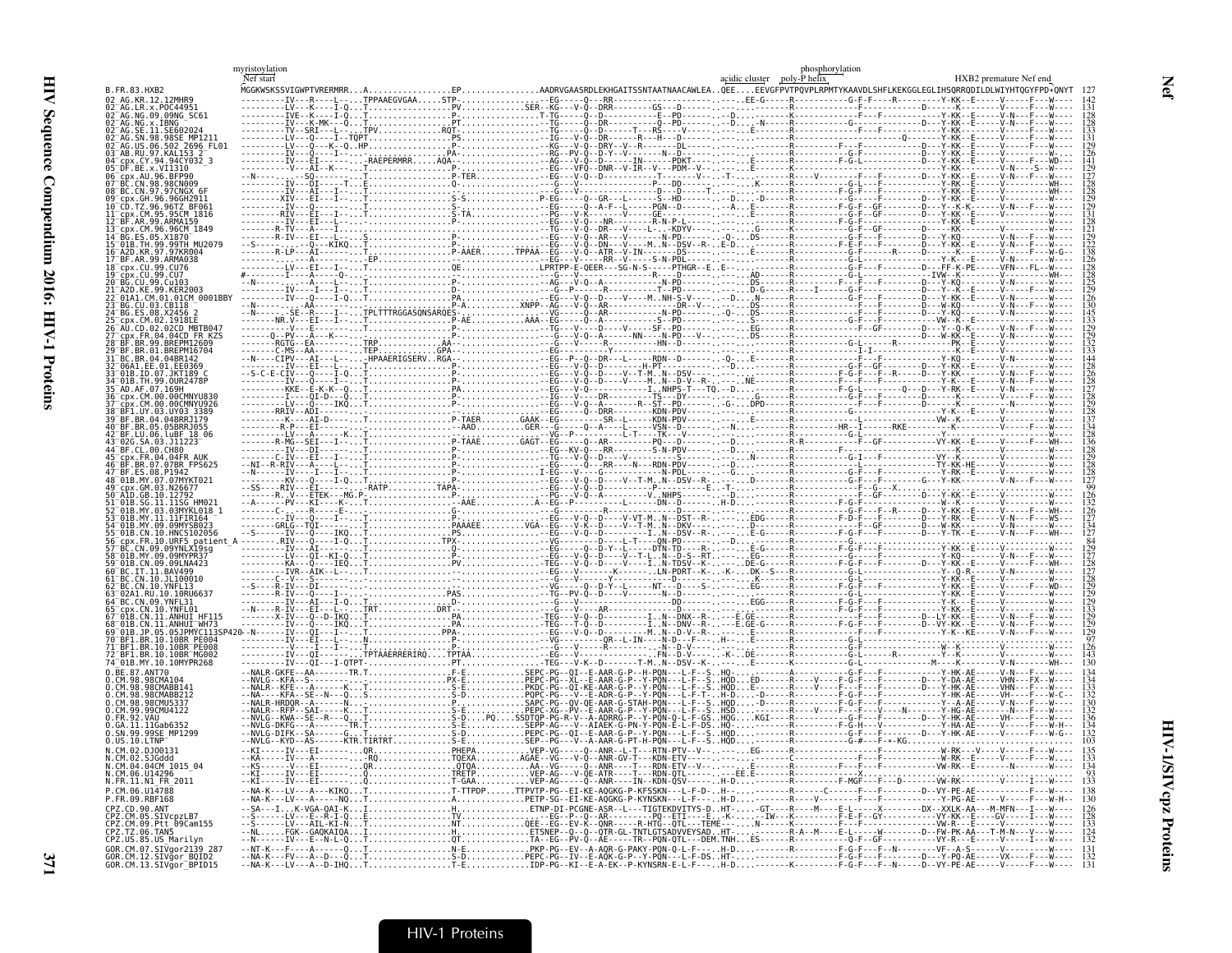<span id="page-61-0"></span>

| normal Nef end |  |  |
|----------------|--|--|
|                |  |  |

|                                                                                                                                                   | normal Nef end                                                                                                                                                                                                                                                                                                                                                                                                                                                                                                      |                                                                                         |
|---------------------------------------------------------------------------------------------------------------------------------------------------|---------------------------------------------------------------------------------------------------------------------------------------------------------------------------------------------------------------------------------------------------------------------------------------------------------------------------------------------------------------------------------------------------------------------------------------------------------------------------------------------------------------------|-----------------------------------------------------------------------------------------|
| B.FR.83.HXB2<br>A1.CD.97.97CD KCC2                                                                                                                | PGPGVRYPLTFGWCYKLVPVEPDKIEE.ANKGENTSLLHPVSLHGMDD.PEREVLEWRFDSRLAFHHVARELHPEYF.KNC*<br>----I-F-------F-------EAV--.-TG---N-----ICQ-----.--------------LK-R-K------FY.-D                                                                                                                                                                                                                                                                                                                                              | 205                                                                                     |
| A1.CM.08.886 24<br>A1.CY.08.CY236                                                                                                                 | ----I---------F-------EEV-R.-TE---N-----MCQ-----.D---T-I-K---H---K-I---M---FY.-D                                                                                                                                                                                                                                                                                                                                                                                                                                    |                                                                                         |
| A1.IN.09.NARI FLS IVC19_1<br>A1.KE.11.DEMAI11KE002<br>A1.RU.11.1RU6950<br>A1.RW.11.1RU6950<br>A1.RW.11.DEMA111RW002                               |                                                                                                                                                                                                                                                                                                                                                                                                                                                                                                                     | ত                                                                                       |
|                                                                                                                                                   |                                                                                                                                                                                                                                                                                                                                                                                                                                                                                                                     | ₹                                                                                       |
| A1.SN.01.DDI579<br>A1.SN.01.DDI579                                                                                                                |                                                                                                                                                                                                                                                                                                                                                                                                                                                                                                                     | cpz                                                                                     |
| A1.2A.04.503_15344_T10_A1<br>A1.2A.04.503_15344_T10_A1<br>A2.CD.97.97CDKTB48<br>A2.CM.01.01CM_1445MV<br>A2.CY.94.94CY017_41                       |                                                                                                                                                                                                                                                                                                                                                                                                                                                                                                                     | 207<br>205<br>45<br>205<br>205<br>210<br>210<br>210<br>213<br>217<br>204<br>218         |
|                                                                                                                                                   |                                                                                                                                                                                                                                                                                                                                                                                                                                                                                                                     |                                                                                         |
| B.BR.10.10BR RJ032<br>B.CA.07.502 1191 03<br>B.CH.08.M2 0803101 NFLG8<br>B.CN.12.DEMB12CN006<br>B.CV.14.14CU005                                   |                                                                                                                                                                                                                                                                                                                                                                                                                                                                                                                     | Proteins<br>2207214<br>20721485<br>2077446<br>2087207208<br>207208207208                |
|                                                                                                                                                   |                                                                                                                                                                                                                                                                                                                                                                                                                                                                                                                     |                                                                                         |
|                                                                                                                                                   |                                                                                                                                                                                                                                                                                                                                                                                                                                                                                                                     |                                                                                         |
|                                                                                                                                                   |                                                                                                                                                                                                                                                                                                                                                                                                                                                                                                                     |                                                                                         |
|                                                                                                                                                   |                                                                                                                                                                                                                                                                                                                                                                                                                                                                                                                     |                                                                                         |
|                                                                                                                                                   |                                                                                                                                                                                                                                                                                                                                                                                                                                                                                                                     |                                                                                         |
|                                                                                                                                                   |                                                                                                                                                                                                                                                                                                                                                                                                                                                                                                                     |                                                                                         |
|                                                                                                                                                   |                                                                                                                                                                                                                                                                                                                                                                                                                                                                                                                     |                                                                                         |
|                                                                                                                                                   |                                                                                                                                                                                                                                                                                                                                                                                                                                                                                                                     |                                                                                         |
|                                                                                                                                                   |                                                                                                                                                                                                                                                                                                                                                                                                                                                                                                                     |                                                                                         |
|                                                                                                                                                   |                                                                                                                                                                                                                                                                                                                                                                                                                                                                                                                     |                                                                                         |
|                                                                                                                                                   |                                                                                                                                                                                                                                                                                                                                                                                                                                                                                                                     |                                                                                         |
|                                                                                                                                                   |                                                                                                                                                                                                                                                                                                                                                                                                                                                                                                                     |                                                                                         |
| CM.10.DEMD10CM009<br>D.                                                                                                                           | $B = 0.74, 12, 0.04, 0.04, 0.04, 0.04, 0.04, 0.04, 0.04, 0.04, 0.04, 0.04, 0.04, 0.04, 0.04, 0.04, 0.04, 0.04, 0.04, 0.04, 0.04, 0.04, 0.04, 0.04, 0.04, 0.04, 0.04, 0.04, 0.04, 0.04, 0.04, 0.04, 0.04, 0.04, 0.04, 0.04, 0.0$<br>----T---------FE----D-RVV-G.ETE----C------Q---E-.T-----V-K-N-----E-K--QK---F-.-D-                                                                                                                                                                                                | 211                                                                                     |
| D.CY.06.CY163<br>D.KE.11.DEMD11KE003<br>D.KR.04.04KBH8                                                                                            |                                                                                                                                                                                                                                                                                                                                                                                                                                                                                                                     |                                                                                         |
| Đ.<br>SN.90.SE365                                                                                                                                 |                                                                                                                                                                                                                                                                                                                                                                                                                                                                                                                     |                                                                                         |
| D.TZ.01.A280<br>D.UG.10.DEMD10UG004                                                                                                               |                                                                                                                                                                                                                                                                                                                                                                                                                                                                                                                     |                                                                                         |
| D.<br>UG.11.DEMD11UG003<br>D.YE.02.02YE516<br>D.ZA.90.R1                                                                                          | $\begin{minipage}[t]{.11\textwidth}\begin{minipage}[t]{.11\textwidth}\begin{minipage}[t]{.11\textwidth}\begin{minipage}[t]{.11\textwidth}\begin{minipage}[t]{.11\textwidth}\begin{minipage}[t]{.11\textwidth}\begin{minipage}[t]{.11\textwidth}\begin{minipage}[t]{.11\textwidth}\begin{minipage}[t]{.11\textwidth}\begin{minipage}[t]{.11\textwidth}\begin{minipage}[t]{.11\textwidth}\begin{minipage}[t]{.11\textwidth}\begin{minipage}[t]{.11\textwidth}\begin{minipage}[t]{.11\textwidth}\begin{minipage}[t]{.$ | $45$<br>$207$<br>$203$<br>$208$<br>$208$<br>$207$<br>$208$<br>$205$<br>$208$            |
| F1.A0.06.A0 06 ANG32                                                                                                                              |                                                                                                                                                                                                                                                                                                                                                                                                                                                                                                                     |                                                                                         |
| F1.AR.02.ARE933                                                                                                                                   |                                                                                                                                                                                                                                                                                                                                                                                                                                                                                                                     |                                                                                         |
| F1.BR.10.10BR PE107<br>F1.BR.10.10BR PE107<br>F1.CY.08.CY222<br>F1.ES.02.ES_X845_4                                                                |                                                                                                                                                                                                                                                                                                                                                                                                                                                                                                                     | 96<br>909<br>21964<br>45<br>208<br>218<br>212<br>214<br>208                             |
| F1.ES.11.VA0053 nfl<br>F1.RO.96.BCI R07                                                                                                           |                                                                                                                                                                                                                                                                                                                                                                                                                                                                                                                     |                                                                                         |
|                                                                                                                                                   |                                                                                                                                                                                                                                                                                                                                                                                                                                                                                                                     |                                                                                         |
| F1.RU.08.D88-845<br>F2.CM.02.02CM 0016BBY<br>F2.CM.02.02CM 0016BBY<br>F2.CM.10.DEMF210CM001                                                       |                                                                                                                                                                                                                                                                                                                                                                                                                                                                                                                     |                                                                                         |
| G.CM.07.920 49                                                                                                                                    |                                                                                                                                                                                                                                                                                                                                                                                                                                                                                                                     |                                                                                         |
| CM.10.DEMG10CM008<br>CM.10.DEURF10CM020                                                                                                           |                                                                                                                                                                                                                                                                                                                                                                                                                                                                                                                     | 208<br>213<br>208<br>207<br>207<br>215<br>208<br>219<br>203<br>213                      |
| .CN.08.GX 2084_08<br>.ES.09.X2634_2<br>ES.14.ARP1201                                                                                              |                                                                                                                                                                                                                                                                                                                                                                                                                                                                                                                     |                                                                                         |
| GH.03.03GH1750<br>G.<br>KE.09.DEMG09KE001                                                                                                         |                                                                                                                                                                                                                                                                                                                                                                                                                                                                                                                     |                                                                                         |
| NG.09.09NG SC62<br>G.PT.x.PT3306                                                                                                                  |                                                                                                                                                                                                                                                                                                                                                                                                                                                                                                                     |                                                                                         |
| H.BE.93.VI991<br>H.BE.93.VI997                                                                                                                    |                                                                                                                                                                                                                                                                                                                                                                                                                                                                                                                     | $\begin{array}{c} 208 \\ 208 \\ 207 \\ 208 \end{array}$                                 |
| H.CF.90.056<br>H.GB.00.00GBAC4001                                                                                                                 |                                                                                                                                                                                                                                                                                                                                                                                                                                                                                                                     |                                                                                         |
| J.CD.97.J_97DC_KTB147<br>J. SE. 93. SE9280 7887<br>J. SE. 94. SE9173 7022                                                                         |                                                                                                                                                                                                                                                                                                                                                                                                                                                                                                                     | $\frac{205}{204}$                                                                       |
| K.CD.97.97ZR EQTB11<br>K.CM.96.96CM MP535                                                                                                         |                                                                                                                                                                                                                                                                                                                                                                                                                                                                                                                     | $^{207}_{216}$                                                                          |
| 01_AE.AF.07.569M<br>01 AE.CM.11.1156 26                                                                                                           |                                                                                                                                                                                                                                                                                                                                                                                                                                                                                                                     |                                                                                         |
| 01-AE.CN.12.DE00112CN011                                                                                                                          |                                                                                                                                                                                                                                                                                                                                                                                                                                                                                                                     |                                                                                         |
| 01-AE.NK.04.HK001<br>01-AE.HK.04.HK001<br>01-AE.IR.10.10IR.THR48F<br>01-AE.SE.11.DE00111JP003<br>01-AE.SE.11.SE601018<br>01-AE.TH.10.DE00110TH001 |                                                                                                                                                                                                                                                                                                                                                                                                                                                                                                                     |                                                                                         |
|                                                                                                                                                   |                                                                                                                                                                                                                                                                                                                                                                                                                                                                                                                     |                                                                                         |
| 01-AE.TH.90.CM240<br>01-AE.US.05.306163_FL                                                                                                        |                                                                                                                                                                                                                                                                                                                                                                                                                                                                                                                     |                                                                                         |
| 02 AG.CM.10.DE00210CM013                                                                                                                          |                                                                                                                                                                                                                                                                                                                                                                                                                                                                                                                     | 225<br>206<br>207<br>205<br>206<br>206<br>206<br>205<br>205<br>207<br>207<br>207<br>207 |
| 02 AG. ES. 06. P1423<br>02 AG. GW. 05. CC 0048                                                                                                    |                                                                                                                                                                                                                                                                                                                                                                                                                                                                                                                     | <u>ក្ដ</u>                                                                              |
|                                                                                                                                                   |                                                                                                                                                                                                                                                                                                                                                                                                                                                                                                                     |                                                                                         |